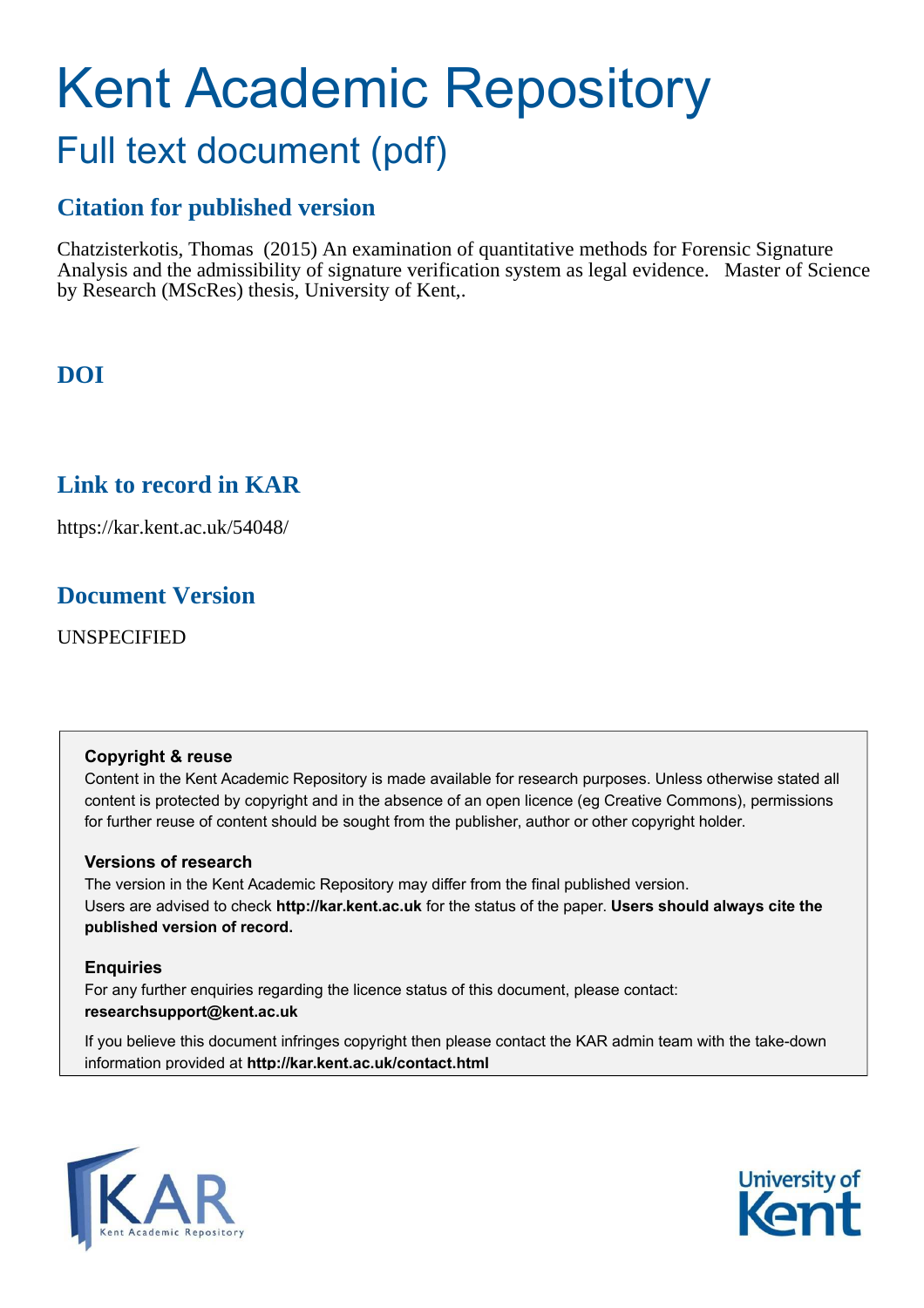# **UNIVERSITY OF KENT**

# **School of Engineering and Digital Arts**

**An examination of quantitative methods for Forensic Signature Analysis and the admissibility of signature verification system as legal evidence.** 

By **Thomas Chatzisterkotis** 

This Dissertation is submitted in

Accordance to the requirements for

The MSc by Research Degree in Electronic Engineering Science

May 2015

Supervisor: Dr Richard Guest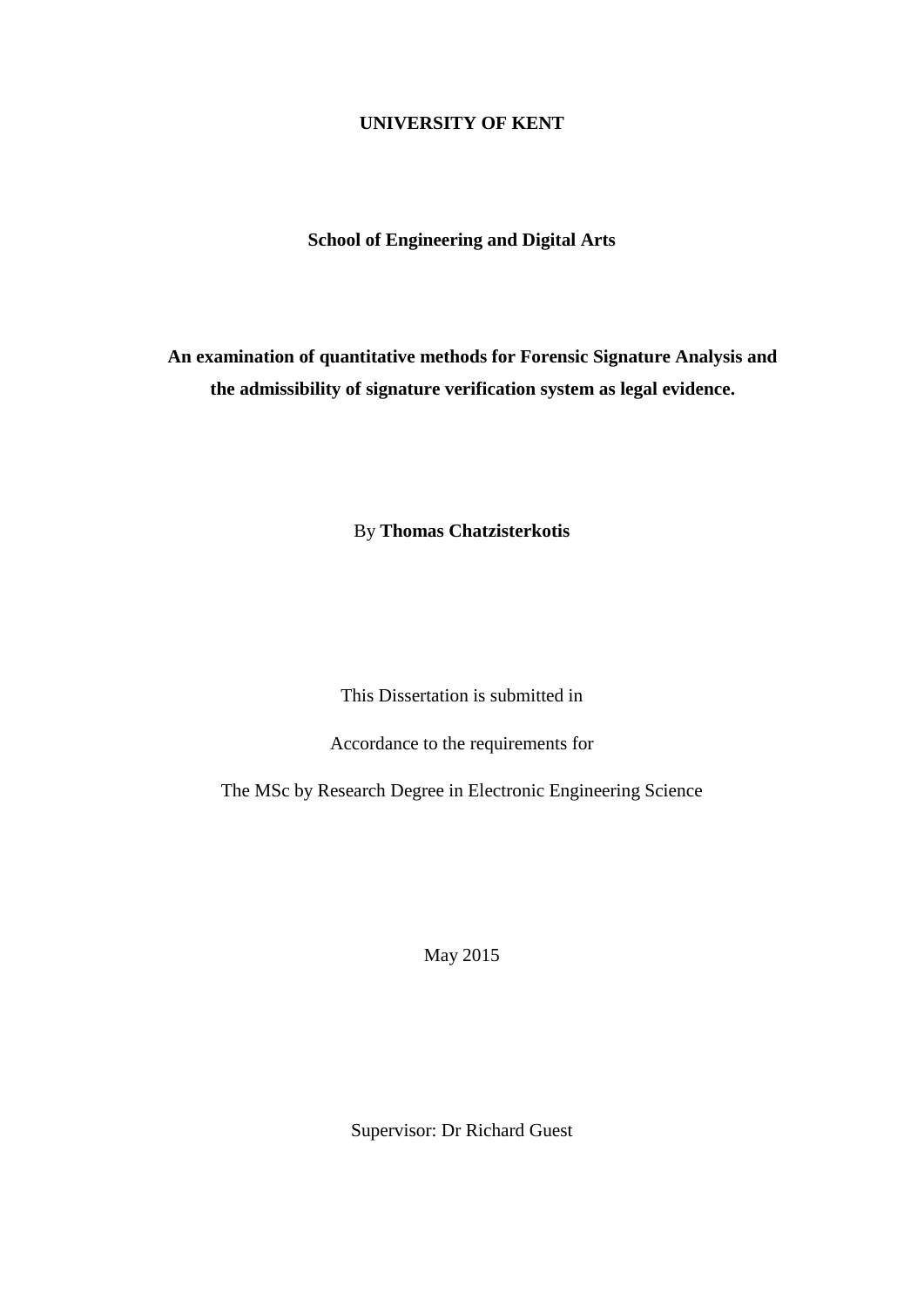# **CONFIRMATION OF OWN WORK**

'I confirm that this report is all my own work and that all references and quotations from both primary and secondary sources have been fully identified and properly acknowledged in footnotes and bibliography.'

Signed …………………………………………… Date………………………………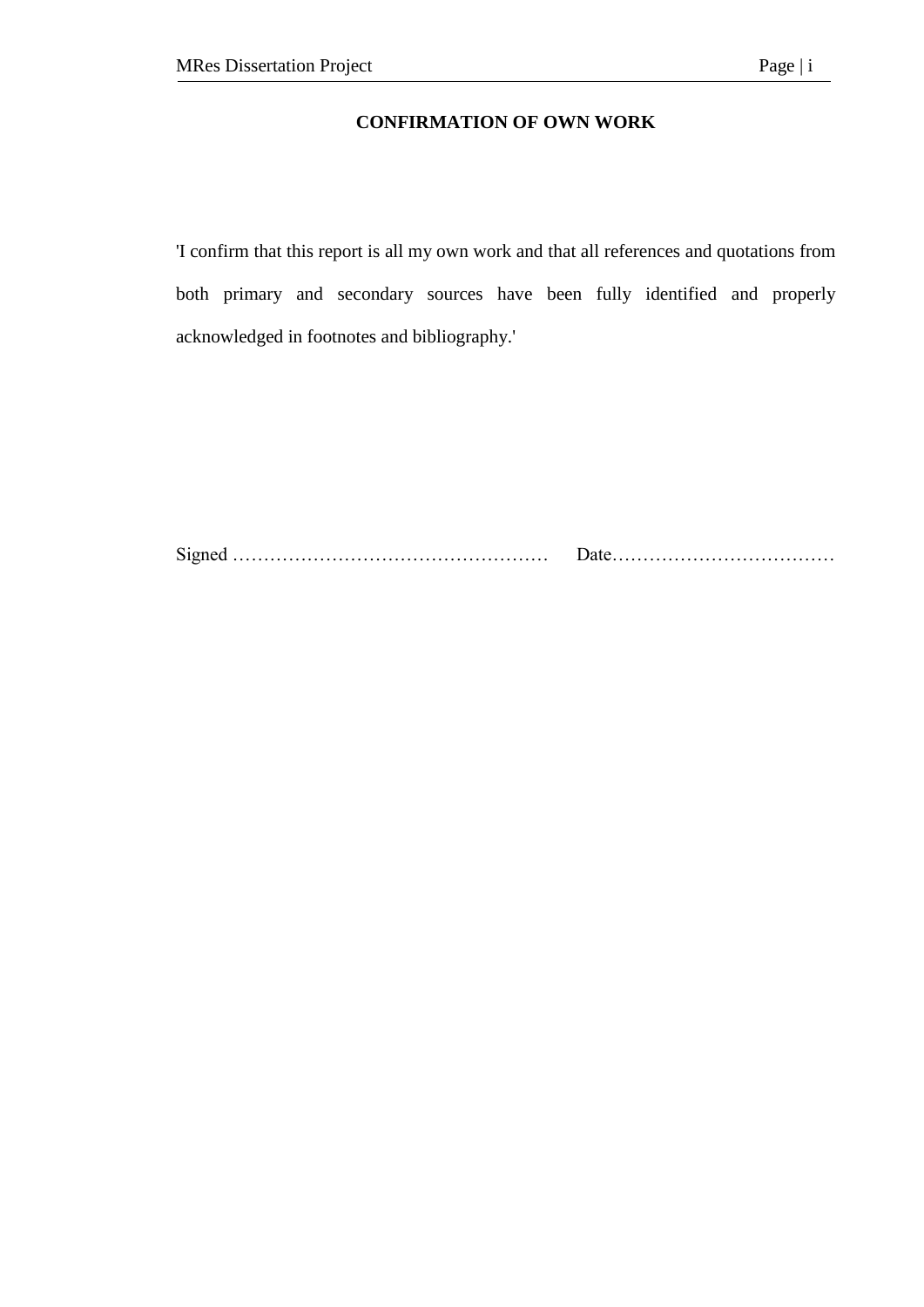#### **ACKNOWLEDGEMENTS**

First of all I would like to thank my supervisor Dr Richard Guest for his continuous support and encouragement that helped me to overcome the obstacles which I encountered for the embodiment of this project. Without his valuable feedback and instructions would be impossible to complete this project which constitutes a significant attempt to present the empirical work of forensic document examiners with legal implications. I also have to thank Dr Oscar Miguel-Hurtado for his help and very beneficial talking in regards to my project that helped me to consider various aspects of biometrics and forensic signature examination in general. In addition I would like to thank the staff of school and colleagues who always offered their help with professionalism and immediacy without a second thought and hesitation.

I am also feeling a great appreciation for the group of forensic document examiners that provided their opinion in regards with signature complexity test. They have also provided feedback for their methodology, a fact that clarified many questions of the author and helped him to better reflect the outcome of the investigation of this project. A sincere thank you to all of the researchers that created the database in a previous project and to the University for giving the permission to use this database which enabled me to proceed with my project without additional troubles and extra effort. On a personal level I want to express my sincere love and thanks to my family in Cyprus who have supported me from the first moment and helped me to not lose my hope and faith during the most difficult moments of this project, to stay focused on my goal and give the full range of my abilities for the successful completion of my dissertation.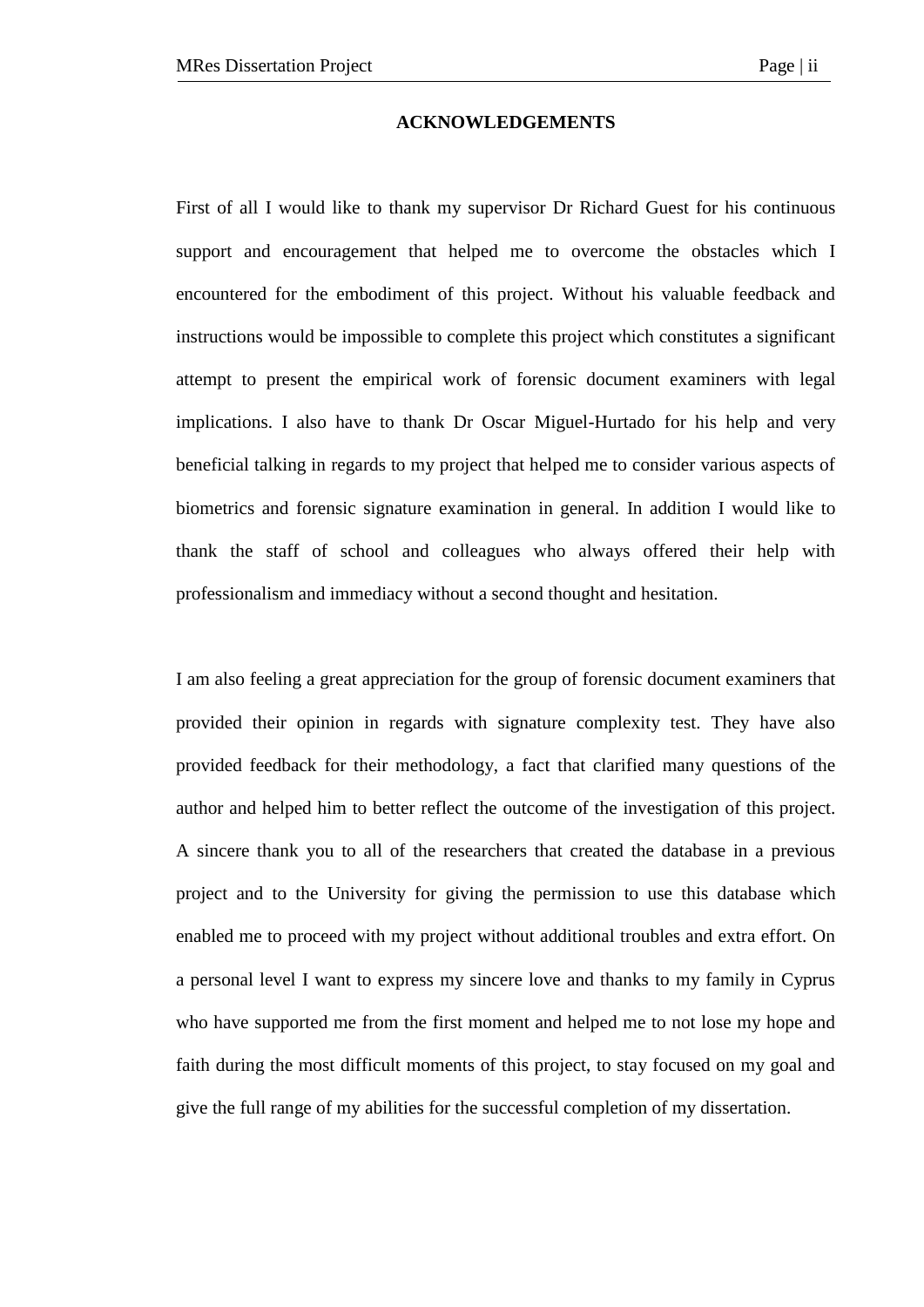#### **ABSTRACT**

The experiments described in this thesis deal with handwriting characteristics which are involved in the production of forged and genuine signatures and complexity of signatures. The objectives of this study were  $(1)$  to provide sufficient details on which of the signature characteristics are easier to forge, (2) to investigate the capabilities of the signature complexity formula given by Found et al. based on a different signature database provided by University of Kent. This database includes the writing movements of 10 writers producing their genuine signature and of 140 writers forging these sample signatures. Using the 150 genuine signatures without constrictions of the Kent's database an evaluation of the complexity formula suggested in Found et al took place divided the signature in three categories low, medium and high graphical complexity. The results of the formula implementation were compared with the opinions of three leading professional forensic document examiners employed by Key Forensics in the UK.

The analysis of data for Study I reveals that there is not ample evidence that high quality forgeries are possible after training. In addition, a closer view of the kinematics of the forging writers is responsible for our main conclusion, that forged signatures are widely different from genuine especially in the kinematic domain. From all the parameters used in this study 11 out of 15 experienced significant changes when the comparison of the two groups (genuine versus forged signature) took place and gave a clear picture of which parameters can assist forensic document examiners and can be used by them to examine the signatures forgeries. The movements of the majority of forgers are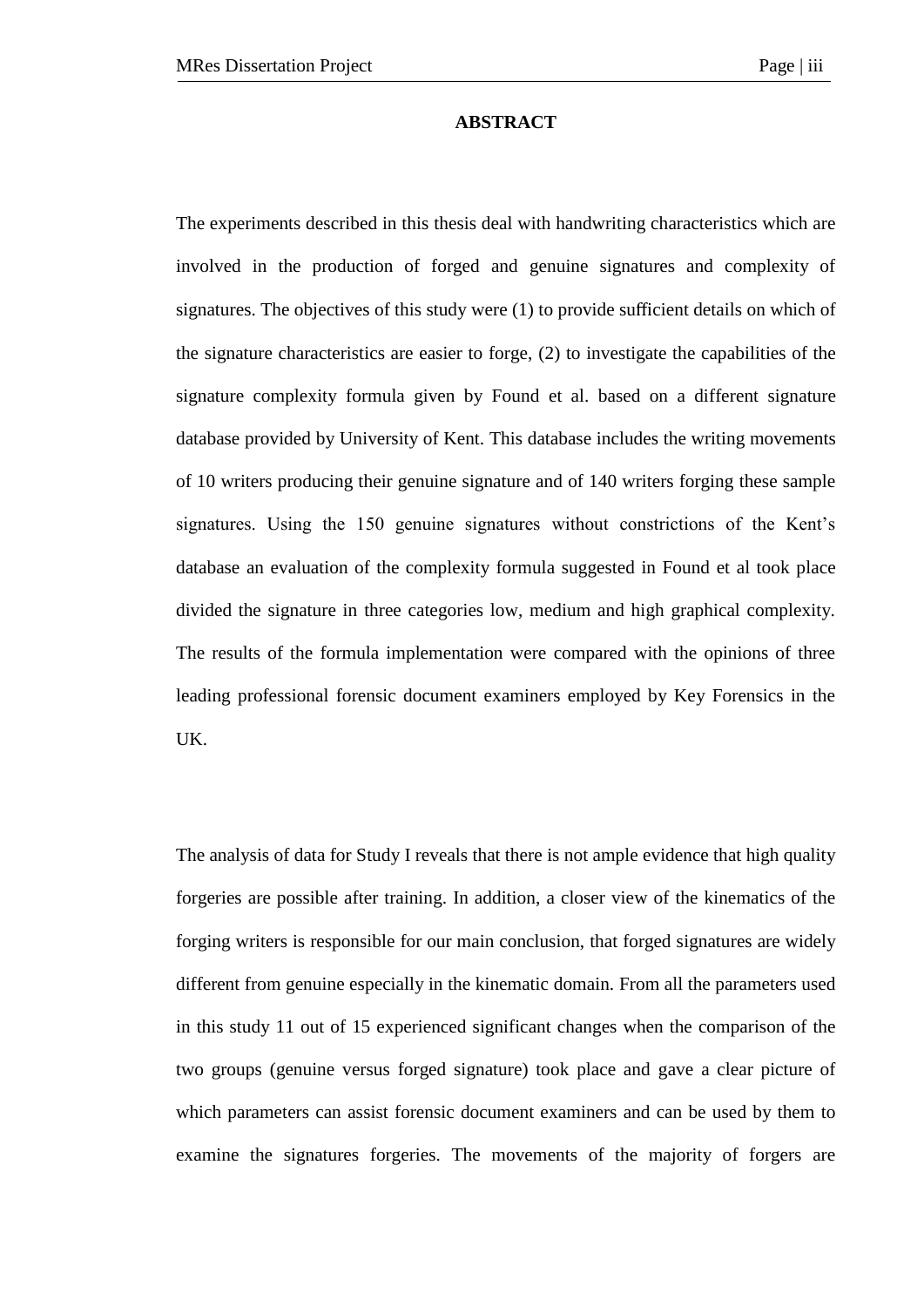significantly slower than those of authentic writers. It is also clearly recognizable that the majority of forgers perform higher levels of pressure when trying to forge the genuine signature. The results of Study II although limited and not entirely consistent with the study of Found that proposed this model, indicate that the model can provide valuable objective evidence (regarding complex signatures) in the forensic environment and justify its further investigation but more work is need to be done in order to use this type of models in the court of law. The model was able to predict correctly only 53% of the FDEs opinion regarding the complexity of the signatures.

Apart from the above investigations in this study there will be also a reference at the debate which has started in recent years that is challenging the validity of forensic handwriting experts' skills and at the effort which has begun by interested parties of this sector to validate and standardise the field of forensic handwriting examination and a discussion started. This effort reveals that forensic document analysis field meets all factors which were set by Daubert ruling in terms of theory proven, education, training, certification, falsifiability, error rate, peer review and publication, general acceptance. However innovative methods are needed for the development of forensic document analysis discipline. Most modern and effective solution in order to prevent observational and emotional bias would be the development of an automated handwriting or signature analysis system. This system will have many advantages in real cases scenario. In addition the significant role of computer-assisted handwriting analysis in the daily work of forensic document examiners (FDE) or the judicial system is in agreement with the assessment of the National Research Council of United States that "the scientific basis for handwriting comparison needs to be strengthened", however it seems that further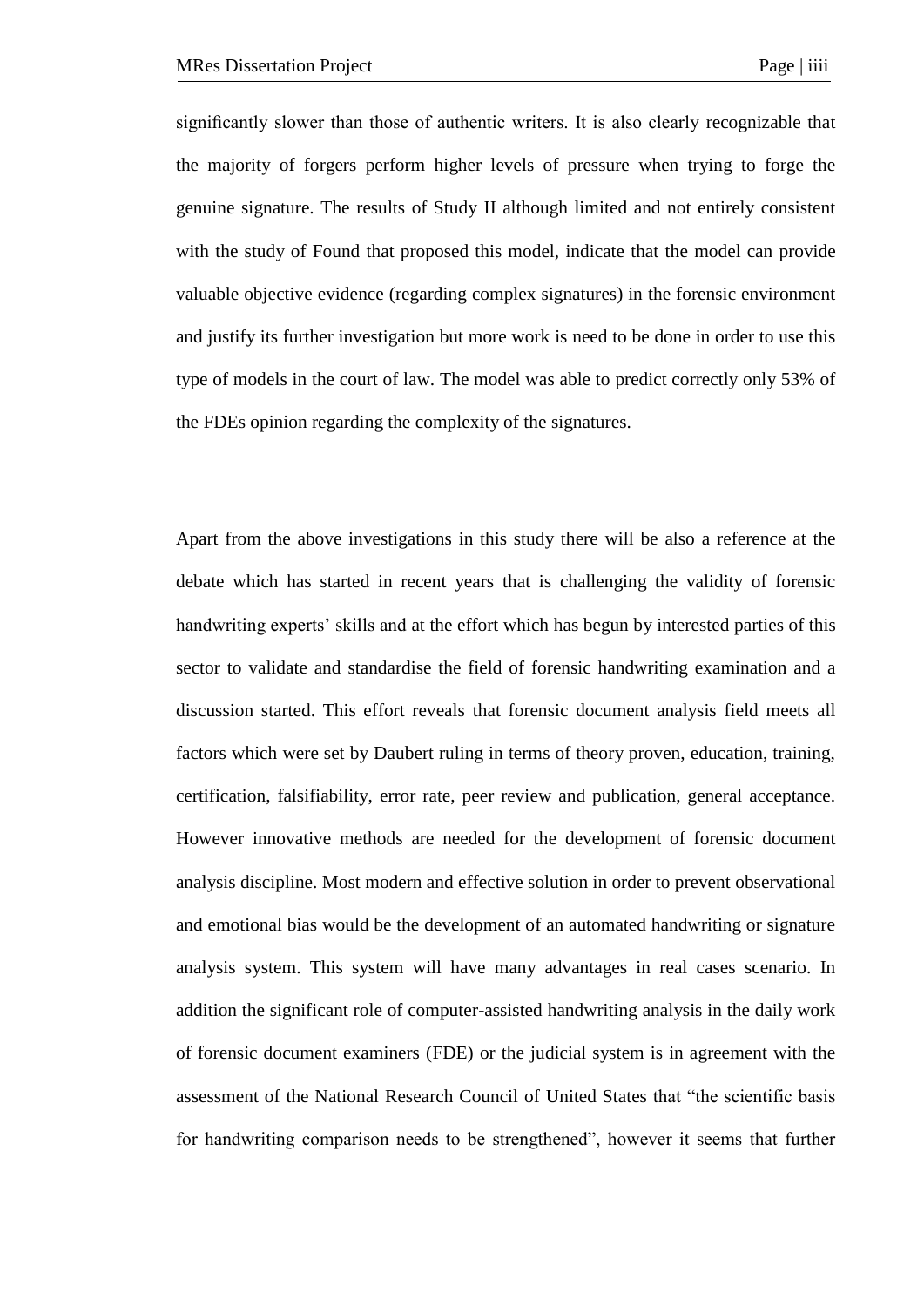research is required in order to be able these systems to reach the accomplishment point

of this objective and overcome legal obstacles presented in this study.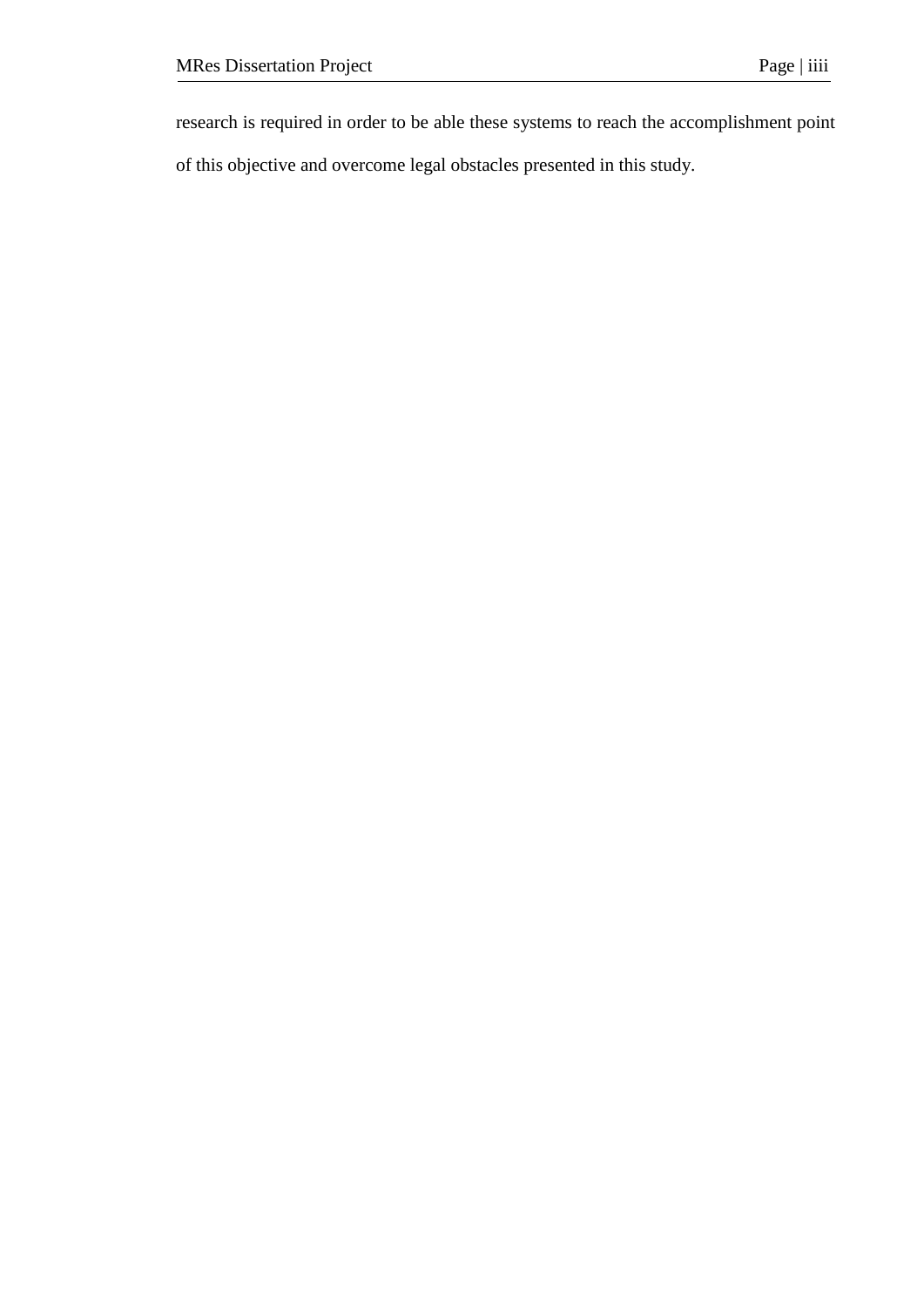# **TABLE OF CONTENTS**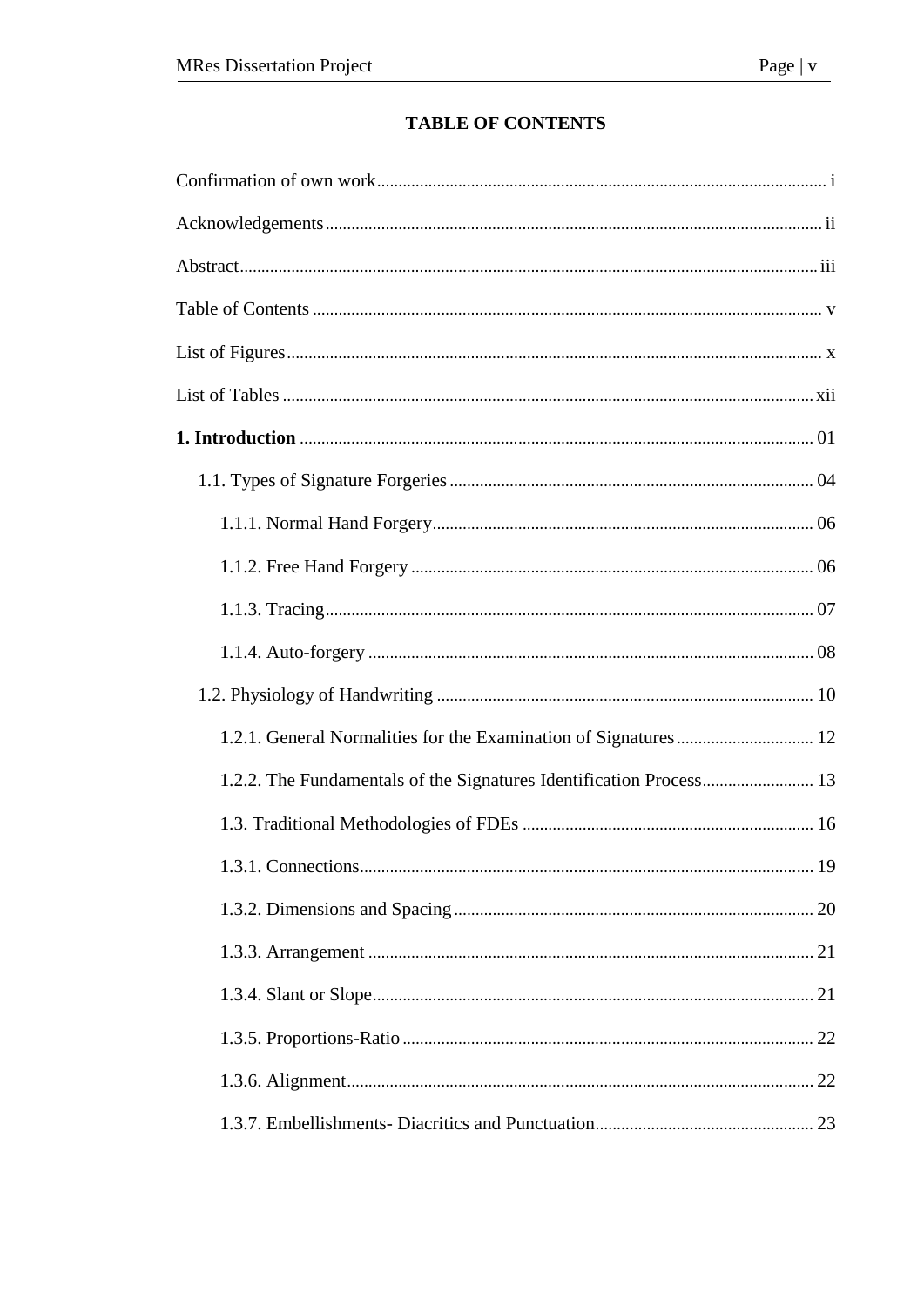| 1.6. Kinematic Methods to Understanding Genuine and Forged Signatures  38          |  |
|------------------------------------------------------------------------------------|--|
|                                                                                    |  |
|                                                                                    |  |
|                                                                                    |  |
|                                                                                    |  |
|                                                                                    |  |
|                                                                                    |  |
| <b>3. Study I</b> - An Investigation of the Levels of Difficulty in the Simulation |  |
|                                                                                    |  |
|                                                                                    |  |
|                                                                                    |  |
|                                                                                    |  |
|                                                                                    |  |
|                                                                                    |  |
|                                                                                    |  |
|                                                                                    |  |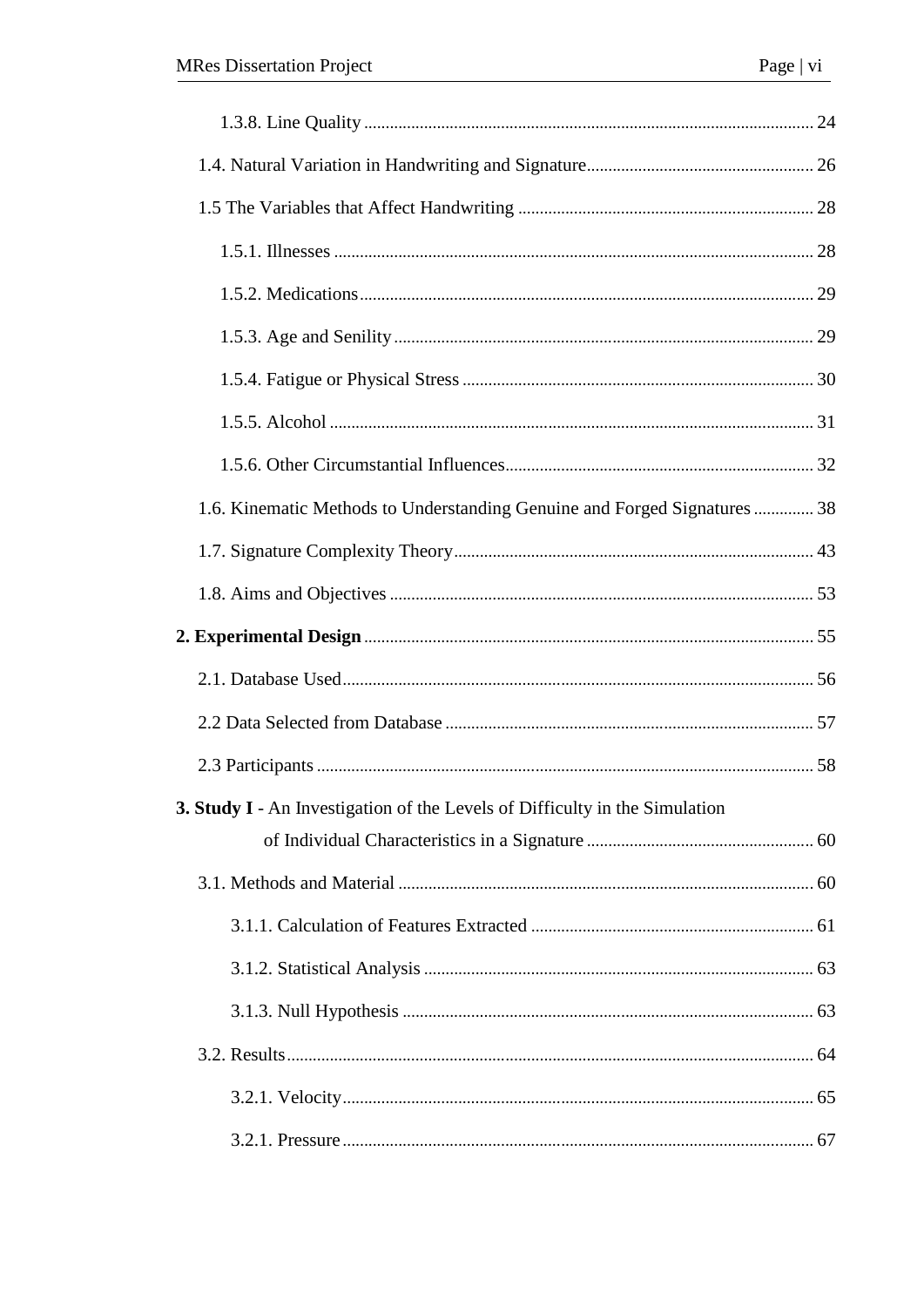| 4.1.2. The Number of Line Intersections Including Retraced Line              |    |
|------------------------------------------------------------------------------|----|
|                                                                              |    |
|                                                                              |    |
|                                                                              |    |
|                                                                              |    |
|                                                                              |    |
|                                                                              |    |
| 6. Challenges to the admissibility of forensic document expert testimony  93 |    |
|                                                                              |    |
|                                                                              |    |
|                                                                              |    |
|                                                                              |    |
|                                                                              |    |
|                                                                              |    |
|                                                                              | 99 |
|                                                                              |    |
|                                                                              |    |
|                                                                              |    |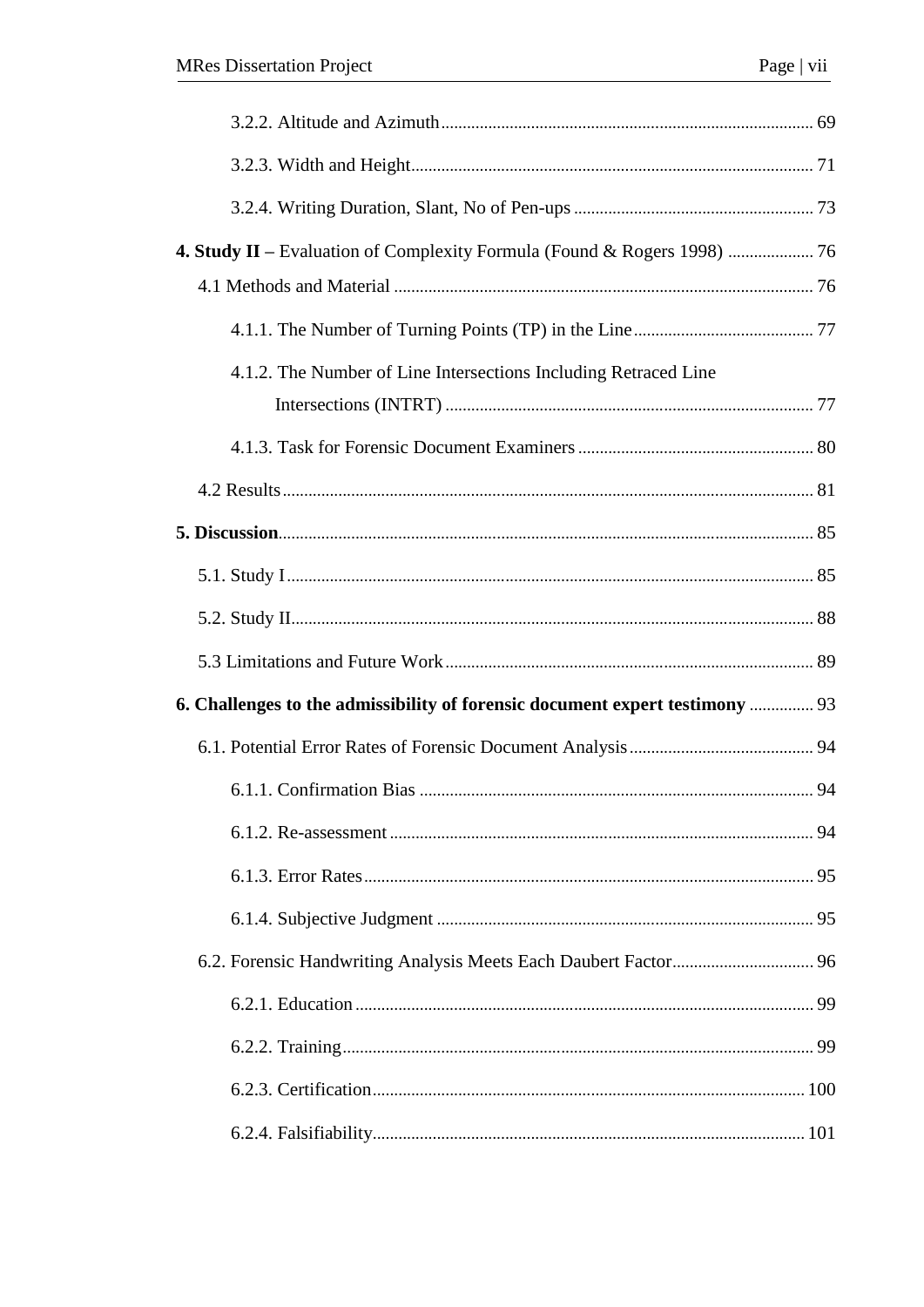| 6.2.6. The Existence and Maintenance of Standards Controlling                     |  |
|-----------------------------------------------------------------------------------|--|
|                                                                                   |  |
|                                                                                   |  |
|                                                                                   |  |
|                                                                                   |  |
| 6.4. NAS Report and implications to Forensic Document Analysis field 106          |  |
| 6.4.1. NAS Report Statements on Handwriting Comparison Analysis 107               |  |
| 6.5. Innovative Methods of Future Development of Forensic Document                |  |
|                                                                                   |  |
|                                                                                   |  |
| 6.5.2. Automated Handwriting or Signature Analysis System 109                     |  |
|                                                                                   |  |
|                                                                                   |  |
|                                                                                   |  |
|                                                                                   |  |
|                                                                                   |  |
|                                                                                   |  |
|                                                                                   |  |
|                                                                                   |  |
|                                                                                   |  |
| 6.7. Admissibility of Signature Verification Systems as Evidence to the Court 120 |  |
| 6.7.1. Data Protection and Safeguards for the Protection of Biometric Data 127    |  |
| 6.7.2. Expert Evidence General Requirements and Hearsay in                        |  |
|                                                                                   |  |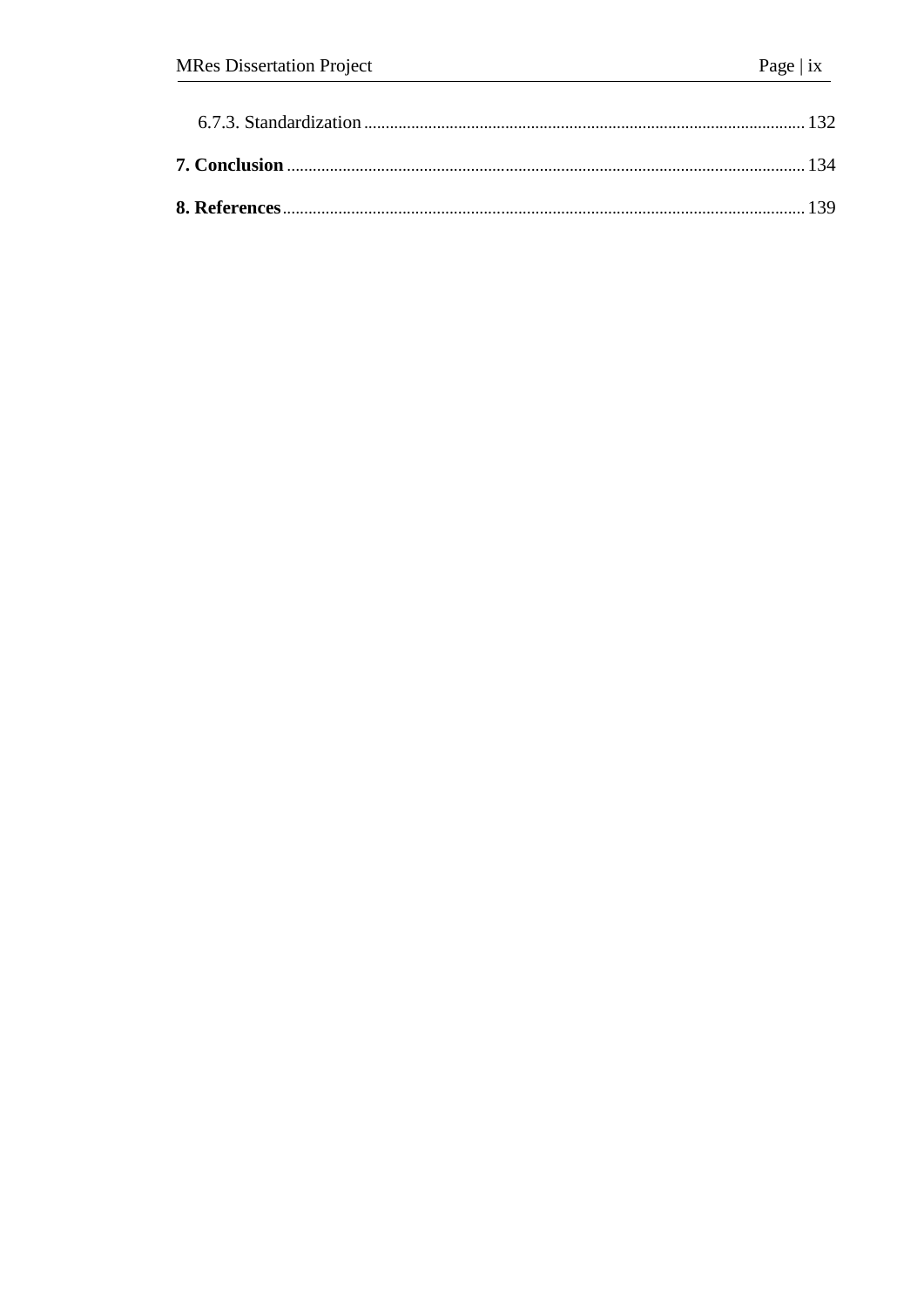# **LIST OF FIGURES**

# Page

| Figure 1.1. Pressure patterns of a genuine writer showing variety of pressure |  |
|-------------------------------------------------------------------------------|--|
| Figure 1.2. Writing lines showing even pressure showing variety across the    |  |
| Figure 1.3. An example of a traced signature and the model from which it      |  |
| Figure 1.4. Letters joined by rounded connecting strokes called               |  |
|                                                                               |  |
| Figure 1.6. Example of idiosyncrasies and embellishments that the writers     |  |
| Figure 1.7. An illegible signature rapidly written, showing smooth lines that |  |
|                                                                               |  |
| Figure 1.9. Poor line quality and illegible letter forms as a result of an    |  |
|                                                                               |  |
| Figure 3.2. Boxplots expressing the differences between forged and genuine    |  |
|                                                                               |  |
| Figure 3.4. Boxplots expressing the differences between forged and genuine    |  |
|                                                                               |  |
| Figure 3.6. Boxplots expressing the differences between forged and genuine    |  |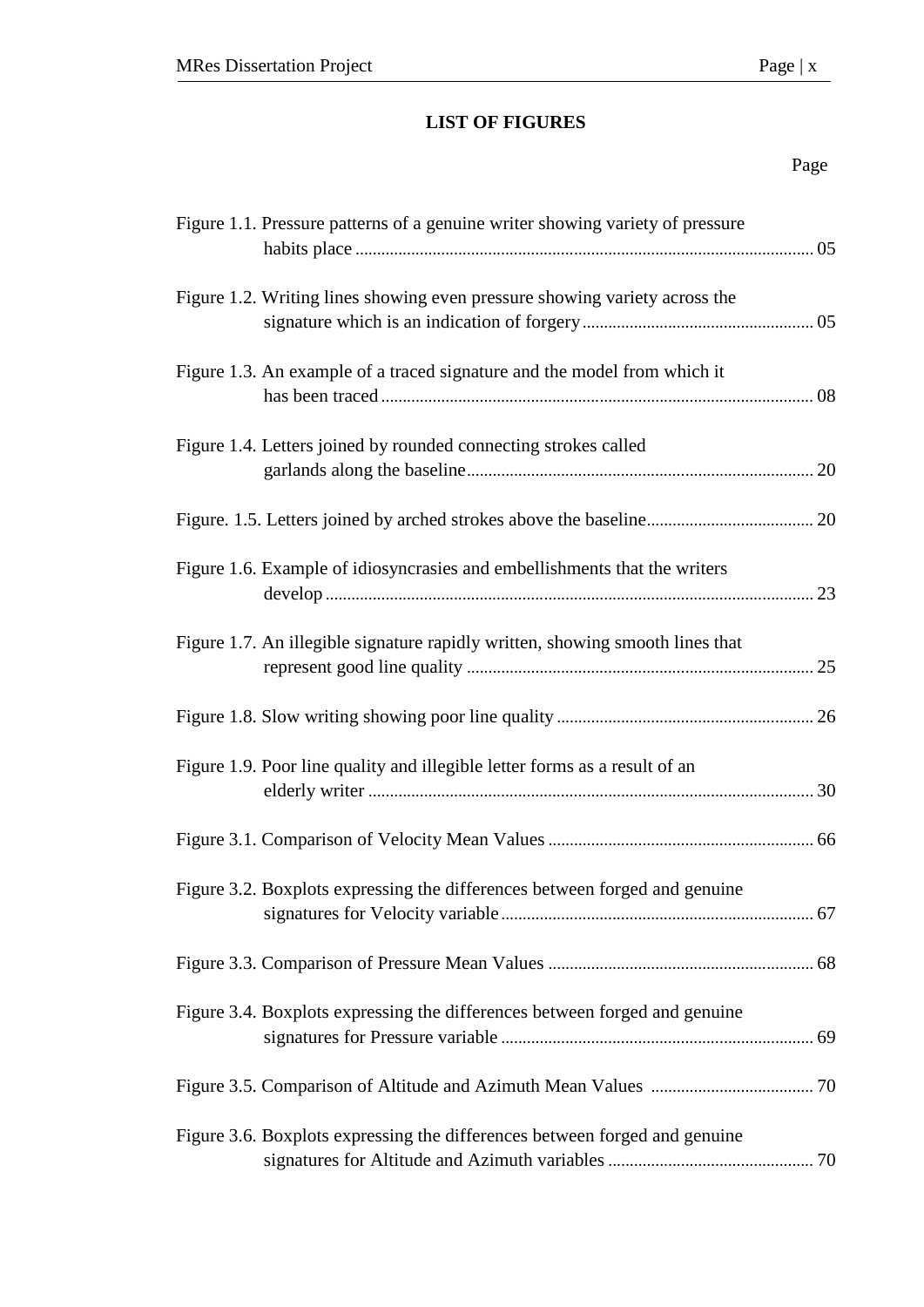| Figure 3.8. Boxplots expressing the differences between forged and genuine                                                                     |
|------------------------------------------------------------------------------------------------------------------------------------------------|
|                                                                                                                                                |
|                                                                                                                                                |
|                                                                                                                                                |
| Figure 3.12. Boxplots expressing the differences between forged and<br>genuine signatures No of Pen-ups, Slant, Writing Duration variables  75 |
| Figure 4.1. Example of a signature illustrating the numbered turning points                                                                    |
| Figure 4.2. Example of a signature illustrating the numbered intersections and                                                                 |
|                                                                                                                                                |
|                                                                                                                                                |
|                                                                                                                                                |
|                                                                                                                                                |
| Figure 4.7. Number of similar opinions from FDEs overall for all signatures                                                                    |
| Figure 4.8: Number of same opinions for FDEs and overall correct and fault                                                                     |
| Figure.4.9. Signature complexity histograms from the three FDE and the                                                                         |
|                                                                                                                                                |
|                                                                                                                                                |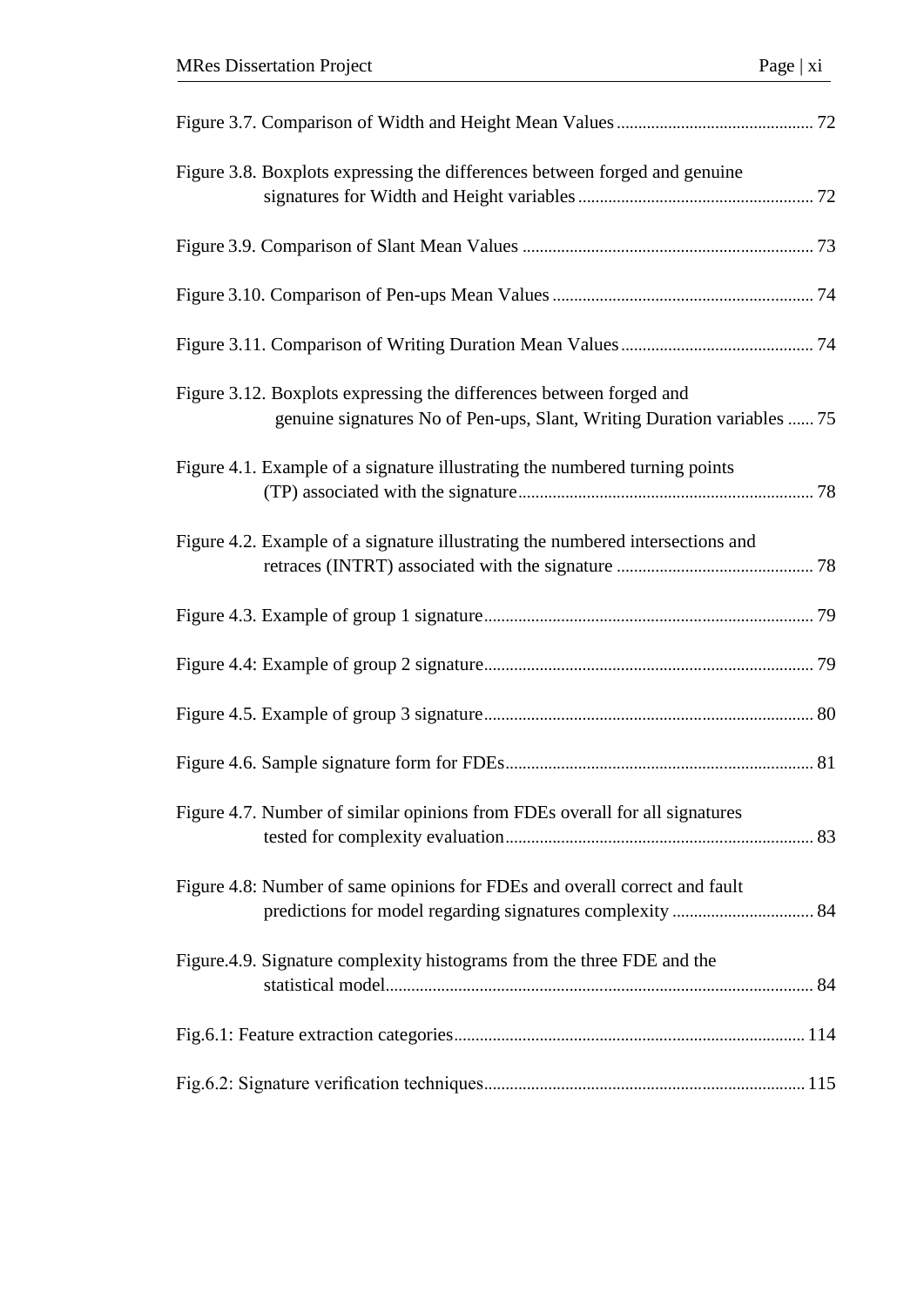# **LIST OF TABLES**

# Page

| Table 3.3. Results of project for Mann-Whitney test – Study I (with grey |  |
|--------------------------------------------------------------------------|--|
|                                                                          |  |
|                                                                          |  |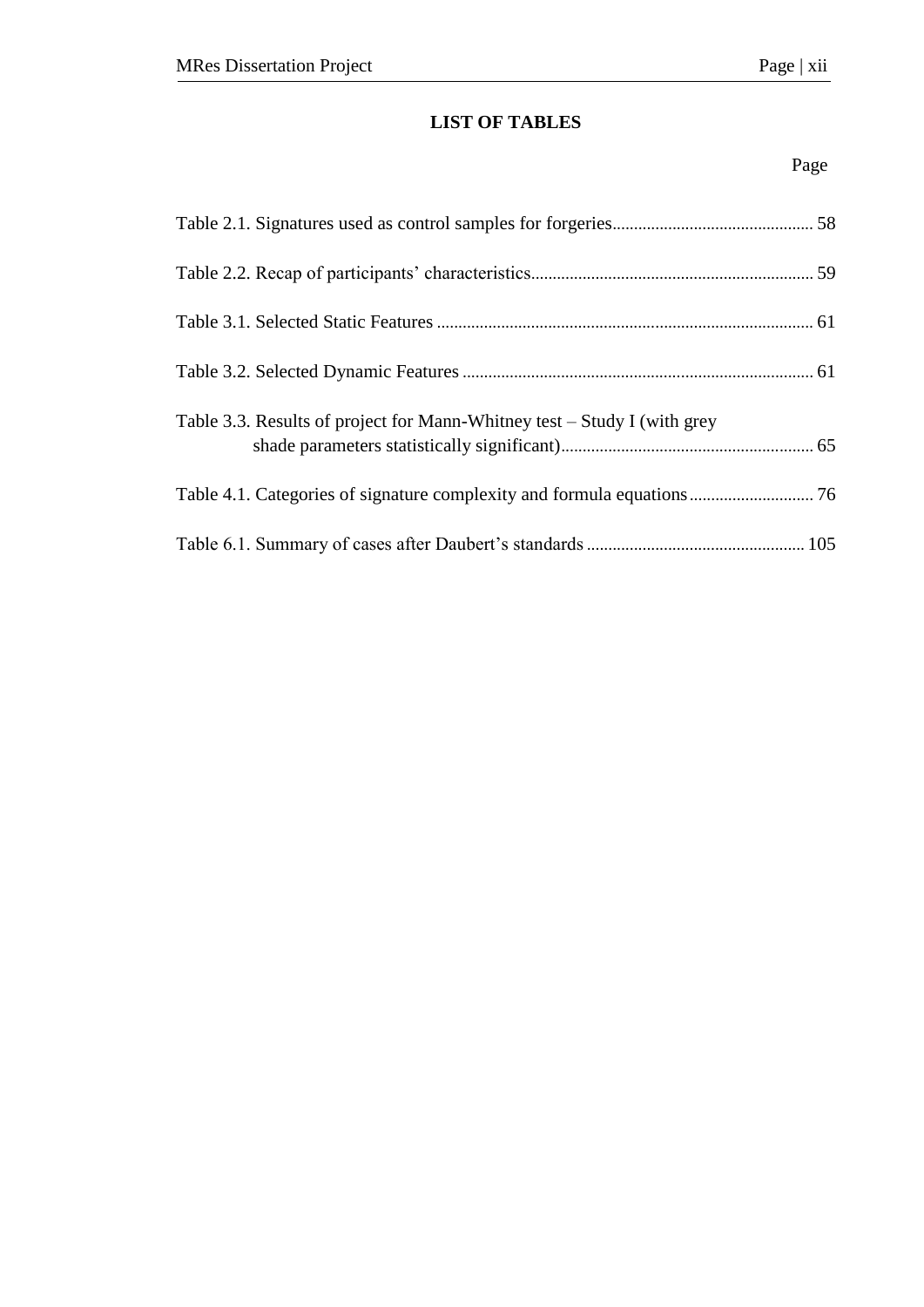# **1. Introduction**

With the growing dependence on documents in modern society more care and caution is required in the signatures that are evaluating their integrity. This change in the value of documents in our society makes the work of a document examiner more challenging and demanding, placing new demands upon skill and new pressures on knowledge. As documents serve new purposes and acquire new values it is comprehensible and understandable that signatures on these documents are becoming a target for forgery more frequently. This is due to the fact that signatures play a vital role in order to verify a person's identity. In modern society, handwritten signatures constitute an established mean of personal verification that is legally accepted in all transactions with financial and administrative institutions. The main drawback of this method is the variations that frequently observed in the signature performance and the fact that they cannot be accurately estimated because writing is a complex motor process that is solely depending on psychophysical state of the author. This brings us to the conclusion that we should seek for innovative and robust methods to protect society from aspiring criminals. This necessity leads to the emergence of the field of biometrics. Handwritten signatures engage a very important role in the wide area of biometric traits. The concept of using computer-based handwriting analysis system containing large databases of handwritten signatures as authentication measures seems to satisfy the increasing needs of today's hi-tech society. This method is based on an automated analysis of handwritten data. In recent years there is a growing interest to automate the analysis process of an individual's handwriting for security reasons. This has as a starting point the fact that lately a general turn is shown towards the field of biometrics which has become more prominent. That is why the pattern recognition field has a growing interesting in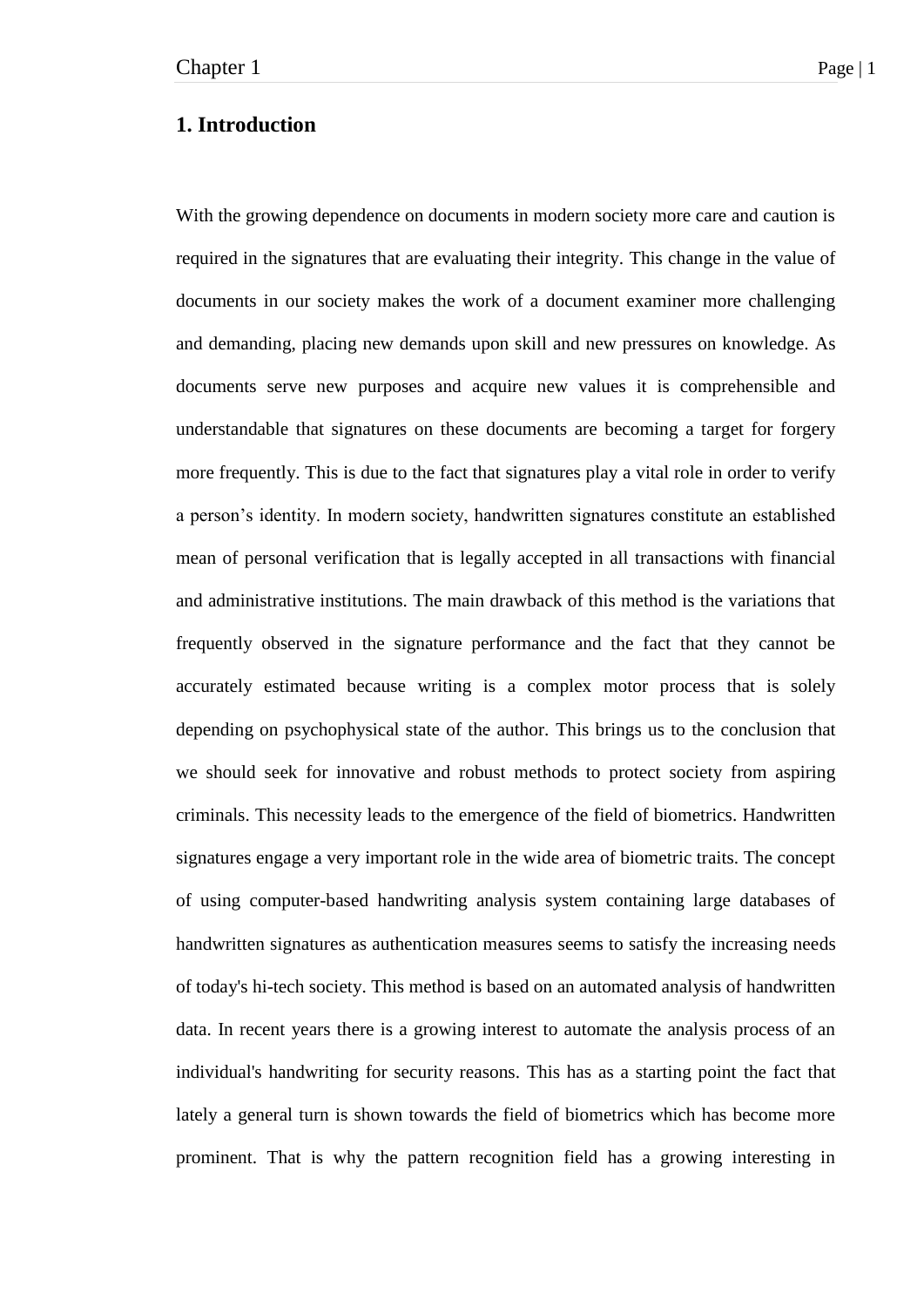automated the analysis of signature and bridging the gap between forensic document examiners and pattern recognition scientists. In this study we will refer to the capabilities of these systems as a complementary way of analysis of handwritten samples in contrast to the analysis made by forensic document examiners and try to ascertain if it is possible to use these systems in the court of law and therefore if judicial system can accept evidence derived from signature verification systems A future potential role for computer-assisted handwriting analysis in the courts is identified [1] [2].

A signature is the result of a specific pattern that the author decides to apply and through constant practise constitute a habitual aspect of every person's writing. The varying movements of the hand creates an individual's personal handwriting style, e.g. the connections of the letters, the size of the letters, the speed at which it is written, the continuity and uniformity of execution, hesitations and interruptions, and the pressure of writing are elements that represent the evidence of movement [3] [4]. A signature can be considered a form of cursive writing because it is rare to find someone who signs their name with block capital letters. In general there are two types of signature: signatures that resemble the cursive writing of the individual i.e. their signature looks like their name written in their normal writing style or signatures which include individual marks or markings, sometimes these signatures can be difficult to read. The person signing chooses what to include as their signature e.g. they may sign their whole name or just the initials of their first name/s plus the whole of their surname. On occasion the handwriting of an individual might appear to be unskilful due to the lack of handwriting tasks, however the signature might be a task that is performed for most of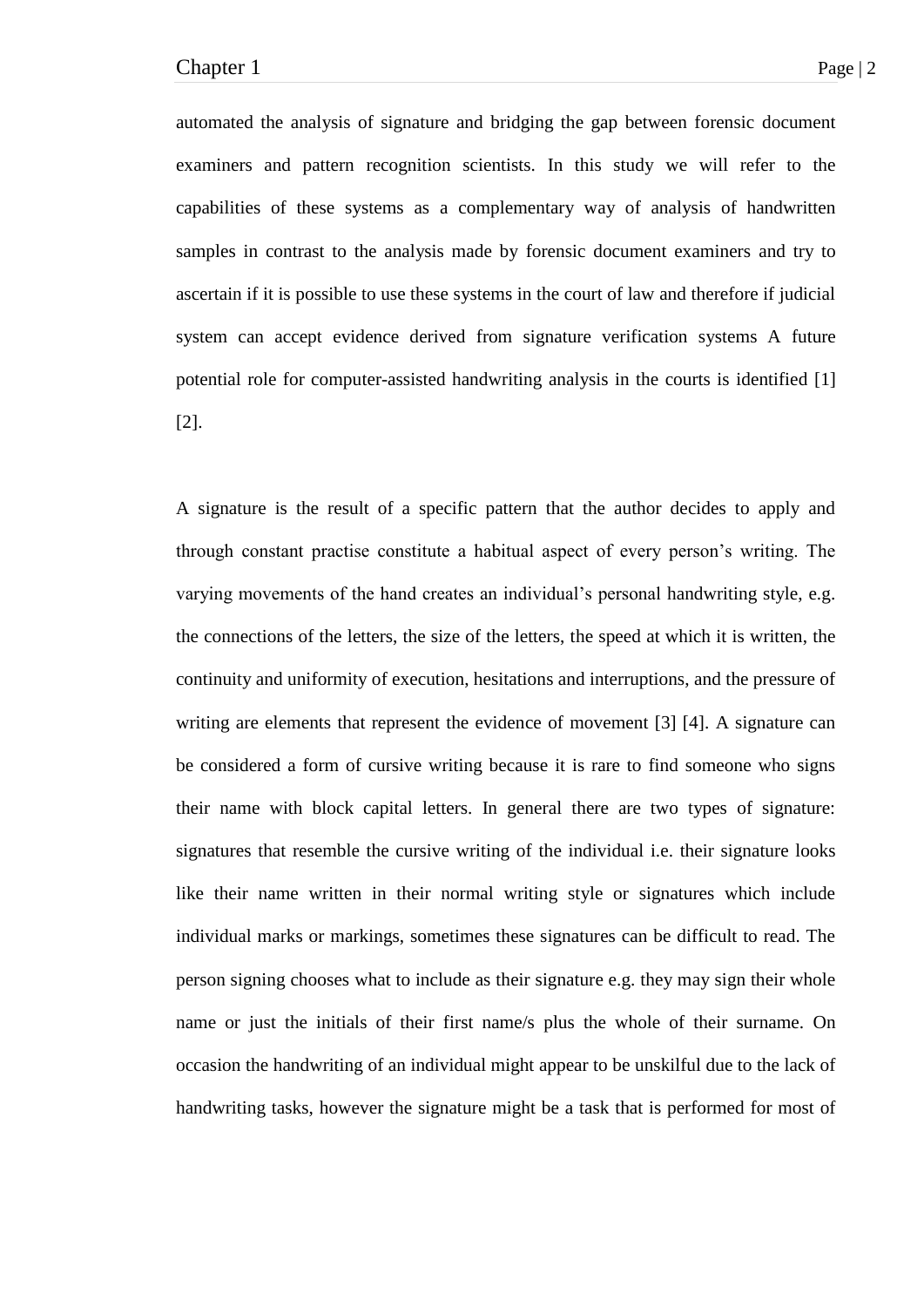his/her daily transactions habits and characteristics in the signature may appear fluent [5].

Forensic document examiners agree with each other about the relative ease with which most handwriting features can be forged. However these assumptions and methodologies have not been tested in great extent under controlled experiments. Hence, research projects that are examining these assumptions and methodologies constitute an important support of the field of forensic document analysis, to which this study also has as an aim to contribute.

The primary aim of this project is to describe a quantitative approach which will demonstrate the relation between forged and genuine signatures. Until recently research which addressed the issue of signature authentication has mainly focused on static traces. However with the implementation of recent years technological innovations, researchers have the ability to quantify the kinematic features of signatures at the level of an individual pen stroke. Research regarding static features of signatures and how these features altered under different signing behaviours, in this study forged versus genuine signatures, can be supplemented by dynamic studies based on the kinematic method. With this method kinematic data are collected from signatures recorded on digitizing tablets revealing valuable information for the investigating behaviours [6]. This study gives an overview of the features and parameters that can be extracted from signatures using this approach in order to understand which of these characteristics of signatures are easier to be forged. In addition to this investigation another study regarding complexity of signatures will take place in this project. With the assistance of professional forensic document examiners we will make an effort to approach the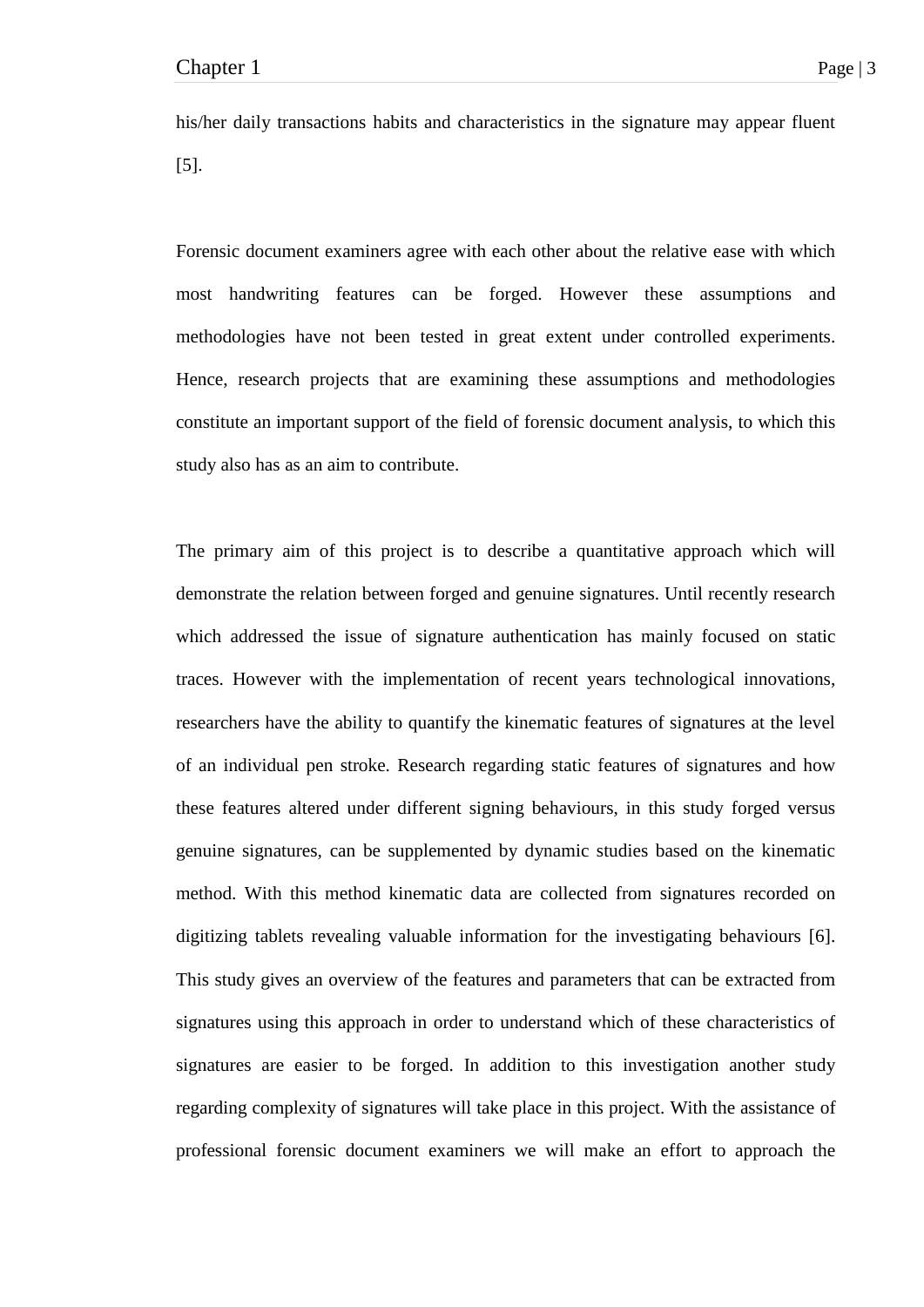signature complexity issue. Aiming to introduce quantitative methods which in the future may be part of the forensic experts' methodology, this study will examine the capabilities of the statistical model proposed by Found et al [7] by comparing its results to the FDEs' opinions regarding complexity level of signatures provided by the University of Kent database. Last but not least there will be a description of the legal status on accepting evidence derived from signature verification systems and what are the legal obstacles of this kind of evidence. Before proceeding with the practical investigation of the issues reported in this study, a literature review will be presented regarding the topics mentioned above.

# **1.1 Types of Signature Forgeries**

At the point when a disputed signature on a document is given for examination, the most common request is to ascertain out if the signature is a simulated forgery, genuine or that the signature is composed by a specific author in view of a correlation with his/ her known written samples. Forgers try to make the best copy of the victim's signature so as their illegal intentions not to be perceived. A good attempt to forge a signature, in order to dodge suspicion, needs to satisfy two conditions. Initially it must be precise in construction and appearance. This can be achieved when the forgery is made in a slow and careful way [5]. Albeit there will be an unavoidable decrease in fluency. Signs of tremors, retouching, corrections, pen pressure without variation across the signature (see Fig.1.1 and Fig.1.2.), intense uncommon pen lifts and blunt terminal and beginning strokes are only some of the common signs of forgery [5]. Subsequently, the forger must write the simulated signature in a fluent and smooth way in order to have a natural result and to be consider as a convincing forgery. To accomplish this the mark must be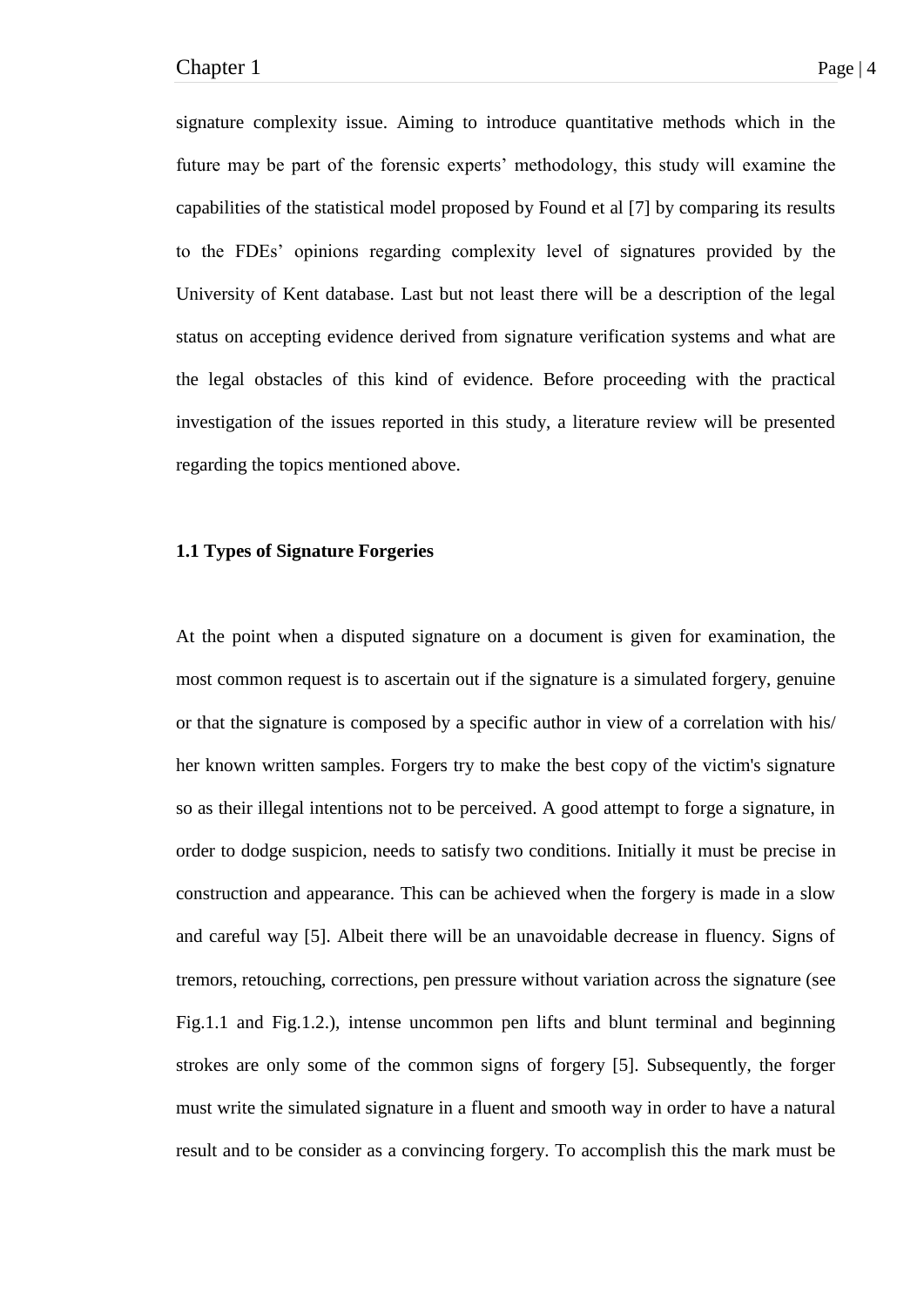composed rapidly and naturally as closely as could reasonably be expected from the genuine writer. However this frequently has as a result inaccuracies. Normally the average person finds it very difficult to copy both fluency and precision and by this way mimic the fine motor skills of genuine writer when try to forge the signature of someone else [8].



Fig.1.1. Pressure patterns of a genuine writer Fig.1.2. Writing lines showing even pressure



showing variety of pressure habits [9]. across the signature which is an indication of forgery [9].

The forger seeking to form a successful forgery which would be very close to the original signature should try to imitate the motor skills of an original author and not implement its own writing characteristics when forming the forged signature [2]. Best forgeries probably achieved by imposters who exercise for a while with the target signature and come to the point where he /she will be able to copy it in the best possible way [10]. In this way gradually with practice a professional forger can imitate some of the target signatures characteristics and perform a forgery that closely resembles to the genuine signature [4]. However the forgers would never acquire the motor abilities of the genuine author and again there will be some differences from the genuine signature [2] [4].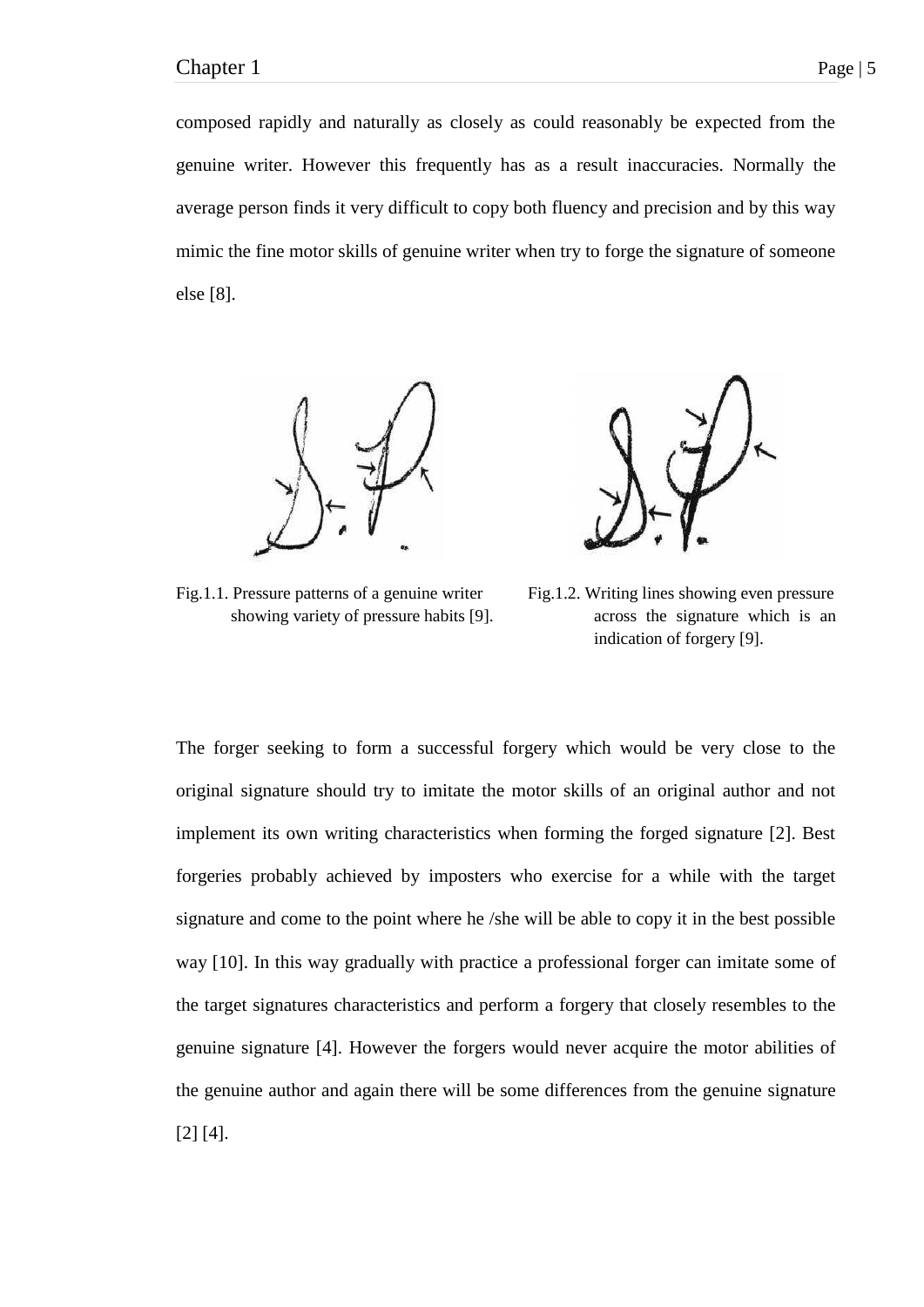Four categories exist to describe the cases of forged signatures. With their experience, scientists can identify a fake signature but it is more difficult to place a forged signature in one of these four categories [5].

## **1.1.1. Normal Hand Forgery**

In the first category there are the occasions where the forger, without a specimen of the authentic signature to guide him, is attempting to forge his signature simply by writing the authentic author name. In this occasion the forger is not trying to change his/her handwriting or to achieve the best possible imitation of the authentic signature lacking the skills and the knowledge to perform a forgery of higher difficulty. Given the fact that he/she does not try to change his handwriting when writing the forged signature, with appropriate comparison material scientist can infer that it is forgery and who is likely to be the forger [5].

# **1.1.2. Free Hand Forgery**

The most common type of simulation it is generated with the freehand method. With this method the simulator copies a model signature either with the model in front of them or from memory. The forger tries to make a pictorial imitation of the signature being copied. The person who attempts this kind of forgery pays attention to the obvious characteristics such as the appearance of the capital letters. It can be said that the letters are drawn rather than written in a physical manner. This kind of task is difficult to achieve due to the fact the motor task of handwriting is a very individual and complex task and trying to imitate someone's signature is like mimicking the way someone walks or speaks. [11] The forger employs a model of the authentic signature to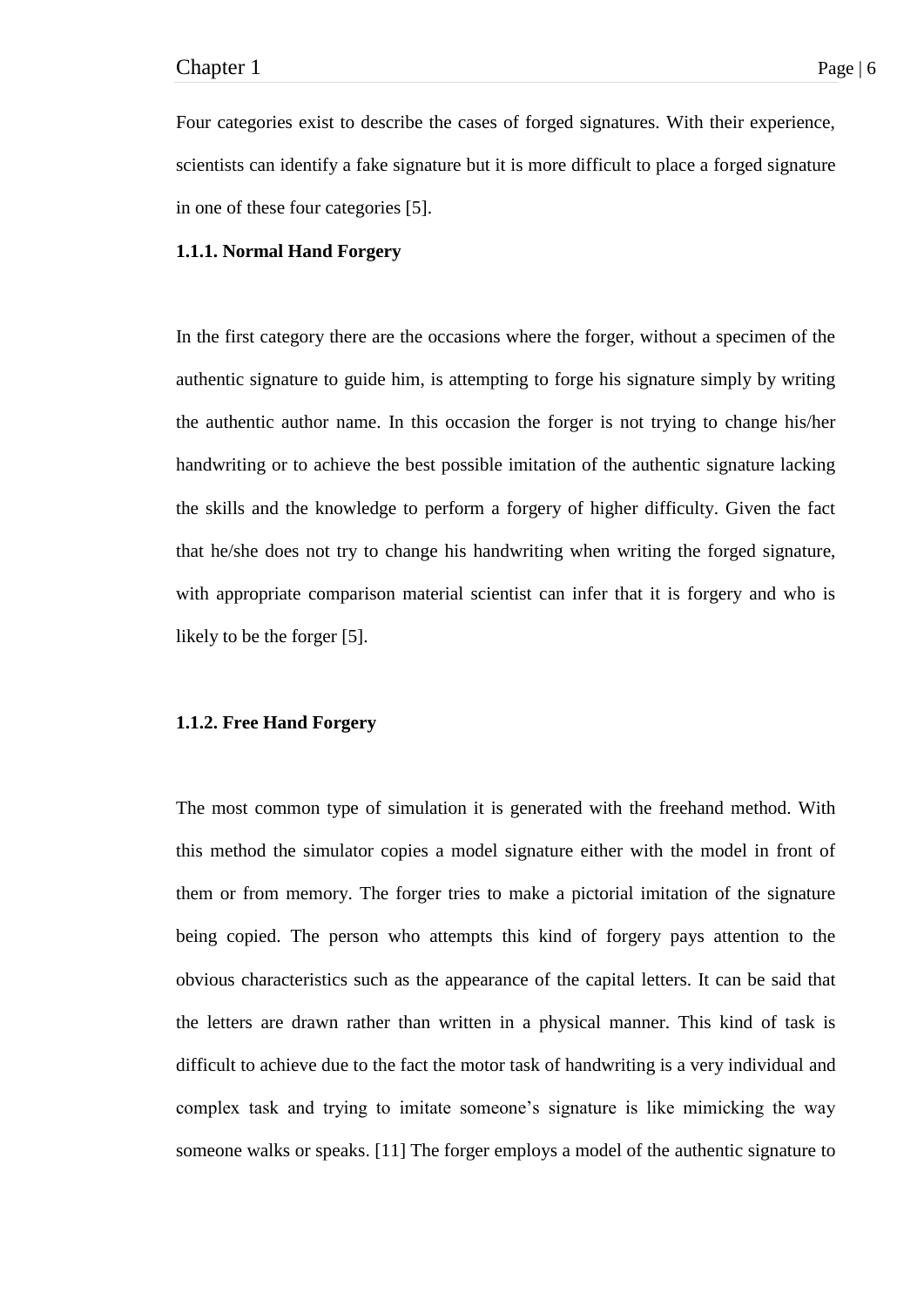guide him in this type of forgery. The forger produces an artistic generation of the authentic signature. Forged signatures formed by the freehand method will have better line quality indicating smoother execution of the pen movement. Most of the forgers prefer to apply the freehand method in their forgeries. This simulation can be written with a more natural fluid manner but with this method of forgery it is difficult to forge the exact form and the proportions between the letters of the target signature. In this occasion, it is possible to have a very good simulation with identical similarity in relation to the genuine signatures, depending on the amount of practise and skills of the forger. [5] [11].

# **1.1.3. Tracing**

In a traced simulation the forger has a genuine signature as a model which he uses to forge the signature. On this occasion the forger holds the genuine signature against a window or light box with another sheet of paper on top so it will be possible to outline the shape of the genuine signature. Carbon paper can also be used [11]. In the cut-andpaste forgery, a genuine signature is cut from one document and placed on the spurious document. Closely related to the cut-and-paste forgery is electronic forgery [11]. No two signatures or handwritings, even from the same person are ever totally duplicated. Just as certainly, total agreement between two, three or more questioned signatures is adequate demonstrative proof of tracing. Although there are not difficult cases to be solved this type of forgeries, it is precluded however to find the forger because there is no evidence of his handwriting in the forged signature. The forgeries made by the method of tracing is easier to have tremors signs indicating poor line quality. When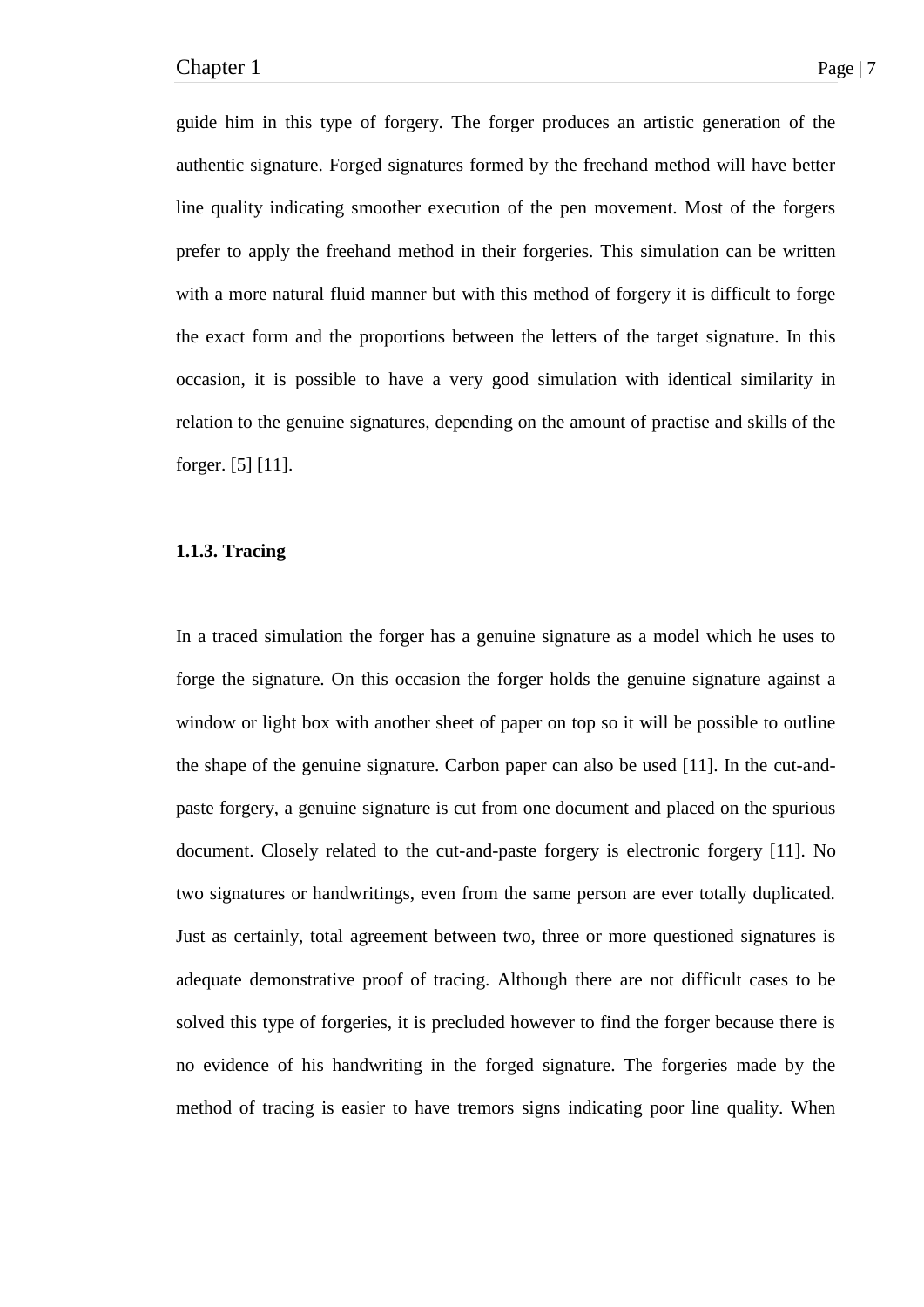there is an exact identification of forged in comparison with genuine signature, without the slightest variations, then we have case of traced forgery [5] [11].



Fig.1.3. An example of a traced signature and the model from which it has been traced [9].

# **1.1.4. Auto-forgery**

Initial observations of an auto-forgery often appear similar to what might be expected in a simulated forgery In these cases the original author, is changing some features of the signature in order to deny the authenticity of the later. Usually the forger is trying to change the letters size, the ratio between them or overall slope of signature. Although there is an attempt to change the structure and appearance of his signature, the signature will carry some specific information that have been acquired by the author through the years of practice and cannot be excluded completely. This information may reveal his unlawful act and intentions [5] [11].

Forged signature is a very popular topic so many articles have been published to date but it still remains a subject that interests the contemporary research. Various papers have focused in forged signature and specifically on the distinctive techniques used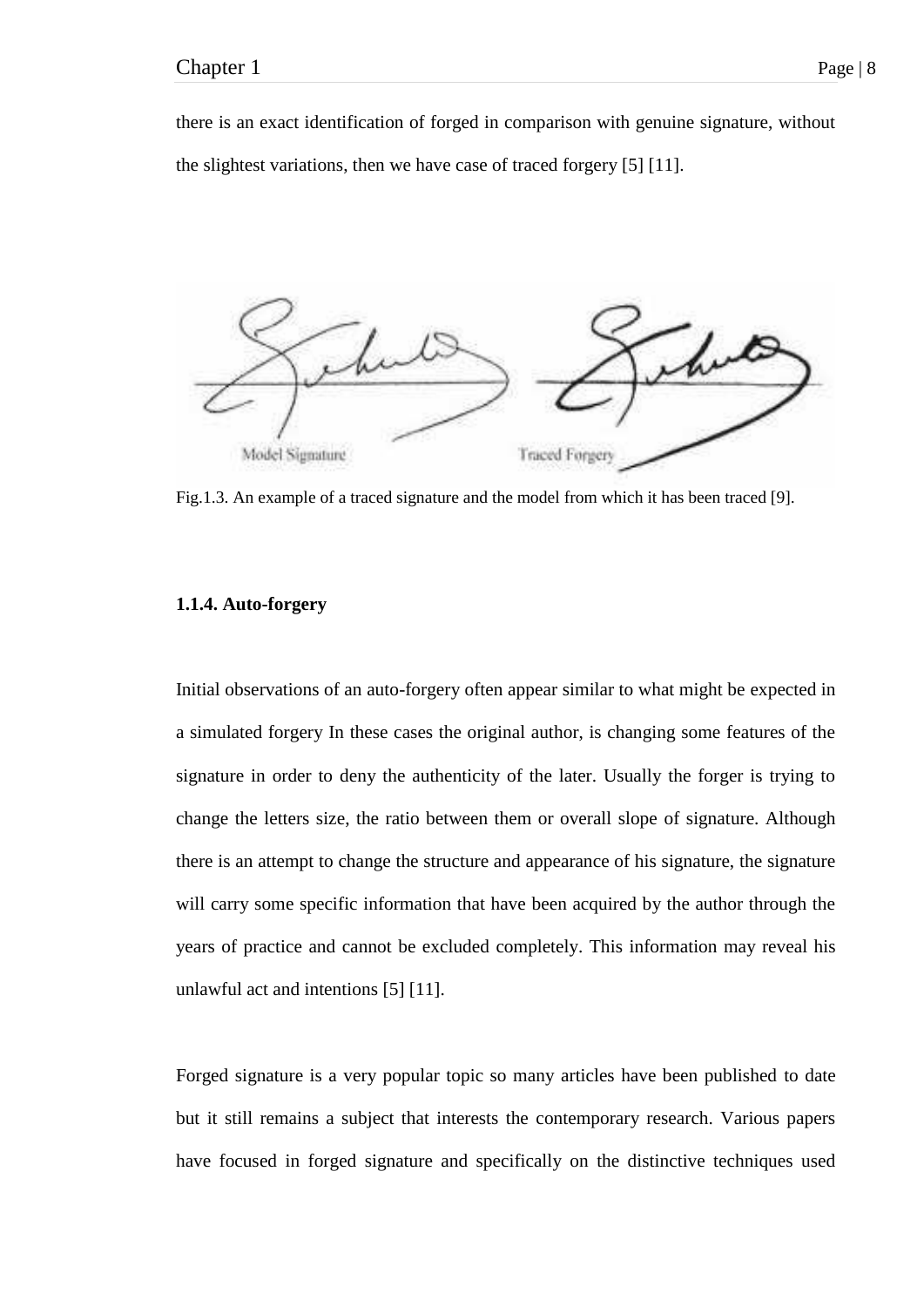Muehlberger has examined under which conditions it is possible to compare forged signatures with suspected forgers' handwriting and which characteristics seem to appear in forgeries [12]. A very interesting research and difficult to find similar one was this of M. Singh and S. Singh and Smith where they presented their real case experiences on forged signatures [13], [14]. Another attempt to reveal information about the methods of create disguise and forged signatures was this of Herkt. In this project overviewed 144 individuals trying to assemble data on the conceivable techniques of forged and disguised signatures. A thoroughly examination of the strategies used from each participant took place in order to decode how a forger acts in these occasions [15].

Leung et al., in a study of the simulation of letter-like abstract symbols, found that errors made in simulating all elements of proportion tend to exaggerate extremes; thus, long strokes are made even longer, small sizes are made even smaller, and so on. However, they did not report which elements are most likely to be imitated incorrectly [16]. In a study which shared some of the aims of this one, Lee et al. compared the success with which 62 Singaporeans simulated 12 specific features of a cursive signature. They found that slant, baseline, and size would present medium difficulty to simulators, while the instance of spacing would present high difficulty [17]. The relative sizes of letters have been suggested to be frequently ignored by forgers, and mistakes in their sizes are often mentioned in the literature as a sign of forgery (Osborn [18], Harrison 1981 [19], Hilton 1993 [11], Huber and Headrick 1999 [2]) [17]. Writing movement characteristics of the participants it was the main criteria used by Vardhan et a1. (1991) to distinct between genuine and forged signatures [20]. Bryan Found, Doug Rogers, Hermann Metz conducted a simulation experiment to test the software PEAT capabilities in signature verification and in objective measurement. In this investigation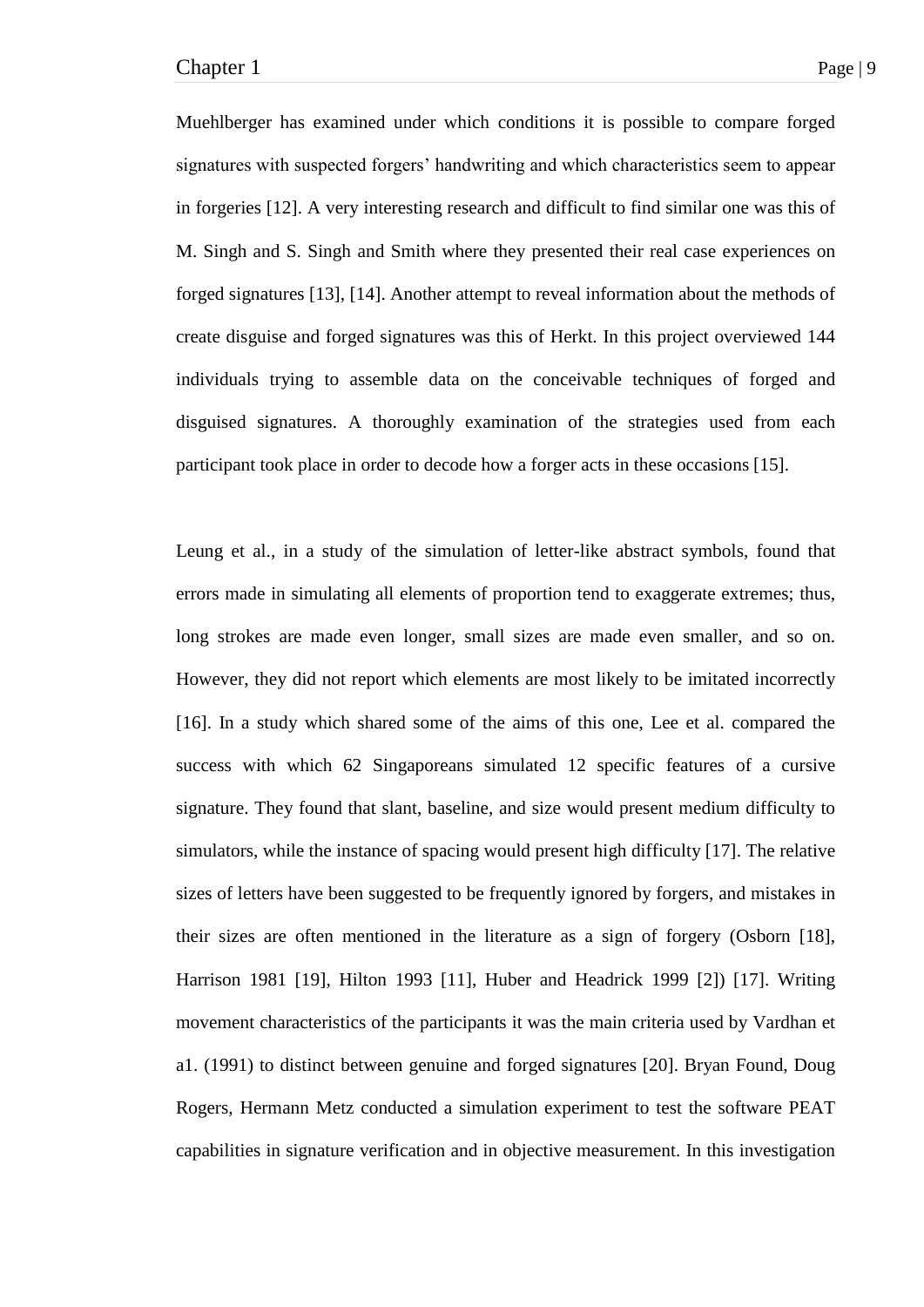they chose the 'one-off' simulation as similar circumstances might take place at a transaction point. Researchers try to detect measurable spatial errors between genuine and forged signatures under this circumstance. In addition to this try to discover which parameter type can be associated with spatial errors and if this measurable data can of spatial errors can be used in daily work of forensic document examiners to discriminate between genuine and forged signatures [21].

# **1.2 Physiology of Handwriting**

Limited research has been carried out specifically relating to the field of document analysis and physiology of handwriting. Only in recent years under the field of graphonomics has research started to be carried out. [2] Other research regarding the psychological perspective tries to identify how self-esteem, sex and social status, affect the overall appearance of handwriting [22]. In addition to this much work has been carried out around the matters of remedial approaches and pedagogy of writing in order to improve the understanding of handwriting generation and its quality in the writing of adults and children. [1] [23] [24]

Handwriting is achievable due to the combination of various processes. Different muscles work together during the handwriting process and due to this handwriting can be considered as one of the greatest tasks that the human hand can achieve. The hand is made up of twenty-seven bones which are controlled by more than forty muscles. Movements of the hand are under neural control, and the exact order and time of the actions determine the composition of the pattern that is recorded by a pen or other writing implement [1] [2] [25].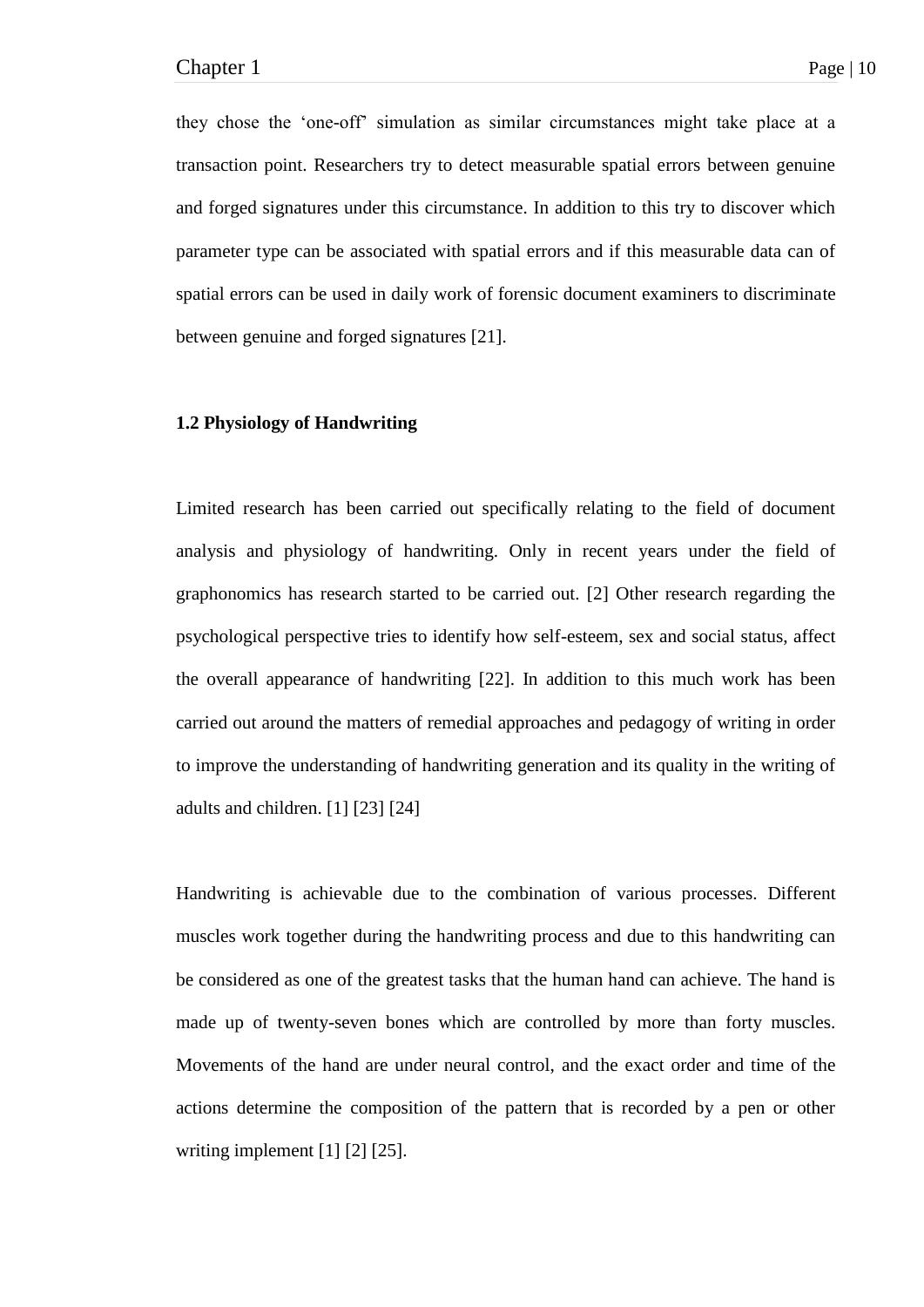Habit is a very important factor for people, and occurs in every aspect of life including handwriting [26]. Due to the repetitive movement of writing it becomes habitual and the movements after a certain age becoming involuntary. Skilled handwriting is a combination of coordinated movements that fall into a strict sequence which are unique to each person. Over time the process becomes more automatic and less prone to outside control [1] [26].

Handwriting identification evidence is thought to be the most difficult to give [18]. This is due to factors such as different styles being used by one person, the ability to use both hands (ambidexterity), different health conditions or disguising of the writing, can make the work of the identification of one person's handwriting even more difficult. To deal with these difficulties document analysis uses different methods such as pattern recognition and neuroscience to find scientific reasons for the individuality and uniqueness of human handwriting [1] [24].

Neuroscience is a new and promising field entering document examination because it studies the handwriting process from its neurological point of view and helps us to understand the anomalies appearing in handwriting. This valuable information can be used in the court of law by document examiners in order to explain some handwriting phenomena. The new discipline created through this examination of handwriting through neuroscience is called graphonomics which is considered to be the future for document examination. [1] [27]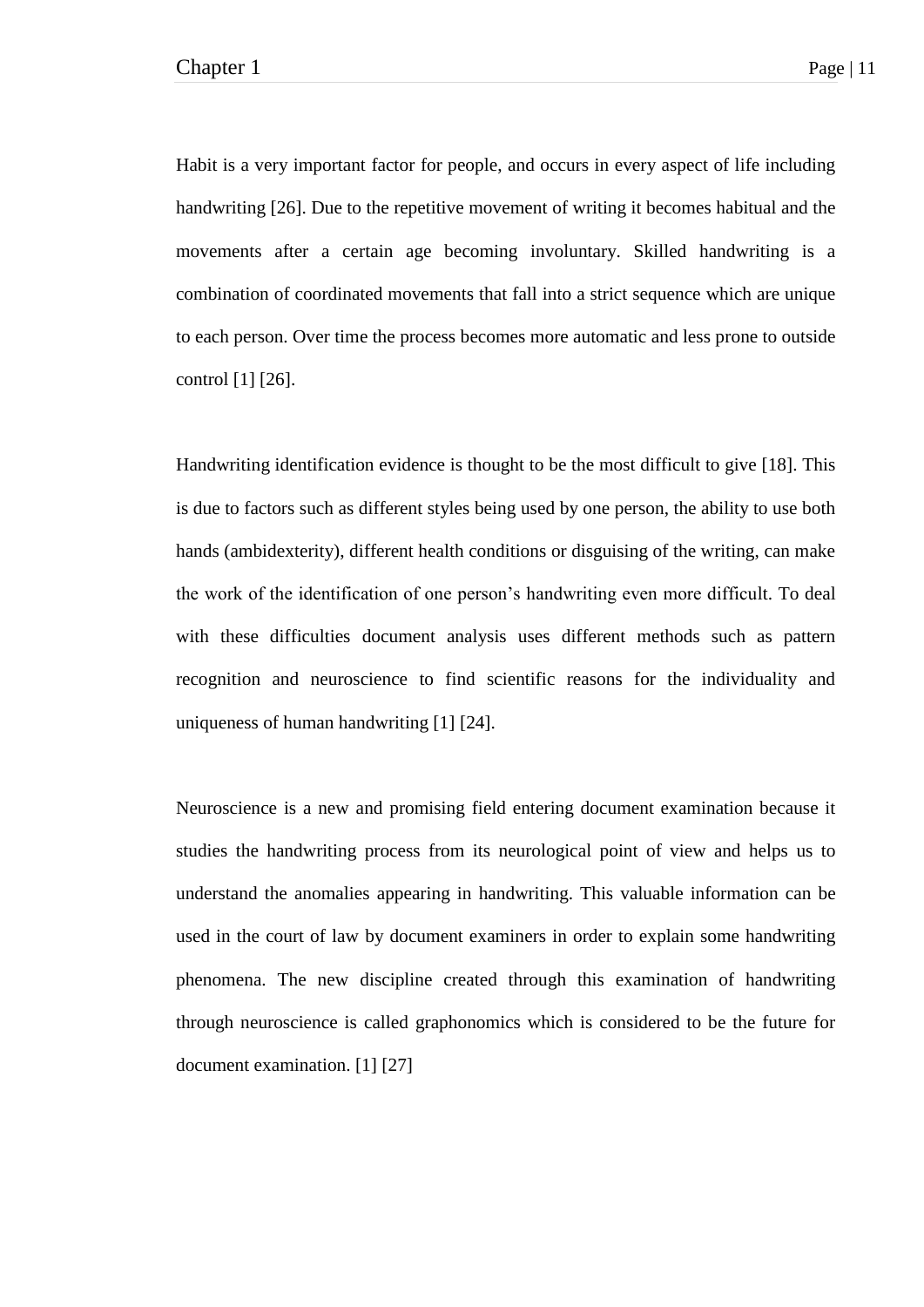# **1.2.1. General Normalities for the Examination of Signatures**

Five key principles of handwriting identification have been recognised [1] [28].

1) No two people write exactly alike.

This is a well-accepted principle among document examiners. Each person, due to the repetitive movement of writing which becomes habitual, creates a certain pattern of writing features as they approach graphic maturity and no other individual can mimic exactly the same specific pattern. [1] [28] [29] [30]

2) No one person writes, exactly, the same way twice.

This is not statistically impossible, but it is generally accepted that no one person writes the same twice. Even up until today there is not one example or any evidence that can truly show genuine writing that has been produced exactly the same twice without it being considered to be a simulation [1] [28] [29].

3) The importance of individual's handwriting characteristics.

The importance of any characteristic, as evidence towards identifying or not identifying, and the difficulty of comparison, bearing in mind a rarity of features, the speed and naturalness under which the writing is produced, and its agreement or disagreement with the characteristic(s) to which it is being compared  $[1]$  [28].

4) A forger cannot copy completely a signature.

It is an accepted matter of fact that it is impossible for the forger to copy, remember and shape all the personal features of the author despite the fact that they can simulate the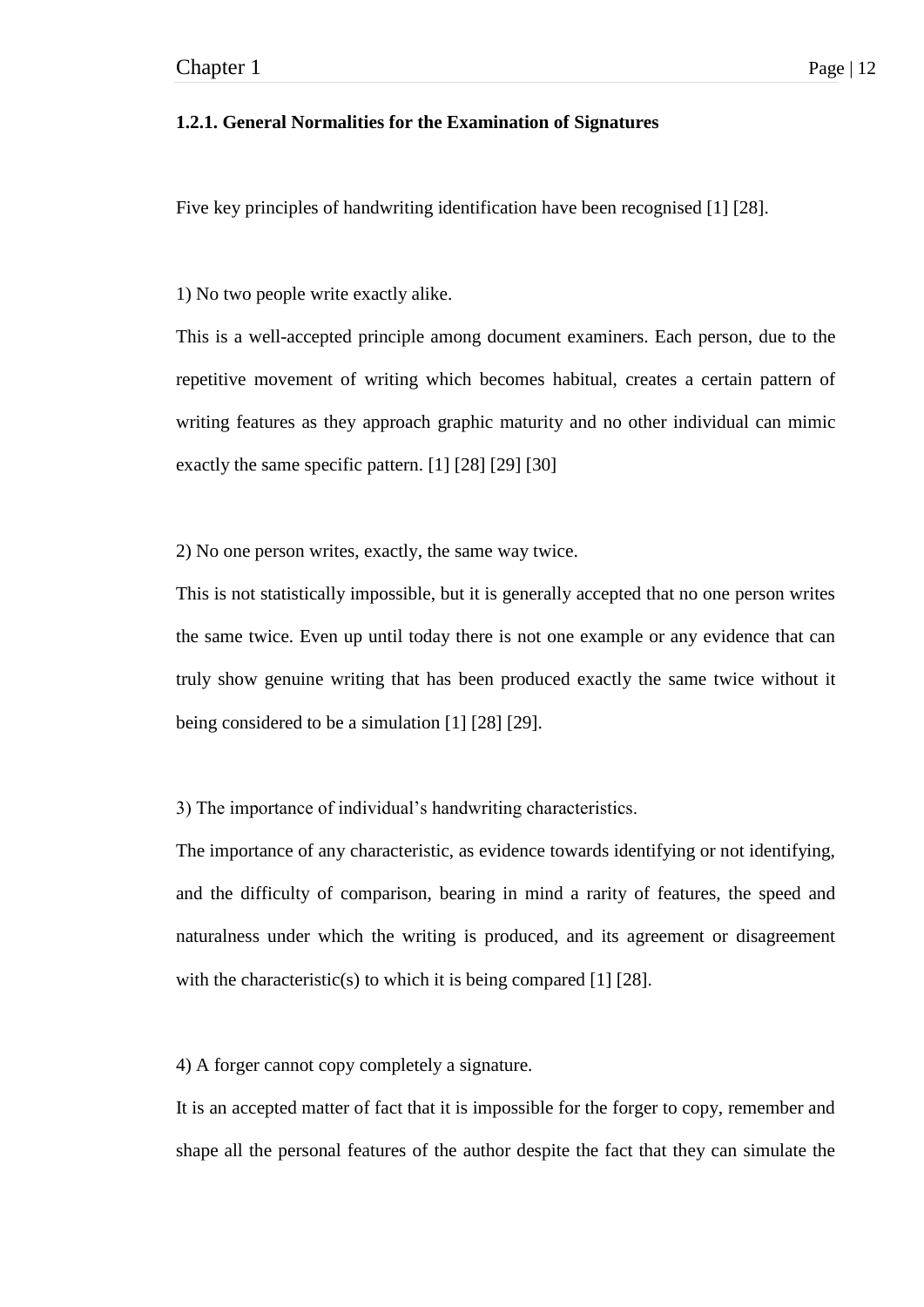skill level and relative speed of the writer. Moreover the simulator will always try to copy all the writing features which are the distinct characteristics in their view. So for this reason the forger overlooks or fails to include subtle details which are very important indications for the identification of the writer [1] [28].

5) Disguise and imitation of handwriting

In the case that the writer successfully disguises his normal handwriting appearance and habits, and in the case that he attempts to imitate someone else's writing it is still impossible to not leave some trace of his handwriting in order to identify the person who attempted the imitation or disguise [1] [28].

# **1.2.2. The Fundamentals of the Signatures Identification Process**

Signature identification by document examiners is accepted widely in legal and social terms and for this reason courts often ask for the examiners expert opinion to determine the authenticity of suspect signatures [3]. A document examiner has to be careful examining writing with a signature, sometimes contract and agreements are written out by one person and signed by another, however they may also have been signed by the first in order to attempt a forgery [29]. Just like handwriting, variation is found within signatures. Some people sign their name consistently alike whilst other people have huge variations within each signing [18]. Different circumstances and positions can affect the result of the signature e.g. if the person is having difficulty in writing [11] and that makes the work of a document examiner more challenging [1]. A signature is a specialised piece of work unique to each individual therefore the identification of it has a significant importance making the skills of a document examiner very specialised. [1]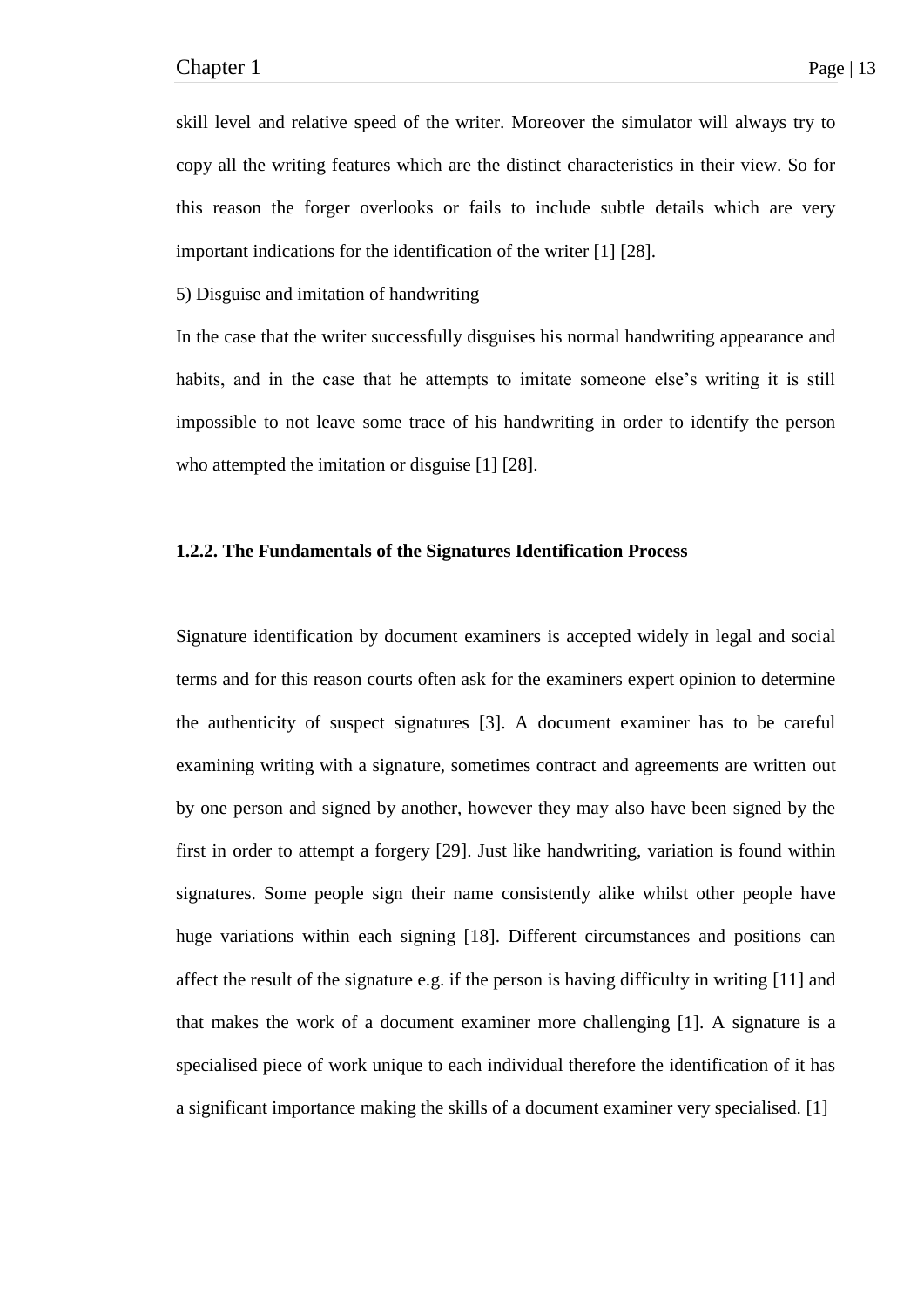Forensic document examiners use both analytical and scientific methods in order to give their expert opinion regarding the questioned document. [27] Their specialised work has to be performed in a precise, thorough and unbiased way in order to provide trustworthy and precise testimonial of their examination [1]. Forensic document examiners have to expand and maintain a wide range of knowledge within this field of expertise to allow him/her to respond and monitor the developments within a very demanding environment with continuous innovations and discoveries. Some of the areas that needs specialization and education are typescript and printing methods, various analytical methods regarding paper and ink, the deciphering of erasures and obliterations, laboratory procedures and quality assurances regarding the care and handling of documents and the presentation of findings during a litigation process [1] [27].

The skills of a document examiner are obtained through years of practical observations and studies, with constant examination of their skills to be able to give their expert opinions in court [1] [31]. A document examiner may spend their time analysing paper, inks and related materials for the aging and sourcing of a document [31]. However, the majority of the work of a forensic document examiner is held in the examination of questioned handwriting and signatures for the authentication or identification of the author or the detection of a forgery [1] [11]. To achieve this examination, the document examiner should always be looking for the most accurate handwriting and signature samples both temporally and quantitatively. In addition to this it is imperative to acquire like to like samples and this means that these samples contain the same characters and words written in the same style as the questioned document [1] [11] [27]. One of the most important stages in the examination of questioned handwriting and signature is for the document examiner to obtain several samples from the same individual in order to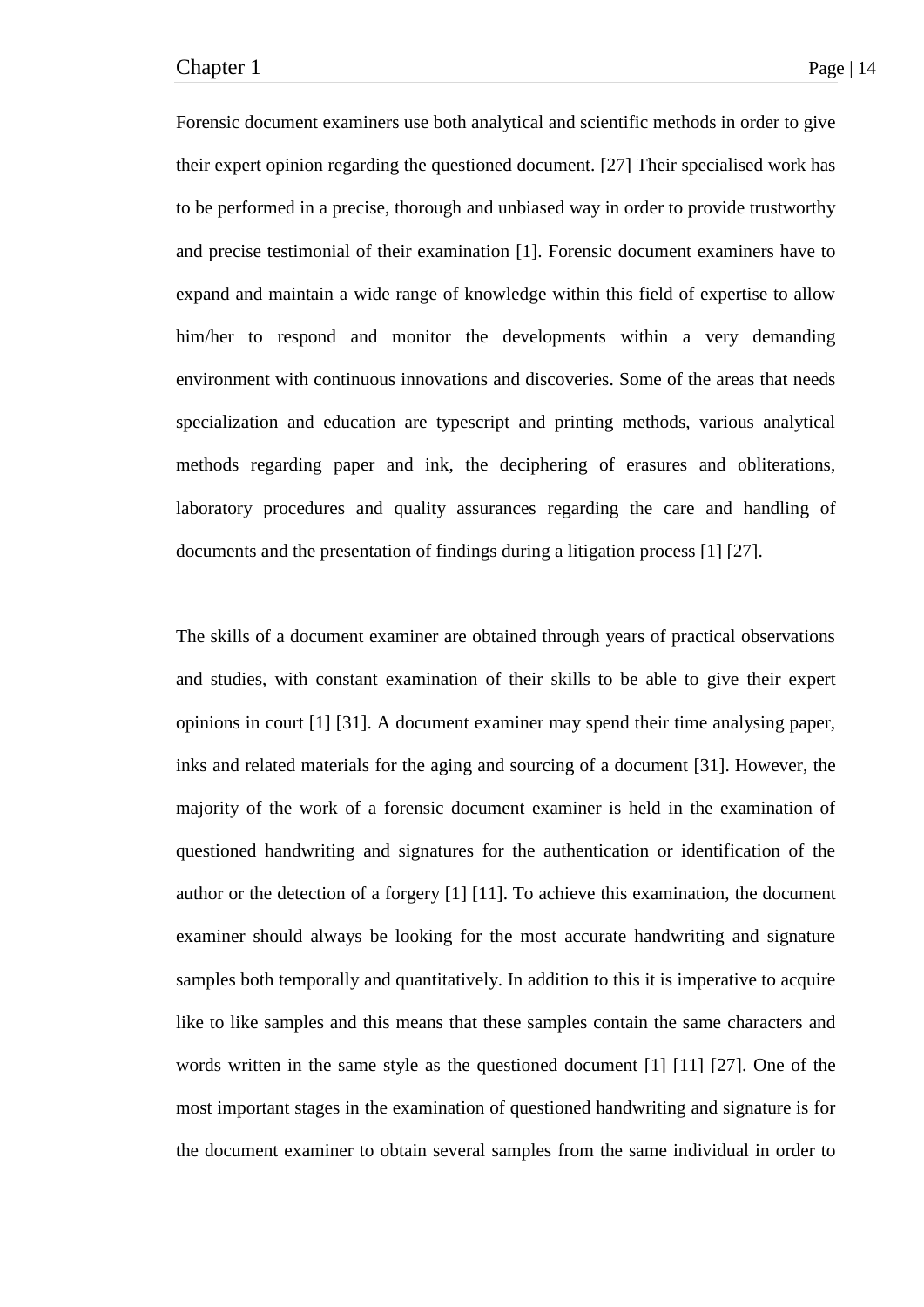examine the author's variation in handwriting. To ascertain the author of the questioned document, examiners have to examine and take into consideration not only the individual characteristics but also the class characteristics. The term "class" characteristics'' encompasses the features in handwriting that are in common with a group of people who have learnt to write with the same writing system [2]. Class characteristics then evolve to individual characteristics when each writer adds a specific habit to the way that they are performing handwriting tasks [1] [32].

The basis of signature identification is very much the same as that for handwriting [1] [18]. The examination, of a personal signature follows almost all of the concepts relating to handwriting and vice versa. A signature may be nothing more than an extension of one's normal cursive handwriting, but there occasions that it may have been personalized to such an extent that it now has few, if any, recognizable letter formations [2].

However there are some problems in the identification process of signatures. The greatest problem for the identification of signatures is the small amount of comparable handwriting within the signature which may not include any of the author's characteristics of handwriting. This factor together with the natural variation makes signature identification one of the most challenging areas in forensic science [1] [33]. The basic aspects of handwriting and how a handwriting and signature analysis conducted will present. The understanding of the way in which handwriting is generated is of paramount importance in the process and development of handwriting examination systems, particularly in accounting for the variability of handwriting [1] [5].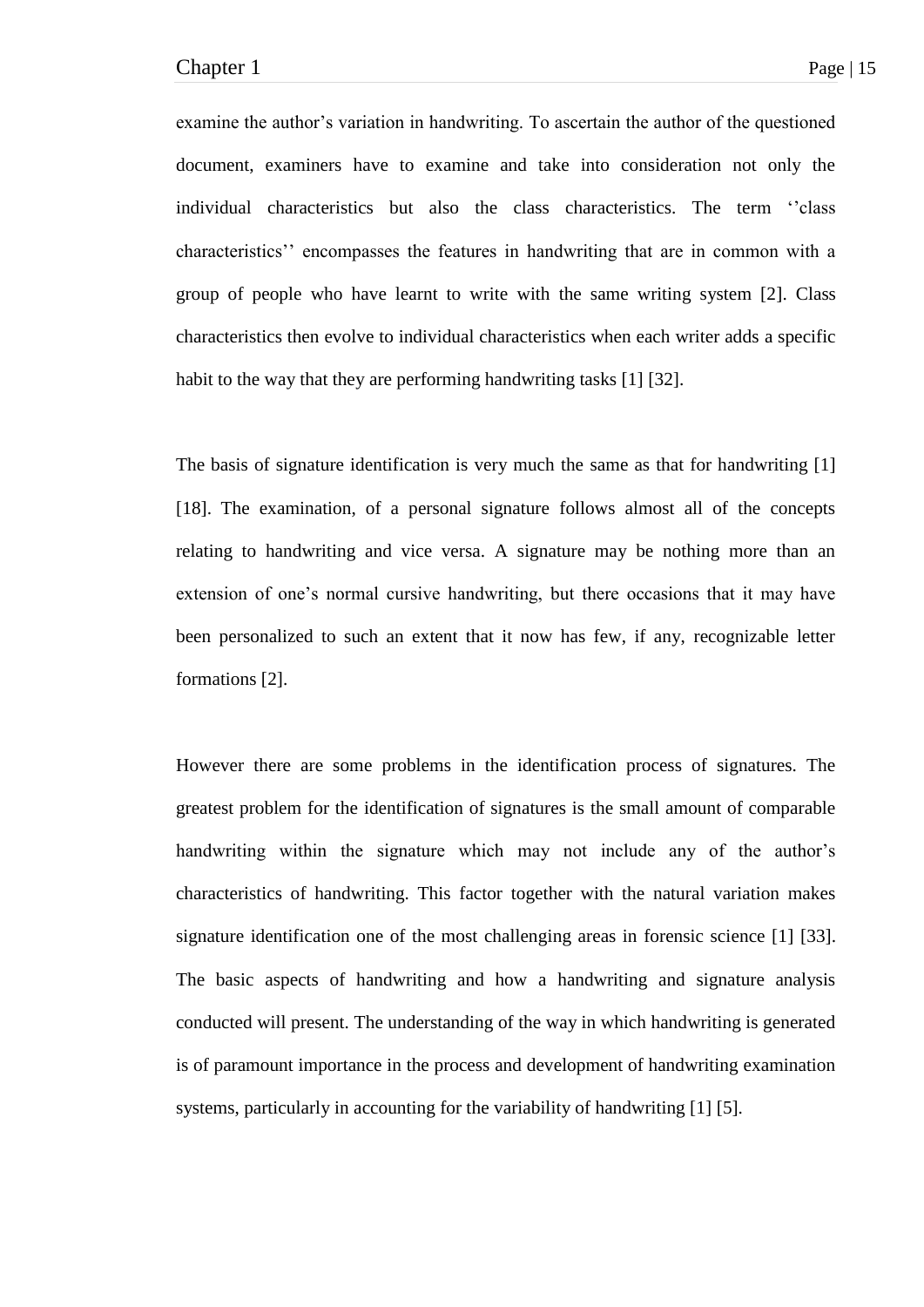## **1.3. Traditional Methodologies of FDEs**

The forensic document examiner (FDE) pioneers based their methodologies in penmanship teaching. Their conclusions were based on the copybook systems deviations. They considered the copybook styles as class characteristics and the action of departing from these established standards as individual characteristics [34]. Their main methodology was based in these individual characteristics in order to decide if there was a simulation or the disputed handwriting were written by one writer or two. The majority of the cases examined by the FDEs is done on static image that is available for the expert to examine. However handwriting expert as recent studies showed have the ability to infer kinematic information from static in regards to speed, duration of handwriting, pen pressure and line quality [34].

One of the most important aspects in the document examiner's case load is to make the comparison between samples which are taken from a known writer with samples of questioned signature or handwriting, and decide if there is reasonable cause or connection to believe that two handwriting samples were written by the same or a different writer.

A well-known forensic document examiner David Ellen in his book states that evidence should be evaluated in regards of the subject' background knowledge. This means that to gain this knowledge an adequate sample of his handwriting or signatures must be taken into consideration for each subject in a forgery case so that the range of natural variation of the signature can be assessed [5]. In addition to this, another respectful expert Dan Purdy, advices that the examination of disputed handwriting should be based on a substantial combination of distinctive individual characteristics which will be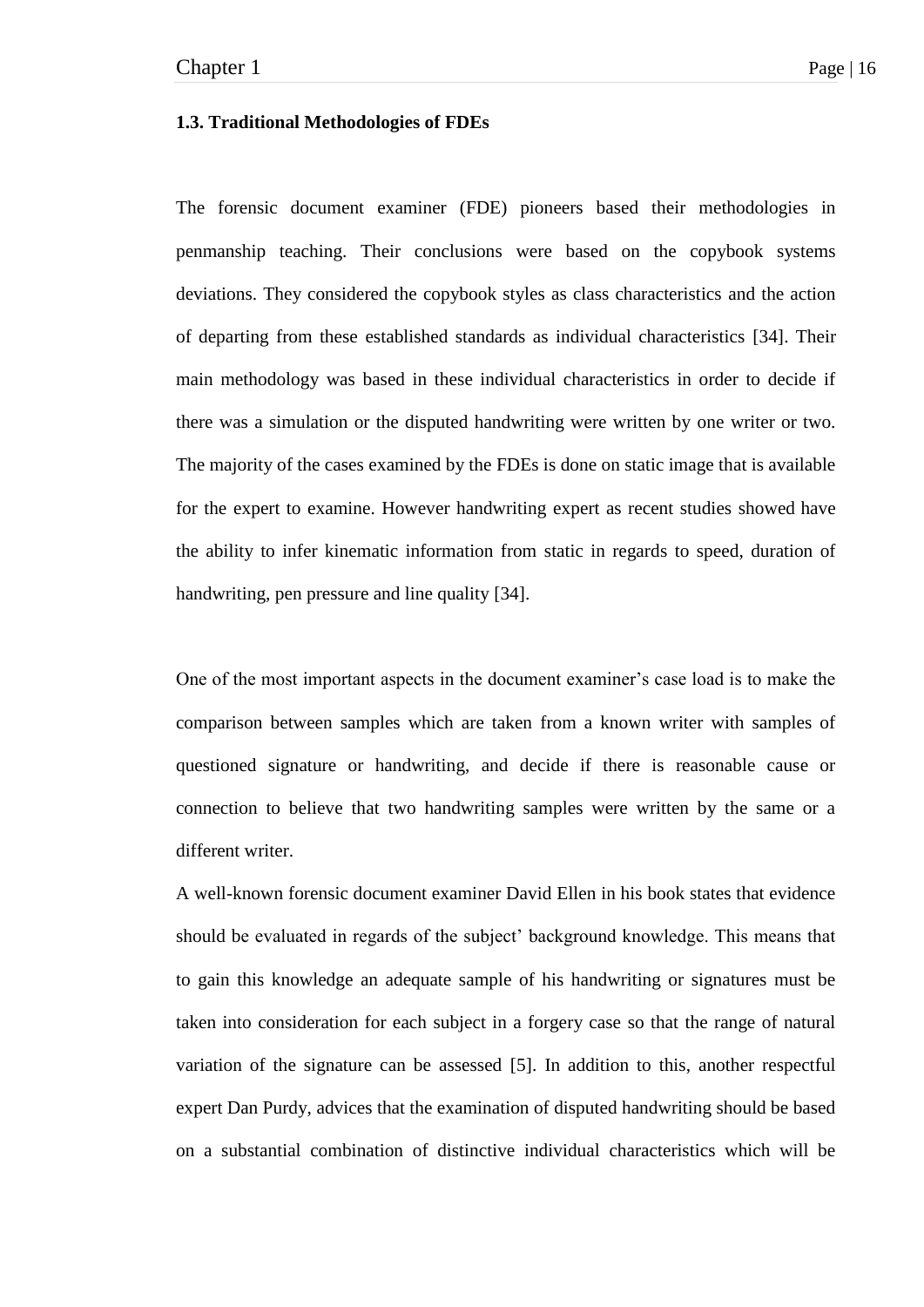detected in both the known and questioned handwriting [35]. Likewise the same range of handwriting variation should be exhibits in the known and questioned handwriting. Apart from a like to like assessment of letters and numbers other parameters must be taken into account that are difficult to be quantitatively evaluated. Parameters such as pressure, patterns, line quality, skill level and freedom of pen movement execution [36].

Furthermore William Riordan added that known standards of a handwriting case must be sufficient in quantity, contemporaneous and must be collected in a way to reproduce accurately the material in dispute. He also states "the methodology of forensic document examination is articulated emphasizing application of the scientific method to questioned document cases" [36] [37]. There are books and articles [2] [5] [11] [18] that give the right procedure and explain how this examination should take place in order for the document examiner to achieve the best results A brief reference will be made to some well-known methodologies applied by forensic handwriting experts and forensic laboratories in order to explain the way that a disputed handwriting/signature case is being examined.

The acronym ACE represents the parameters of Analysis, Comparison, and Evaluation. ACE is originated by Roy Huber, a Canadian document examiner, and enables a better understanding of the methodology the forensic document examiners apply in their daily work. According to him the work of FDEs is divided into three categories [36] [38]. There are three stages, in order to verify the identity of one individual, which must be implemented by the expert in his/her examination. First the questioned item must be categorised in regards with its most distinct characteristics or properties. These characteristics must be directly measurable, implied or observable. Second a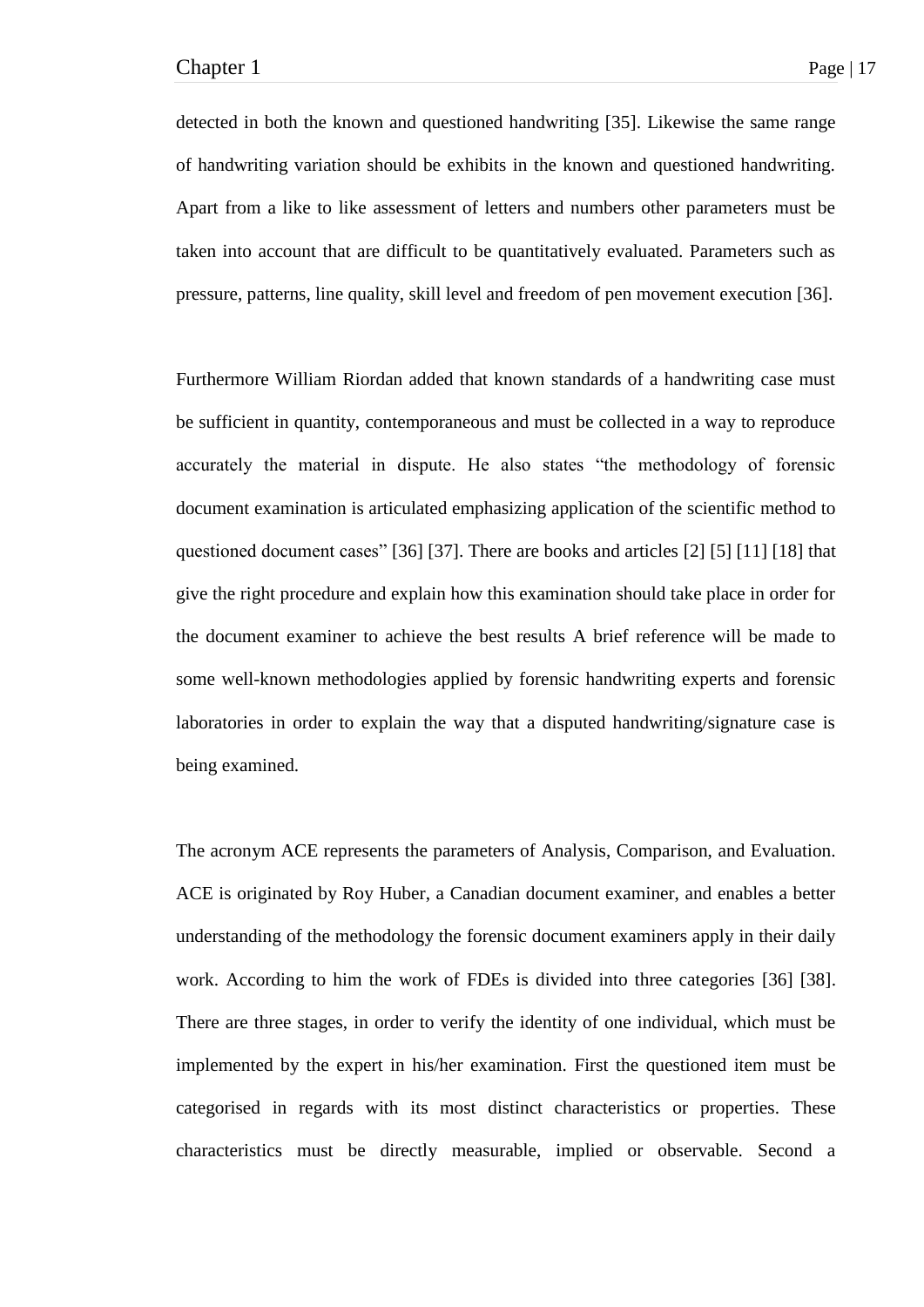comparison is made between the unknown item characteristics with the known item whose identity and characteristics is unquestioned and have already recorder. Last the evaluation stage takes place. Here the weight of evidential significance of each item properties must be considered in order for the expert to reach a conclusion for the questioned item [38].

Another methodology that would be useful to report is based on the work of Scientific Working Group for Questioned Documents (SWGDOC) that was formed in 1997 with the primary aim to address the necessity for standards in the forensic document community. SWGDOC's technical experts produce standards and submit them to ASTM International organisation for reviewing and publication. A methodology which is widely applied by the experts is ASTM Standard Guide for Examination of Handwritten Items E2290-07a (ASTM, 2013) in the framework of the ACE concept [39] [40].

In 2003 a general approach in regards to forensic handwriting identification and comparison, that is applied by Australian and New Zealand government practitioners, was reported by Forensic Expertise Profiling Laboratory at the La Trobe University in Australia by B. Found and D. Rogers [41]. The flow diagram, as it was called, consisted by 10 stages that depict the handwriting examination procedure. These stages are:

1. Handwriting sample presentation and contamination

- 2. The determination of whether specimen and questioned entries are comparable
- 3. Comparison of handwriting samples
- 4. Non-original handwriting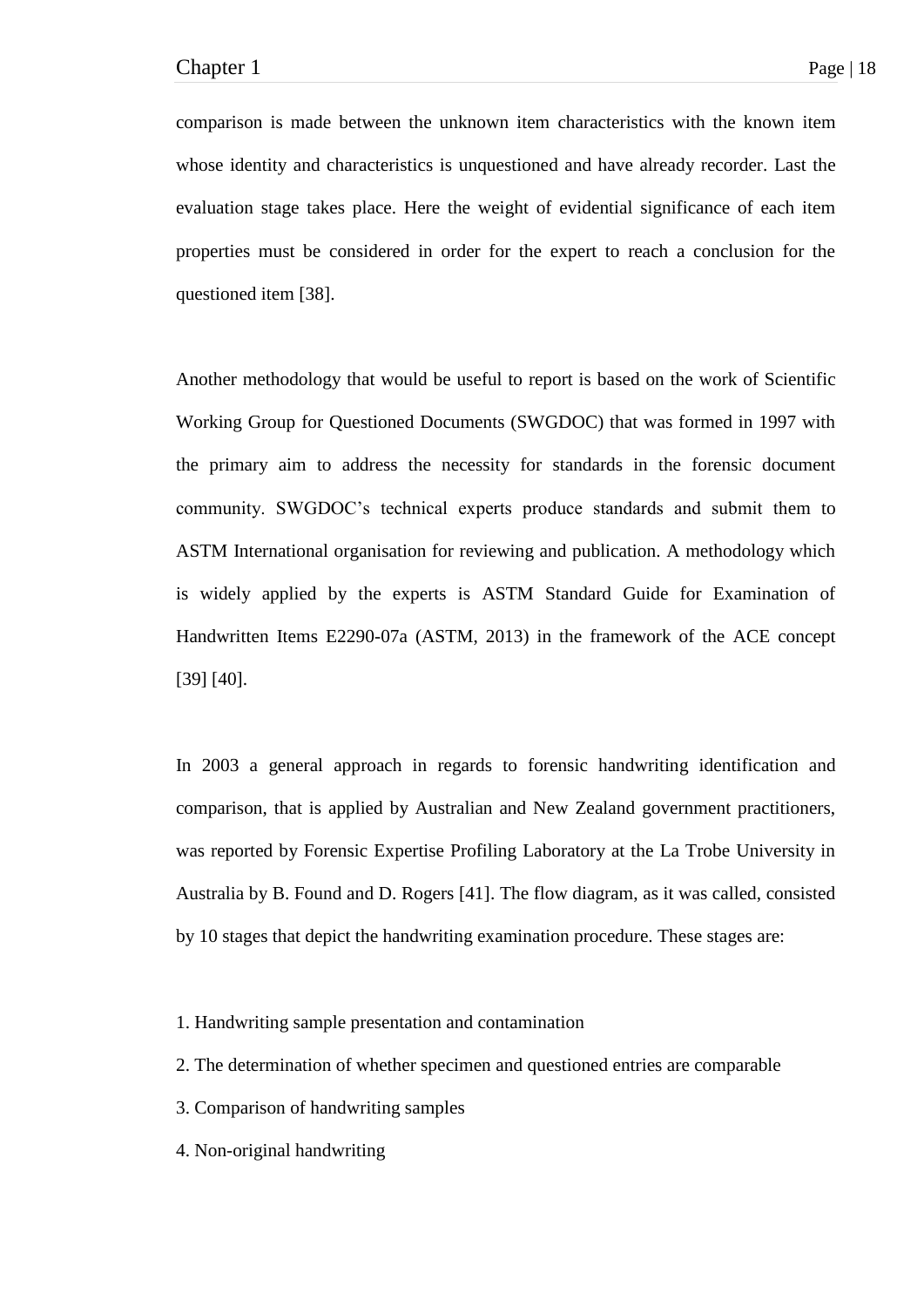- 5. The assessment of handwriting complexity
- 6. Structural and line quality dissimilarities (line quality features are dynamic)
- 7. Traced writings
- 8. The simulation process
- 9. Line quality and skill
- 10. Reporting procedures

Huber and Headrick's [2] methodology with 21 basic elements that are useful to FDEs will be partly reported in order to have an in depth view of this well-accepted work by this field experts and therefore to be possible a comparison with the quantitative methods proposed in this project.

# **1.3.1 Connections**

Using the term, 'connecting stroke,' implies a distinct entity, identifiable as a pen or pencil stroke between or connecting two letters. Connecting strokes are the several ways under which joins are made linking terminal strokes, bars or spurs, and first strokes, despite that the initial stroke may be primary or secondary in nature. Concerning the production of signatures, connections may be quite significant. The signature's producer may copy the letter designs, however they may overlook a rational repetition of the manners under which letters are joined together. It is not unheard of for a writer to tie words together, and the simple occurrence of these kinds of unions can offer a valuable contribution to the putting-together of writing habits of an individual [1] [2].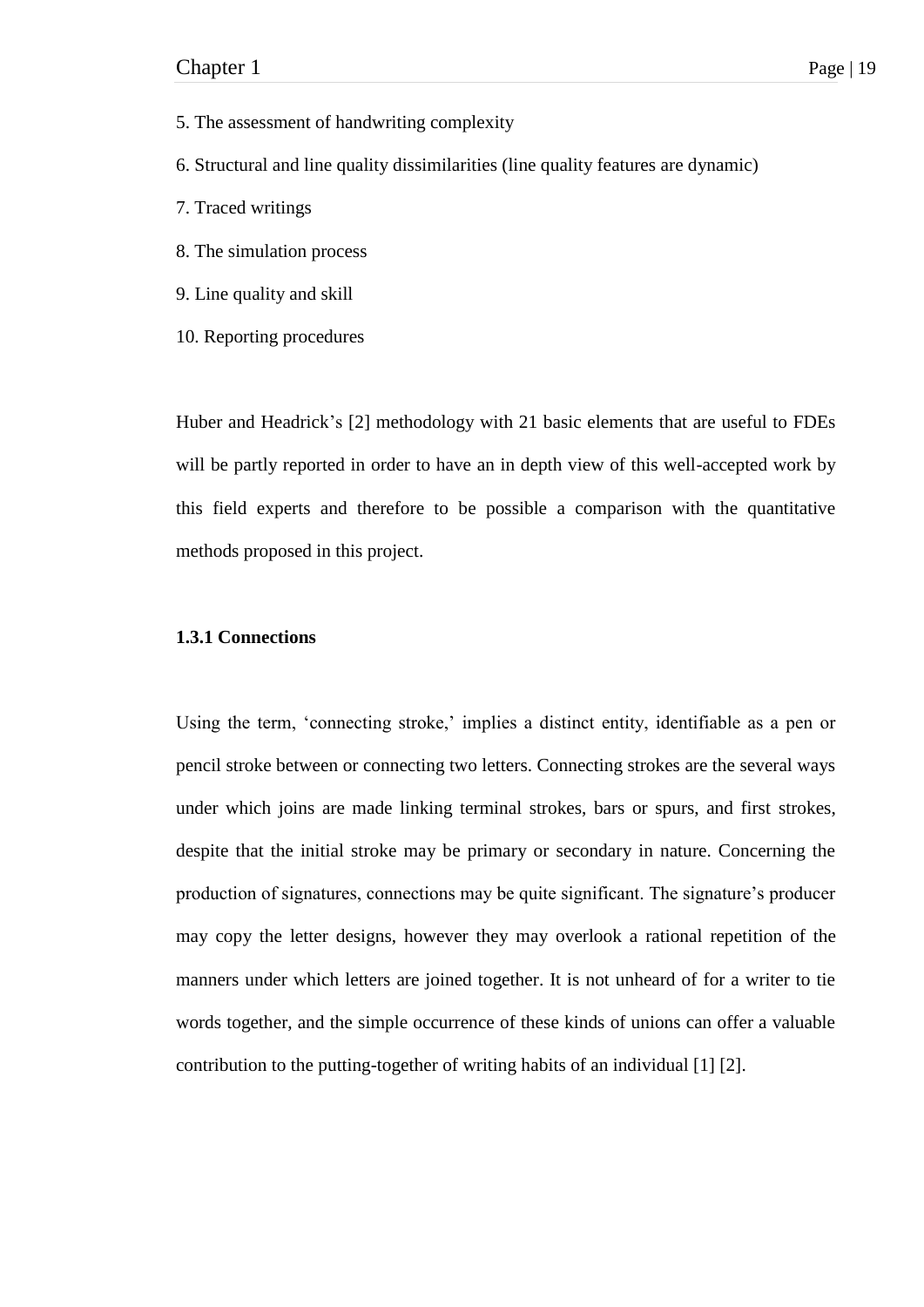justice for all. MW W W

Fig. 1.4. Letters joined by rounded connecting strokes called garlands along the baseline [9].

Fig. 1.5. Letters joined by arched strokes above the baseline [9].

# **1.3.2 Dimensions and Spacing**

Careful and close study of the signatures will reveal many elements of proportion which has a relation with the size of the components of a signature and the overall appearance of a signature. This factor is very important for the signature identification process due to the habitual relationship between the spaces which usually exist between letters and the width of each letter. Although it is nearly impossible to maintain the exact correct proportion of movement between the elements of signature this examination is always taking this into consideration, due to the fact it is revealing a general pattern of the writing of each person [1] [2] [4].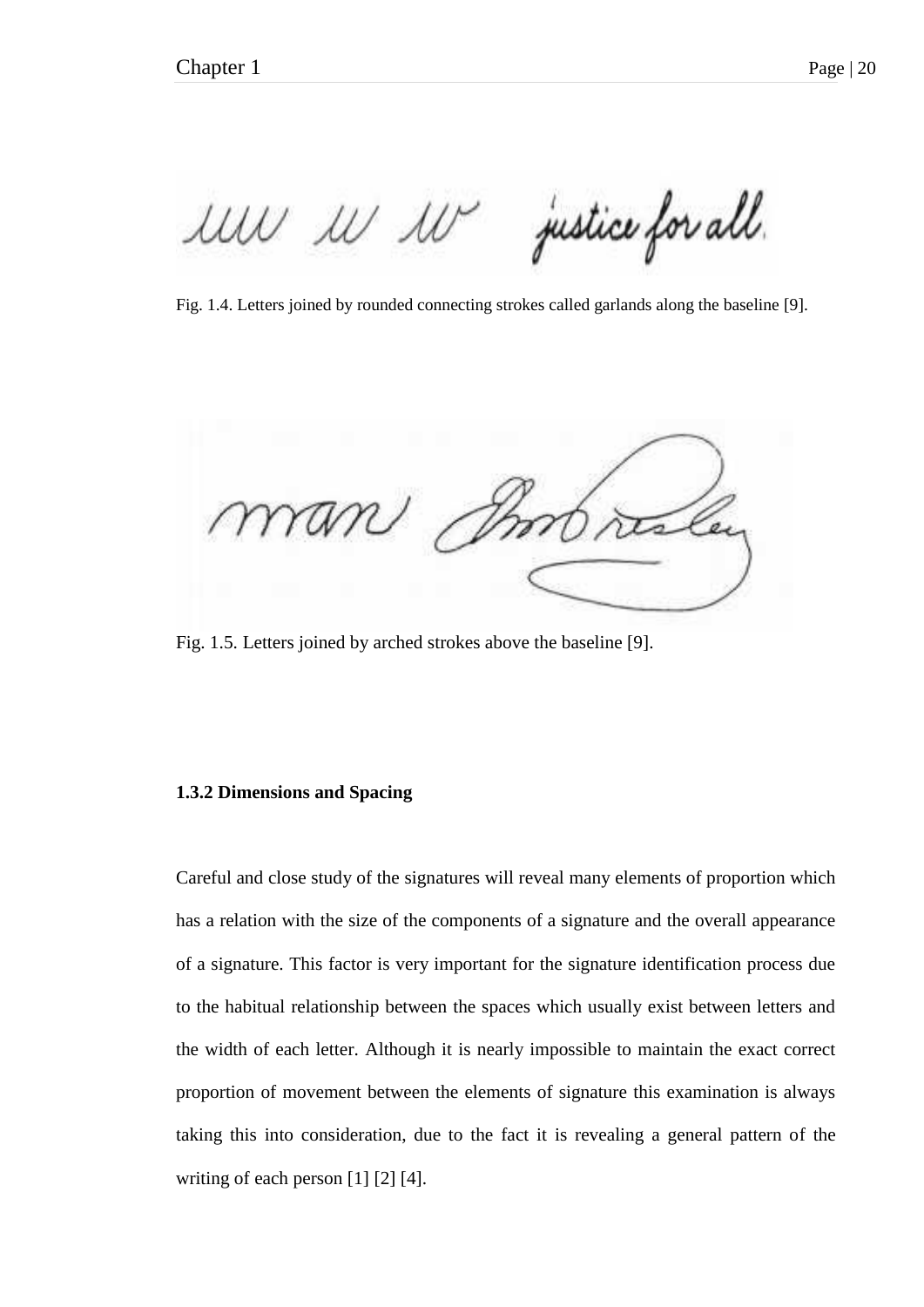Interlinear spacing is something which is given by lined paper. Only on plain paper can you truly see how much space an individual uses in their writing. People who produce small handwriting, lines on a page are fine, however for people whose handwriting is larger the lines may appear cramped or crowded and the loops for the letters such as g or y may become entwined with the writing on the line below it [1] [2].

# **1.3.3 Arrangement**

‗Arrangement' is a collection of habits influenced by the ability of the writer, the way in which the writer senses proportion and the implement they are writing with. Arrangement can be seen in the way that the text is placed and balanced. Arrangement is closely related to margins. Sometimes the balance of the text is seen as the respect of the margins to the left or to the right of the page, but not so much the margins which appear on both the top and the bottom of the page. Margins can determine the placement of a text on a page. On a normal sheet of A4 lined paper it is common for the writer to take notice and respect the presence of the left hand margin whereas the right hand margin is generally overlooked. The presence of margins on the page should not be overlooked. The top and bottom margins may be different sizes to the right and left margins. All four margins may all be of different dimensions [1] [2].

#### **1.3.4 Slant or Slope**

Habit appears to exist in handwriting which is a task consisting of a collection of habits. Due to the repetitive movement of writing it becomes habitual and the movements after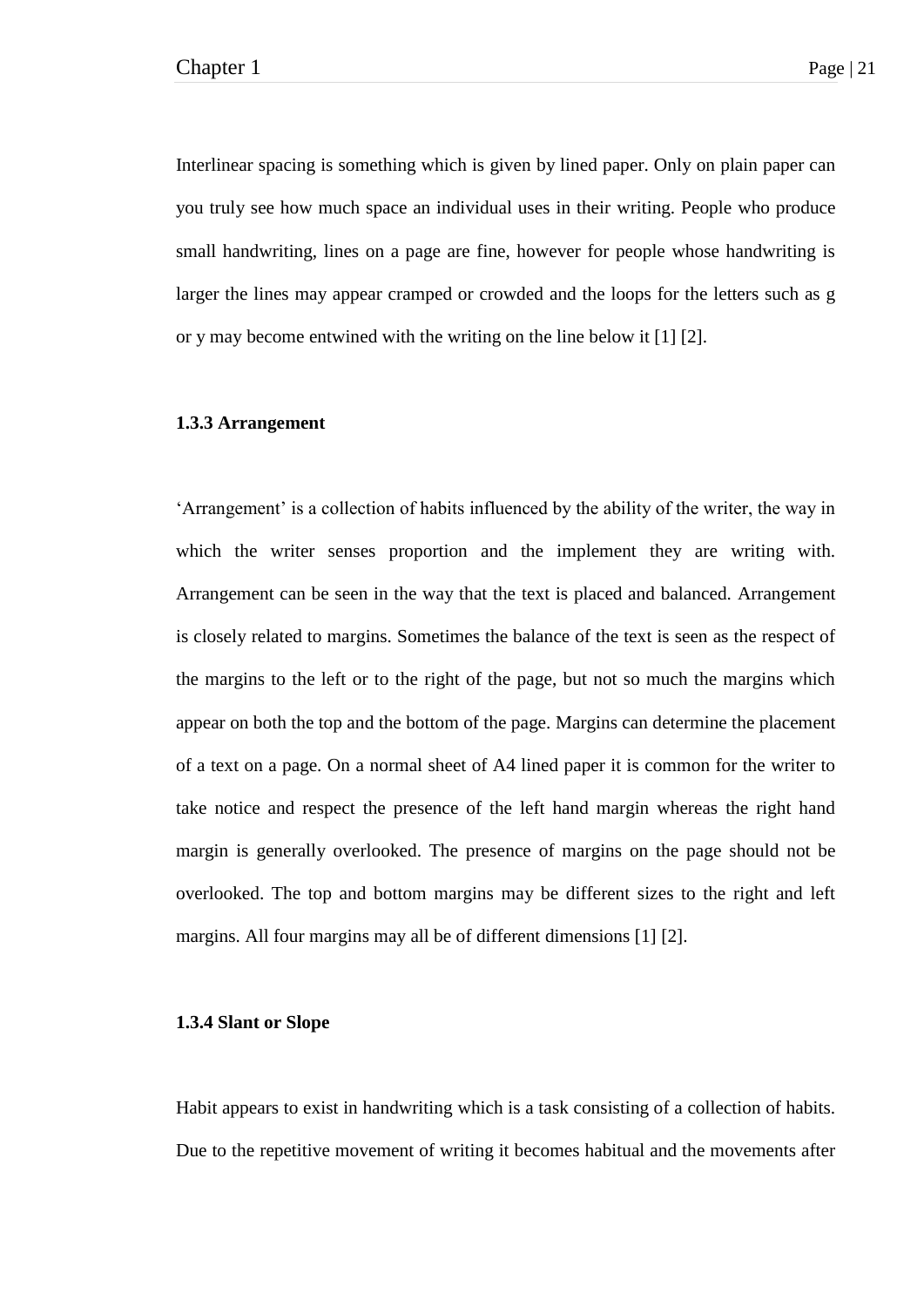a certain age become more involuntary. The same appears to happen with the angle of the writing of each individual. Slant or slope, also consists of a factor with a paramount importance in the identification process. Within signatures a certain letter may be angled more to the right (or to the left) than others. The general slope of a signature may be common, however, the pattern of variation in slants or slopes in the upstrokes, and variation in the angles of down strokes becomes complicated and hard to imitate effectively [1] [2] [4].

#### **1.3.5 Proportion-Ratio**

The most significant element that is taken into consideration during a handwriting examination is proportion. Letters may be written in different sizes and slopes but it is the relationship with the other figures or letters that is the most important. This element of handwriting examination is consistent even in cases with disguised writing [42]. The ratio of the letters that construct the signature is considered to be an obscure writing habit and a factor that always has to be examined during the signature identification process. For this reason much research has to be undertaken in accordance with the reasons that affect the natural variation of writing elements proportion. An aspect of this topic will be examined in this research project [1] [2] [42].

### **1.3.6 Alignment**

One of the most important elements in handwriting examination is alignment as a habit in the writing of each individual and should always be carefully considered. In addition to this deviations and alteration in alignment can be caused due to changes in movement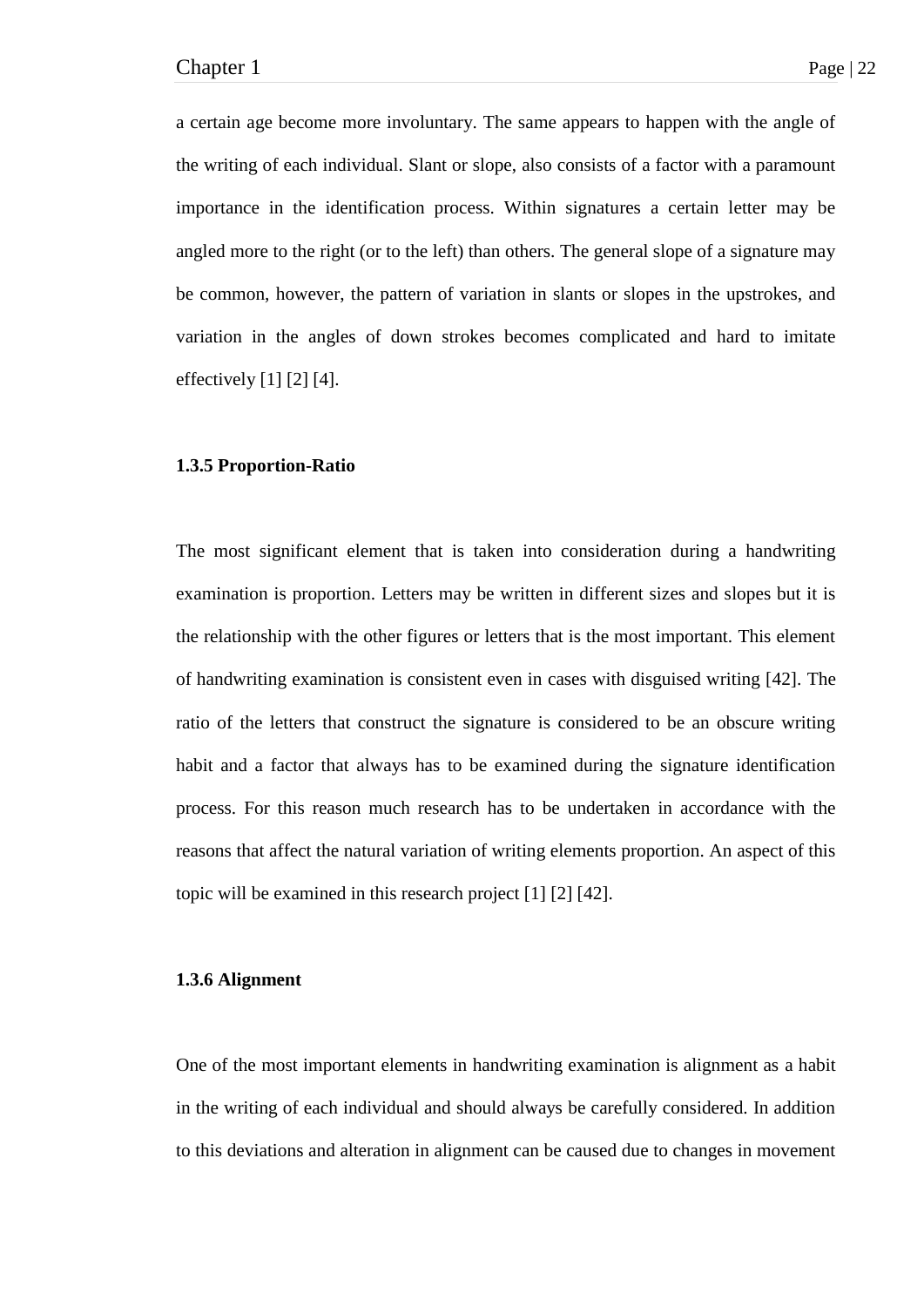and especially of the position of the writing arm in relation to the line of writing [1] [2] [18].

The skill to put the letters in a certain position is acquired during the period that a person is learning the formation of written characters. This is due to the eye to hand movement that each person learns as he/she matures and develops, thus becoming a part of a writer's habitual characteristics. The changes occurring from this habitual movement and therefore baseline alignment is a very important factor to rule if a signature has been forged or not [1] [2] [18].

## **1.3.7 Embellishments- Diacritics and Punctuation**

The examination of punctuation, diacritics and embellishments also have a significant importance in the examination of signatures and handwriting and are consistent throughout the whole writing process. Punctuation and diacritics are marks that are used in the writing process to clarify the meaning of certain sentences and show in which part of the word the reader has had to use a higher or different sound value to show the difference from other letters and words. Conflict can arise around the small size of the punctuation and diacritics marks, how is this possible to identify one writer with? When a person uses punctuation marks, this could be in unity with the rest of the writing elements. This could be a strong piece of evidence for the identification of the author as the same consistency could occur on the embellishments that a writer uses [1] [2].

 $\approx$   $c$   $u$ **Evelets** Small Loops

Fig. 1.6. Example of idiosyncrasies and embellishments that the writers develop.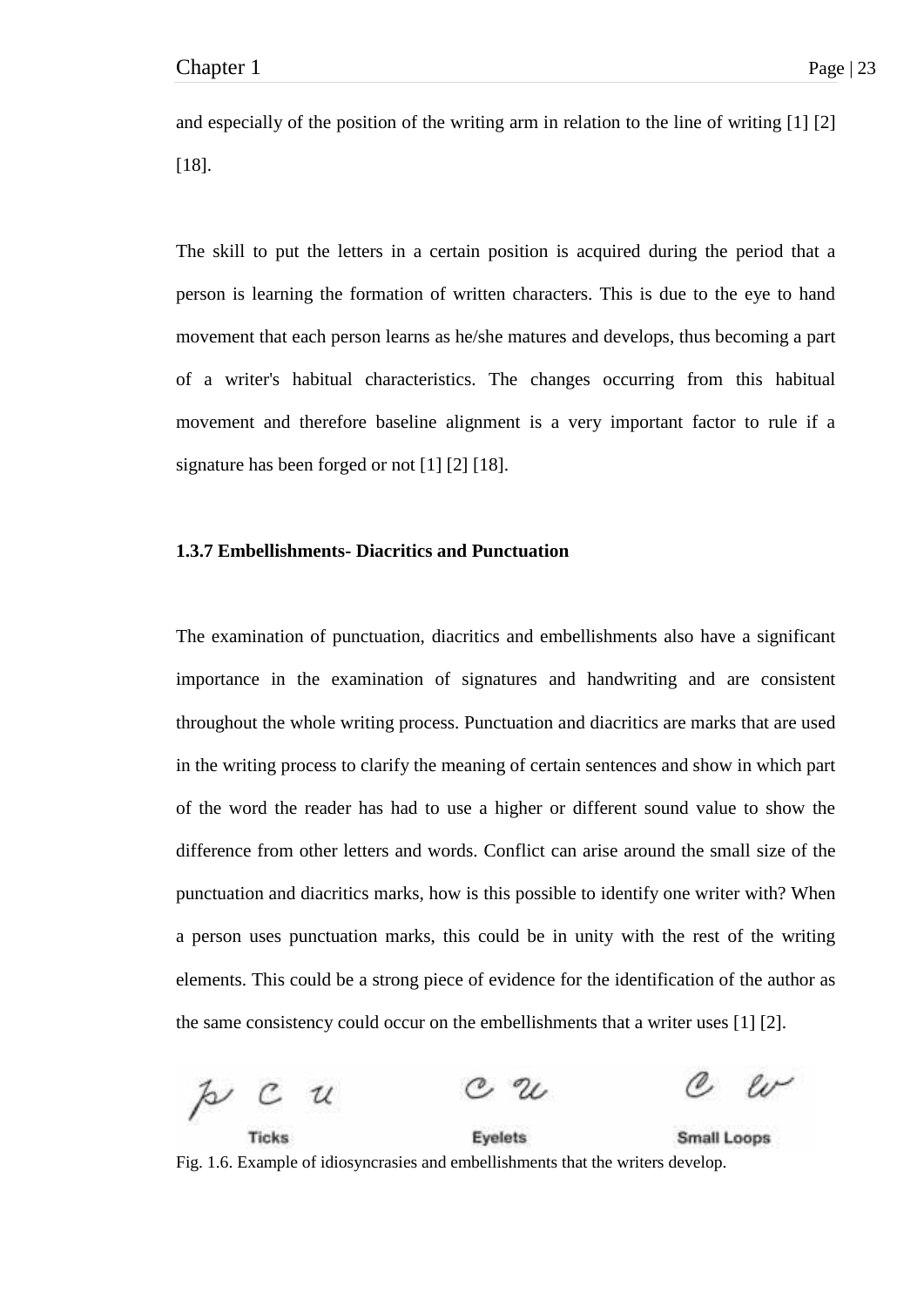### **1.3.8 Line Quality**

Line quality dissimilarities (dissimilarities observed in terms of writing pressure, fluency, writing speed and skill levels between the sample writings being compared). The definition that Huber gives for line quality is that "Line quality is the degree of regularity (i.e., smoothness and/or gradation) to the written stroke as may be judged from the consistency of its nature and of its path in a prescribed direction. It varies from smooth and controlled to tremulous and erratic". A number of other names can be used to explain the meaning of line quality. For example fluency is the term that is used by Harrison [19] and stresses that it is impossible for fluency to exist in the disguise execution. Freedom of movement appearing in the writings of every person is a further explanation for line quality, Huber also uses the terms "skill and freedom" and describes freedom in writing as something which is shown in the direction, consistency, and ‗clear-cut' feature of the strokes of the pen or writing implement [1] [2].

Line quality dissimilarities are indicators of non-genuineness, dissimilarities observed in terms of blunt starts and stops, fluency writing, speed skill levels and writing pressure, when genuine and forged handwriting sample are compared. These dynamics parameters of handwriting are what examiners evaluate in order to reach a conclusion and may include the following. Blunt starts and stops are presented in cases where the forger finish writing the forged name lifts the pen from the surface of the paper and this may cause a valuable blunt start or ending in terms of the forensic examination. Also in a forgery there may be unnatural and inappropriate marks by pen starts and stops that will be considered as indications of extrinsic intervention into the normal writing of the original author. Another factor that helps evaluate line quality are hesitation and pen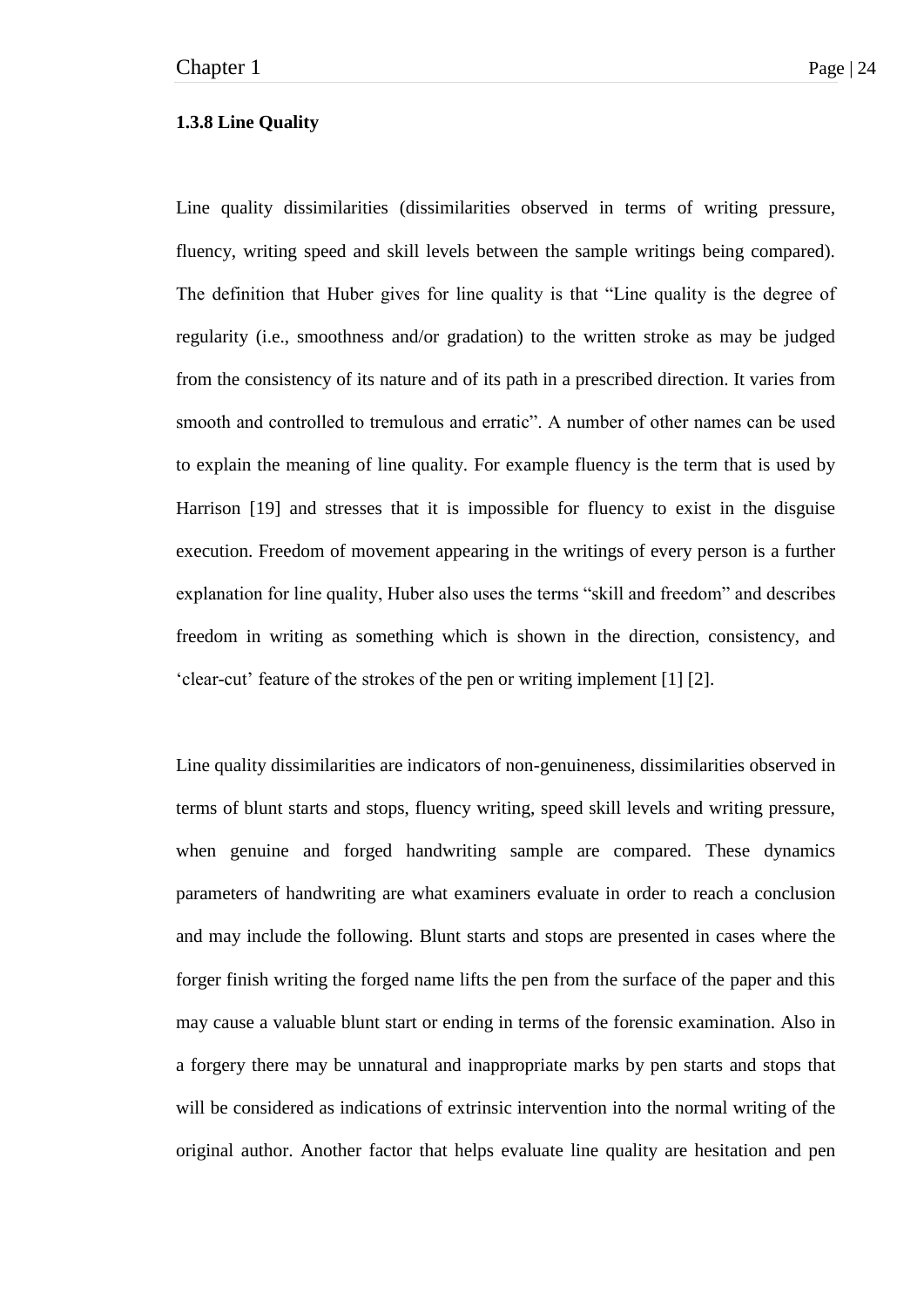lifts. This happens when a sudden change in direction of the letter formation or there is a new letter formation in genuine handwriting. In order to complete the forgery task the forger is usually to perform hesitation and pen lift in these point of writing where are not present in genuine handwriting construction. Furthermore are the elements of tremor and pressure. The line of handwriting when is producing in a smooth way is resulting in a smooth movement in contrast to forger where the pen is moving slowly the ink line remains constant in thickness, resulting from the same constant pressure exerted on a slowly moving pen. Last as regards to line quality is the parameter if patching. Very often when writing the signature mistakes are possible to be made and it is possible an individual to attempt to correct the inaccurate part of the signature. These mistakes are taking place due to the difficult body posture during writing or an imperfection in paper or pen has affected with the normal handwriting appearance. The attempts to correct these mistakes are usually patent with the intention to make the signature more readable and surely without the intention to mask or hide the correction. On these occasions the writer detects an obvious defect in the appearance of signature and he attempts, by using patching, to make it passable in order to deceive [2] [25].



Fig. 1.7. An illegible signature rapidly written, showing smooth lines that represent good line quality [9].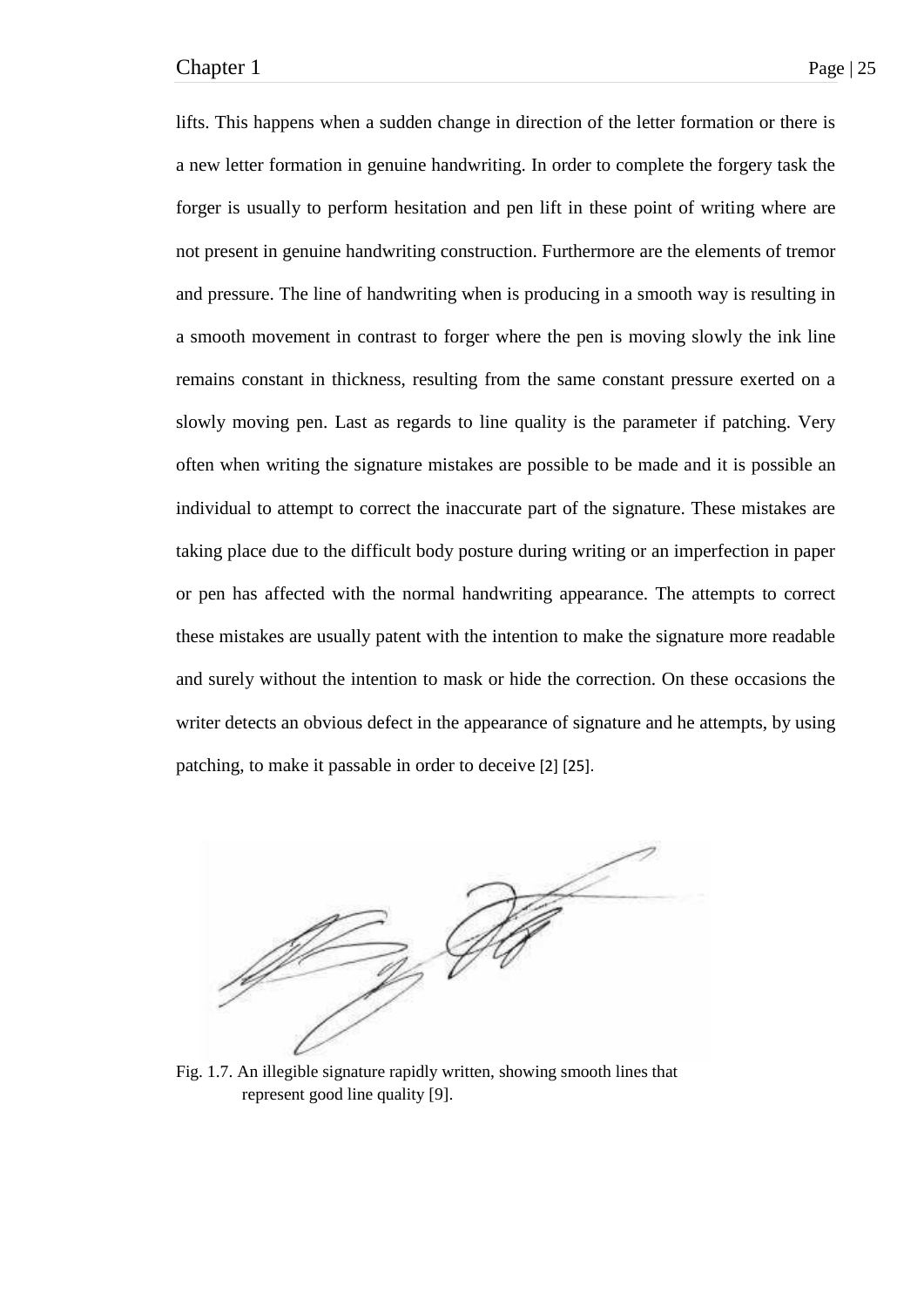mss

Fig. 1.8. Slow writing showing poor line quality [9].

#### **1.4 Natural Variation in Handwriting and Signature**

Reference has been briefly made to the variations found within the writing of one person, especially differences in overall appearance due to speed of writing and other factors. In these conditions, much of the detail described above will remain unchanged, and characteristic or unusual features will still be found. Natural variations are normal to occur within the handwriting of each individual. These differences in handwriting may be affected by various circumstances. Even under these circumstances, e.g. with different writing implements, variations in handwriting performance will occur within a matter of degrees [5]. Natural variations are normal to occur within the handwriting of each individual. These differences in handwriting may be affected by various circumstances. Even under these circumstances, e.g. different writing implement, variations in handwriting performance will occur within a matter of degrees [1].

As handwriting is practised these variations will decrease because writing skill and control will grow, however, a person will never totally be without variation in their handwriting. Sometimes, if a person's writing is skilled these variations will not be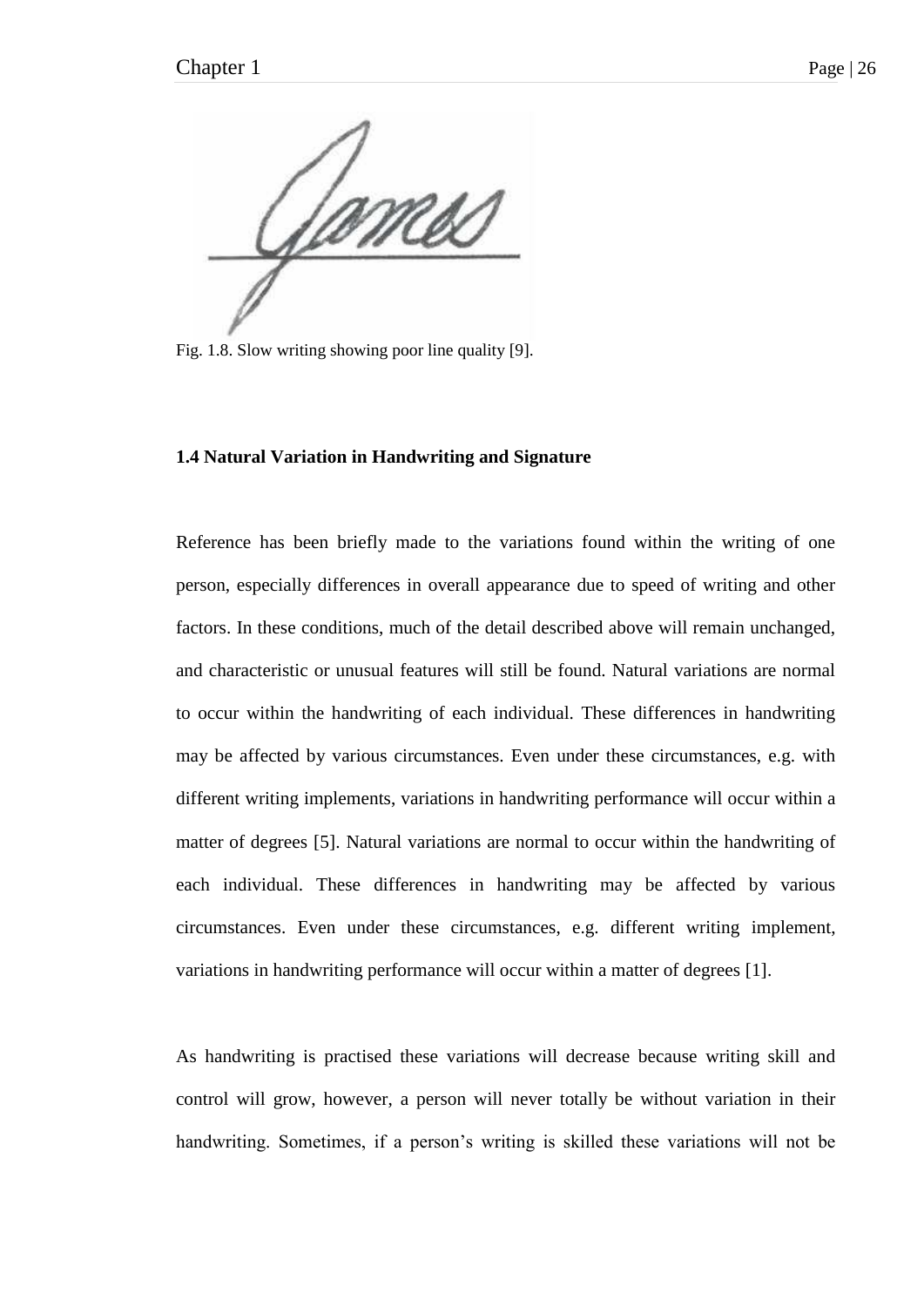totally visible to the naked eye but a scientific instrument, such as a microscope, will uncover them. There are various forms in which as individual can sign a document. There are some cases in which a person, after a lot of practise, can produce signatures which are very similar to the genuine one. In other cases there are people that can use more than one signature to sign a document or in a specific design, according to the document being signed. Also a semi-literate writer who is not trained in writing may produce signatures with a high variation ratio [1] [43].

There are always some letters between a person's signatures that will be different every time. As mentioned above, one of the five major principles of handwriting and hand printing identification is that "No one person writes exactly the same way twice". No writer can be so consistent in his writing, in ordering the letters from the alphabet that they use to be exactly consistent. They could be exactly superimposed as it can happen with two printed letters. However, the most important fact for a document examiner is that most individualised characteristic of each person will remain unchanged, and characteristic, even if unusual features can still be found due to variation [1] [2].

Keeping in consideration all of the factors mentioned above a document examiner must also think about and compare other factors such as the size of the signature, the degrees of slope, line quality and how the letters curve, in order to separate the cursive and the capital letter texts of individuals. There are so many letters and so many different variables available for each of these letters that it is practically impossible that compared handwritings will resemble each other in all respects. Theoretically it isn't totally impossible; however, the chances of it happening are very slim. It can be true to say that each and every person has their own unique style of handwriting, but, it is not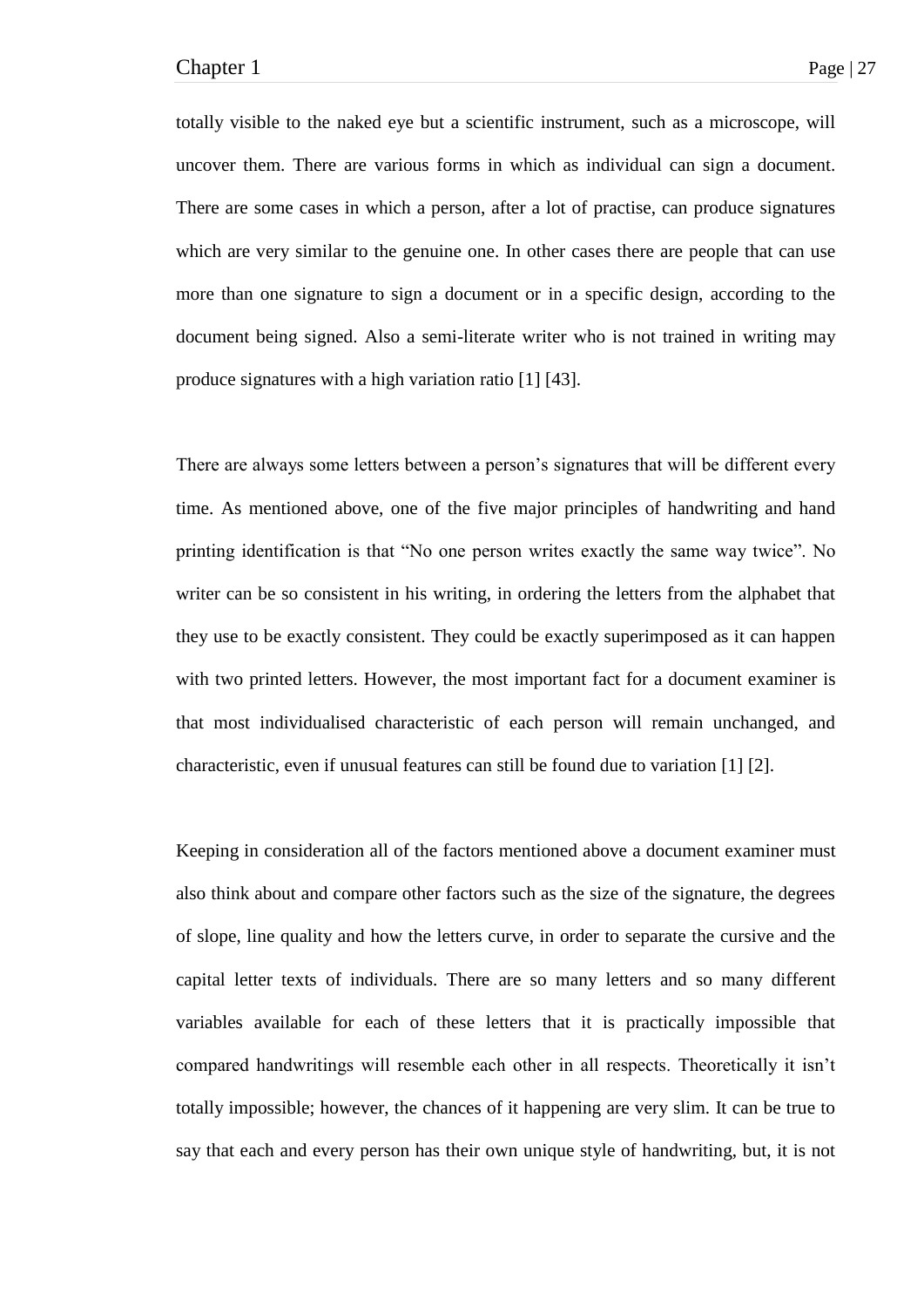possible to say that that individual's style could not be matched by someone else. This is why a document examiner requires as much text or as many samples as possible because the more material they have the more features and characteristics used by one person will be greater than the features and characteristics of the other person, so no chance match will be found [1] [5].

#### **1.5 The Variables that can Affect Handwriting**

There many factors and circumstances that could contribute to irregularities occurring in the performance of an individual's handwriting. Some of these factors could cause serious deterioration in the performance of the writer and some could just alter certain characteristics of the writer [1] [2]. Of greater importance is how the following variables, both intrinsic and extrinsic, affect the individual author.

#### **1.5.1 Illnesses**

Illnesses related to the nervous system and motor skills could cause deterioration or loss of fluency upon one's person writing. Lower handwriting results in quality, erratic results, distortions of the usual shape of the letter and omissions of letters are some of the expected results of these conditions. In addition to these results, irregularities in the general appearance and changes in the pressure one writer applies to his/her writing are also common phenomena. The loss of consistency according to the writer's previous appearance is something that could be expected, although this does not mean that the writer, due to this circumstance, loses all their previous writing habits there are still some recognisable aspects which persist and maintain in the person's writing. Illnesses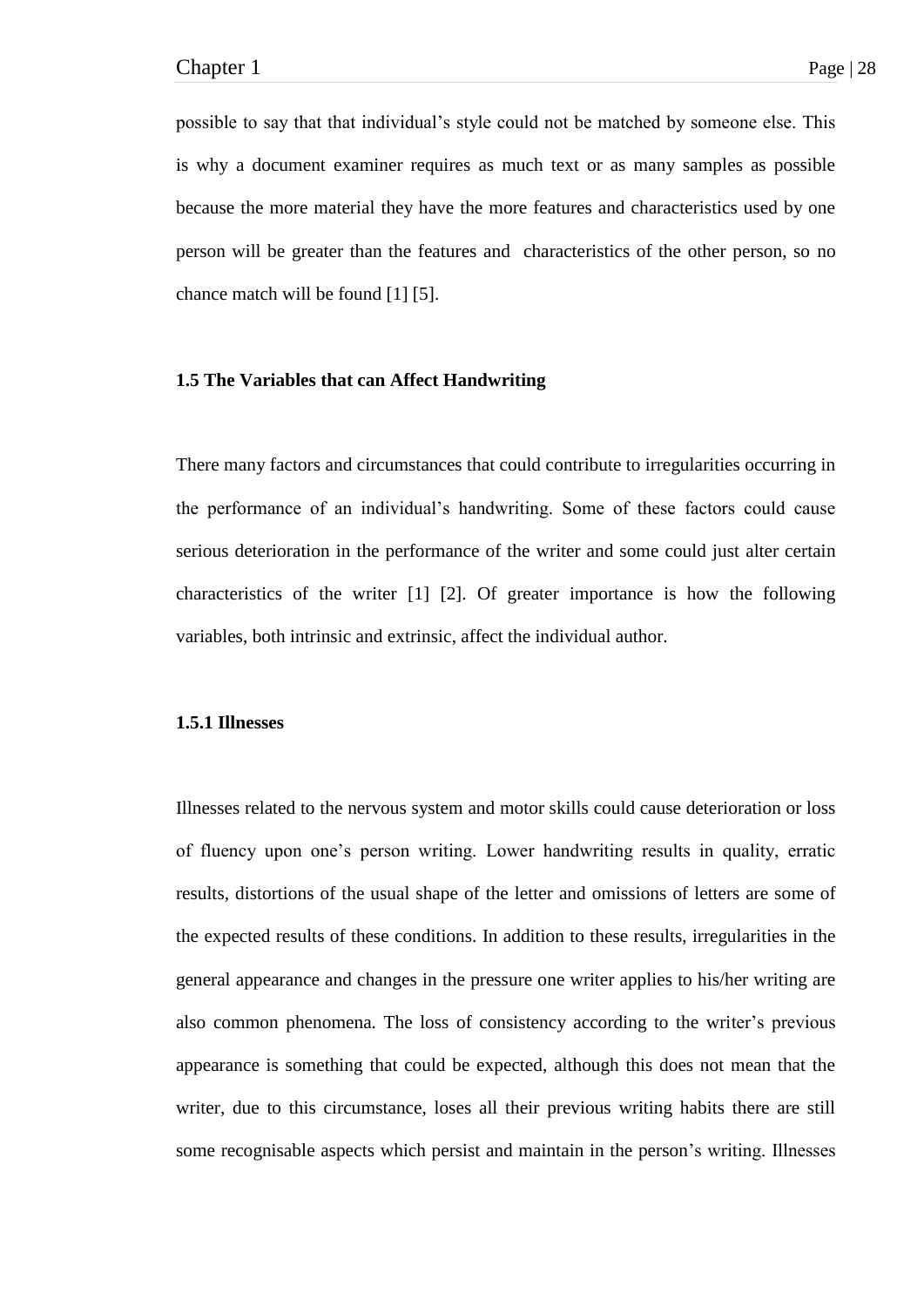related to the nervous system and motor skills include: Parkinson's disease, Multiple Sclerosis and Alzheimer's [1] [2]. Research conducted by Wellingham-Jones found that Multiple Sclerosis can greatly reduce the ability to perform fluency and control in handwriting [1] [24].

## **1.5.2 Medication**

Medication is well accepted in handwriting examination as one of the causes of alterations and irregularities displayed in writing elements. However there is limited research of these effects regarding the document analysis field and how these side effects influence FDE's examiners decisions. Roy A. Huber mentioned "The effect of drugs (i.e., medications) on handwriting is dependent on the type of drug administered, the individual's sensitivity to it, and the points at which the handwriting is sampled during drug treatment" [1] [2]. Other medication that can cause alterations on handwriting is the medication L-Dopa used to control the abnormalities in movement for Parkinson's patients. L-Dopa can cause Dopa-induced dyskinesia and this has displayed irregularities in handwriting results many times [1] [24].

## **1.5.3 Age and Senility**

Life is constantly changing and with it so does our handwriting. Throughout a lifetime it is thought that a person's handwriting style will go through four stages. The first stage is the creative phase which is also known as a learning phase. The second is sometimes called 'the puberty stage.' also known as the adolescent phase. The third phase is the maturity phase where the style of handwriting stays the most constant for the longest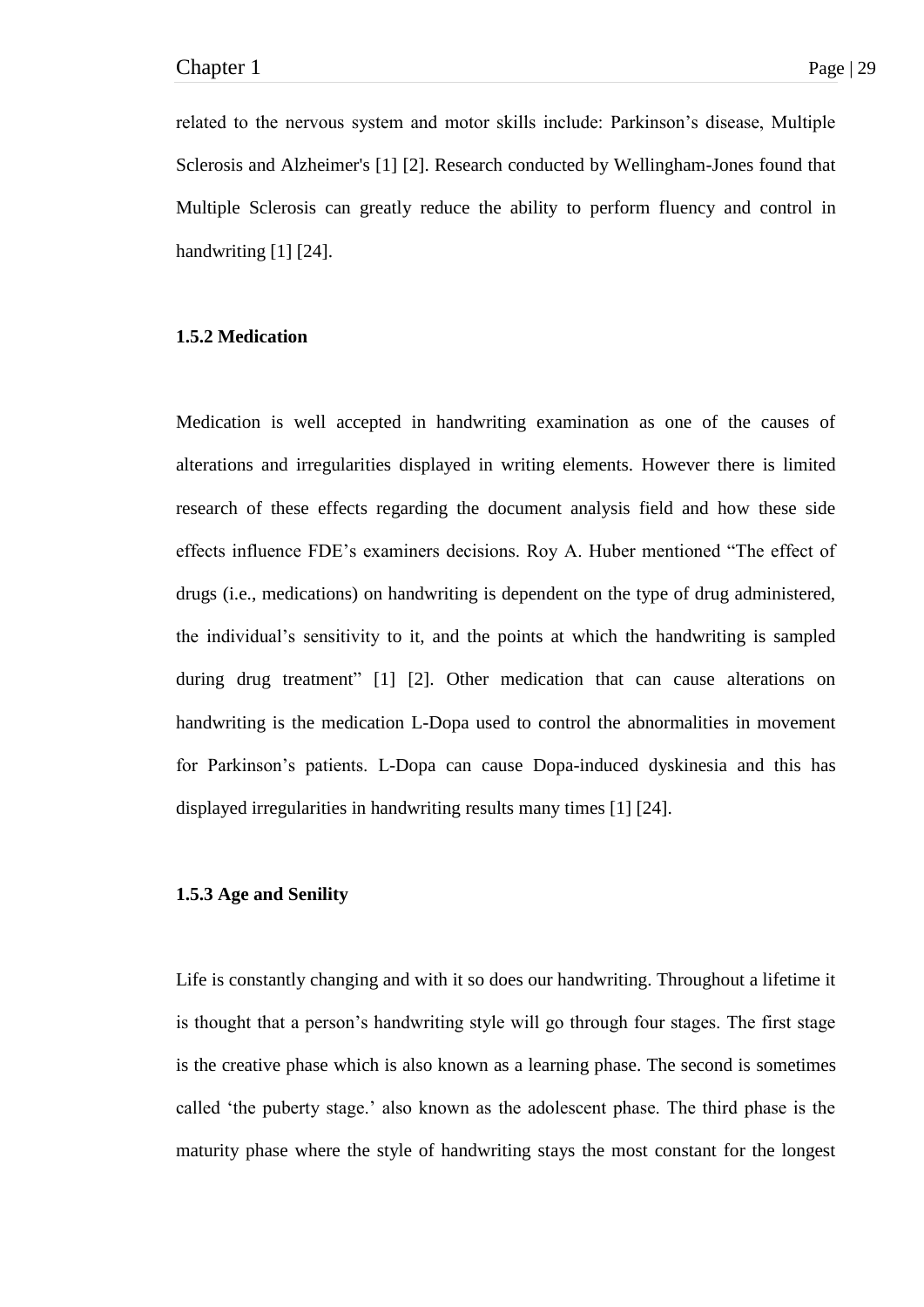period of time compared to the other three stages. Phase four, or 'the senility stage,' is a process in which the handwriting deteriorates. The quality of the handwriting, the smoothness in which it is written and the control the writer has of the pen starts to weaken. This mainly occurs in elderly people. The main changes to handwriting occur in the first stage when the writer is developing their style and also during the last stage as degradation begins. However, it is not just during the last stage that larger changes may occur as certain things that happen in life may influence how a person writes [1] [2].



Fig.1.9. Poor line quality and illegible letter forms as a result of an elderly writer [9].

### **1.5.4 Fatigue or Physical Stress**

There are two types of stress: emotional stress and physical stress. Fatigue is the physical form of stress [1] [2]. Huber documented that the results of Nousianen's study proved the writing had expanded quite significantly in the horizontal direction due to fatigue [1] [24]. Another study showed an increase in vertical height of lower and upper case letters. Furthermore it has observed that individuals under these circumstances despite of their tendency to increase spelling mistakes and to omit diacritics they mainly maintained habits and overall appearance of their writing [1] [45]. In some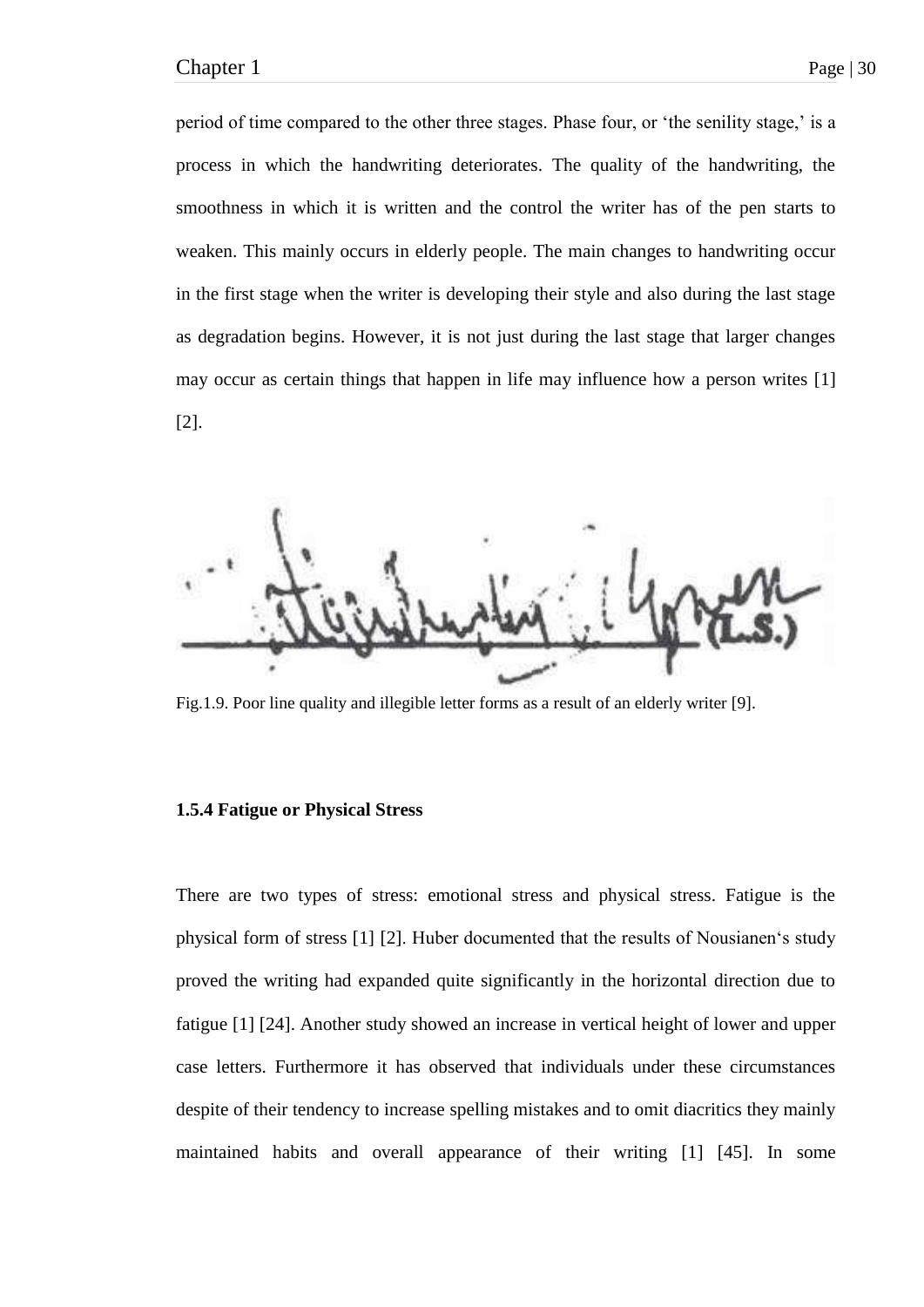circumstances a person may have to sign a document, even if they are suffering from fatigue. However in most cases and especially with more formal documents there is enough time for the person to relax and recover from the fatigue before they have to sign [1] [2].

### **1.5.5 Alcohol**

It is a fact that alcohol is a toxic substance and can poison the body of the consumer in large consumption. Initially this intoxication (or poisoning) may not affect the behaviour of that person. Other people around may not even be aware that there has been alcohol consumed. Drunkenness is not clearly defined but it is a state in which the abilities of the body are weakened or impaired. Drunkenness is more common with higher alcohol intake and therefore higher levels of intoxication [1] [46].

Many researchers investigated the effects of alcohol on handwriting and they all had similar results and therefore reached similar conclusions [1] [47] [48] [49]. As alcohol weakens the body and reactions become impaired, handwriting does also. The blood alcohol content (BAC) at which it is noticeable and the different features of the writing are different in different people. This may be because everybody's body reacts in different ways to alcohol and their life circumstances are different meaning their state of mind in general can affect the way in which they write. As the BAC increases, the quality of the handwriting decreases. This is shown more in the writing of longer sentences rather than just a signature. As blood alcohol concentration increases the writing gets harder to read because the letters become more distorted, the writing also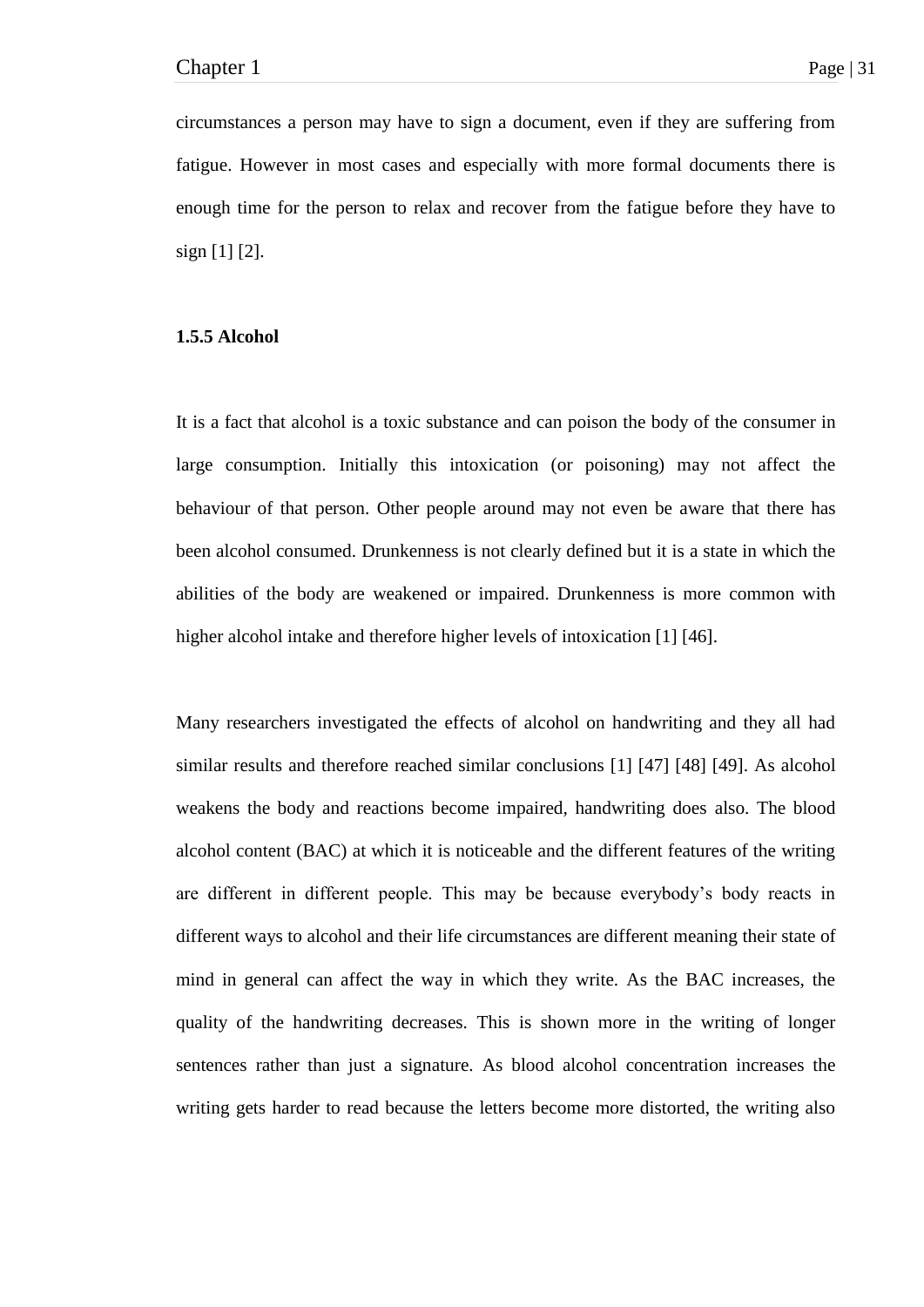increases in size horizontally. Shaking is a common characteristic in the writing of people who are ‗chronic drinkers' or alcoholics [1] [49].

## **1.5.6 Other Circumstantial Influences**

The variation that appears to exist in the writing of one person could increase due to other circumstances. Circumstances under which a written task is executed play an important role in the final appearance of the writing task of each individual and very often can increase the expected range of natural variation from the writer. The increase in natural variation of an individual's writing is generally accepted, by document examiners, to be due to extreme circumstances. Huber said "Accidental events, caused perhaps by a jolting of the pen or difficulties of control near the bottom of the page, or isolated examples for which there is no apparent reason, can result in a letter being written sufficiently differently from all the others to be outside their range. Such differences should not be taken as evidence of another writer"  $[1] [2]$ .

One of these occasions is the speed of writing that affects the variations appearing within the writing of one person. Writing can be claimed to have been produced whilst leaning against a wall, whilst travelling in a moving vehicle or on a clipboard held in the other hand. It is understandable to use these excuses plus others such as, confined spaces and no stable support for signing, for poorly executed signature production. There have been many cases in which defence has rested on the poor simulations (extreme conditions) under which questioned signatures were made; however, there is little research to argue against these claims. Normal things which may alter how something is written include: the type of paper and any differences in thickness, the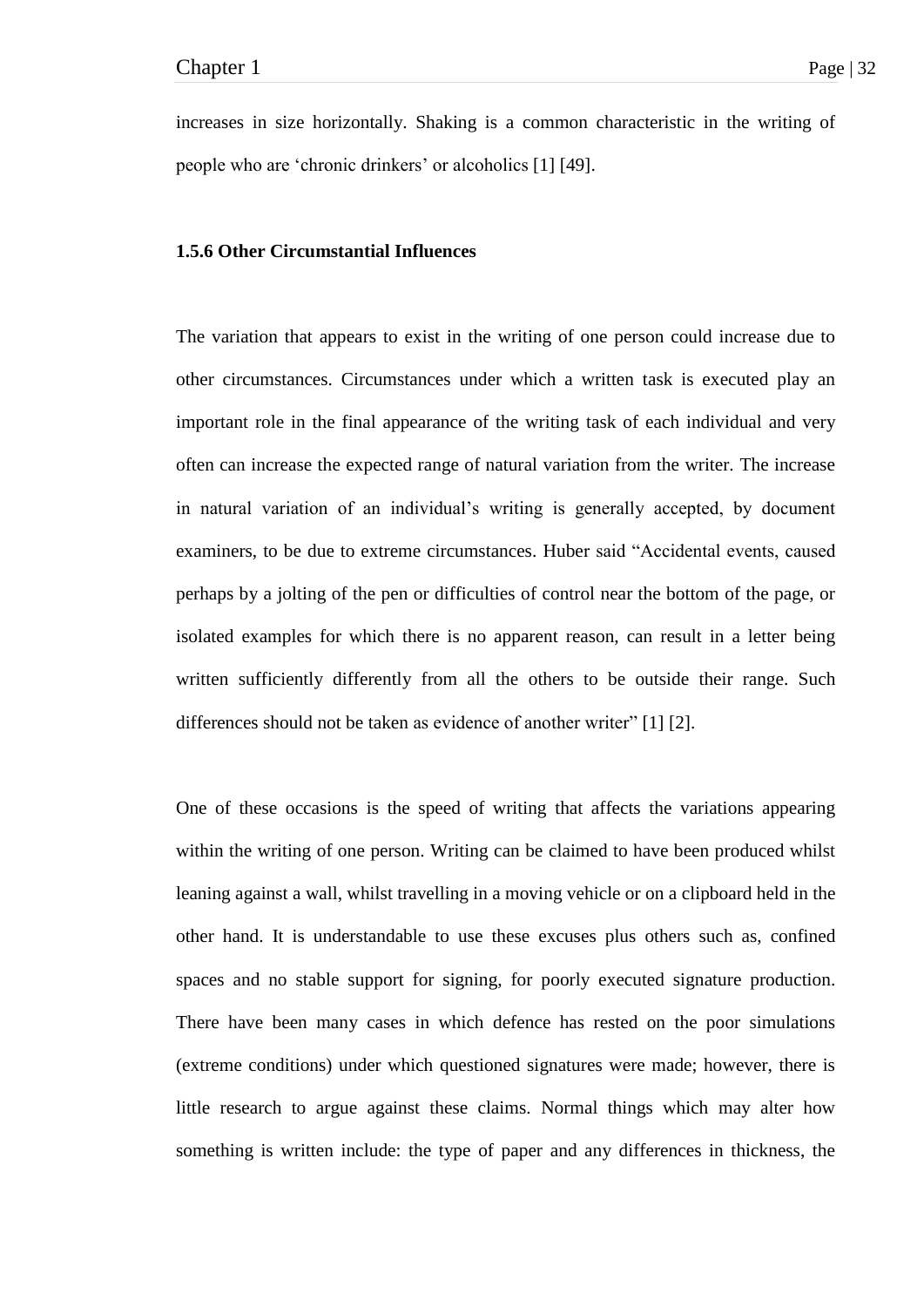writing implement if different and the surface upon which the writing takes place. For example a sharp pointed pencil will tear paper more frequently when on a softer surface than when on a hard surface e.g. metal. Fibre tip pens, however, can give little evidence away about what kind of surface they were used upon. Some surfaces may have a fine pattern on them; this pattern can be reflected in the writing when the surface is leaned upon to write [1] [2].

The environment in which writing is produced can have an effect on how it appears. For example, a person with impaired vision may find signing in subdued lighting difficult and as a consequence their signature may be affected. Another environmental factor can be temperature. In low temperatures gloves may cause restriction to the fingers and hands. If the fingers and hands are restricted then the movement needed for signing is also restricted, and changes in the fluency of the individual's signature will occur. In order for the person to sign they may have to use more of their arm, which is not normal for the writer and can cause difficulty in producing more finer movements needed for their signature [1] [2].

When a person is signing a form or a legal document they are more conscious about how they are forming the signature. More care is given to how the signature is written; resulting in a better quality and better visual appearance than it may have done otherwise. There is case evidence supporting these statements [6]. For people who do not regularly sign formal/ legal documentation find the task of doing so, if a time comes when they need to, more important and therefore they will take a more conscious approach to their signature signing [1] [2].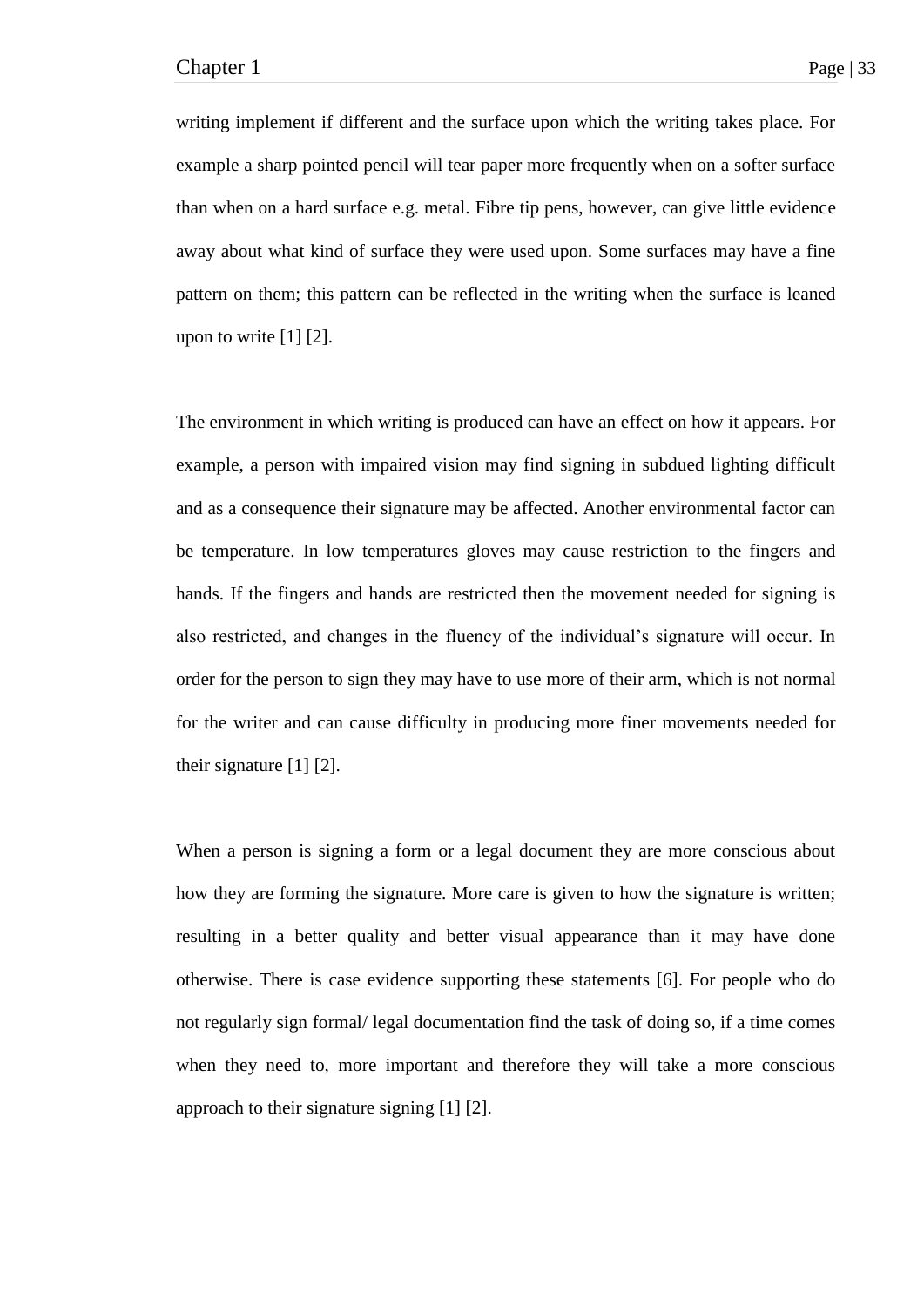There are other factors that can influence the variation in signatures. These factors could be a signature produced in an uncomfortable position. The signature produced in the normal position of writing at a desk could include extreme differences from a signature made on a postal packet or writing a receipt with the factors of speed, surface or uncomfortable position, having as a result the production of a totally different signature that can then be considered to belong to a different writer. Also, different writing materials can influence the overall appearance of the signature. In the field of questioned document examination it is often asked from the examiners to decide about the authenticity of signatures on different kinds of official documentation forms, most of which have small boxes and limited spaces for the signature [2]. Boxes in which people are to sign in appear on a lot of paper work today, e.g. on some receipts for certain credit cards, tax forms, job application forms and passport forms are a few examples. All of these documents provide a box for the person to sign in i.e. determining the size of the signature. In some occasion the size of the box may affect the formation of the signature. In some other occasions documents are signed under unusual conditions. A document in question could have been signed either standing up and leaning against a wall or leaning down over the document on a desk. The difference in positions may mean there will be differences in the signatures and how the letters are formed and it is possible that these unusual writing conditions will affect the normal appearance. However, it is not well known if constraint changes a signature more than it would change naturally [1] [2] [18].

Document Analysis is a field which was widely accepted to give expert evidence regarding signature and handwriting. Signature examination and identification is routinely carried out by FHEs, the approach to which has been described in numerous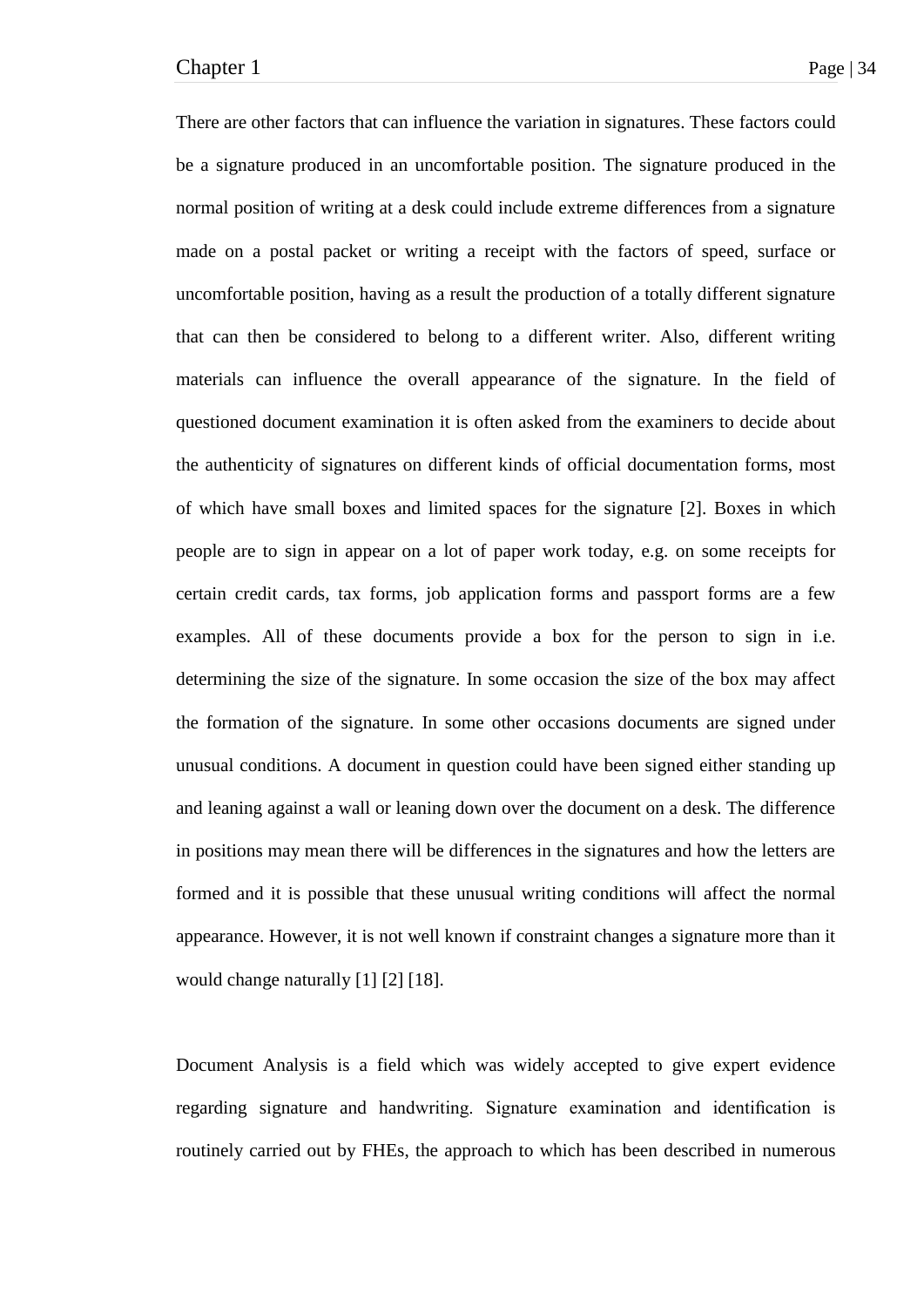text books [1] [2] [5] [11] [18]. Document examiners have specialised knowledge in matters of questioned handwriting and signatures. Past studies [27] [31] have compared FHEs' opinions with those of laypeople and found that FHEs do possess expertise in relation to expressing opinions of authorship of questioned signatures [11]. In addition to this, there are several validation tests for the work of document examiners and studies to prove that their opinion is a lot more accurate compared to that of lay person [50]. The results of these studies help to support the methods that are applied by document examiners and to confirm the expertise of document examiners. However in 1993, the United States Supreme Court ruled that expert testimony admitted in trials (including fingerprinting and handwriting analysis) must be backed by scientific testing of the theories on which the techniques are based, error rates of the techniques, peer reviews of the tests, and acceptability in the relevant scientific community [1] [32].

This controversy to the methods that forensic document examiners apply to arrive at an opinion offers an opportunity to set these techniques on a more scientific basis. For this reason within the last years the field of document examination has a greater interest for statistical studies. The lack of objective measurements causes problems with the reproducibility and persuasiveness of the decisions. It is, therefore, important that traditional methods used in document examination are supported by computerized, semi-automatic, and interactive systems [51]. In a scientific sense techniques that offer objective measurements have significant advantages in any examination. Objective techniques will provide numerical results to questions regarding disputed signatures which until recently were answered with qualitative opinions by the FDEs. Data of this type can be used to develop criteria on which levels of opinion can be expressed [52].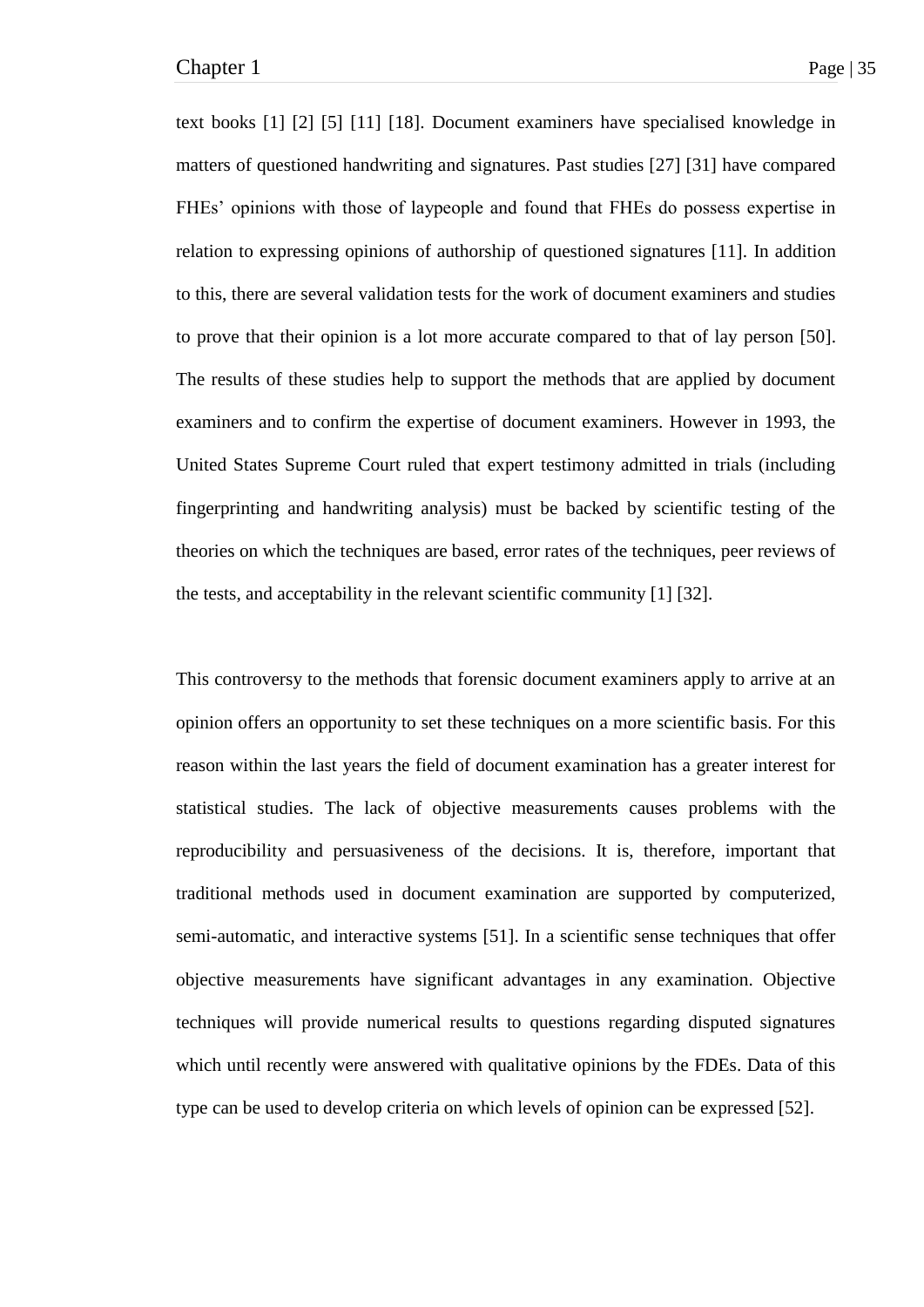However since the late 1980s' the field is receiving criticism both legally and academically for not providing empirical evidence regarding its claims to expertise. In 1993, the United States Supreme Court ruled that expert testimony admitted in trials (including fingerprinting and handwriting analysis) must be backed by scientific testing of the theories on which the techniques are based, error rates of the techniques, peer reviews of the tests, and acceptability in the relevant scientific community [53].

The National Academy of Sciences of the United States has publically reported ‗'Strengthening Forensic Science in the United States: A Path Forward'' supporting the view that further studies have to be taken in order to progress various sectors of forensic science. This report expressed the need to provide further studies in all of the aspects of document analysis. Despite the fact that various research appeared to be conducted in regards to the identification of paper and ink still there is a very limited attention and a lack of research into the field of forensic handwriting analysis and especially in relation to how and in what extent intrinsic and extrinsic factors influence handwriting variations [1] [54].

Despite the fact that NAS gives a real value to signature and handwriting analysis there are still strong reservations regarding the ability of the document analysis field to maintain a scientific validity. In any scientific field the only way to achieve validity and reliability is through authoritative and innovative research. This urges the need to undertake research across the spectrum of handwriting analysis which will offer the field of document analysis the prestige and credibility that it deserves according to the long tradition that accompanies the field. Research must be done in the field of electronic engineering regarding computer-based system for handwriting and signature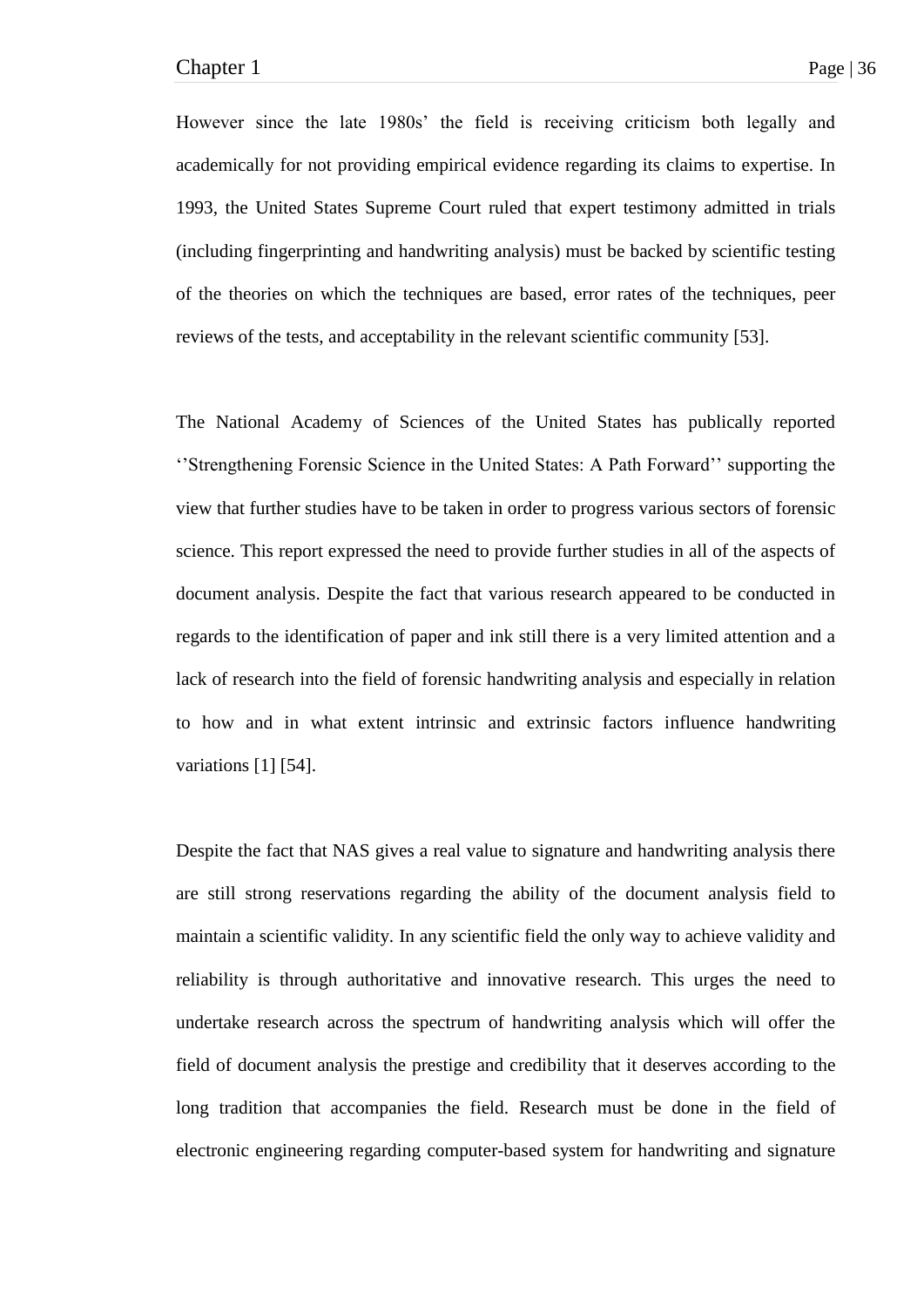verification in order to follow the NAS guidelines for further studies in all of the aspects of forensic document analysis and especially in the field of forensic handwriting analysis [54].

The courts in the United States show a positive attitude in consideration of the results derived from these computer-based systems in order to evaluate the reliability of the evidence given by Forensic Document Examiner and for the purpose of excluding or admitting this testimony. One of the main challenges that the developers of these software are facing is the fact that they have to present during a legal proceeding in a meaningful way the statistical values that lead to concrete results, regarding the authenticity of an individual's dispute handwriting or a signature, in order to be easily understood by the jury and judge. In addition potential human bias in the use of these systems may be explored and analyzed methodically in a scientific context and in a judicial proceeding. The use of automatic signature verification tools can aid the forensic handwriting experts in drawing their conclusion about the authenticity of a questioned signature, but is not widely accepted nor implemented in most forensic laboratories. However the admissibility of these handwriting verification systems has not been the subject and has not been tested test under judicial rulings [54].

Until we reach the point that the electronic engineering society will develop more robust algorithms and test thoroughly the reliability and accuracy of these systems and also these systems become subject of judicial hearing it is highly recommended not to use these results extracted via a digitizing tablet in respect of the Forensic Document Examiner testimony and parties in a judicial hearing should be very cautious when offering direct evidence derive from these systems. At the present time, having in mind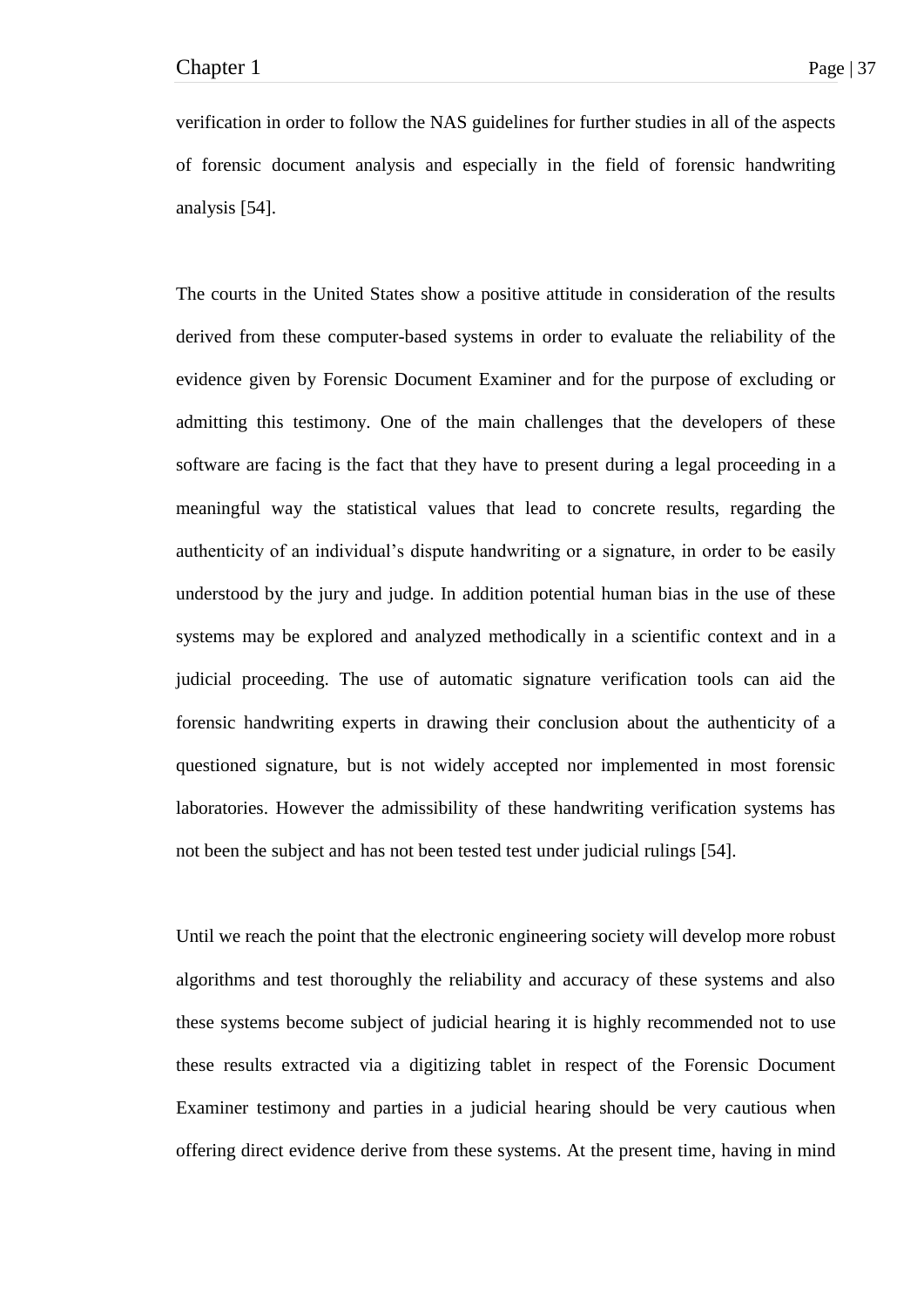that forensic document examiners examine only static ink traces on the substrate most of the times on paper and due to this significant and valuable dynamic information of the suspect's handwriting, such as velocity, acceleration or stroke duration, is lost to the handwriting examiner we can use dynamic/kinematic features extracted form digitizing tablets in a different way for the benefit of the Forensic Document Examination field. This incident of dynamic data loss can be reduced by developing databases based on the kinematic approach. The kinematic approach involves the development of databases of handwriting and signatures that are collected dynamically by using powerful tools such as digitizing tablets and specialized software. The resulting databases can then be statistically analyzed to determine interactions between writing styles and writing conditions. This valuable information will provide the experts of the field with empirical data that will assist them in their daily work evaluations of kinematic information from static signatures but not to be used directly to support a testimony of an expert witness before a court of law [54].

## **1.6. Kinematic Methods to Understanding Genuine and Forged Signatures**

Before describing how we proceeded in the experiment, it is useful to observe an important difference between static, spatial features of script and dynamic and kinematic aspects. Although we are aware that the practitioner will often have only static samples of a suspected script, it is useful to note that for scientific (and in a more remote sense for practical purposes also) the use of on-line recording techniques of the graphic behaviour of subjects producing either authentic or forged samples of scripts is a necessary condition for the further development of a general theory of handwriting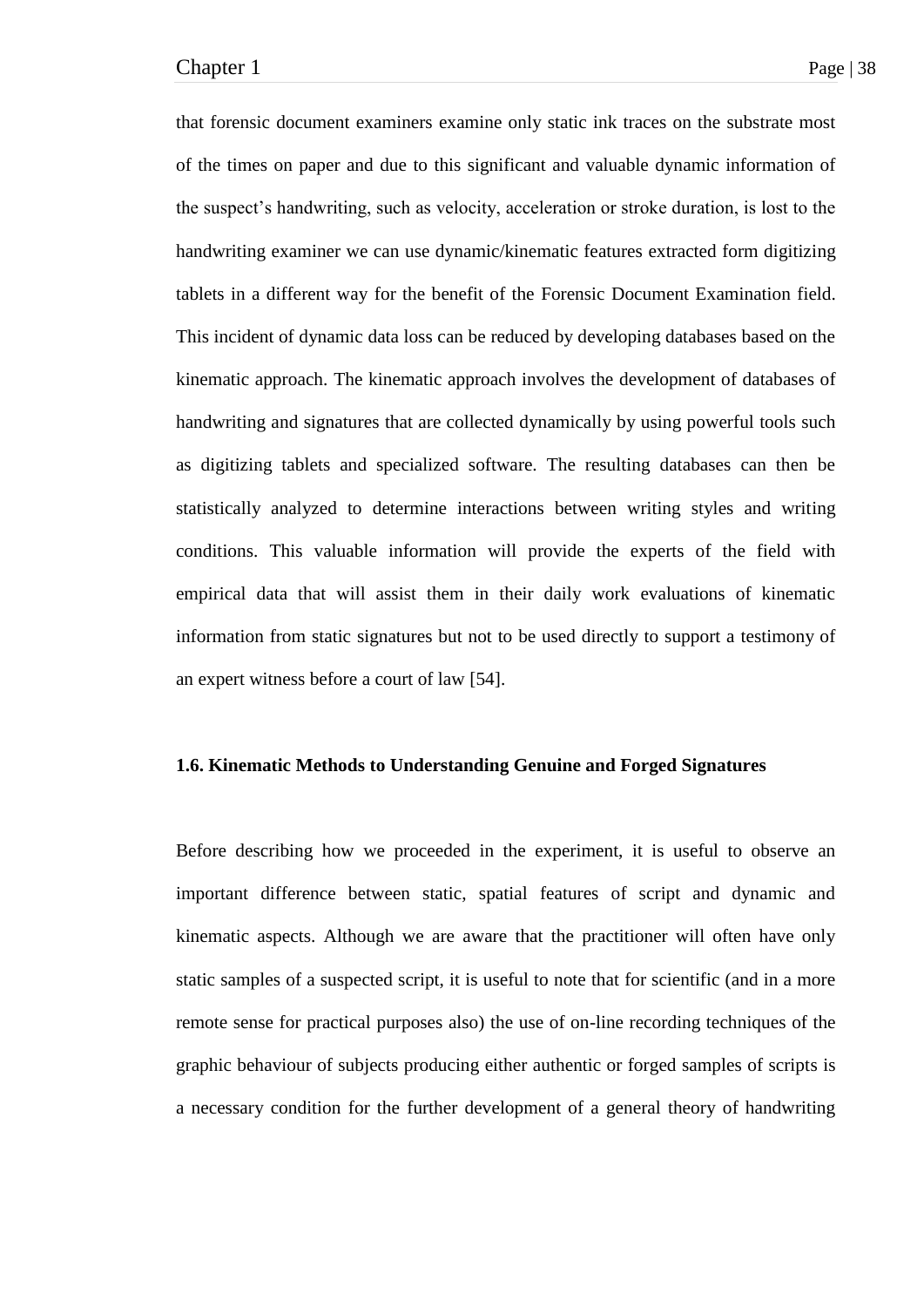fraud. A specific goal of the present article is to introduce such techniques in the context of a forensic experiment [55].

Forensic document experts examine the static form of signature which is usually in the form of ink trace on paper exactly for this reason very important dynamic information such as signature, cannot be derived from the static form of signature and is lost for the specific [34]. Kinematic method bridges this gap and provide empirical information to specialists for a better understanding of writing and the verification of their methodology and results. Research involving dynamic signatures is carried out under different conditions in order to provide with the necessary empirical information the document examiners. Kinematic methods utilize digital tablets in order to collect the dynamic data. The use of this equipment combined with specialized software such as MovAlyser is possible to obtain dynamic data with speed and accuracy from a written sample. These databases will provide the essential empirical results to forensic document examiners so that they can assess accurately the dynamic information from the static image [6].

When a person write the signature on the tablet the samples of his writing stored on the computer and with the specialized software the analysis of dynamic data is carried out. Using interpolated vertical velocity zero crossing software is able to automatically segment movements made by pen into successive up and down strokes. In kinematic method we are interest in strokes the basic unit of movement which are calculated for the primary and secondary sub movements. Chapter 9 states in his book "The primary sub movement begins where the stroke begins and ends where the vertical velocity changes from decelerating to accelerating for the first time after the velocity peak.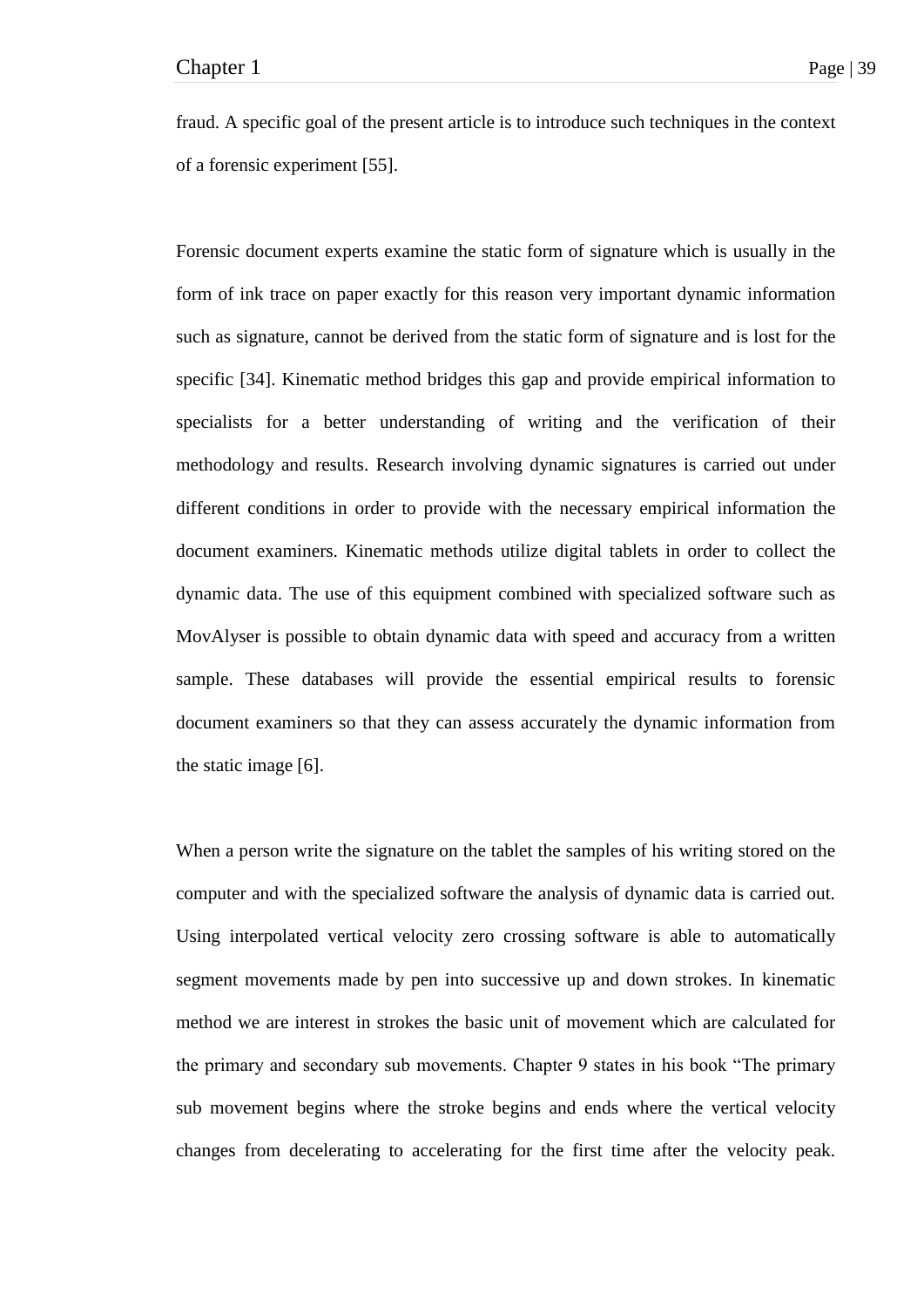Secondary sub movements are associated with the final adjustments (or "honing in") and corrective movements". By this method it is possible for a researcher to collect various dynamic information, the most important and commonly extracted variables are pressure, velocity, acceleration, azimuth, pen –ups and pen-downs [6].

One of the main objectives of this project is to report the differences on signature dynamics by comparing forged and genuine signatures. Dynamic information represents important individual characteristics of an individual's handwriting which can be of a great effort in discriminating between the authors. Many researches in static and dynamic signatures have provided empirical data in experts to support their work. Mentioning the kinematics method above several researches have been done specifically in this area, so there will be a brief reference to some of these. Simulation signatures characteristics were investigated with the implementation of kinematic analysis techniques [56].

In an investigation van Gemmert and van Galen compared the kinematic characteristics of genuine and forged handwriting. The results of their research showed that the forgers have the ability to successfully copy some of the spatial elements of a handwriting samples such as general acceptance, slope and size. In contrast to these results the analysis of dynamic data obtained by the comparison of genuine and forged handwriting revealed significant differences between these two categories. In forged handwriting observed that were more frequent but smaller force pulses. In addition to this there were longer reaction times and slower speeds in the performance of forged handwriting. In respect of the characteristics pressure significant differences have been also found between the two categories. The recorded pen pressure appeared to be higher in forged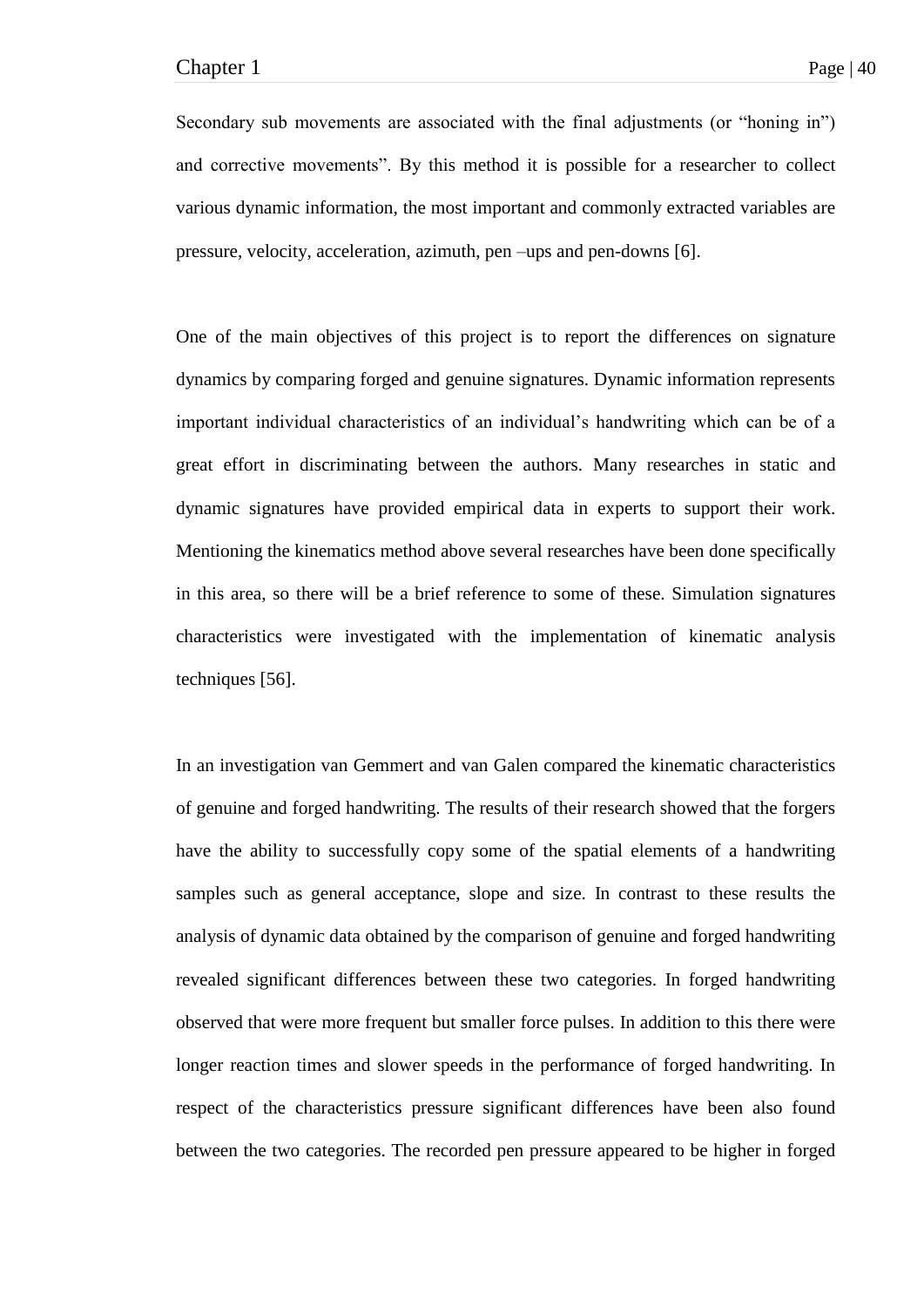handwriting, while in genuine handwriting samples the peak value of pen pressure was higher. Significant limitations of this research, although the first that attempted to examine the dynamics of writing, was the very limited sample size available to make the comparison between forges and genuine handwriting. Moreover their finding are based on handwritten samples executed in a natural way rather than on handwritten signatures. [57]

In a different investigation carried out by Franke between genuine and forged signatures results showed that it could not be a clear distinction between the two categories of signatures taking into consideration the data that it was derived from the comparison of pen pressure, velocity and pen stops of forged and genuine signatures. The author stated that "Only the local, inner ink-trace characteristics as well as variations in ink intensity and line quality can provide reliable information in the forensic analysis of signatures" [51].

Various studies through computer based methods attempted to assess handwritten text for writer identification purposes, analysing the static features the same material that is usually available to forensic document examiners in order to examine a questioned handwritten sample. In addition to this automated handwriting analysis field also implemented dynamic features from inferring dynamic properties and time-sequenced data derived from the static image, providing more information which can be useful in a wider range of situations [58].

In a recent study Franke reported that the complexity of handwritten signatures can affect various global parameters of dynamic information both forged and genuine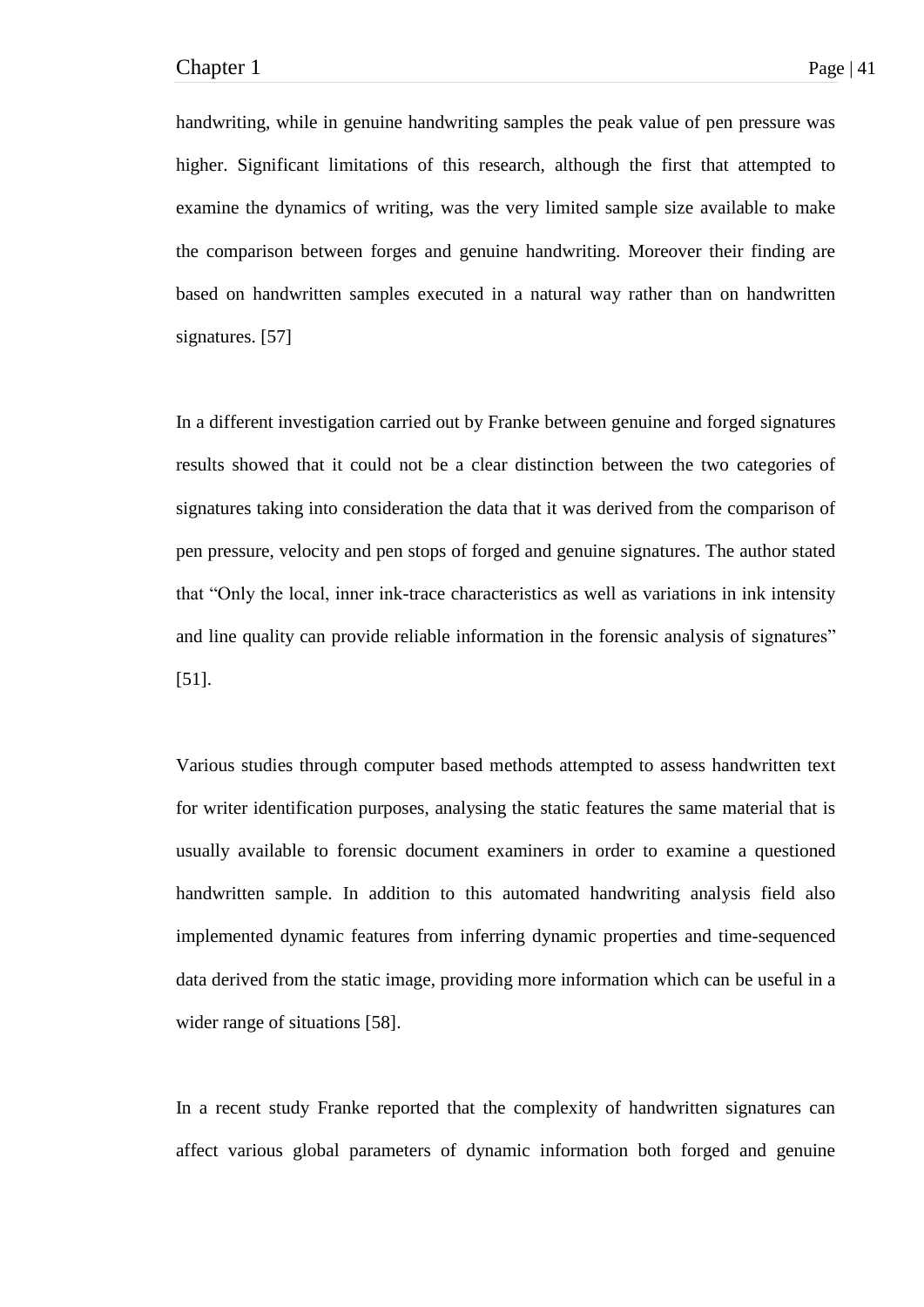handwritten samples. Franke made the observation, through her study, that forgers tend to have more pauses (higher value of pen-ups) during the process of signature forgery. However she also reported that higher value of pen-ups also have the individuals whose signatures are of a high level complexity [59].

In another study Franke and Grube presented a method to demonstrate pseudo-dynamic information by evaluating the variations in the density of the ink of the writing trace of an individual. The above method was performed by applying digital image processing algorithms and derived based on forensic experience [60].

In a relevant study Estabrooks reported a method to establish pen pressure from the static image utilizing a confocal laser scanning microscope in order to achieve this notion. The author stated that 'relative depth values of simulated and traced signatures are similarly measured and are generally found to be clearly distinguishable from genuine signatures' [61]. Another interesting and innovate study was the method recommended by Spagnolo et al. This study consists of a holographic method that can identifies the author of handwriting samples from the pen pressure exerted on the document during the writing process. A three dimensional image is constructed with the assistant of two laser beans which scan the handwriting sample [62]. In other studies and researchers investigated the signature simulation effects on writing speed parameter. Twelve subjects were asked to copy and trace a historical signature. The whole experiment recorder on graphics tablet and that gave the opportunity to scientists to perform a kinematic analysis on the pressure and speed of writing. The result was that pen pressure has a great variability with speed during non-traced simulations. This research demonstrated that an attempted forgery will affect the execution speed of the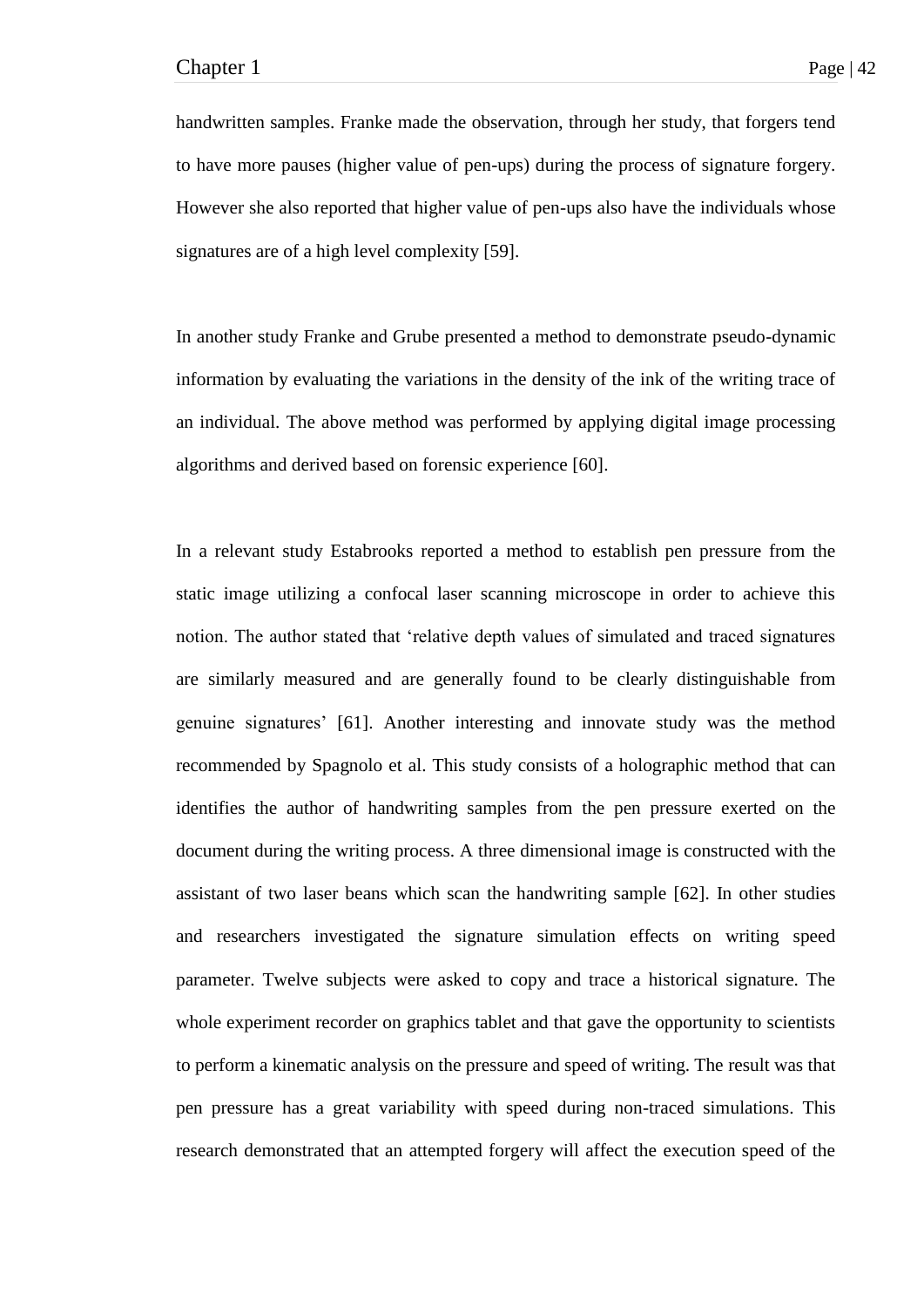genuine signing process and simultaneously the line quality of the genuine signature [63] [64]. Work of Wirotius et al is one of the many studies that dealt with aspects of automatic writer identification. In this research reported another method to assess writing speed and pressure by the evaluation of the pixel levels distribution within an ink line [65].

### **1.7 Signature Complexity Theory**

The scientific community attaches great importance to the validity of the forensic document examiners' opinion and consequently that led to various studies in order to test numerous objective measurements and as a principal goal to implement them in the daily process of examination of document examiners. The need for objective measurement in forensic document examination was the primary motive for the development of complexity theory. Huber stated in his work "The complexity of writing movement is thought to be critical for the reliability of the examination process [2]. Nevertheless the complexity theory is in need of additional research especially in application to real cases. The main objective of this research is to deal specifically with the evaluation of the classification model, suggested by Found et all [7], with new data in order to determine the degree of complexity in a signature under three categories (high, medium, low).

The opinion that there is a great extent of inter writer variation is being adopted by complexity theory. Moreover the theory is based on two basic principles, which are very important for the forensic examination of handwriting and strengthen all expert opinion regarding the authenticity of a handwritten document. First principle is that the more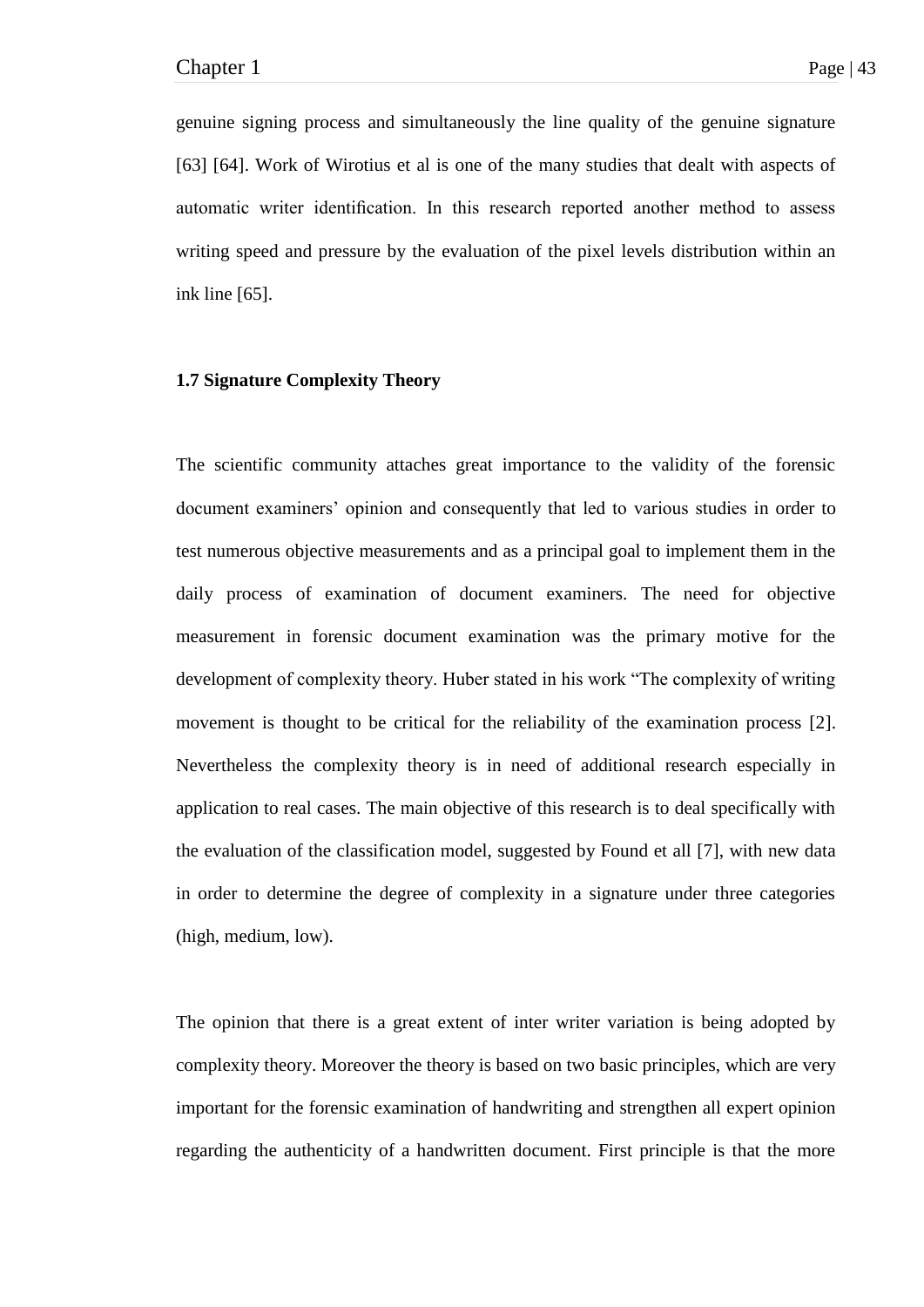material there is to for the comparison of a disputed writing or signature of a person the easier it is for the expert to reach safer conclusions based on the more differences between genuine and falsified writing there will be more evidential features of forgery in the examination of the disputed writing and signature. To facilitate understanding of this principle we bring as an example the case where a signature contains very few individual characteristics and letters. In this case there is a high probability when examining the signature not shown forgery due to the limited material for comparison [66]. Secondly we find the principle that the more complex the writing of a person, the more difficult it is to be copied by another individual. Due to the fact that the acquired skills of handwriting is an inherent task formed through time for each individual, the result is the forger does not have the natural ability to perfectly replicate the genuine signature. The attempt of the forger becomes even more difficult when the original author has a more complex signature with more features in the formation [66]. As Avni L. Pepe et al. stated "Simulating signatures can be considered a difficult motor task as it involves simultaneous suppressing of one's own motor program while attempting to produce new movement patterns. However, the level of difficulty may vary depending upon the complexity of the signature that is being simulated"  $[67]$ . These principles although very helpful in explaining the complexities of a signature is the main drawback is a lack of empirical data to justify their validity. For this reason, in recent years there have been several studies to test the reliability and to determine the validity of these principles. Empirical data in support of complexity theory has been reported [68].

The complexity of the pattern signature until today made by document examiners based on their empirical subjectivity. The handwriting experts must form their opinion on the basis of the static shape signature because in almost all the cases the disputes signatures is om a paper document and not stored in a digitised tablets that can make accurate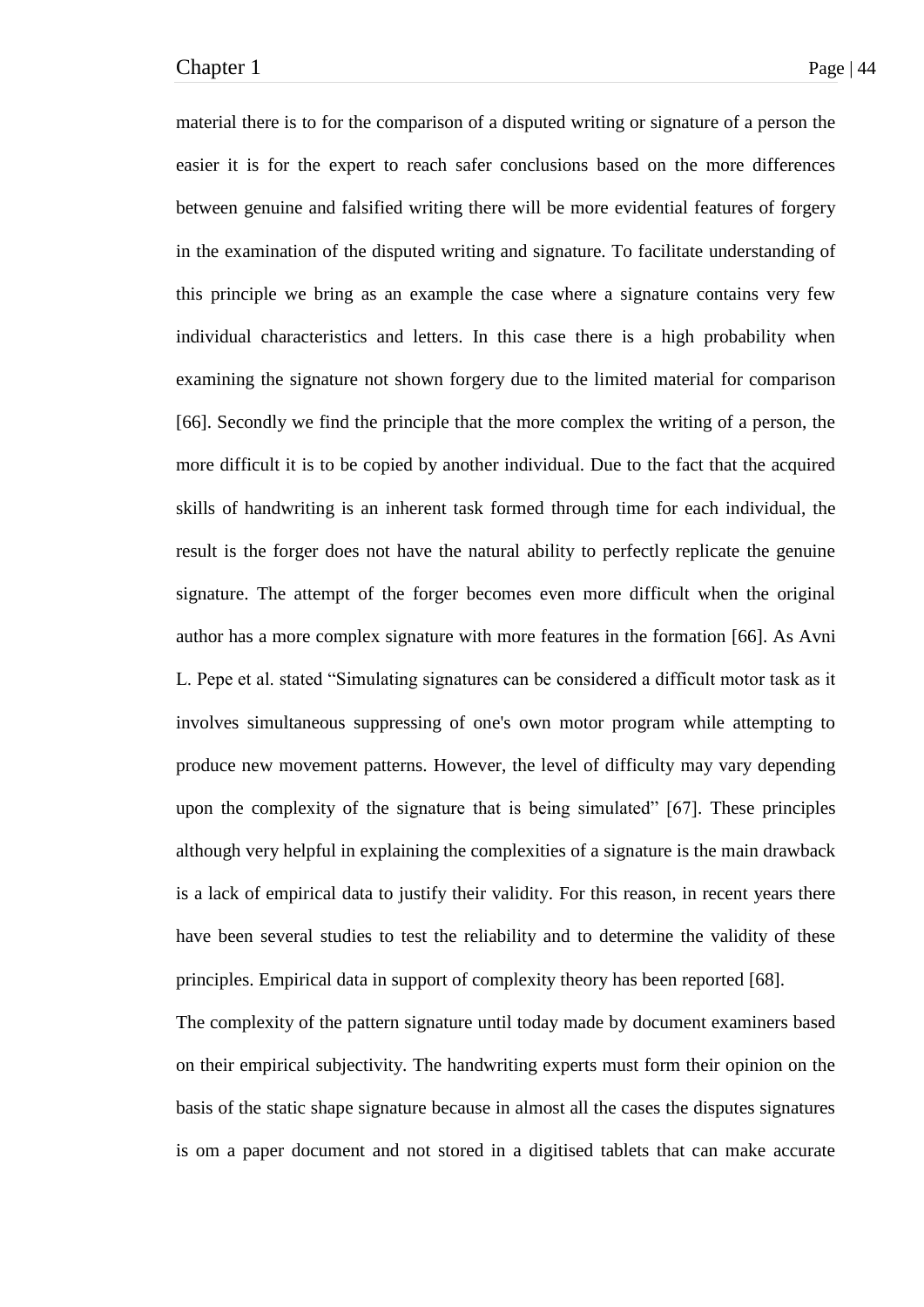estimates based on the dynamic data of the signature. The accurate determination and the proper assessment of the complexity of the signature in a case is very important in order to show the court that there is the necessary comparative material for a correct opinion which is interwoven with the difficulty of making a signature. Conclusion of FDEs should be based using the likelihood ratio approach. According to this approach the probabilities to have a similar image between a forged and a genuine signature decrease when a complex signature is under examination. Thus it is expected to have higher changes to detect a forgery in a complex signature. This demonstrates the importance of complexity in the final conclusion in cases of disputed signatures [68].

Several researchers discussed the complexity theory regarding the difficulty of person to execute different types of handwritten tasks. In research made by Wing, he found a relationship between the reaction time (the preparation time that is needed by an individual and the required mental effort to execute a task) and the complexity of writing letters of the alphabet [69]. Subsequently Kao et al also observed an effect between the pressure and complexity. In their research the pressure, performed by the participants when were asked to write on a writing surface, was higher in more complicated tasks regarding the writing [70]. In both cases however the remarkable theory was evaluated in a very general method without detailed justification, taking into account only some parameters (number of strokes or number of letters or curvilinear length of the pattern to draw) and were related to the field of psychology. It would be better that more parameters are taken into account for the evaluation of the theory in recent research.in order to better understand and evaluate if complexity characteristics of a signature change in forged signature cases.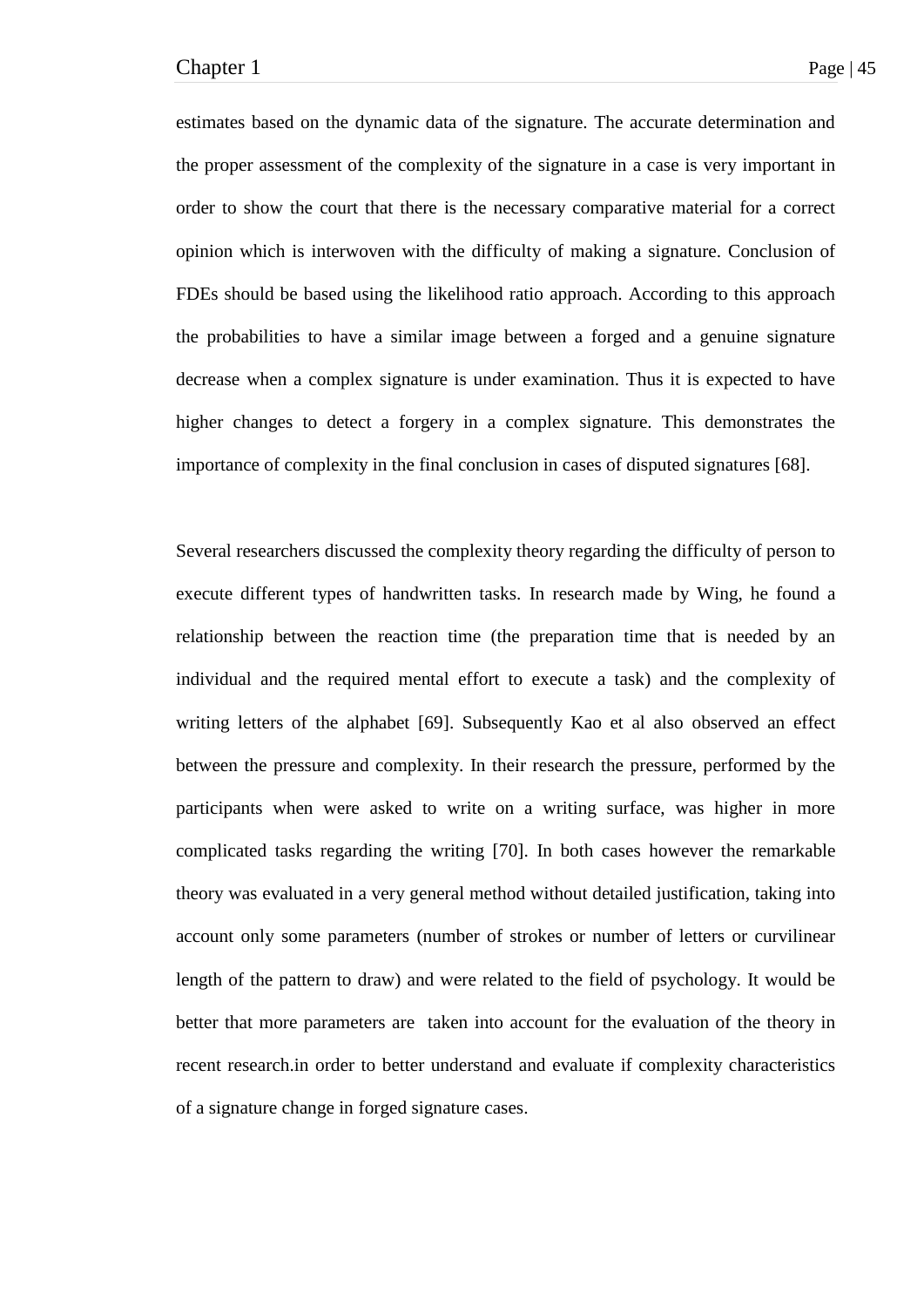Brault and Plamondon developed an imitation difficulty coefficient, based on the dynamic data of writing in order to determine a person's difficulties to forge a signature. This coefficient can only be applied to biometric signature, which can extract the dynamic information when the author form his signature on an electronic tablet [71].

The field of biometrics is becoming more influential in the way governments and enterprises design the public and private security. A part of biometrics is the comparison of handwritten signatures. Up to date this is a task perform by specially trained personnel capable of recognizing the difference between genuine and forged signatures. Given the technology available today in the field of biometrics the research tested the comparison between people and machines in order to identify the advantages and disadvantages of each category. In this research the aim was to investigate issues such as the complexity and the opinions of authenticity and give some guidelines of the operation of document examiners and machines [72]. They stated "Checking and analysing handwritten signatures as a means of establishing or verifying identity is both a challenge for technology and for the powers of human perception, since there are many situations where signature checking by machine might be inappropriate or, at least at present, insufficiently reliable, for routine use" [72]. They also added that understanding the human skills used by forensic handwriting experts in the evaluation and analysis of a signature will lead to design more appropriate and reliable programs for comparing the disputed signatures. Thus in this research this dealt with complexity theory evaluation. In addition the importance to create a protocol based on complexity theory and other parameters was highlighted, which will bring great benefits to both document examiners and the machines, since it will minimize the margin of error and simultaneously will make the transactions safer [72].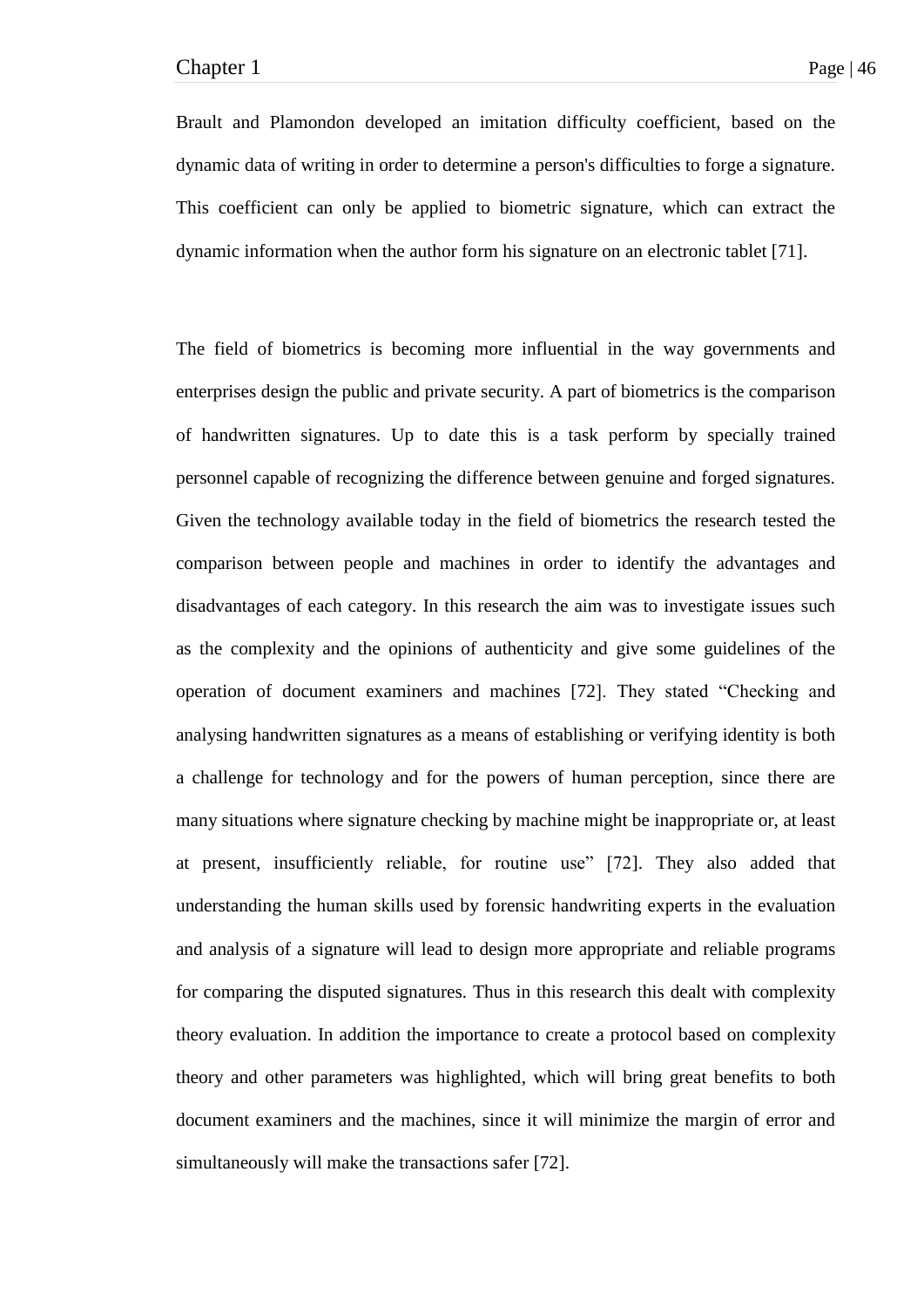In a state of the art article for automatic signature verification stated that the most common disadvantages of these biometric software appear in the complexity of the signatures. When the signature is small without many features and often similar characteristics and carry less information, it is very likely the system to lead to wrong conclusions [73]. Impedovo and Pirlo suggested for the future in the field of biometrics that there should be a continuous and systematic research on the personalized features not only for the healthy people but also for those with physical and mental disabilities [73]. For this reason it is mentioned that "investigation of the mechanisms underlying handwriting production and the ink-depository processes is worthy of additional attention, as well as studies on feature selection techniques and signature modelling methods for the adaptability and personalization of the verification processes" [73]. These methods will provide valuable information so that they can be used in other areas such as cryptography for a key generation.

Research has shown that the complexity of a signature affect adversely the estimation made by signature verification systems in order to verify the genuineness of a signature. Small and without complicated features signatures have the results of high False Acceptance Rate (FAR) [74]. In addition to this the various changes that are frequent during the formation of a signature of a person, is another factor that leads to wrong estimates. In Alonso-Fernandez et al was stated that there may be a relationship between variability and complexity on the one hand and type and legibility of signature on the other hand. The primary aim of this research was to consider if the combination of these factors can affect the evaluation and the degree of error in off-line signature verification systems [74].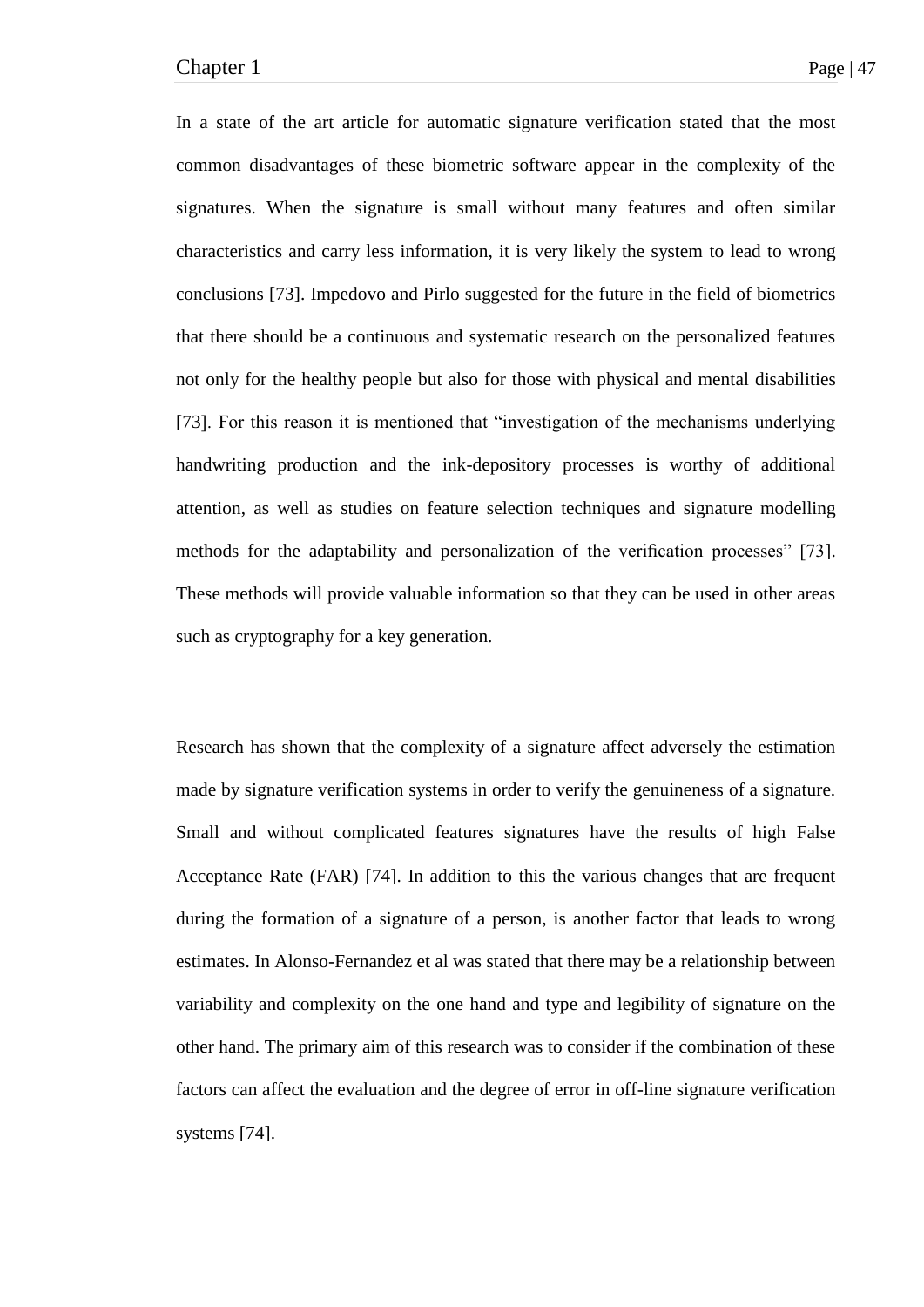According to FHEs, signature complexity is related to ease of simulation, and therefore to the success of the forging process. The detection of these forgeries is thought to be easier when dealing with more complex signatures (Found & Rogers, 1995) [75]. This theory was also proven to be correct in a research by Sita, Found and Rogers (2002), the results showed that there is an influence when FDEs are called to examine complex signatures [76]. In addition Dewhurst, Found and Rogers had similar results in their study based on real casework evaluations and evidence of agreement in the conclusions of document examiners when dealing with complex signatures [77].

Found and Rogers (1995, 1996, 1998) proposed a complexity theory, which is based on the fact that as the complexity of a signature increases, the likelihood of the potential for a correct opinion increases [75] [78] [79]. They developed a complexity classification model with the aim that one day will be applied in practice to aid the daily work of document examiners and assist their perception in whether a signature is easy or difficult to be forged. The authors in their experiment (1996) asked 13 FHEs to classify in 3 groups signatures in terms of their complexity. [78] These categories would be low, medium and high complexity and were in pursuance of the terms of their empirical asked for this project. In the first category of low complexity the researches asked from the experts to include the signatures that were very simplistic to consider and, in their opinion signatures would be very easy to forge. In the second category should include the signatures with moderate complexity and the experts could have a conclusion. In the third group were the most complex signature that were very difficult to be forged.

These classifications were then related to objectively measurable characteristics of the signatures. The constructed model correctly classified 62.9% of the signatures. These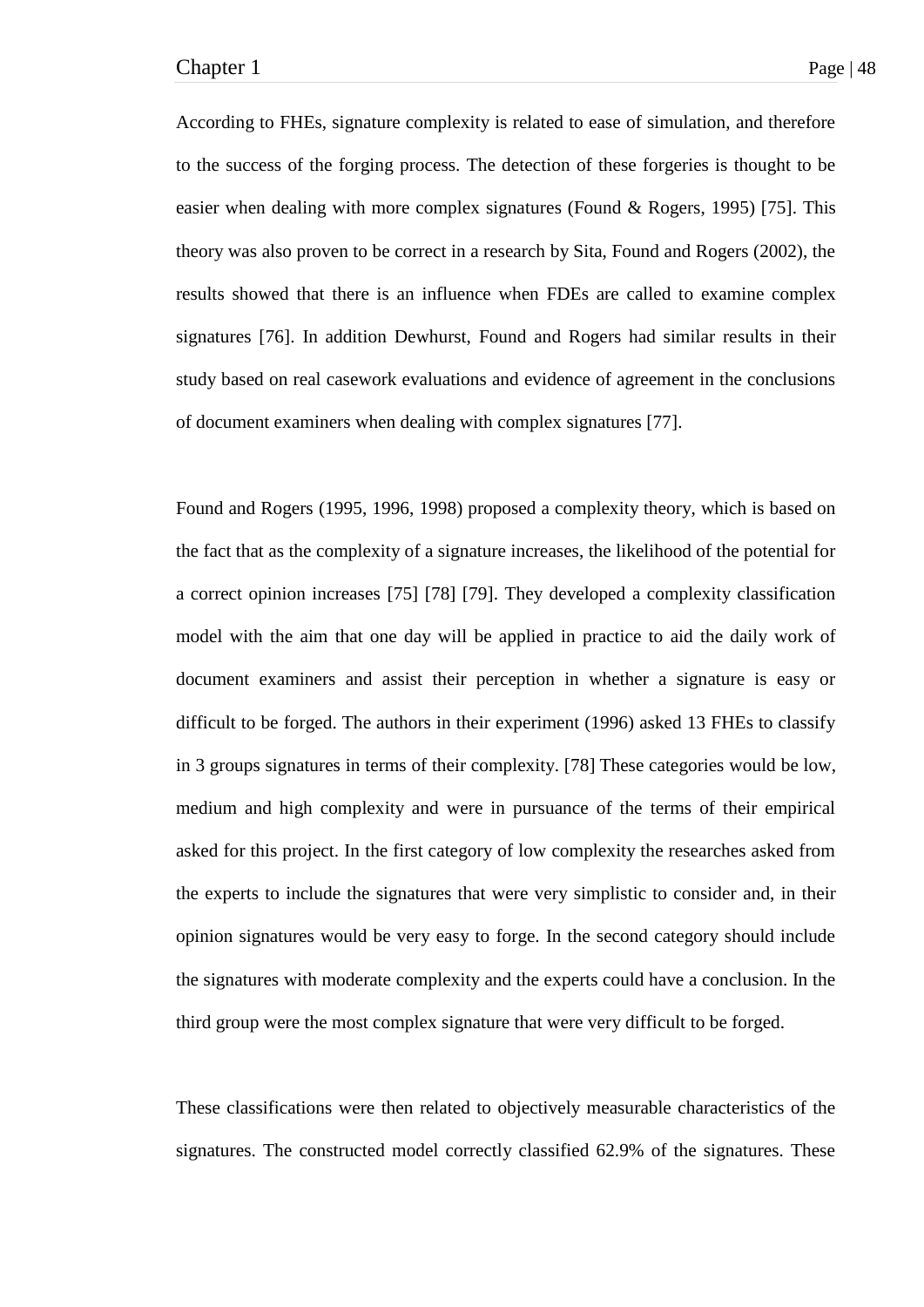characteristics were taken from the work of Brault and Plamondon [79] with the imitation difficulty coefficient but only 6 out of 10 basic features were chosen and were related to the movement execution parameters of the signatures. Based on a discriminant function analysis, the best predictors appeared to be the number of turning points (TP) and the number of intersections (INTRT). A statistical model with 3 equations were proposed to classify the signatures on a three-point complexity scale based on these objective predictors. The importance of complexity is effectively stated in the following factors as it was mentioned in their research:

―1. As we increase the number of strokes in an image its complexity increases,

 2. As the complexity increases, the likelihood of another writer sharing the same elements in the handwriting decreases, and

 3. As we increase the complexity of an image, we decrease the likelihood of that image being successfully reproduced by another individual." [78]

In a validation study by the same authors, 72.9% of the complexity scores by 14 FHEs were predicted correctly by the model. For the evaluation of complexity theory Found et al (1998) continued his research work. In this survey asked 14 scientists to put into 3 categories of complexity 300 signatures based on the experience acquired through the daily practice in their profession [78].

Furthermore, Dewhurst, Found and Rogers in another study found that the opinions of specialists were varied and the statistical model managed to correctly classify 83.2% of signatures. [77] This model included in the statistical categorization of the signatures, those of the responses of specialists could be correctly modelled in 75.0% of cases and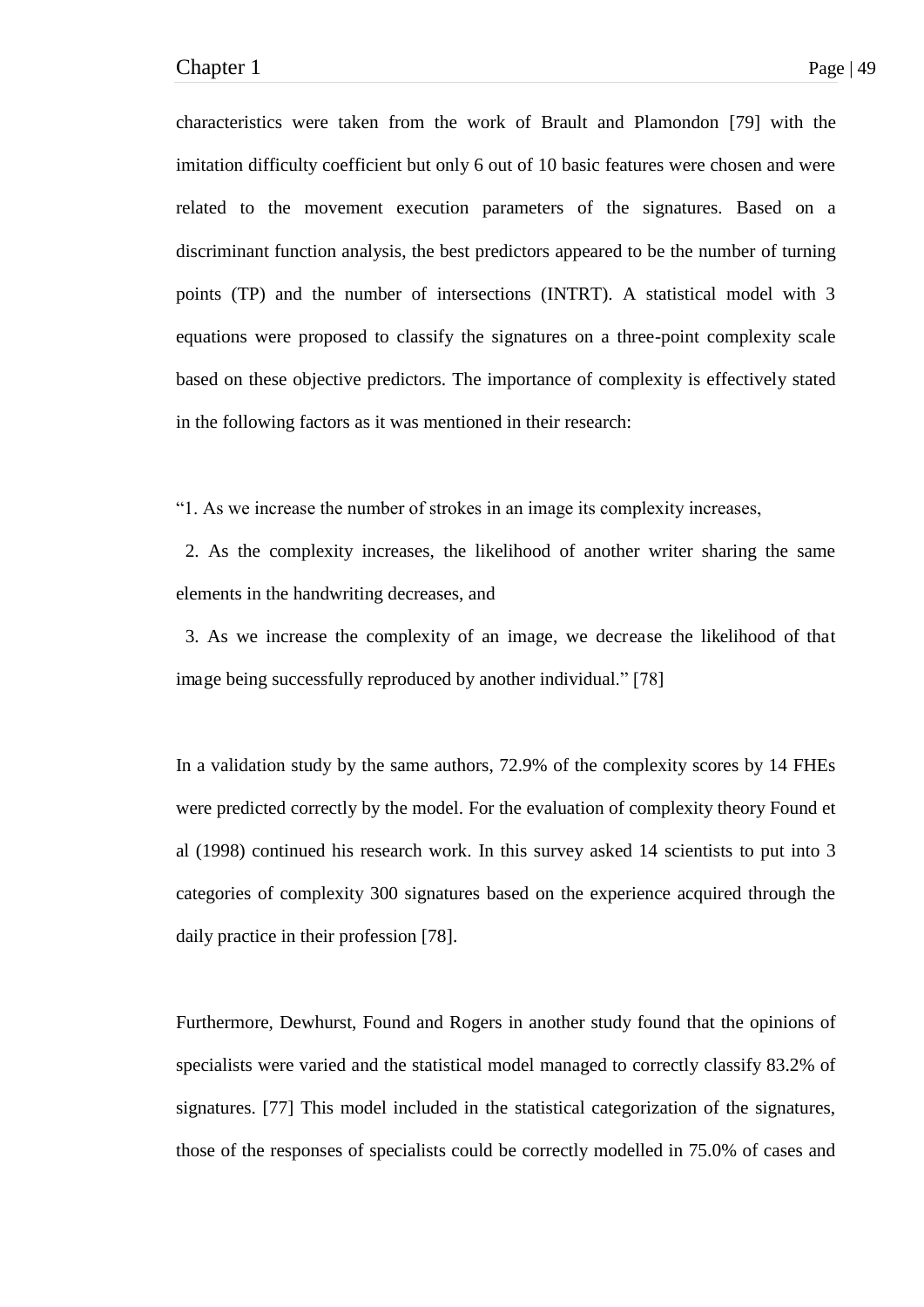above were included. Also used only the signatures where more than 3 out of a total of 5 special scientists agree on their classification according to their complexity. so when applied this filter in all a total of signatures we had fairly high percentage of 83.2% in the correct classification of signatures from the statistical model proposed previous in the study by Found et al [7]. Using a sample of 53 real cases, predictions of the statistical model were compared with the opinions of scientific experts to make an assessment of the statistical model and whether it agrees with the opinions of experts. For the reason that was observed a very small percentage of signatures with low complexity to the 53 actual cases examined it was decided to make further investigations on the signatures with low complexity. 566 signatures were collected to determine how many of these are in the category of low complexity. Only 10 out of 566 signatures are found to belong to the category of low complexity. The results of this research despite the fact that it was limited in number indicate that the statistical model predicting the complexity can provide valuable objective results about this issue when examining disputed signatures. This research agrees and simultaneously supports the results of the. Also the data of this research in future can contribute to this sector by offering faster and more reliable results with respect to the complexity of signature [77].

In 2011 in a research of a team with Dutch scientists supported that this method of categorization of the complexity signatures by Found et al [78] although useful is not accurate [68]. This was supported by the fact that three categories are very few to successfully conclude in which of these categories a signature will belong based on its complexity. For example, if two signatures have different measurements but very close to each other, these two signatures are likely to be in a different category based on these results despite of the fact that they are similar. In this experiment four forensic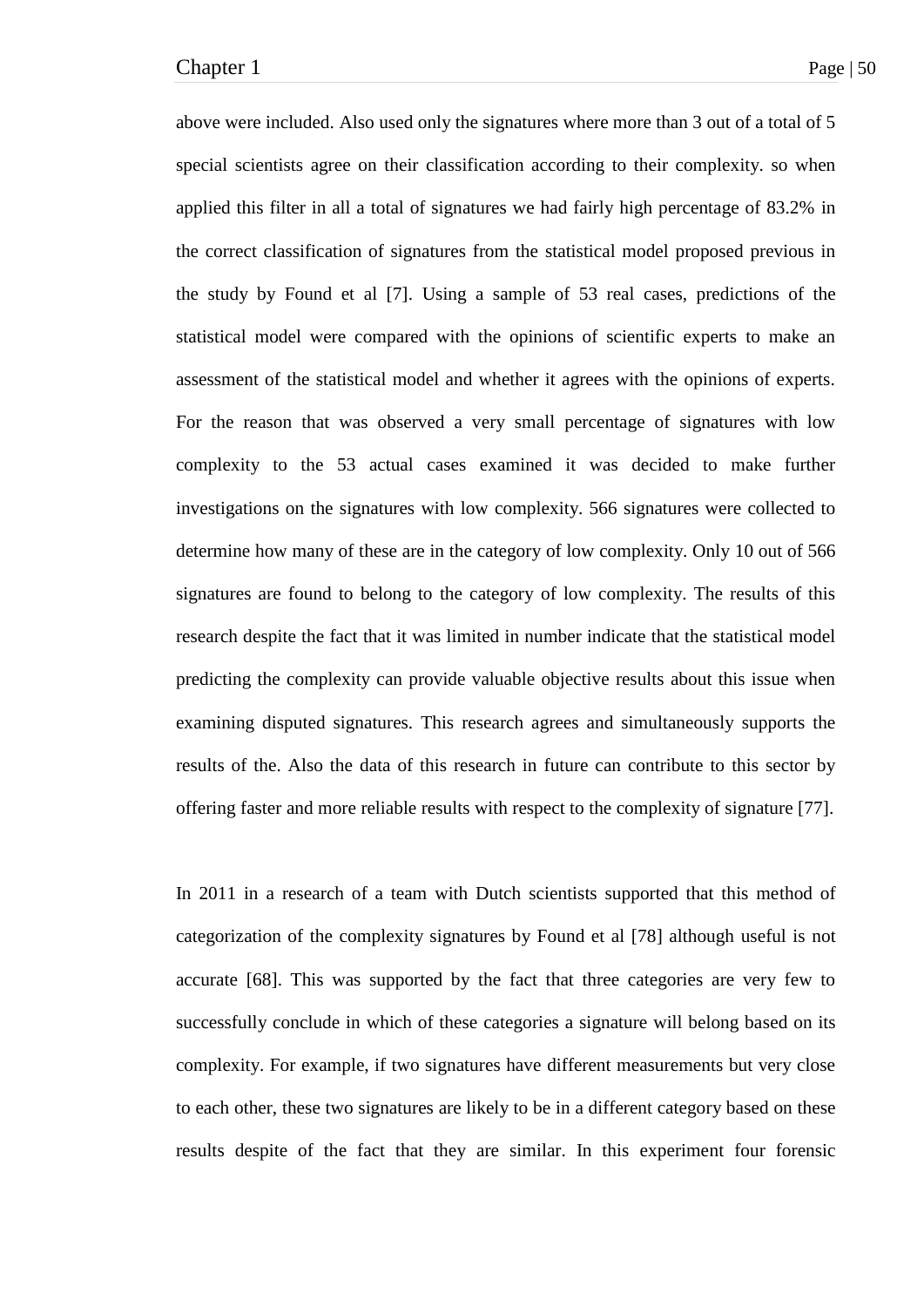handwriting specialists were asked to classify on a continuous scale 100 signatures in relation to their complexity. The results showed that with the use of objective factors we can predict 69% of the subjective judgments of specialists in relation to the complexity of signatures within this database but putting into practice the model had two major drawbacks. First is not possible to measure accurately the length of the line of a signature because there are several cases where the signature should be formed within the limits of the document which may alter the normal length of the line in a document without limitations. Secondly, although there was an expectation in accordance with the opinion of experts that a legible signature is more easily forged, this study showed the opposite. Legible signatures were more difficult and demand more effort in order to be forged by another person. The researchers concluded that there was an agreement and confirm the model for the complexity of the signatures of Found et al [68] [78].

In another recent research Found and al. proposed a method to examine signature complexity using simulators' gaze behaviour and examine if this investigation would provide support for the theory of Found and Rogers [67] [79]. In order to understand better signature simulation, pupil changes, eye movements and handwriting dynamics were examined when subjects were attempting to simulate two different signatures of different complexities, one of high complexity and one of low complexity according to the criteria of Found and Rogers [78]. Starting point of this research was the theory, that the complexity of a signature affects the effort that an individual have to make in order to produce a good forgery. Furthermore they looked at how complexity influences the views of document examiners regarding the authenticity of a signature. The results showed that there were more fixations with greater duration in the case of forged signatures than the genuine signatures. Also more fixations with greater duration found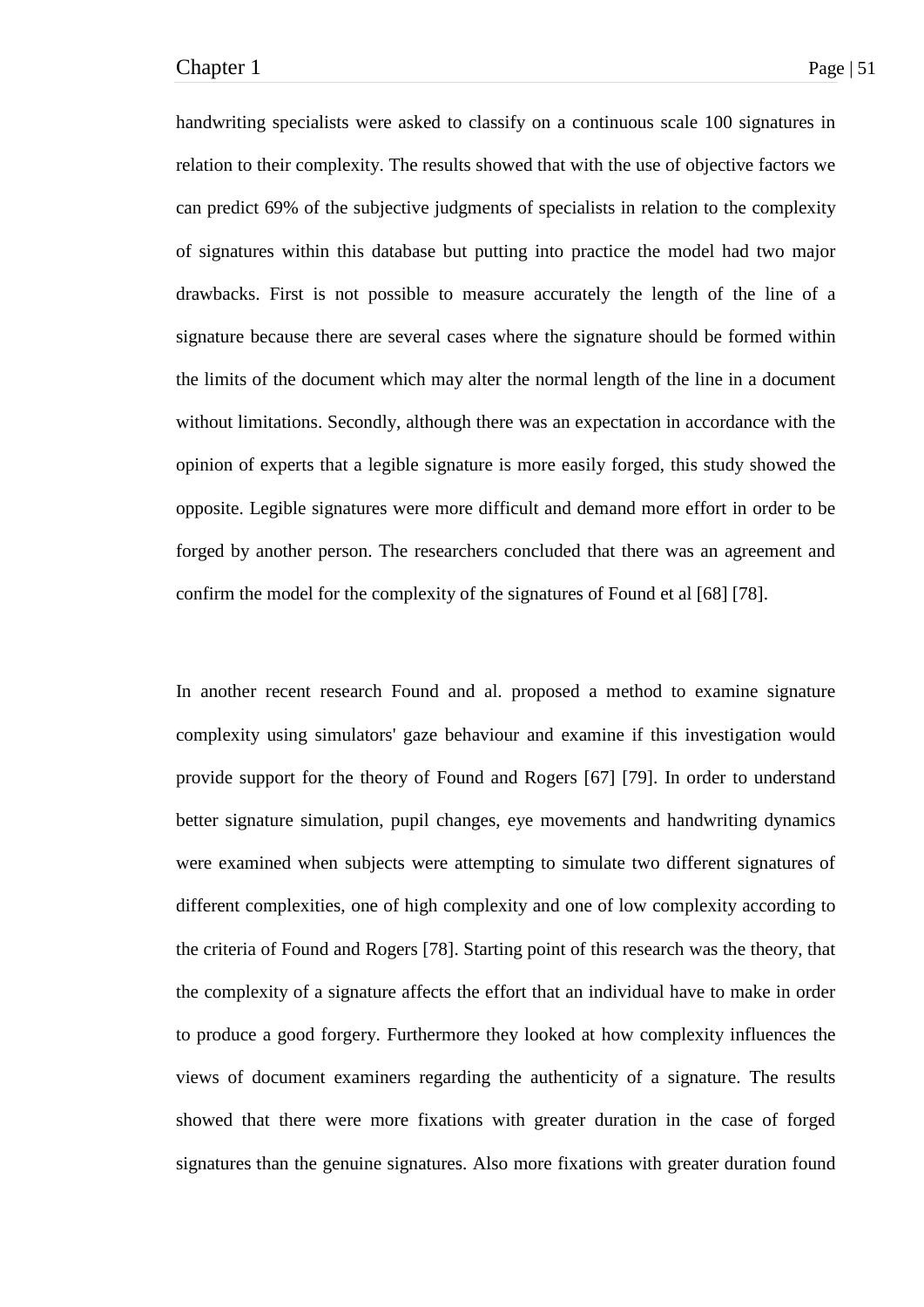in the signatures with high complexity. Another interesting result of this research was that there were no differences in fixations between the two different signatures regarding the complexity, when subjects attempted to forge them. Subjects answered questions about which in their opinion was the hardest signature to be forged. The majority of them responded the signature with high complexity, but very few have maintained these opinions with the end of this research. In addition to this more fixation were made in forgery attempts signature with low complexity. Dilation of the iris was more pronounced when people tried to forge signatures with low complexity [67].

The main method used by scientists is the comparative method. Handwriting experts based on the assumption of discernible uniqueness of each signature, study its static and dynamic characteristics in order to decide whether it is genuine or forged. The assumption of uniqueness seems logical but difficult to prove scientifically [79]. In practice the scientists with their experienced critical eye can reach to a conclusion whether a signature is genuine or not, without the degree of complexity of the signature make their decision impossible to make. The intricacy of movement patterns and its relation to the perceived complexity is not well explained in forensic literature. Signature complexity is thought to be a predictor for the ease or difficulty with which a forger can simulate a signature and contributes to the establishment of objective methods to scientifically validate the process of forensic handwriting examination [68]. Further work is needed to find the scientifically accepted manner to confirm complexity theory and introduce this method in the daily work of document examiners in order to consider as a reliable testimony in court supported on acceptable objective criteria.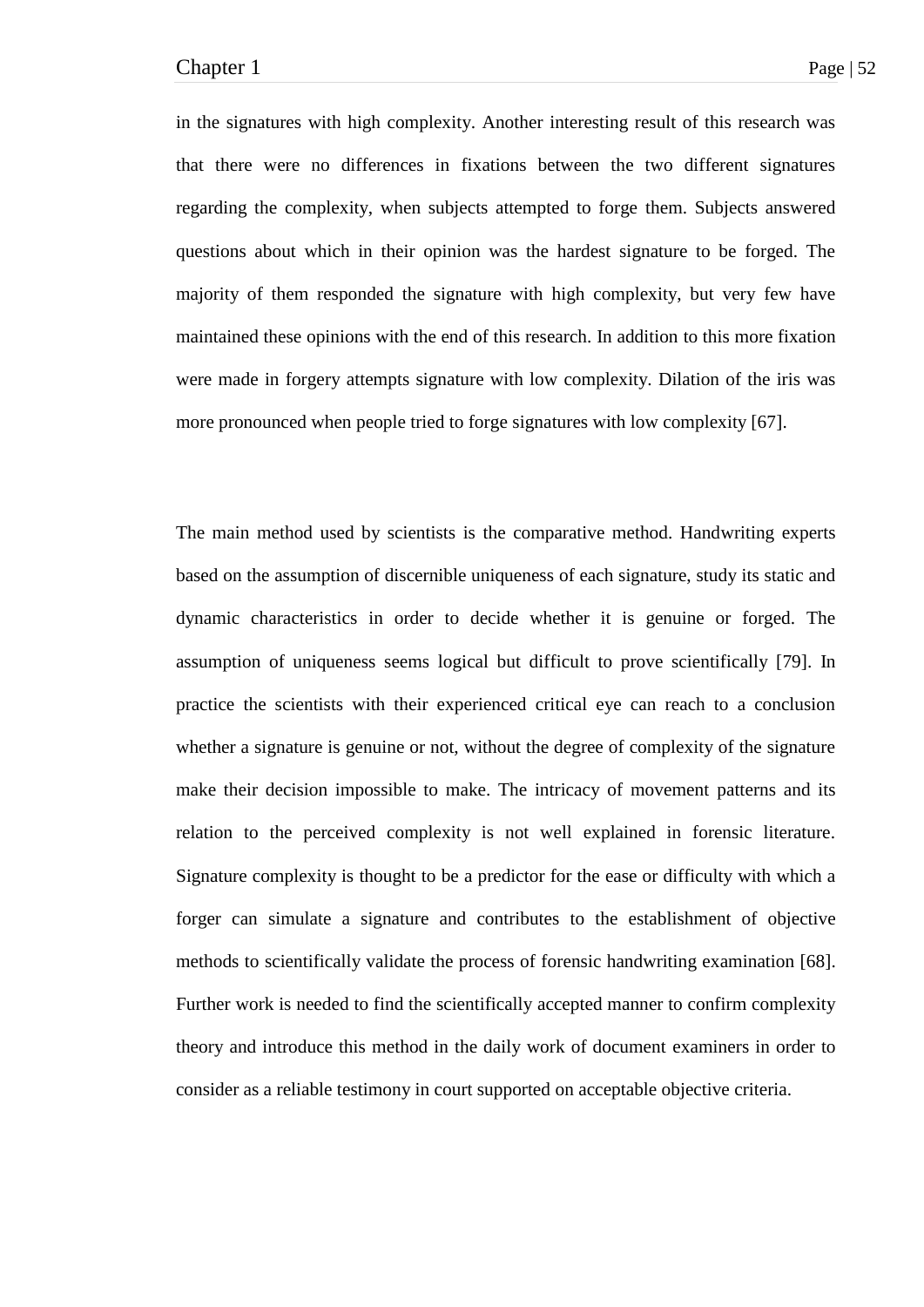#### **1.8. Aims and Objectives**

The aim of this project is to approach forensic signature examination in a broader way and combine the fields of forensic document analysis, automatic writer identification and evidence law regarding expert witness in relation with biometrics software. This project will assist to increase our understanding of the human handwriting process, especially in relation to forensic document analysis. The study involves kinematic data recorded with a graphics tablet (a computer attachment which can automatically measure pen movements) which will measure the details of how you carry out handwriting tasks. While the vast majority of research on signature authentication has focused on static traces, modern technology has enabled researchers to quantify the kinematic features of signatures at the level of an individual pen stroke. The overall aims are to describe a quantitative approach to the dynamic analysis of signatures and to test a formula proposed by (Found et al.) in order to give a quantitative method for the determination of complexity of a signature.

This research project will attempt to study the levels of difficulty in the simulation of individual characteristics in a signature in order to discover whether any of these characteristics is significantly easier to simulate. Studying the simulation of others' handwriting is as close as we can come to a controlled study of forgery. This study aims to ascertain the role of dynamic inference within the forensic analysis of signatures, as Guest et al. [34] stated "These features can be grouped into two broad categories: static features directly measurable from the writing image (for example slant, letter size, spacing etc.) and inferred dynamic features from the writing image, such as the direction of strokes, pen pressures, pen speeds, fluidity etc. These features must be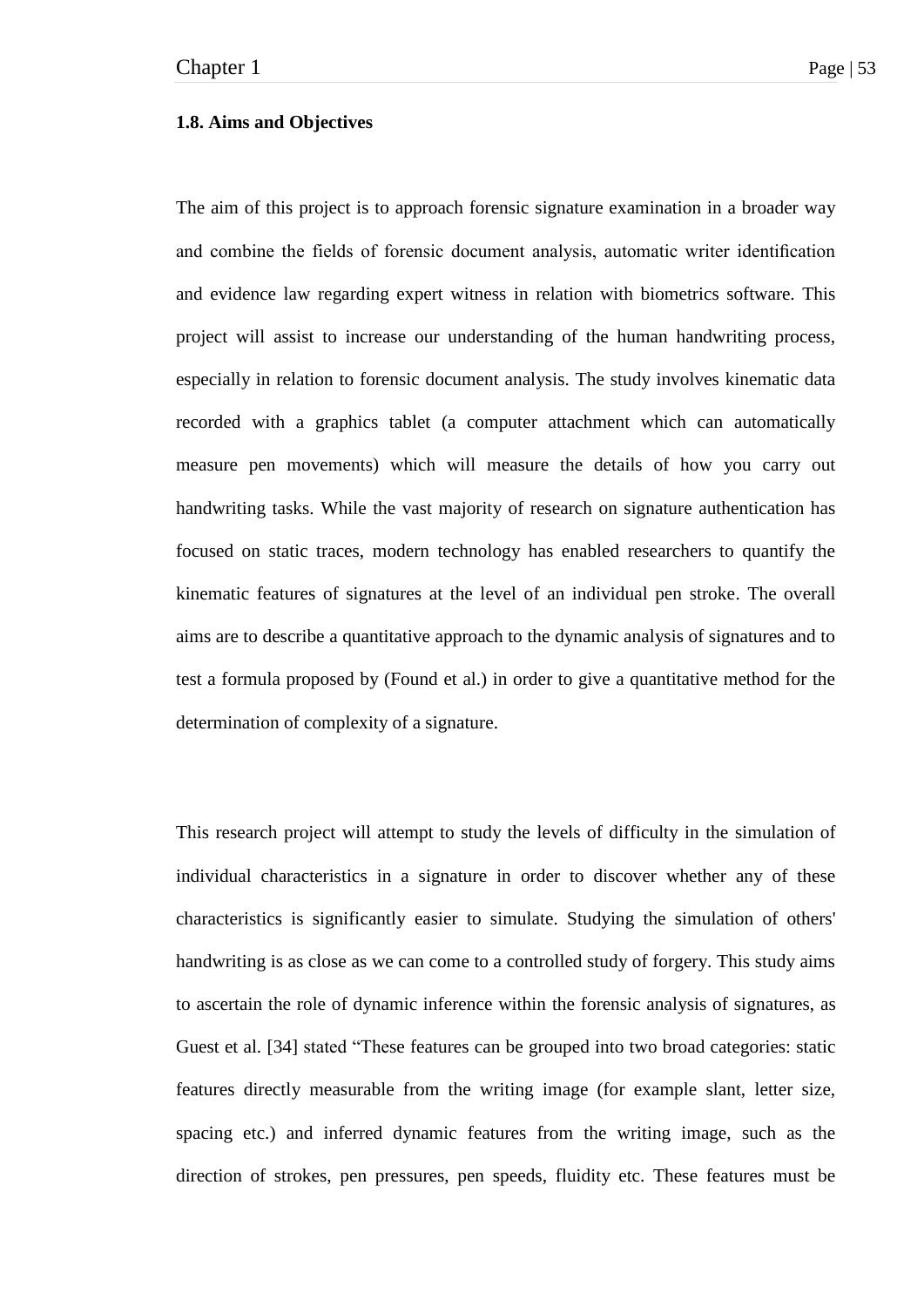inferred since the FDE does not typically have direct access to information about how the handwritten fragment was constructed". [18] In addition an attempt will be made to test the capabilities of given statistical formula to provide us with quantified results regarding the complexity of the signature, so in future it can be included in the methodology of FDEs' daily work. The last objection of this project is to describe the capabilities of signature verification system and study the legal implementation of quantitative testimony in regards to this sort of software. We believe that there are many potential benefits in seeking to exploit current techniques for automated handwriting analysis in order to place them in the daily work of forensic document examiners.This research will aid in determining the significance of quantitative measurement and the correct application of signature verification system in law.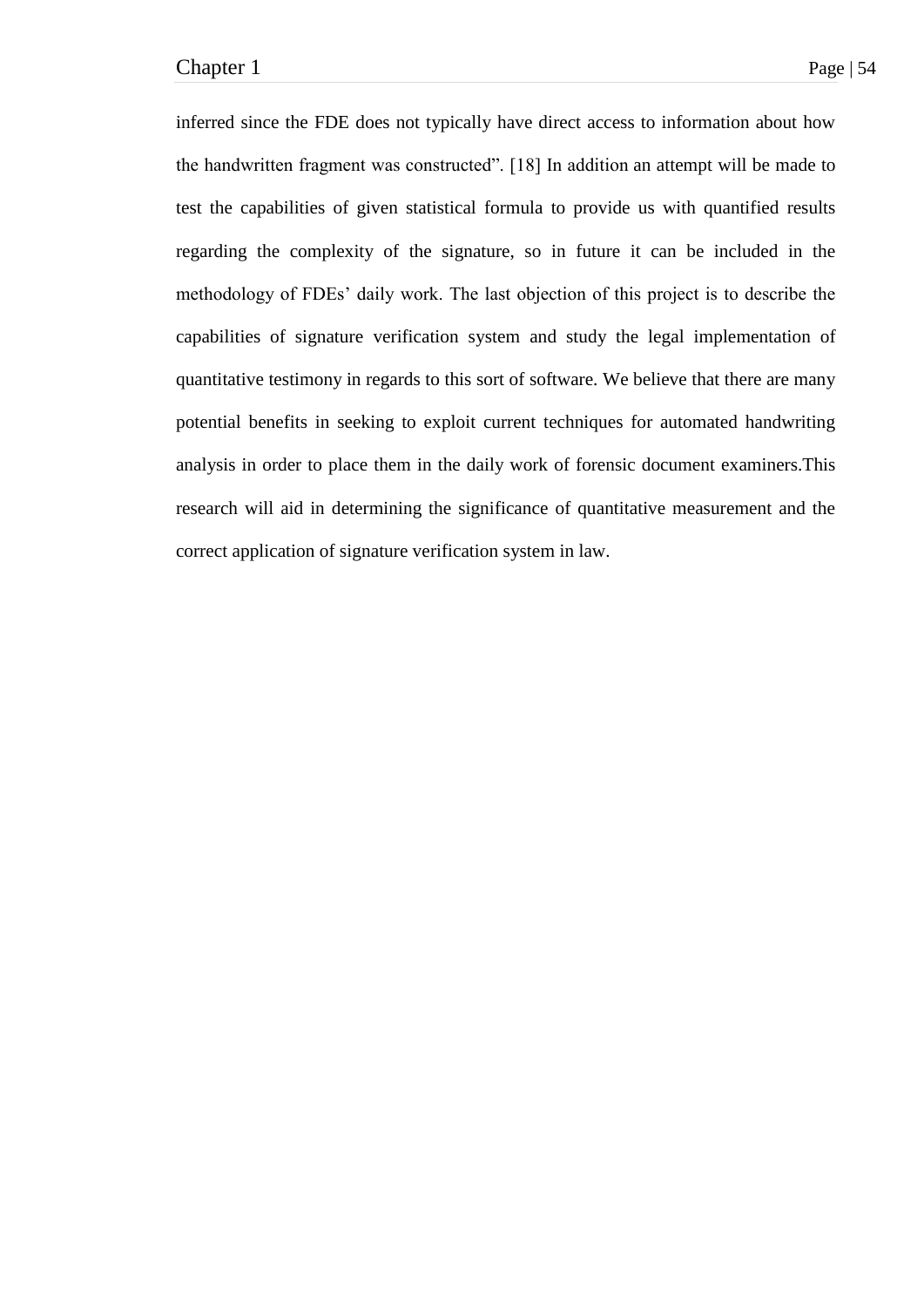# **2. Experimental Design**

In this chapter a brief introduction will be presented about what will be included in each of the two studies, there will be a presentation of the database selected and a demographic presentation of the participants.

The aim of Study I was to test the null hypothesis that the 15 selected dynamic and static features (Table 2.1.) do not differ significantly between genuine and forged signatures. This research will aid in determining the significance of forgeries in given cases to establish whether differences can be observed between genuine and forged signatures. In order to investigate the predicted relationship between a forged and a genuine signature the author has to set up experimental conditions, which will be discussed below, in order to compare the performance of the participants who are allocated to one condition or another.

Study II will address the issue regarding complexity of the signatures. A previous research on signature complexity reported the development of a statistical model (Found et al 1996) [7] to predict whether a questioned (or disputed) signature contained sufficient features to express a valid authorship opinion. The aim of study II was to test the predictions of this statistical model with new data and compare these results to the opinions of three qualified FDEs.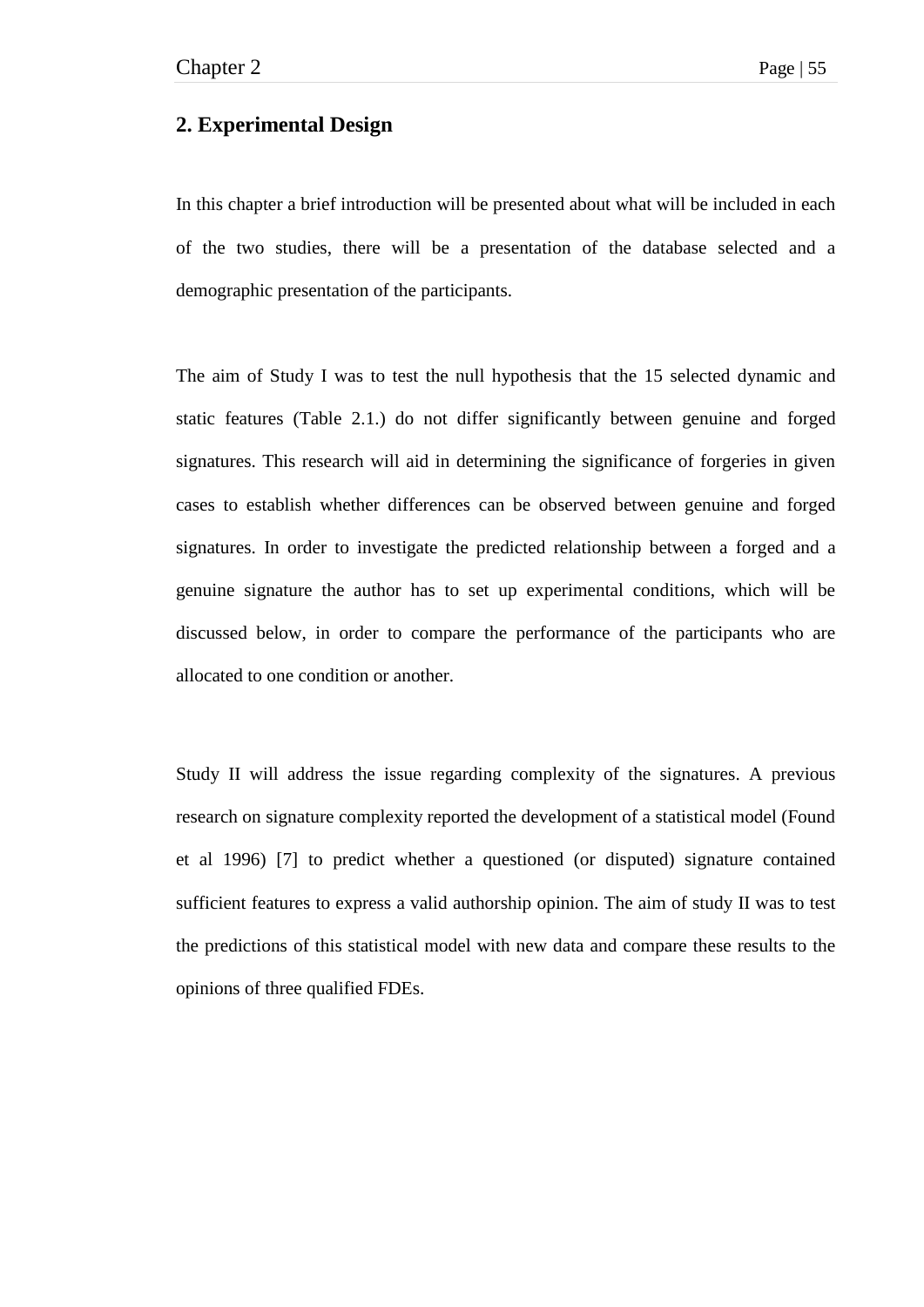### **2.1. Database used**

The signature data within the packages were taken from a subset of the University of Kent's database [80]. The database consists of handwriting samples from 150 individuals. Participants were asked to sign their genuine signature for 15 times, this data was used for the evaluation of complexity formula (study II). In addition they had been asked to choose 3 of the 10 previously registered subjects, who their signatures used as control signatures, and make the attempt to forge their signatures in a "free hand" way. Therefore in forging signatures, test subjects were given unlimited time to practise their forgeries with the original signature available throughout the practice period and forgery donation process [80]. This data was used for the investigation of the levels of difficulty in the simulation of individual characteristics in a signature (study I).

Data for all the signatures was captured by overlaying paper onto the surface of a WACOM Intuos 2 graphics tablet and sampling the pen position and status at 100Hz whilst the subjects performed their signing with an inking Intuos pen. By implement this way of signature capturing process the conditions are becoming identical to conventional signing. Captured data (stored as a series of time stamped pen locations) enabled the analysis of constructional and sequencing aspects of signature production including movements when the pen was not directly in contact with the paper. The paper on which the signatures were drawn was also scanned at a 600dpi, allowing both static and dynamic representations to be captured for each signature sample. As a result both dynamic and static representation can be captured for each writing sample. The project includes two separate sessions. In session 1 participants had to use the normal writing to complete the follow tasks (i) constrained form filling, (ii) bank cheque completion (numeric amount in words and numerals and signature), (iii) free-form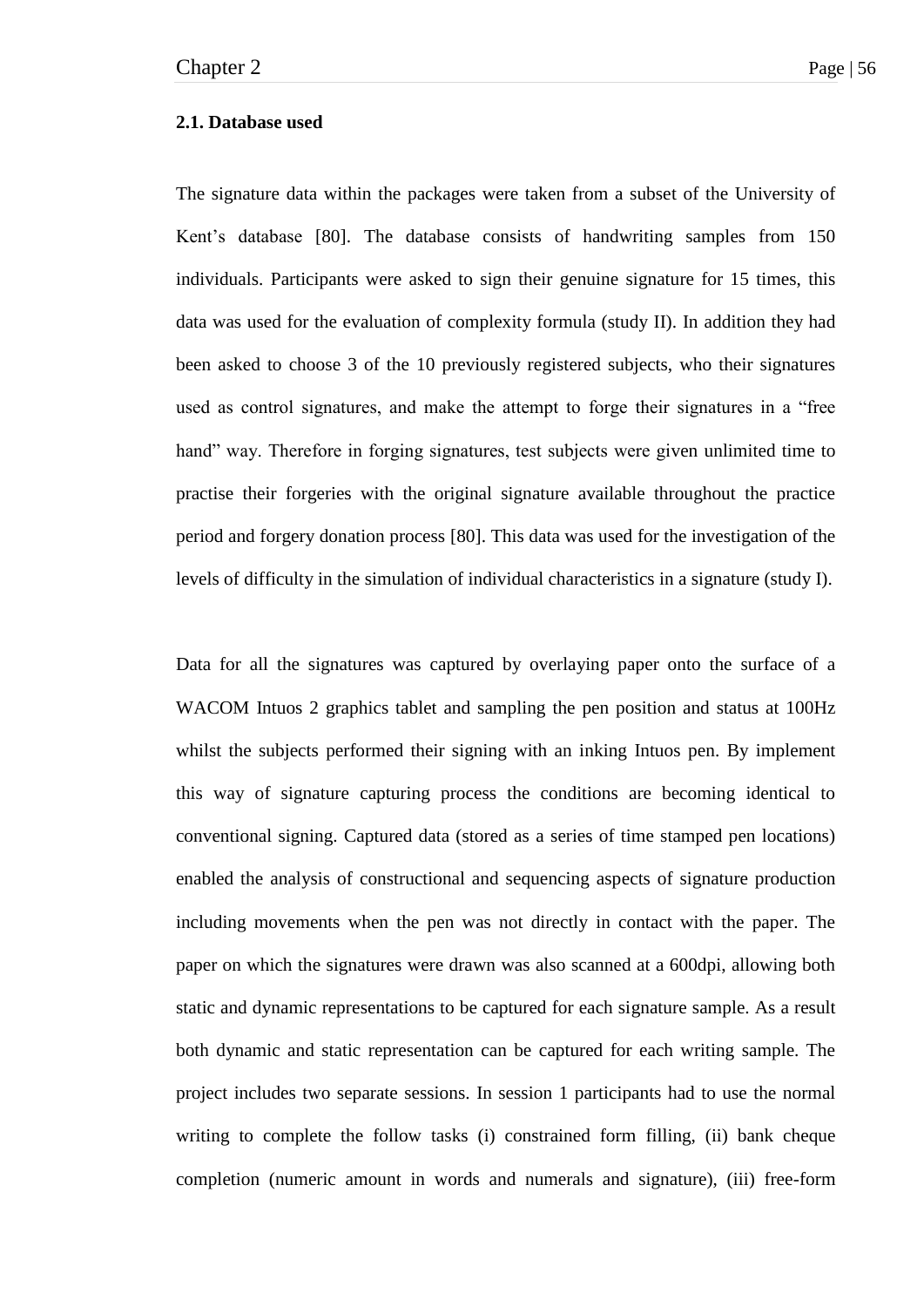signature production and (iv) cursive and block handwriting (copying a passage of text). In session 2 the participants had to simulate the handwriting and signature of one of ten pre-collected target subjects having unlimited time to practice the simulation [80].

### **2.2 Data selected from database**

The subset of the database that will be used in terms of this project is:

1. 2250 genuine samples of individual handwritten signatures (150 participants x 15 signatures. this data was used for the evaluation of complexity formula (study II)

2. 1260 forged signatures (140 participants x 9 genuine sample signatures). The 10th sample genuine signature (see Table 2) was not used by any participant. This data was used for the investigation of the levels of difficulty in the simulation of individual characteristics in a signature (study I) and the evaluation of Cedar software (study III).

3. 150 genuine sample signatures (10 participants x 15 personal signatures).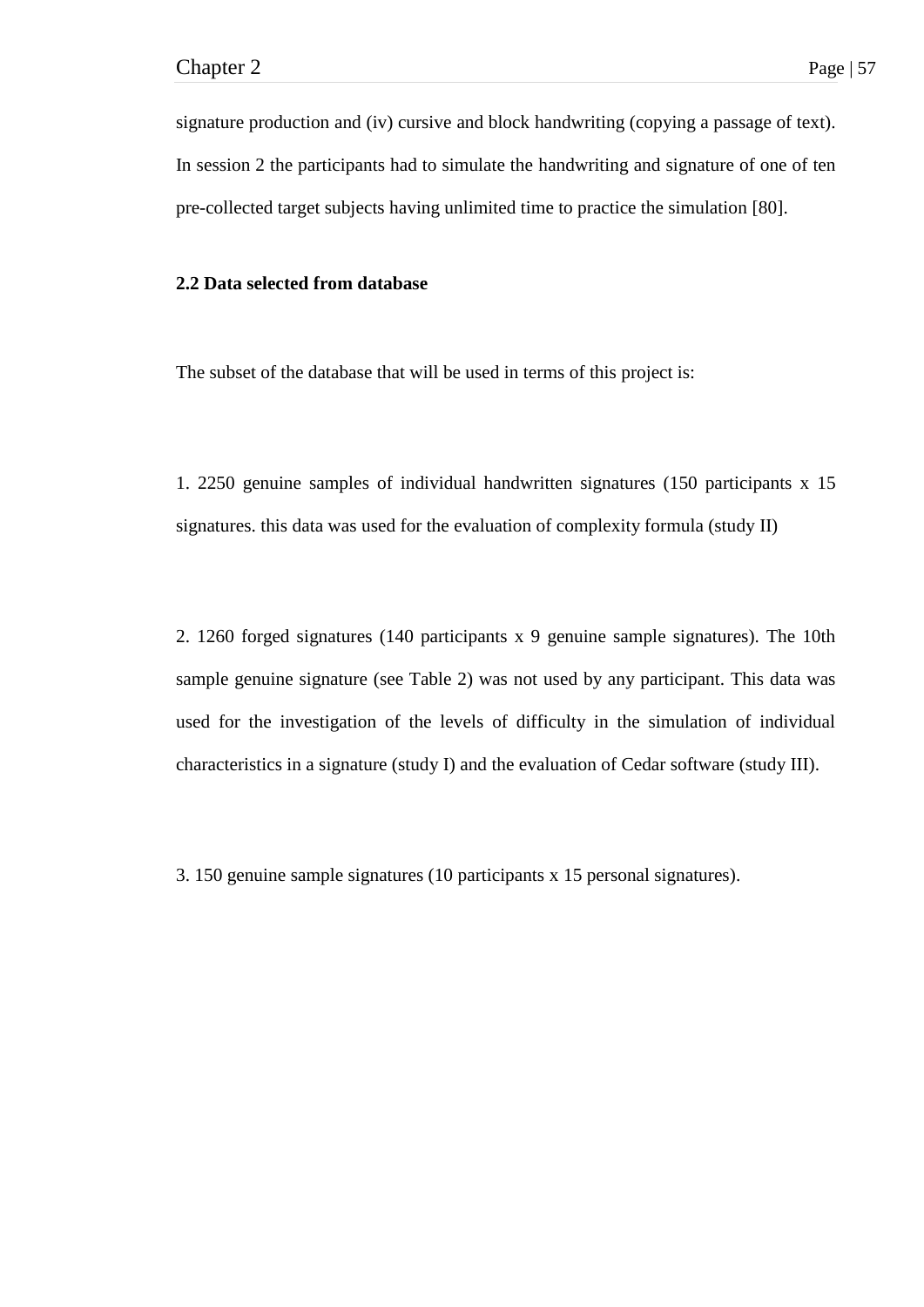

Table 2.1. Signatures used as control samples for forgeries

# **2.3 Participants**

The participants consisted of a mixture of nationalities, gender, handedness and ages. The sample for this project considered as random, i.e. it did not have a specific target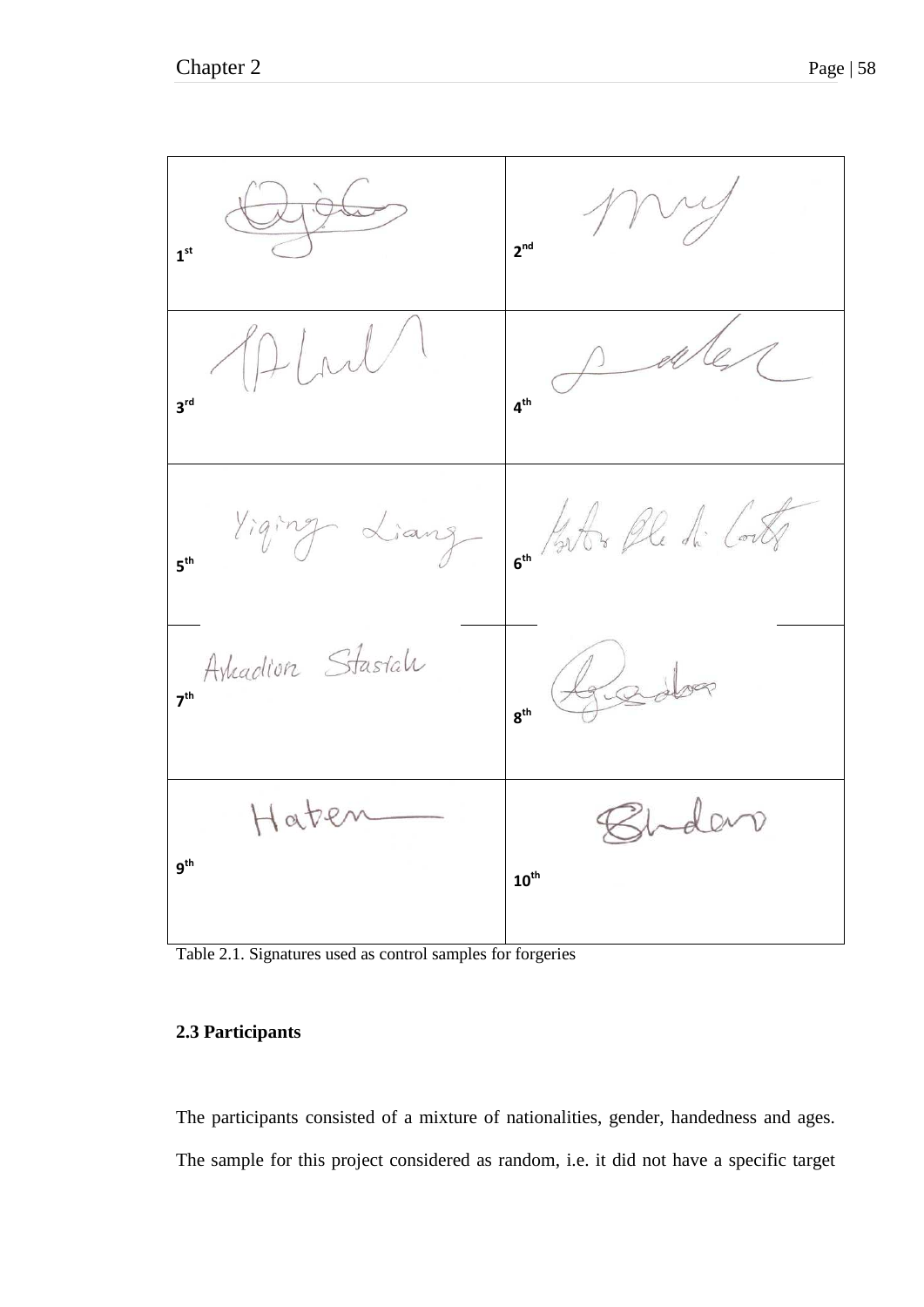# Chapter 2 Page | 59

group from which to gather the information. Table 2.2 shows the participants' distribution by age, gender, handedness and writing language [80].

| Gender                  |        |  |  |
|-------------------------|--------|--|--|
| Male writers            | 39.90% |  |  |
| Female writers          | 60.10% |  |  |
| Range of Age            |        |  |  |
| 18-29                   | 55%    |  |  |
| $30 - 40$               | 10.50% |  |  |
| $40 - 50$               | 6%     |  |  |
| 50-60                   | 10.50% |  |  |
| 60-70                   | 11.30% |  |  |
| Over 70                 | 6.70%  |  |  |
| Handedness              |        |  |  |
| Right<br>$\bullet$      | 91%    |  |  |
| Left                    | 9%     |  |  |
| <b>Writing Language</b> |        |  |  |
| English                 | 81%    |  |  |
| Western                 | 8%     |  |  |
| Non-Western             | 11%    |  |  |

Table 2.2. Recap of participants' characteristics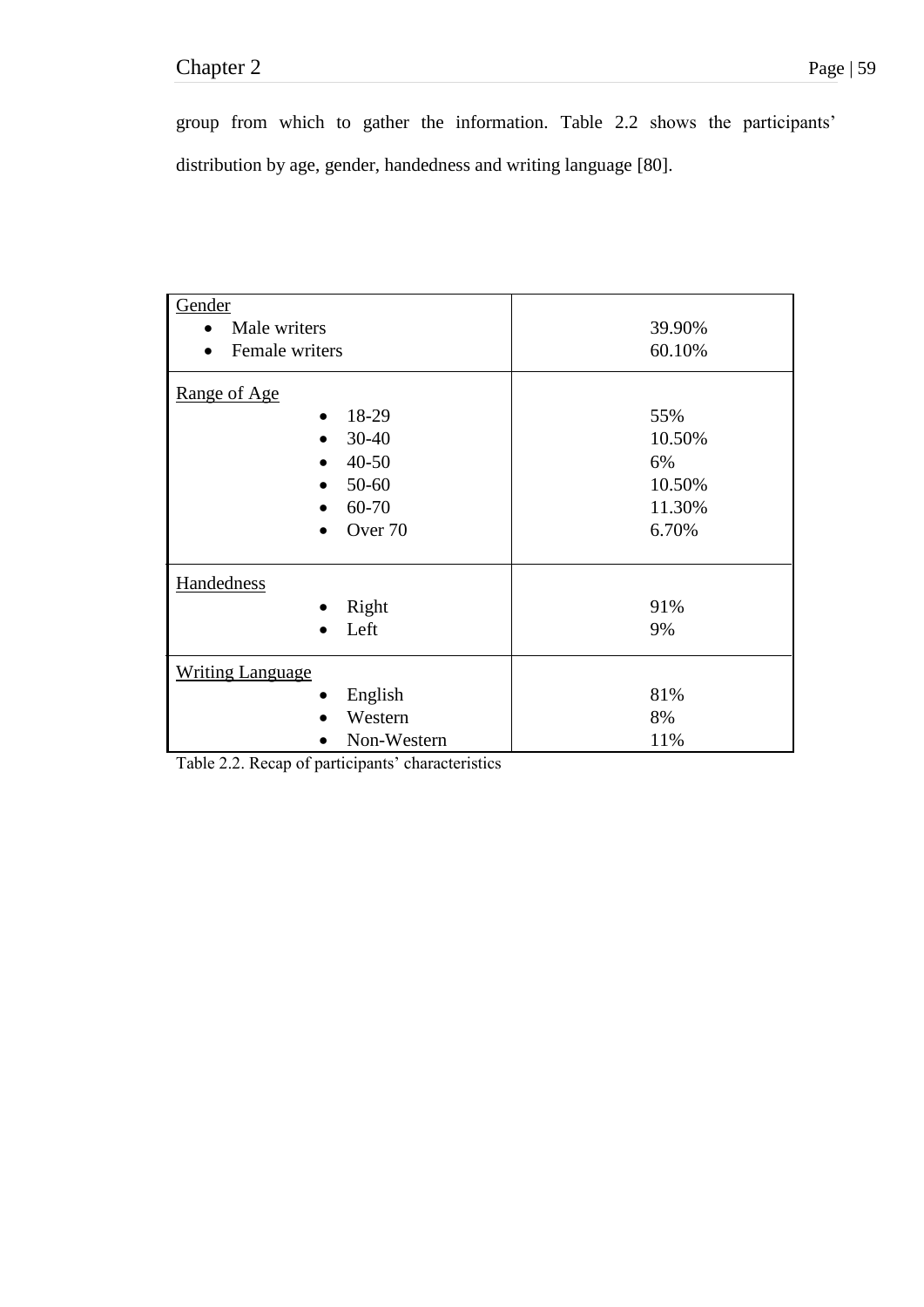# **3. Study I** - An Investigation of the Levels of Difficulty in the Simulation of Individual Characteristics in a Signature

### **3.1. Methods and Material**

This section will provide the steps followed to perform Study I, in order to make an assessment of the methods chosen and be able to be followed by other investigators in the future.

The final selection of features for analysis was three static and twelve dynamic (see tables 3.1. and 3.2.). These features were chosen because are frequently reported in the literature of automatic handwriting analysis. In addition we believe that the combination of these static and dynamic elements it will be beneficial and is worth to be examined in order to be used in the daily methodology of forensic document examiners in the future. The dynamic features were more numerous than the static, for the purposes of demonstrating the advantages of using the dynamic information extracted from handwritten documents as previously stated and this possibly will help forensic document examiners to write more accurate and comprehensive reports for the courts of law [80]. The following set of static and dynamic features were selected from the University of Kent's database to enable a simulation assessment.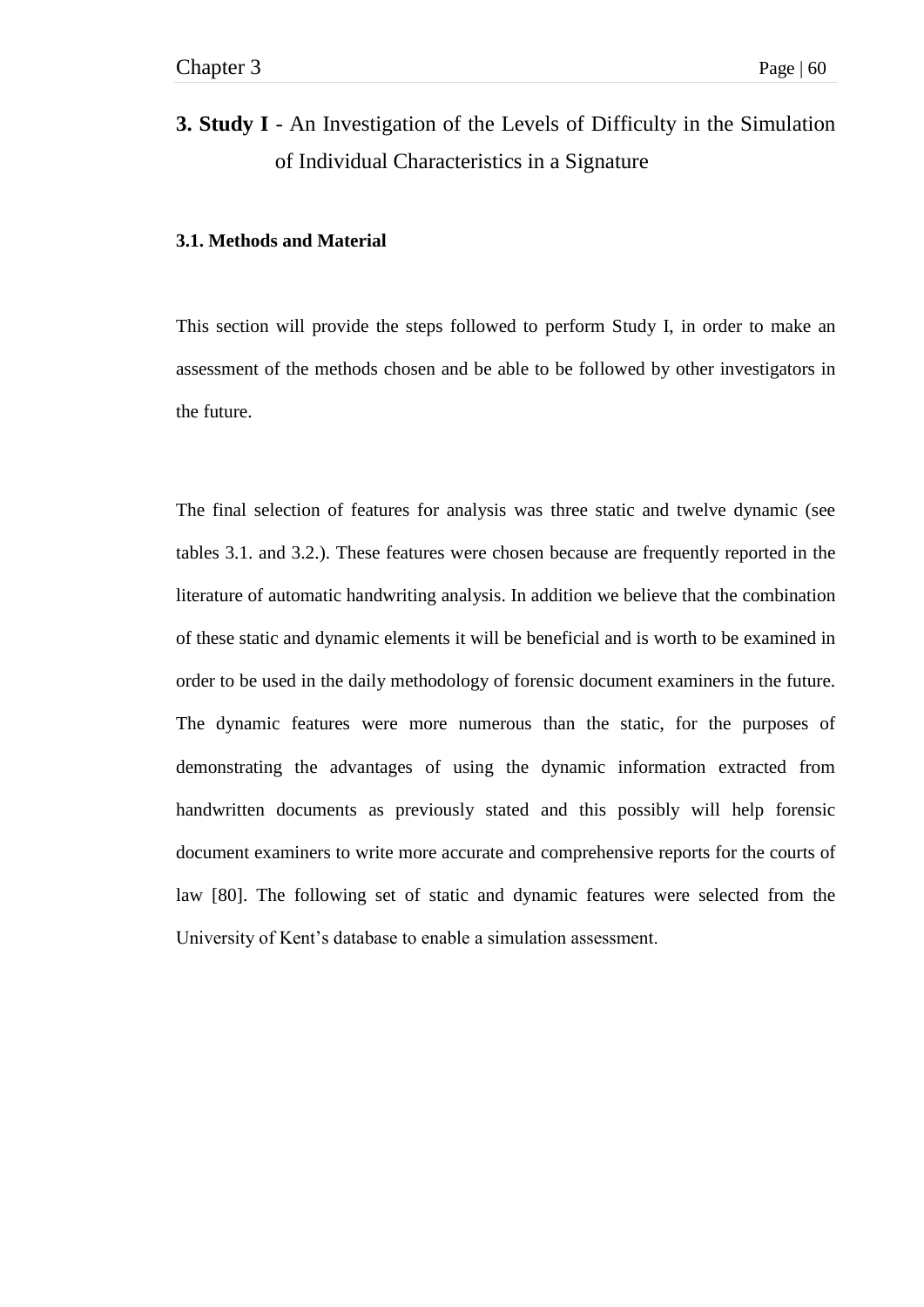| <b>Selected Static Features</b> | <b>Units</b> |
|---------------------------------|--------------|
| 1. Width                        | mm           |
| 2. Height                       | mm           |
| 3. Slant                        | degrees      |

Table 3.1. Selected Static Features

| <b>Selected Dynamic Features</b>       | <b>Units</b>    |
|----------------------------------------|-----------------|
| 1. Average horizontal velocity dynamic | mm/ms           |
| 2. Maximum horizontal velocity         | mm/ms           |
| 3. Average vertical velocity           | mm/ms           |
| 4. Maximum vertical velocity           | mm/ms           |
| 5. Average pen-pressure                | levels $0-1023$ |
| 6. Maximum pen-pressure                | levels 0-1023   |
| 7. Average azimuth                     | degrees         |
| 8. Maximum azimuth                     | degrees         |
| 9. Average altitude                    | degrees         |
| 10. Maximum altitude                   | degrees         |
| 11. Numbers of Pen-ups                 | pen-up count    |
| 12. Writing duration                   | ms              |

Table 3.2. Selected Dynamic Features

## **3.1.1. Calculation of Features Extracted**

Signature Height and Width (Static) – two features containing the height and width of signature in pixels [34] [80].

Slant - Most of the features calculated directly from the digitizer's used and are very straightforward in their definition but slant as feature three on the static features table (table 3.1.) needs some further explanation. Slant is calculated by correcting the baseline to horizontal, extracting the downwards pen strokes from the hand-drawn sample, eliminating the initial and final strokes (being inconsistent with the main slant),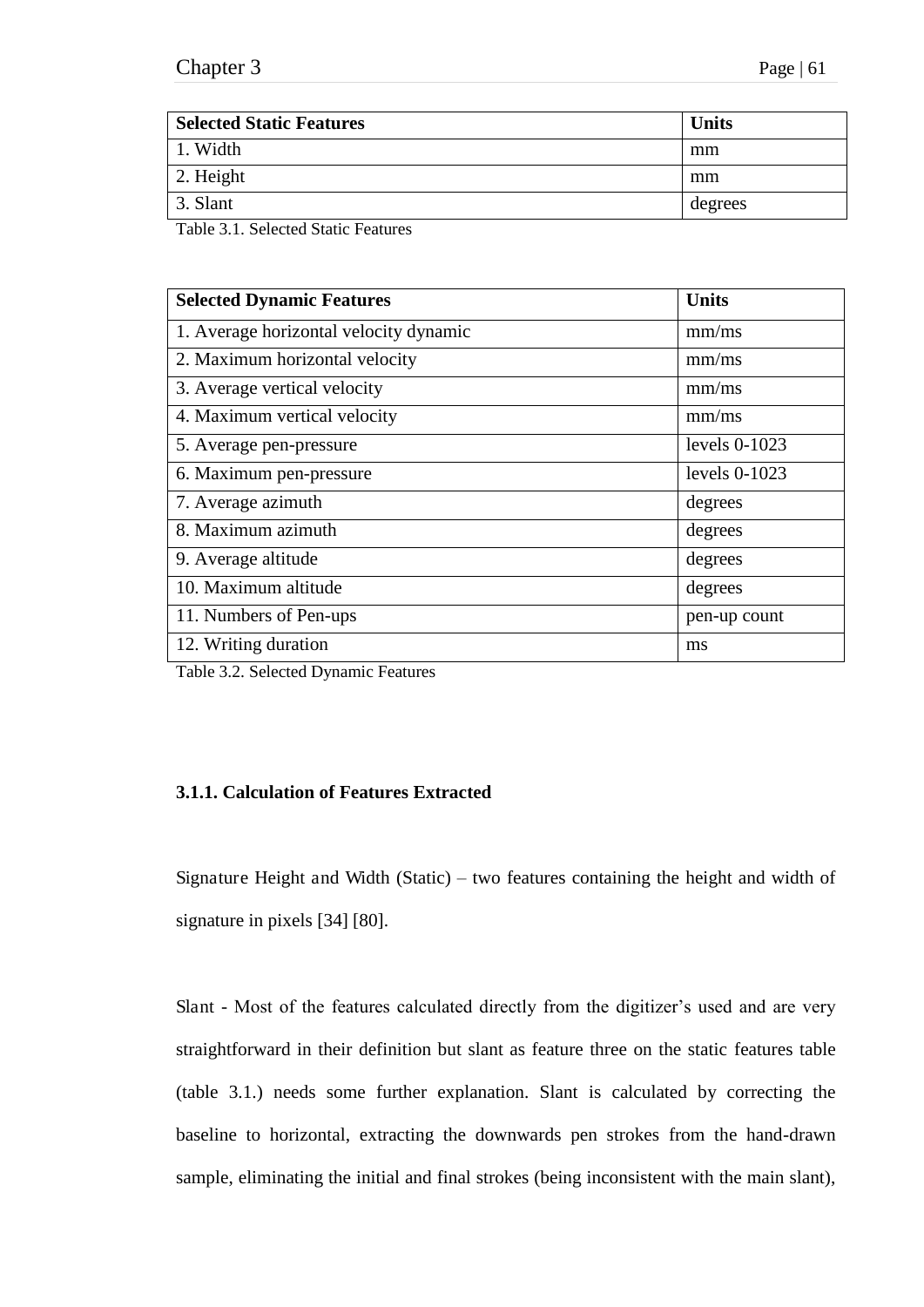and calculating the average angle between the down-strokes and a word baseline. Due to the fact that upstrokes usually connect individual letters, so it is expected to have more variation that the down strokes [80]. Maarse and Thomassen found that the slant of handwriting is determined by the down strokes and noted that down strokes appear to be more stable than upstrokes [81]. Schomaker and Teulings comment that down strokes seem to be the information carriers of handwriting. Thus down strokes are used for slant measurement [82].

Average and Maximum Horizontal Pen Velocity *–* X and Y (Dynamic) - pen travel velocity (in mm s-1) in the x and y plane. Third order, four coefficient polynomial modelling was used to obtain a derivative of displacement at each coordinate point [80].

Average and Maximum Vertical Pen Velocity *–* X and Y (Dynamic) - pen travel velocity (in mm s-1) in the x and y plane. Third order, four coefficient polynomial modelling was used to obtain a derivative of displacement at each coordinate point [80].

Writing duration (Dynamic) - the execution time (in milliseconds) to draw the signature [80].

Numbers of Pen-ups (Dynamic) - the number of times the pen was removed from the tablet during the execution time not including the final pen lift at the end of the signature [80].

Average pen-pressure, Maximum pen-pressure, Average azimuth, Maximum azimuth, Average altitude, Maximum altitude - were taken directly from the digitizer [80].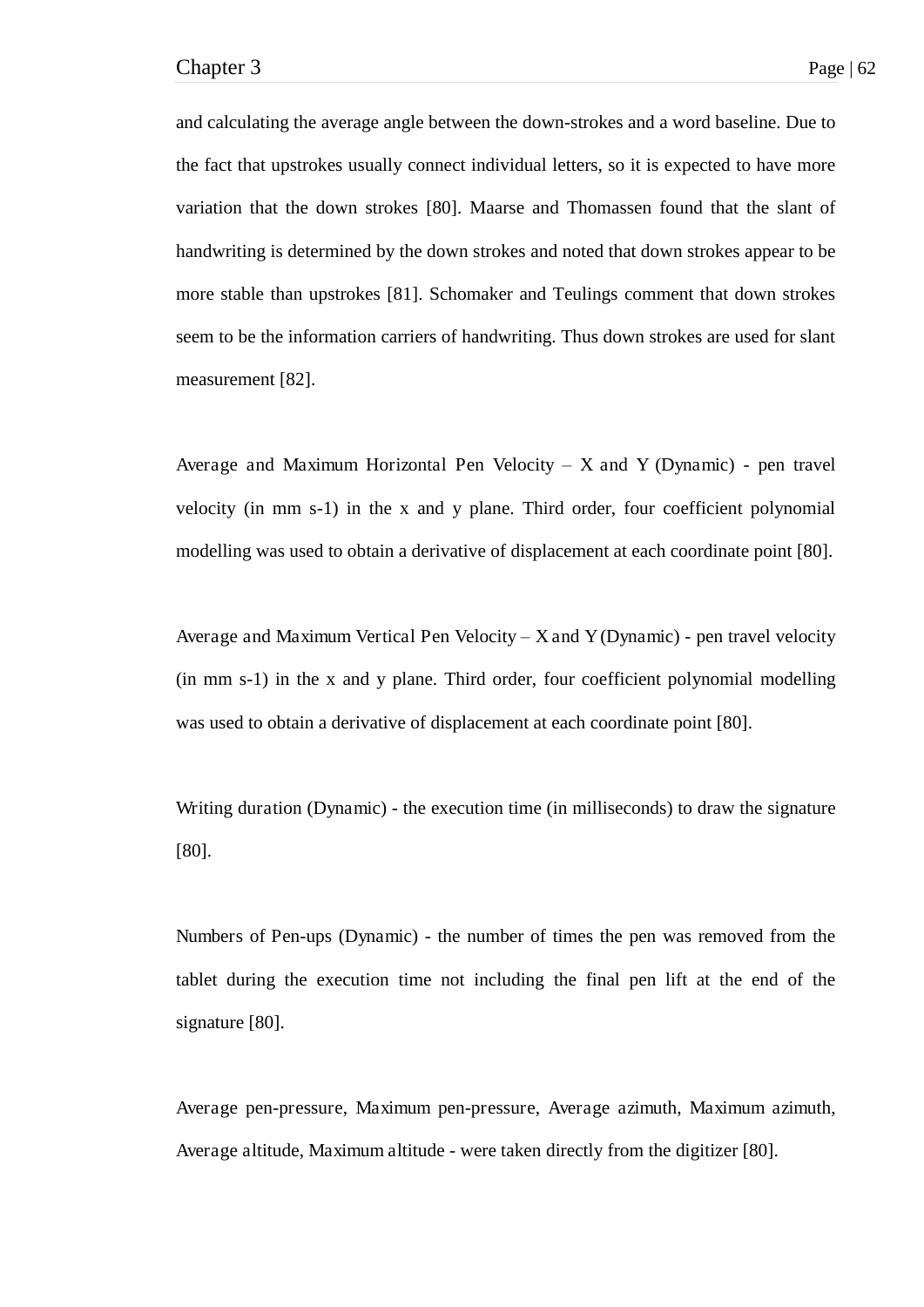### **3.1.2. Statistical Analysis**

Following the selection of these fifteen features from the database were analysed using statistical model. A Mann-Whitney test was used to test main effects and correlation between genuine and forged signatures for each selected featured. Due to the fact that the residuals were not normal and variances were too different, the results of the normalities tests were negative, so for this reason we had to choose a non-parametric test to check our hypothesis instead of a parametric model such as ANOVA. The Mann-Whitney test should be used for a two condition unrelated design when different subject are used for each of the condition. A separate analysis of the means of these selected features was performed in order to compared and calculated across the two conditions (genuine versus forged) and therefore to discover any significant differences between the means of the fifteen features and to seek for interactions and main effects.

### **3.1.3. Null Hypothesis**

**Ho** =. Forged signatures (Study I) have no significant effect on the signatures' (static data) signature, Width, Height, Relative Slant or slope of the signature and (dynamic data), Writing Duration, Numbers of Pen-ups, Average horizontal velocity, Maximum horizontal velocity, Average vertical velocity, Maximum vertical velocity, Average penpressure, Maximum pen-pressure, Average azimuth, Maximum azimuth, Average altitude, Maximum altitude, compared to the static and dynamic data of original signatures of the writer.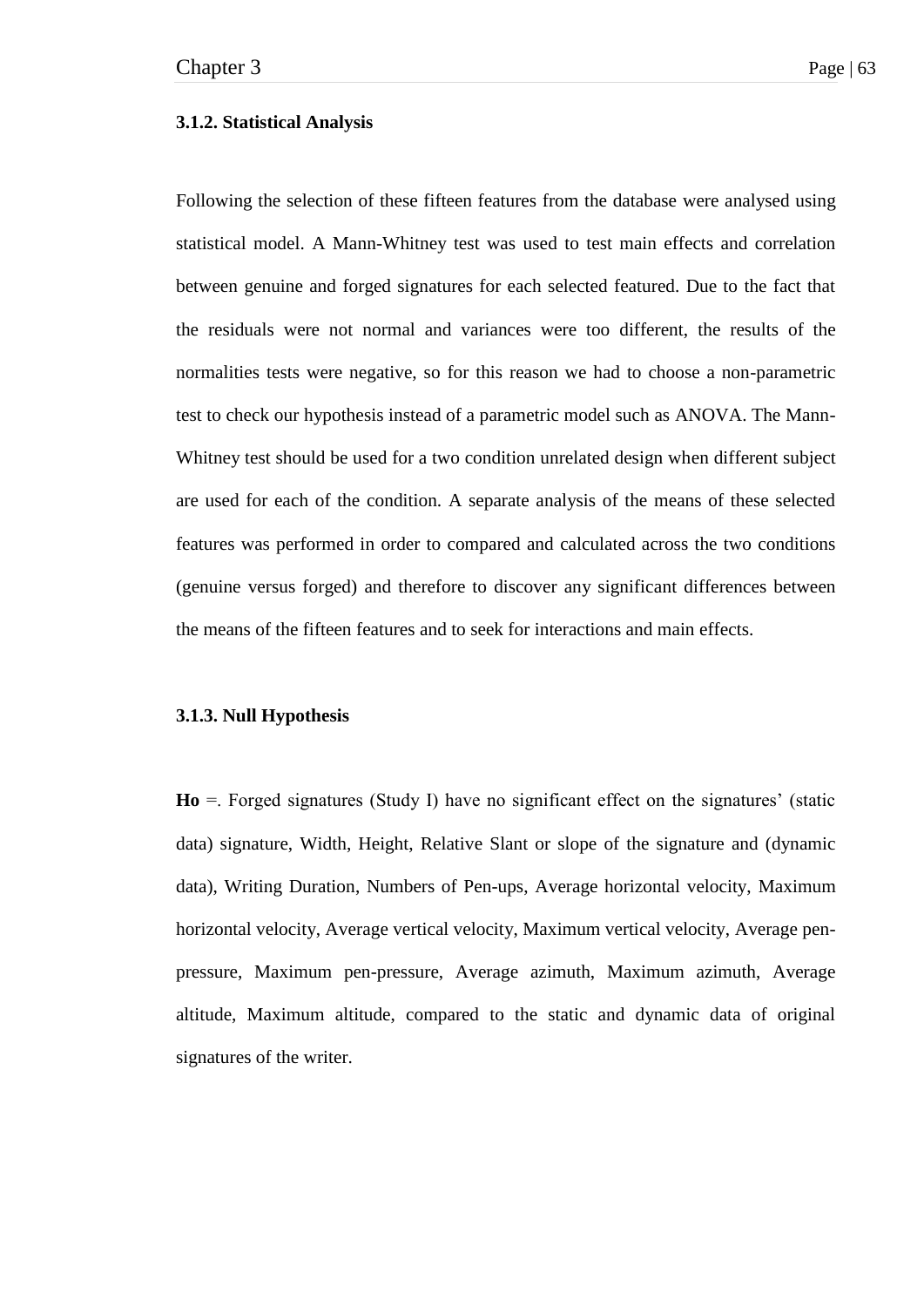### **3.2. Results**

This section demonstrates the results of the statistical evaluation of the comparison between genuine and forged signatures and the evaluation of signatures complexity. In study I the results attempt to give an answer to which characteristics of the signature are easier to be simulated.

Table 3.3 shows the sums of the mean ranks for the fifteen selected features assessed by a Mann– Whitney U test. The Mann– Whitney U test is the non-parametric equivalent of one-way ANOVA, which analyses the significance of differences in the median values of ranked data. It is a distribution free test in that it makes no assumption about the data being normally distributed. In this case the sample groups are Velocity, Pressure, Altitude, Azimuth, Number of Pen-ups, Writing duration, Slant, Width, Height of the simulated signatures. Table 3.3 shows results of the Mann– Whitney U test on the difference in comparison of pairs (genuine versus forged signatures) of the used variables. For all the pairs the differences are significant beyond the 0.05 level.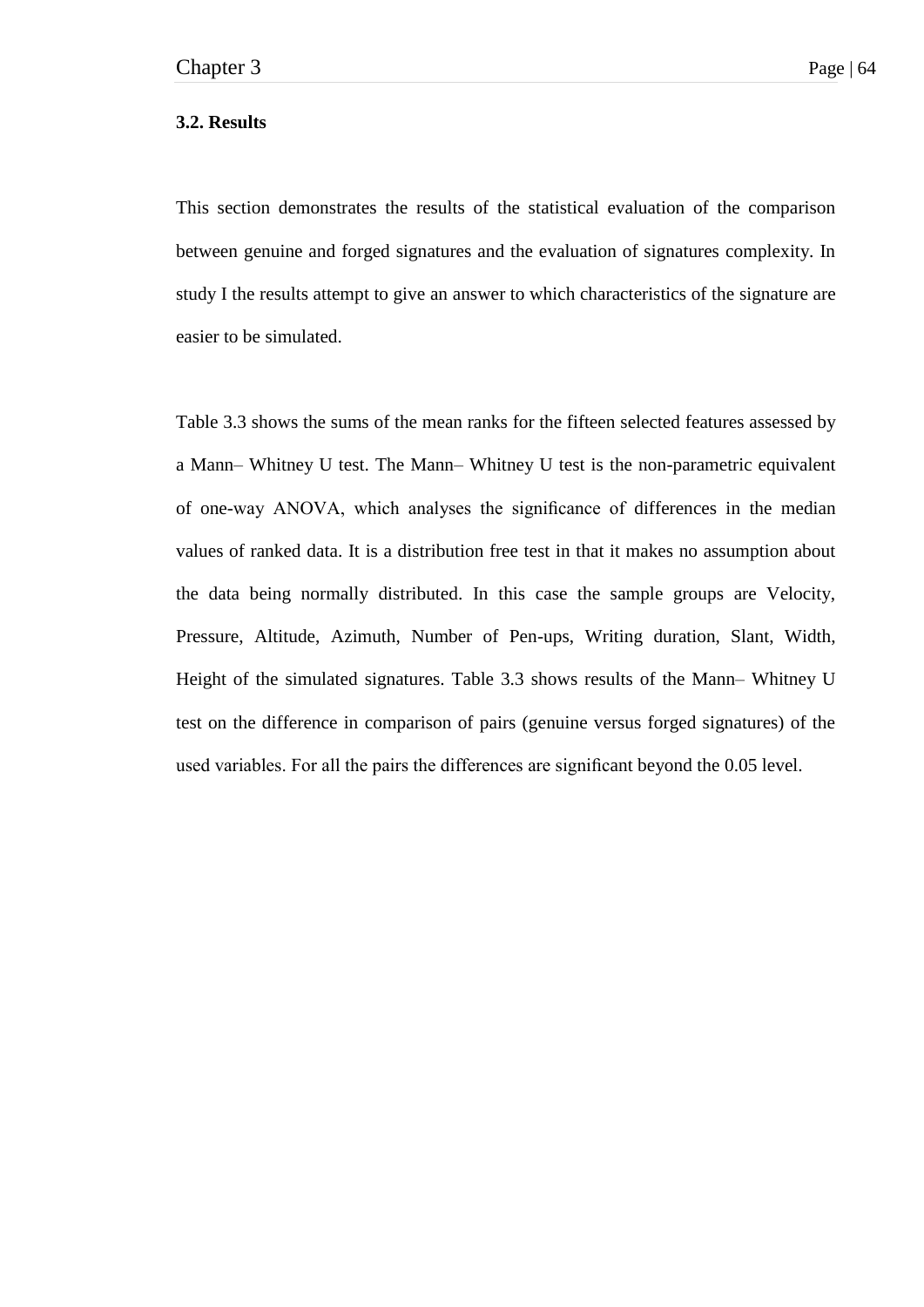| <b>Results of</b><br>statistic test | Average<br><b>Horizontal</b> | <b>Maximum</b><br><b>Horizontal</b> | <b>Average Vertical</b><br><b>Velocity</b> | <b>Maximum Vertical</b><br><b>Velocity</b> |
|-------------------------------------|------------------------------|-------------------------------------|--------------------------------------------|--------------------------------------------|
|                                     | <b>Velocity</b>              | <b>Velocity</b>                     |                                            |                                            |
| Mann-Whitney U                      | 22135.000                    | 58965.500                           | 82407.000                                  | 49079.500                                  |
| Wilcoxon W                          | 739138.000                   | 775968.500                          | 799410.000                                 | 766082.500                                 |
| Z                                   | $-15.061$                    | $-6.860$                            | $-1.641$                                   | $-9.062$                                   |
| Asymp. Sig.<br>(2-tailed)           | .000                         | .000                                | .101                                       | .000                                       |
| <b>Results of</b><br>statistic test | Average<br><b>Pressure</b>   | <b>Maximum Pressure</b>             | Average<br><b>Altitude</b>                 | <b>Maximum Altitude</b>                    |
| Mann-Whitney U                      | 46887.500                    | 66541.500                           | 68109.000                                  | 62911.500                                  |
| Wilcoxon W                          | 58212.500                    | 77866.500                           | 785112.000                                 | 779914.500                                 |
| Z                                   | $-9.550$                     | $-6.198$                            | $-4.824$                                   | $-5.991$                                   |
| Asymp. Sig.<br>(2-tailed)           | .000                         | .000                                | .000                                       | .000                                       |
| <b>Results of</b><br>statistic test | Average<br><b>Azimuth</b>    | <b>Maximum</b><br><b>Azimuth</b>    | Number of<br>Pen-ups                       | Writing<br><b>Duration</b>                 |
| Mann-Whitney U                      | 72288.000                    | 70223.500                           | 83109.000                                  | 16927.500                                  |
| Wilcoxon W                          | 83613.000                    | 81548.500                           | 94434.000                                  | 28252.500                                  |
| Z                                   | $-3.894$                     | $-4.354$                            | $-1.493$                                   | $-16.221$                                  |
| Asymp. Sig.<br>(2-tailed)           | .000                         | .000                                | .135                                       | .000                                       |
| <b>Results of</b><br>statistic test | <b>Slant</b>                 | Width                               | Height                                     |                                            |
| Mann-Whitney U                      | 83756.000                    | 87253.500                           | 79130.000                                  |                                            |
| Wilcoxon W                          | 95081.000                    | 804256.500                          | 796133.000                                 |                                            |
| Z                                   | $-1.340$                     | $-561$                              | $-2.370$                                   |                                            |
| Asymp. Sig.<br>(2-tailed)           | .180                         | .574                                | .018                                       |                                            |

Table 3.3. Results of project for Mann-Whitney test – Study I (with grey shade parameters statistically significant)

## **3.2.1. Velocity**

The statistical analysis results for the comparison of velocity for condition genuine and forged in signatures are shown in Figures 3.1 and 3.2. Genuine signatures were found to have increased velocity of execution of signature in relation to forged signatures in three out of four conditions examined. The effect of forged signatures were statistically significant in the occasions of Average Horizontal Velocity ( $U(1408) = 22135$ , p=.000,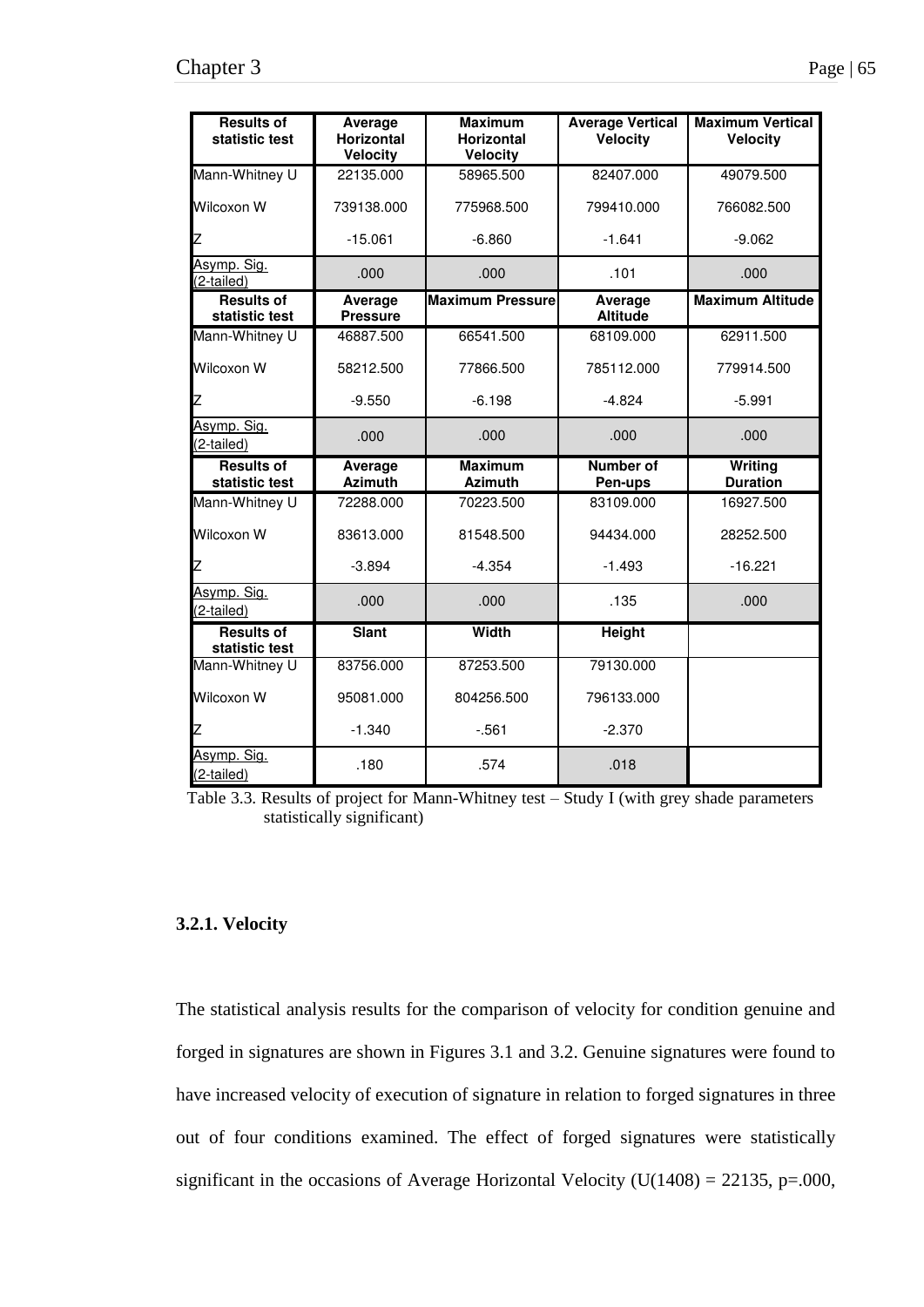sig≤.05, 2-tailed)) with the genuine signatures to be 75.05% higher than the forged signatures 2.06 versus for 0.72 mm/ms. Maximum Horizontal Velocity (U(1408) = 58965, p=.000, sig≤.05, 2-tailed)) with genuine be written faster 28.50% than forged signatures at this parameter (43.80 versus .31.32 mm/ms,) and finally Maximum Vertical Velocity (U(1408) = 49079.5, p=.000, sig $\leq$ .05, 2-tailed)) with genuine signatures to outweigh the forgeries with 27.98% in this parameter (15.80 vs 11.38 mm/ms) However, the effect of Average Vertical Velocity was not statistically significant (U(1408) = 82407, p=.000, sig $\geq$ 05, 2-tailed)).



Fig.3.1. Comparison of Velocity Mean Values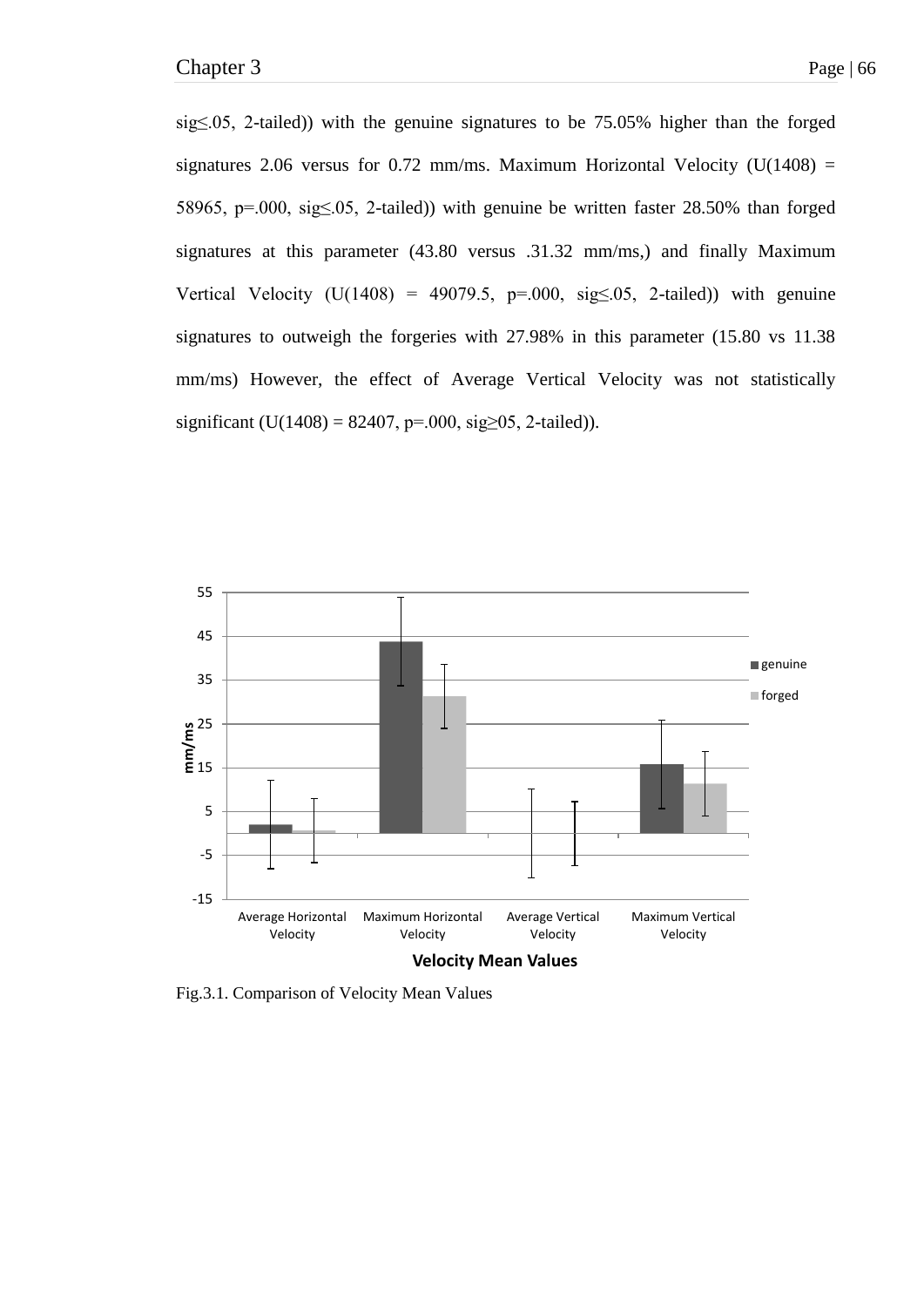

Fig.:3.2. Boxplots expressing the differences between forged and genuine signatures for Velocity variable

### **3.2.1. Pressure**

The results for pressure variables are shown in Figure 3.3 and 3.4. We found a significant effect for both Average Pressure (U(1408) = 46887.5, p=.000, sig $\leq$ .05, 2tailed)), and Maximum Pressure (U(1408) = 66541.5, p=.000, sig $\leq$ .05, 2-tailed))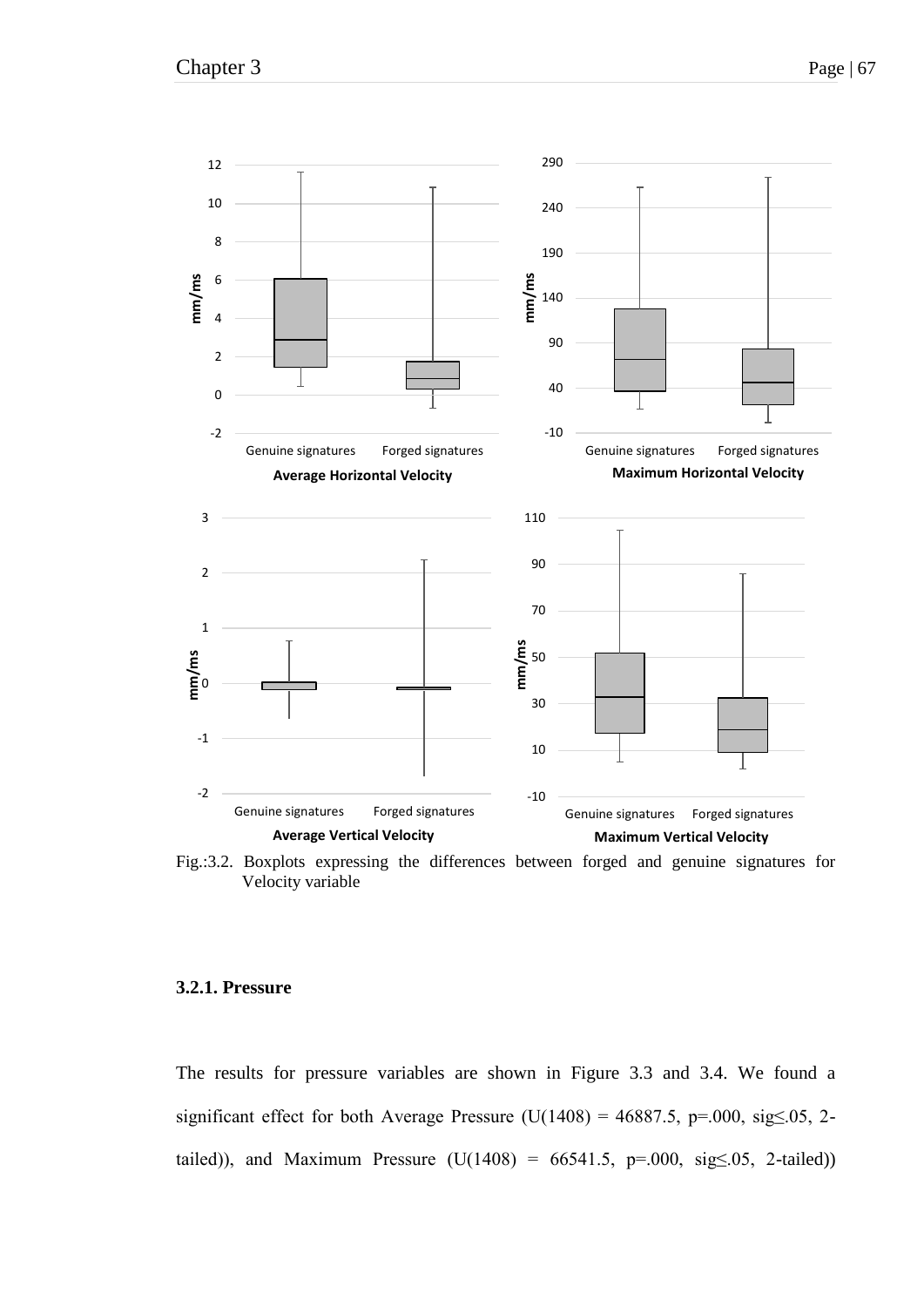comparing genuine with forged signatures. However the effects of this interaction vary. Although there was a significant effect for both variables (Average Pressure and Maximum Pressure) forged signatures were written with greater maximum pen pressure than the genuine signatures during the formation of the signature. In addition genuine signatures were written with significant less average pen pressure used in comparison with forged signatures. Average pressure in genuine signatures was found to have 866.18 (levels of pressure 0-1023) against 745.91 (levels of pressure 0-1023) which means that forged signatures had 13.89% higher average pressure value than the genuine signature. Moreover the maximum pressure of forged signatures was 3.7% higher than the maximum pressure of genuine signatures (981.31 versus 945.40) (levels of pressure 0-1023).



Fig.3.3. Comparison of Pressure Mean Values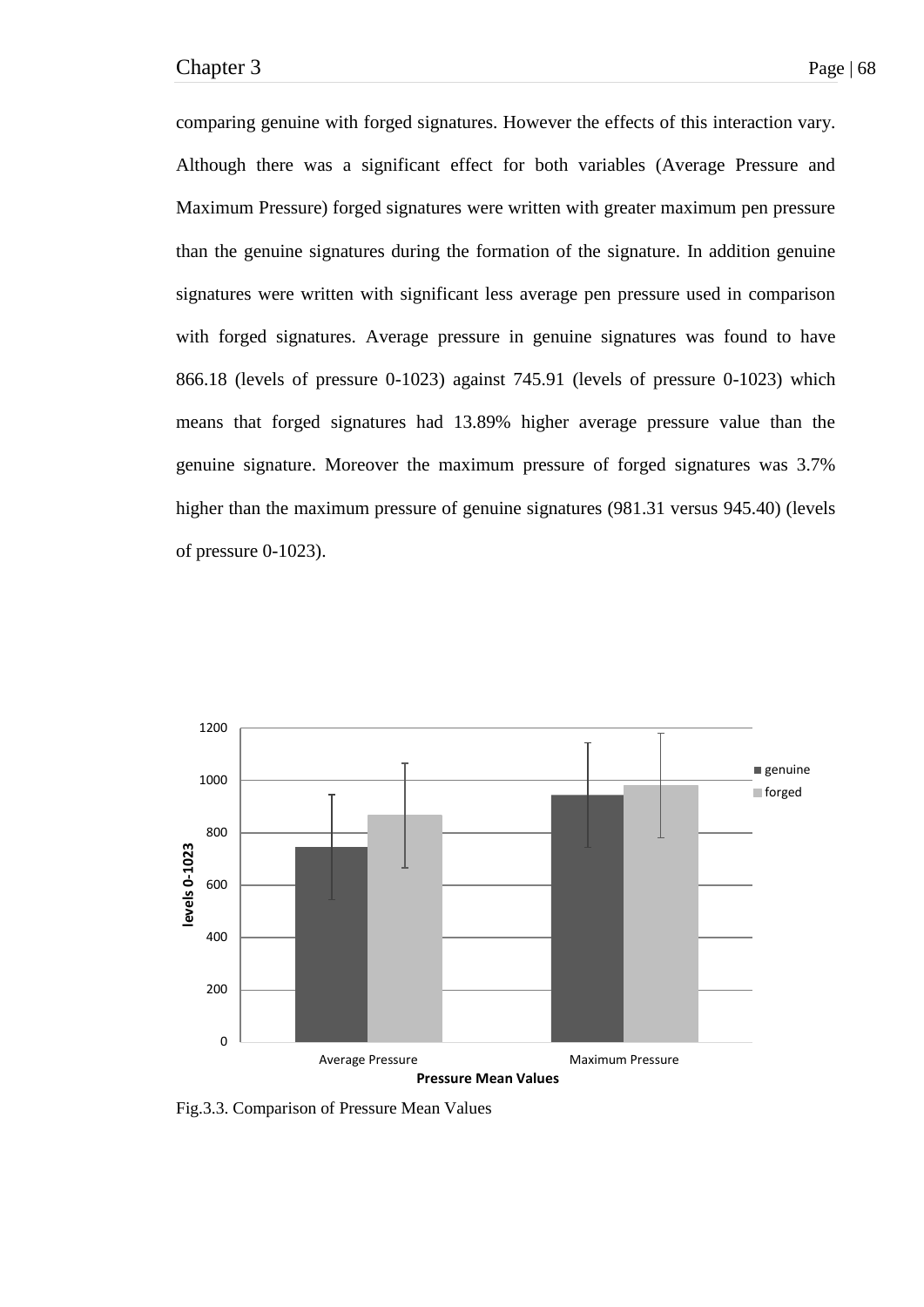

Fig.3.4. Boxplots expressing the differences between forged and genuine signatures for Pressure variable

### **3.2.2. Altitude and Azimuth**

As with average and maximum pressure we found significant effects for all four variables tested here. Average Altitude ( $U(1408) = 68109$ ,  $p=0.00$ ,  $sig \le 0.05$ , 2-tailed)) genuine was 3.29% higher than forged signatures (569.4 vs 550.75 degrees), Maximum Altitude (U(1408) = 62911.5, p=.000, sig≤.05, 2-tailed)) here again genuine was 5.33% higher than forged signatures (626.8 vs 593.4 degrees). As it concerns the factors regarding azimuth there was a significant difference for both parameters between forged and genuine signatures. Average Azimuth  $(U(1408) = 72288, p = .000, sig \le .05, 2-tailed)$ but in this case forged signatures were higher than genuine with 10.80% (1291.8 vs 1448.2 degrees), Maximum Azimuth (U(1408) = 70223.5, p=.000, sig $\leq$ .05, 2-tailed)). Again here forged were 10.31% higher than genuine in this parameter (1409.9 vs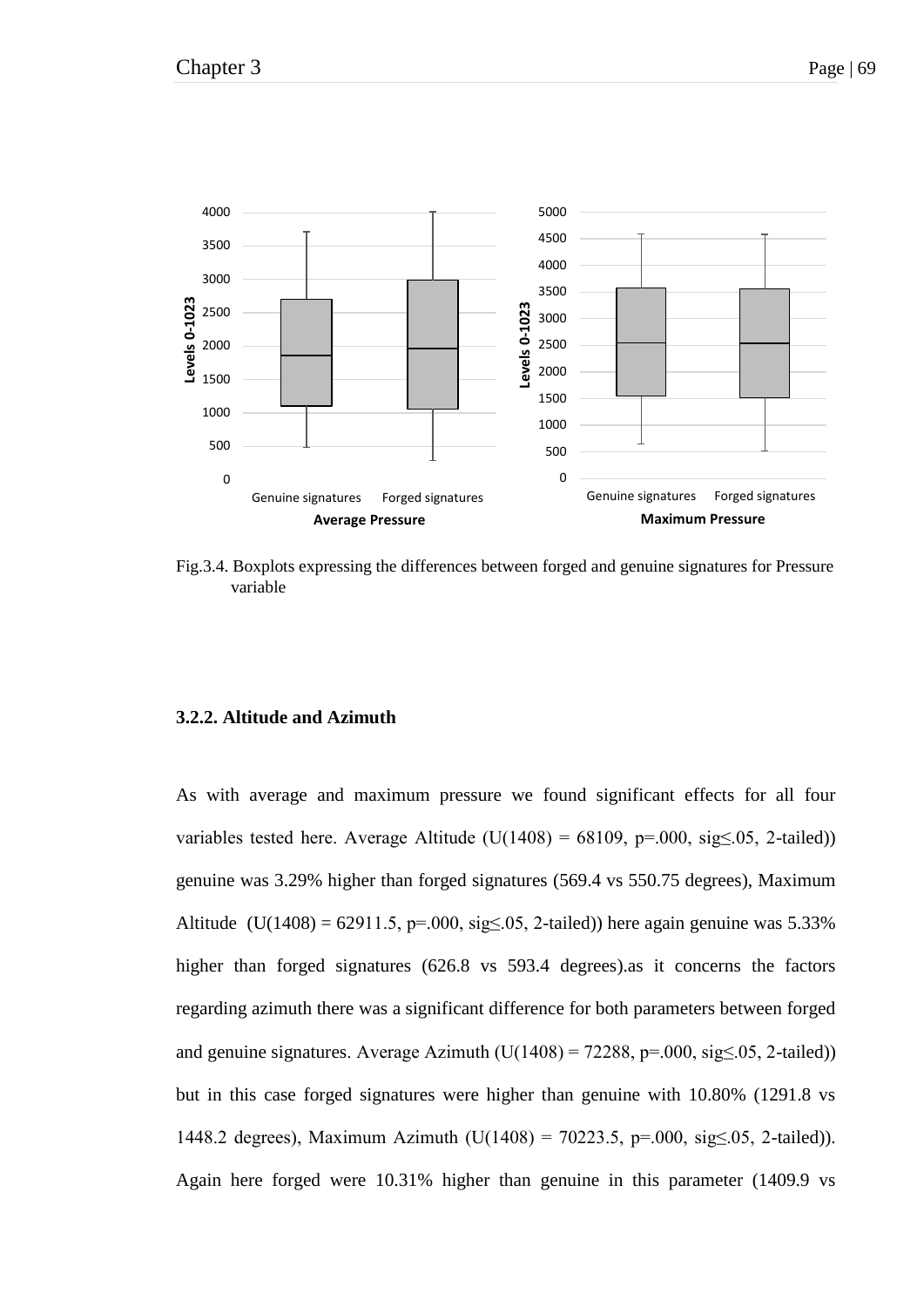1571.8). Forged signatures had less angle degrees in both altitude variables observed, compared to genuine signatures. In contrast average and maximum azimuth were found to have more angle degrees in forged signatures in comparison with genuine signatures. The results for altitude and azimuth are shown in Figures 3.5 and 3.6.



Fig.3.5. Comparison of Altitude and Azimuth Mean Values



Fig.3.6. Boxplots expressing the differences between forged and genuine signatures for Altitude and Azimuth variables (Continued next page)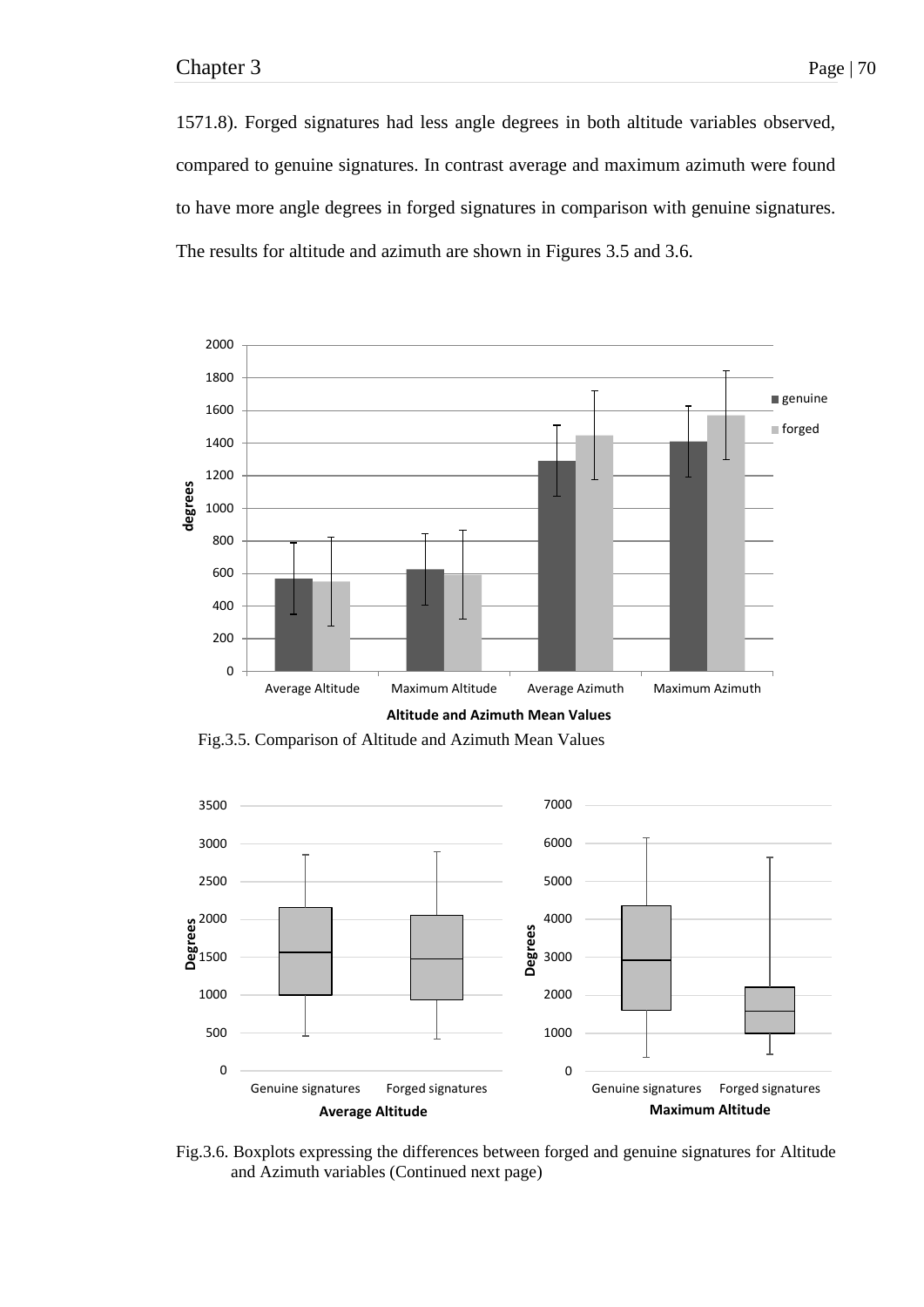

Fig.3.6. Boxplots expressing the differences between forged and genuine signatures for Altitude and Azimuth variables

# **3.2.3. Width and Height**

The results for Width and Height are shown in Figures 3.7 and 3.8. No significant differences were found between forged and genuine signatures when compared for Width variable. We have not found any significant main effect neither for width (U(1408) = 87253.5, p=.574., sig≥05, 2-tailed)). In contrast in height parameter was a significant effect (U(1408) =,79130, p=.018, sig $\geq$ .05, 2-tailed)) and genuine signature had a higher value of mm in comparison with forged with 4.92% difference (1241 and 1180 mm As you can observed form the Figures 3.7 and 3.8.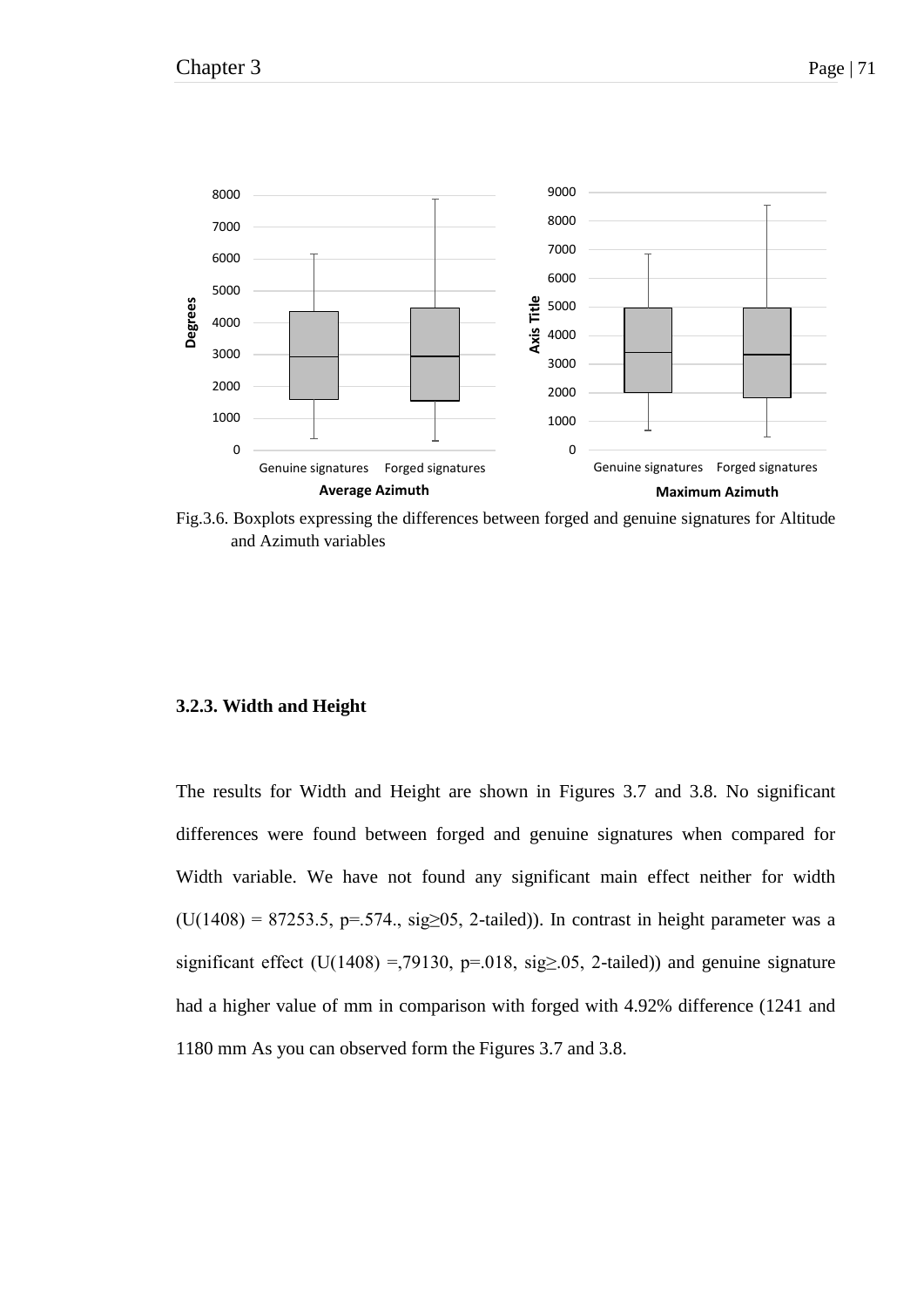

Fig.3.7. Comparison of Width and Height Mean Values



Fig.:3.8. Boxplots expressing the differences between forged and genuine signatures for Width and Height variables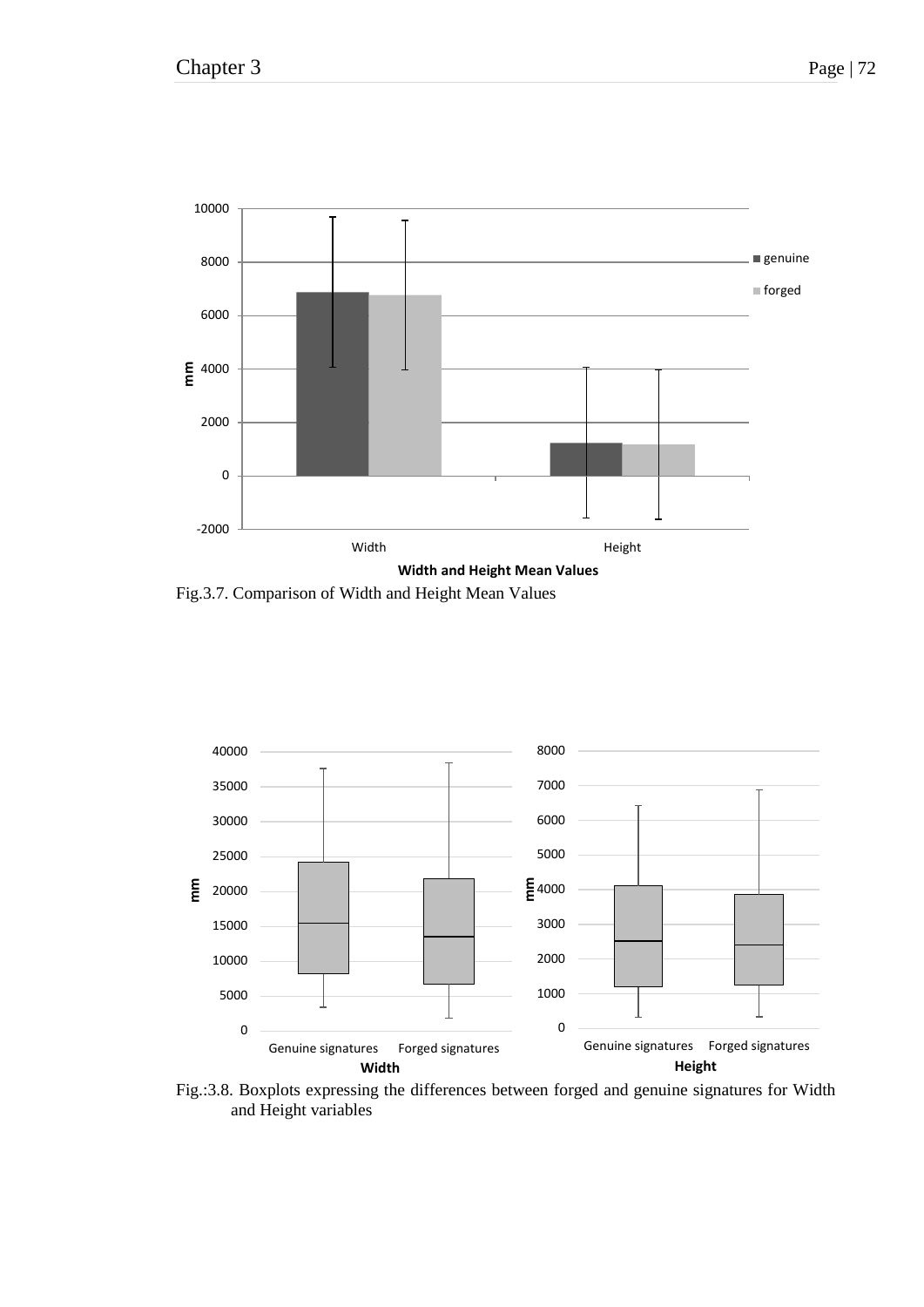### **3.2.4. Writing Duration, Slant, No of Pen-ups.**

The results for these variables are shown in Figures 3.9-3.12. We found a significant main effect for writing duration  $(U(1408) = 16927.5, p=.574$ , sig≥05, 2-tailed)) a significant for this result for this project it was the fact that forged signatures writing duration was far greater than genuine signatures. This parameter was one of the most important in this study because they two signature categories had one of the greatest differences between them from all the comparisons made for this study. The result for genuine signatures writing duration was significant lower 78% (3205.5 vs 14594.9 mm) than this of forged signatures (Figure 3.11.). On the other hand we have not found any significant main effect for slant  $(U(1408) = 83756, p=.180, sig \le 0.52$ -tailed)) (Figure 3.9.) where in this variable were not occurred any significant changes presented between forged and genuine signatures. No such significant effect found in pen-ups variable also (U(1408) = 83109, p=.135., sig $\geq$ 05, 2-tailed). As it is easily seen from Figure 3.10 the differences between forged and genuine signatures are not significant and the results of the comparison are similar.



**Slant Mean Values** 

Fig.3.9. Comparison of Slant Mean Values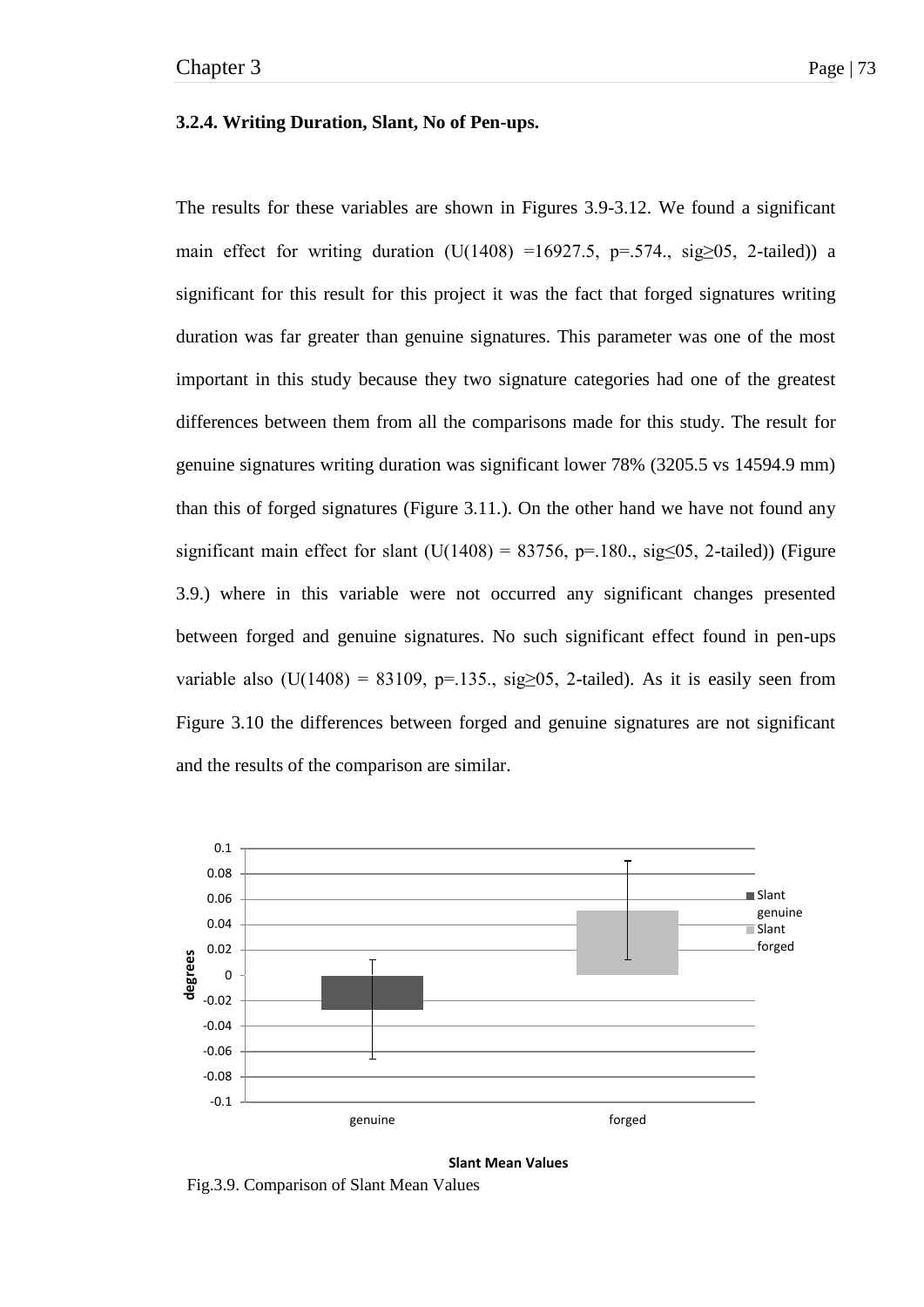

**Pen-ups Mean Values** 

Fig.3.10. Comparison of Pen-ups Mean Values



**Writing Duration Mean Values** 

Fig.3.11. Comparison of Writing Duration Mean Values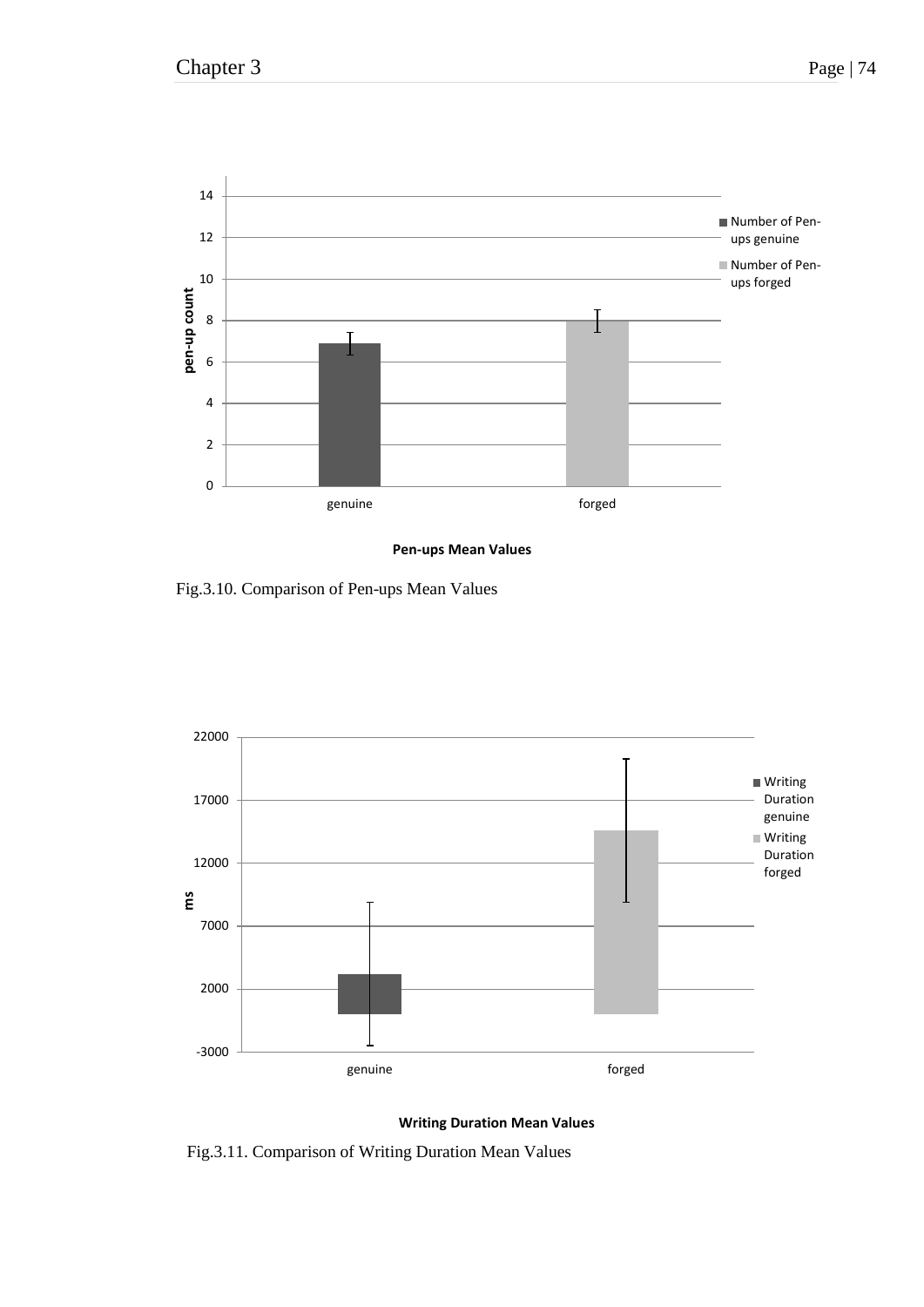

Fig.3.12. Boxplots expressing the differences between forged and genuine signatures No of Penups, Slant, Writing Duration variables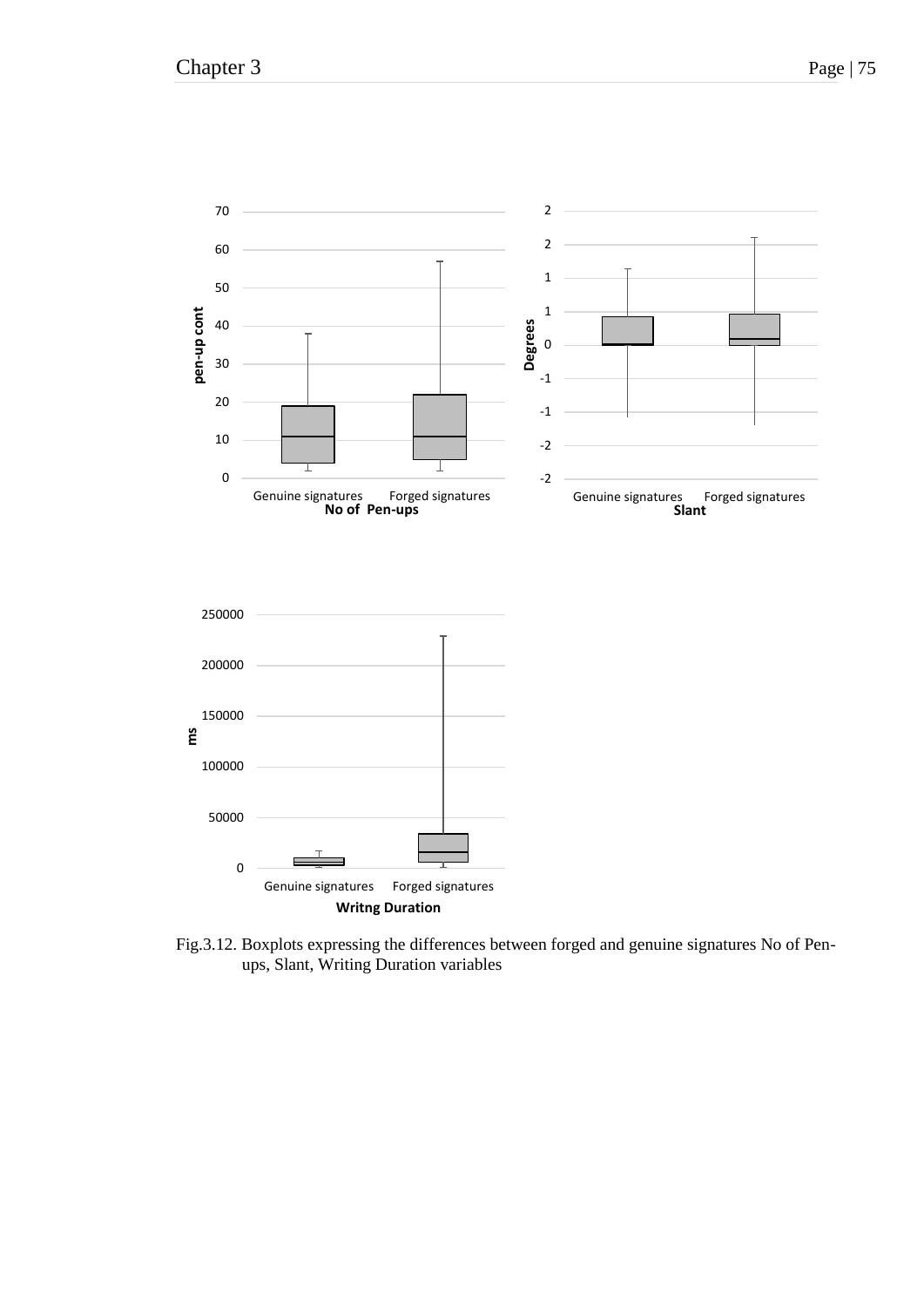# **4. Study II –** Evaluation of Complexity Formula (Found & Rogers 1996)

# **4.1 Methods and material**

This section will provide the steps followed to perform Study II, in order to make an assessment of the methods chosen and be able to be followed by other investigators in the future.

Using the 150 genuine signatures without constrictions of the first session of our database an evaluation of the complexity formula suggested in Found et al will take place. In their work the best predictors appeared to be the number of turning points (TP) and the number of intersections (INTRT) so for this reason these will be the parameters that will be measured in this project. The number of turning points (TP) and the number of intersections (INTRT) will count in a subjectively way by the author using the guidance given in the work of [7]. Equations were proposed to classify the signatures on a three-point complexity scale based on these predictors. A visual explanation of how these equations used can be found on table 4.1 and figures 4.3.-4.5.

| <b>Categories</b>                         | <b>Formula Equations</b>                     |
|-------------------------------------------|----------------------------------------------|
| <b>CAT-1</b> represents High Complexity   | CAT-1 = $0.341$ TP + $0.240$ INTRT - $9.418$ |
| <b>CAT-2</b> represents Medium Complexity | $CAT-2 = 0.169 TP + 0.087 INTRT - 2.915$     |
| <b>CAT-3</b> represents                   | $CAT -3 = 0.099 TP - 0.026 INTRT - 1.508$    |

Table 4.1. Categories of signature complexity and formula equations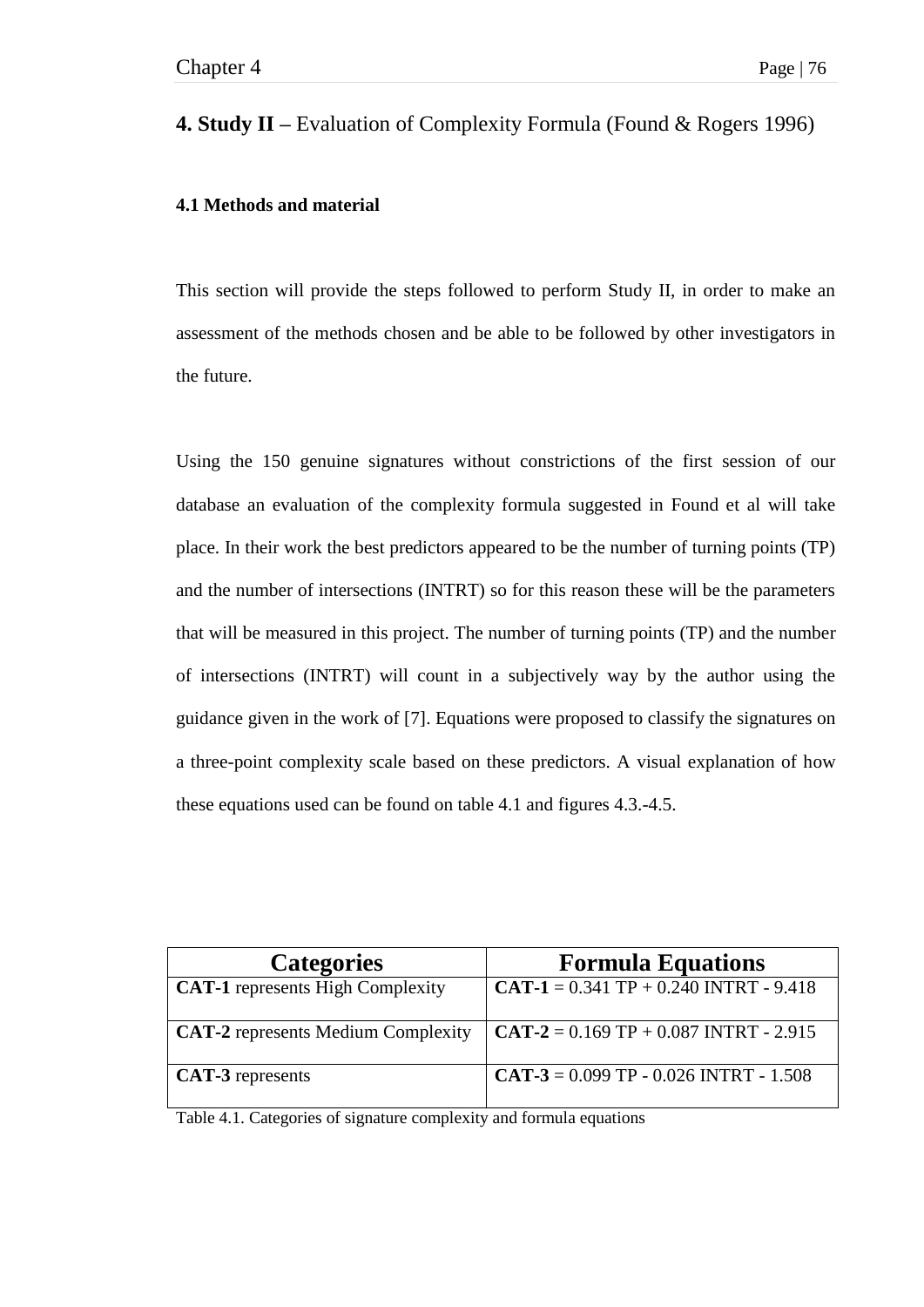### **4.1.1. The Number of Turning Points (TP) in the Line**

This experiment aimed to follow as closely as it could the work of (Found et al.) in order to find out if the proposed formula can be applied to other signature cases by using the naked eye of the investigator. TP was determined according to the following criteria. The starting point and terminating point of any continuous line trace was counted as one point each. To count the major turning points along the line, a small pointer was used to follow the trajectory of the line according to the sequence of formation. Whenever the line of signature change direction, that point was counted as one (. The total score was the sum of starting and terminating points and the number of points counted along the line. Diacritic marks were excluded from the counting process [7]. (See figure.4.1.).

# **4.1.2. The Number of Line Intersections Including Retraced Line Sections (INTRT)**

To calculate INTRT, the trajectory of the line trace in the direction of formation was followed. The number of times where the line either intersected with, or retraced over, previously formed sections were counted [7]. (See figure.4.2.).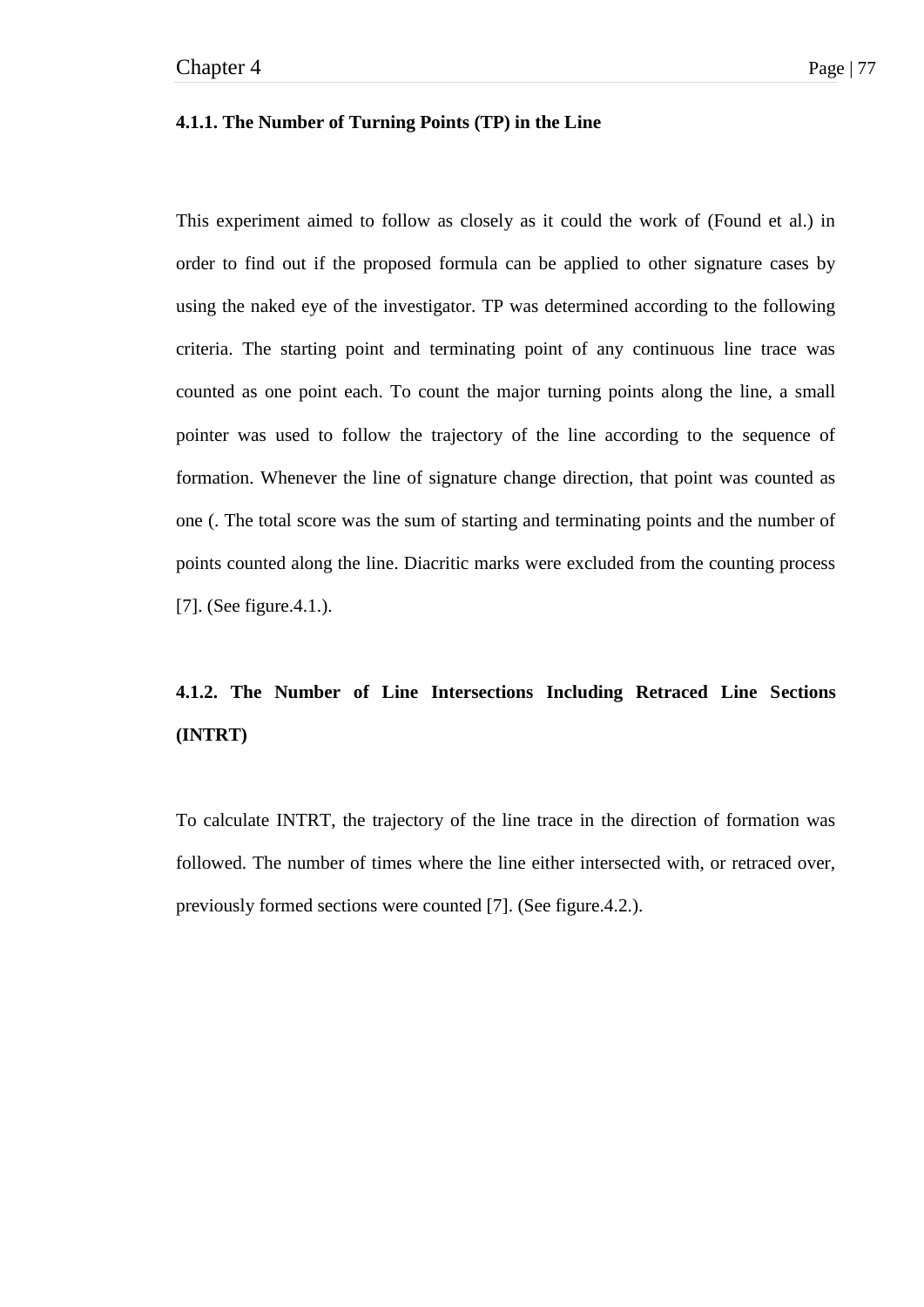

Figure 4.1. Example of a signature illustrating the numbered turning points (JP) associated with the signature.

Figure 4.2. Example of a signature illustrating the numbered intersections and retraces (INTRT) associated with the signature.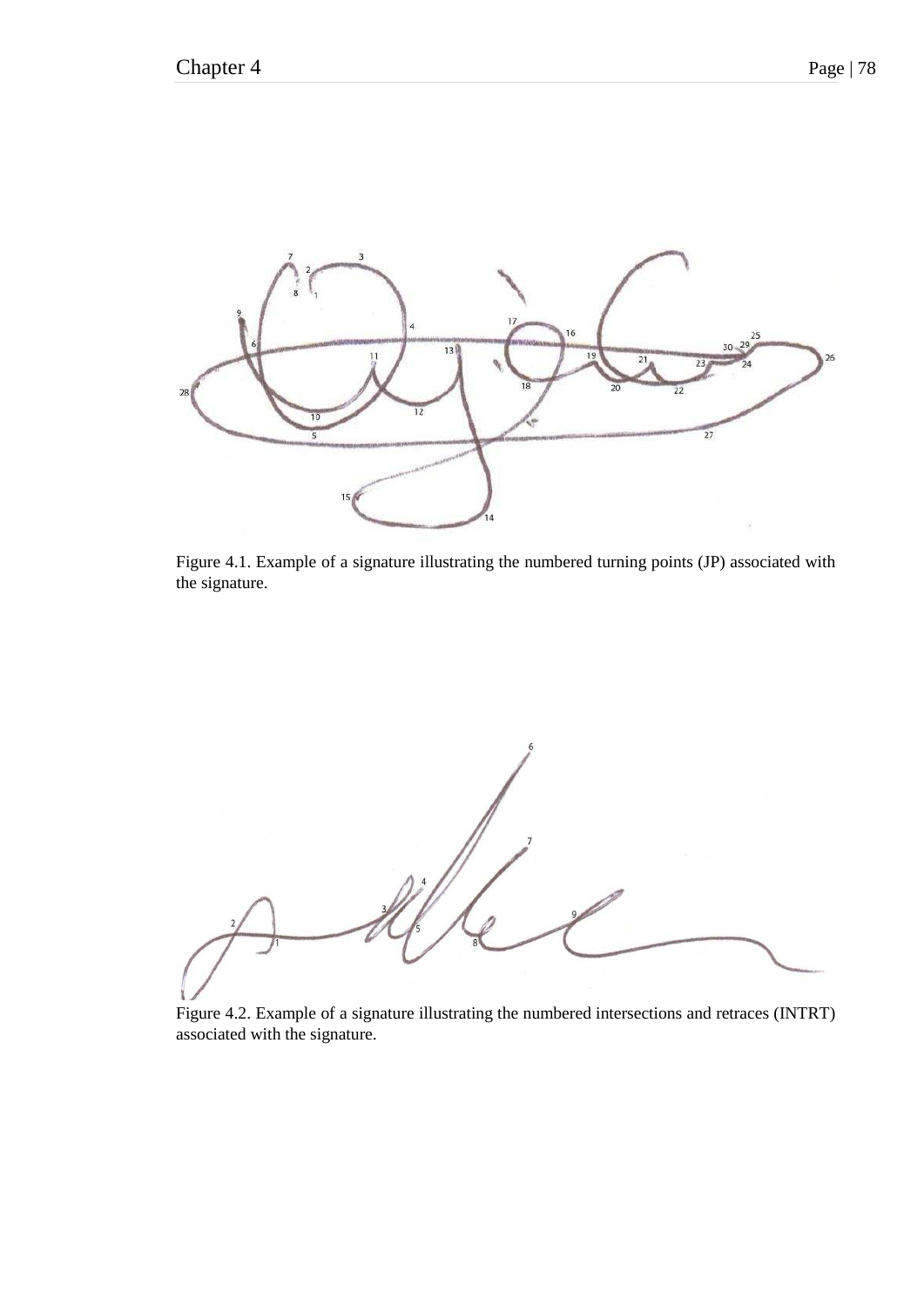

Turning Points (Numbered Black Colour) =66 Intersections and Retraces (Numbered Red Colour) =19  **gl = 17.6276498**   $g2 = 9.86238616$  $g3 = 4.49995646$ 

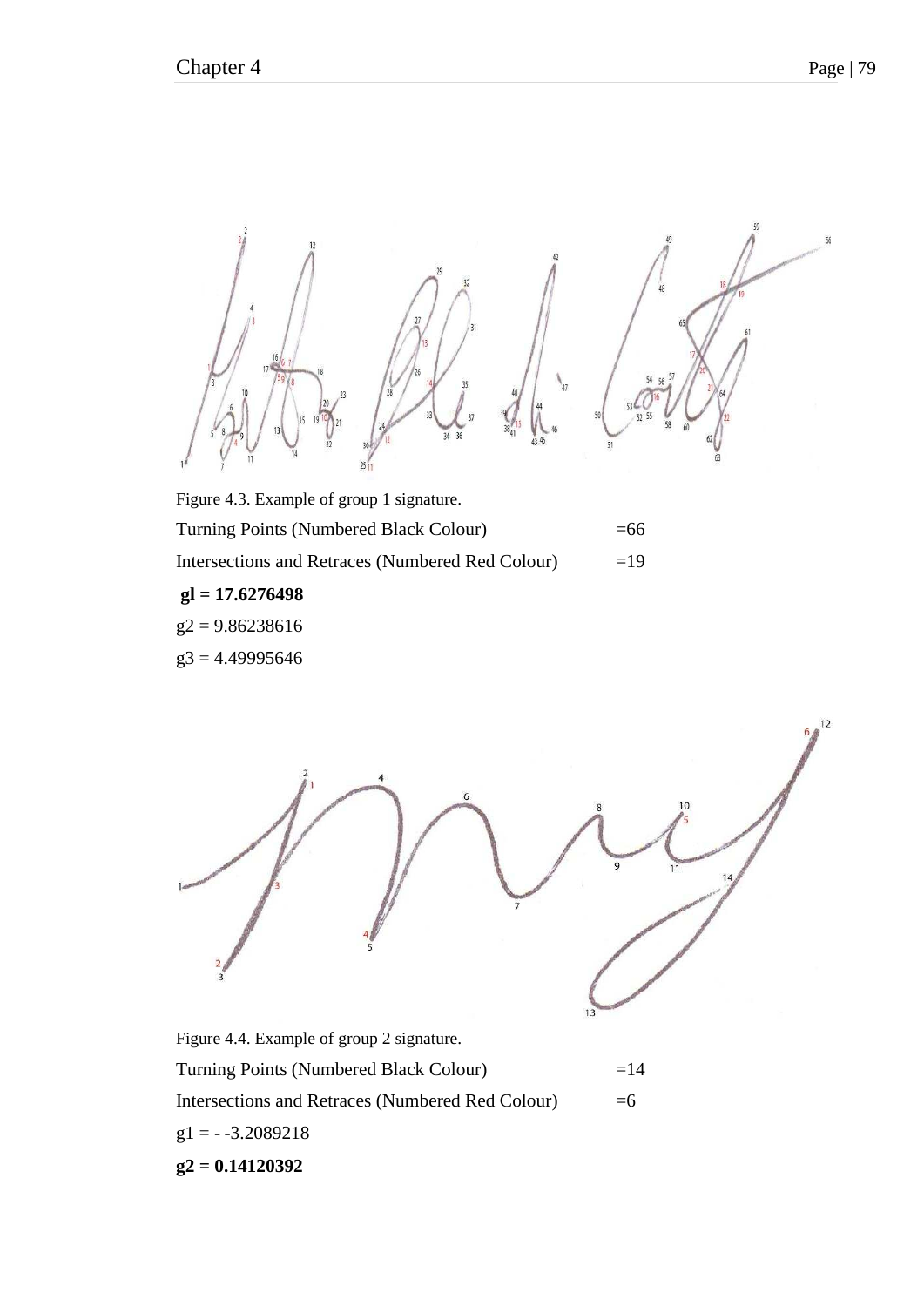$g3 = -0.33837362$ 



Turning Points (Numbered Black Colour)  $=6$ Intersections and Retraces (Numbered Red Colour)  $=1$  $g1 = -7.1336734$  $g2 = -1.81684856$ **g3 = --0.9427243** 

## **4.1.3. Task for Forensic Document Examiners**

Using the signatures without constraints from the Kent database, static images were sent to three leading professional forensic document examiners employed by Key Forensics in the UK. These experienced forensic document examiners gain great expertise over many years through a wide variety of cases investigations cases in regards to disputed signatures and they have been invited to testify at different national and international courts. 150 signature sample images were arranged on a form divided into four signatures per page reproduced at normal size. Below each signature were three options for complexity assessment: High, Medium or Low (see Figure 4.6.). Each forensic handwriting examiners analysed the signatures independently drawing on their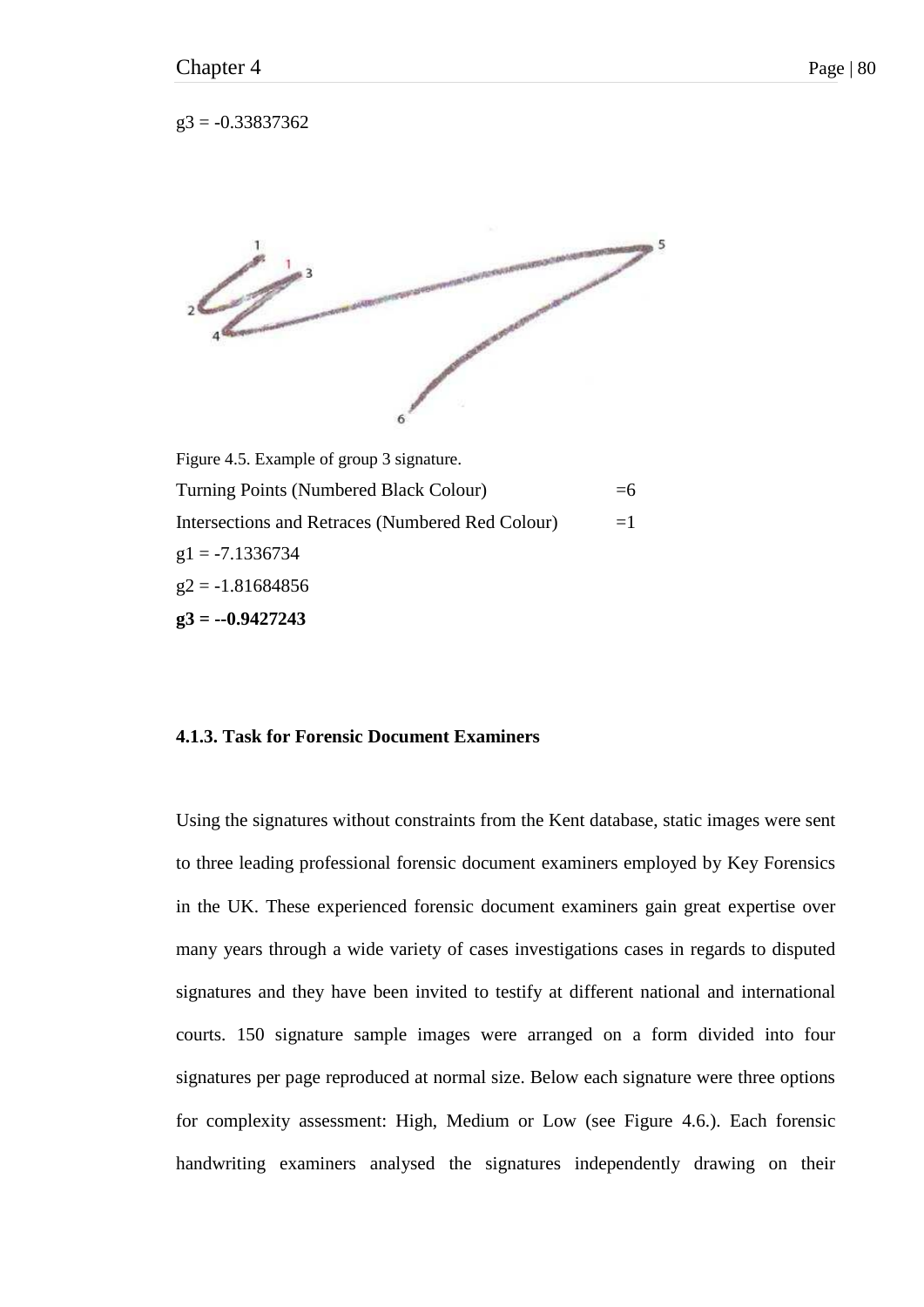individual expertise and experience. In addition, at the end of the document, the FDE were also asked to describe briefly the major factors that led them to select one of the three signature complexity level.



Figure 4.6. Sample signature form for FDEs

#### **4.2 Results**

This section demonstrates the results of the second study which deals with the evaluation of complexity formula suggested by Found et al. [7] based on new data and make a comparison between the outcome of this statistical formula and the FDEs' opinion about the complexity of the signatures given, based on their expertise and experience.

Of the 150 signatures included in this dataset and used for study II, four were classified by the model as Group 1 signatures (3%), forty five were classified as Group 2 signatures (30%) and one hundred one signatures were classified as Group 3 signatures (67%). The simplest signatures recorder in this dataset was found to have 7 TP and 1 INTRT (group 1). In contrast the signature with the highest complexity scores was found to have 123 TP and 33 INTRT. Clearly, the value of the objective complexity classification was in indicating whether a signature was too simplistic to base an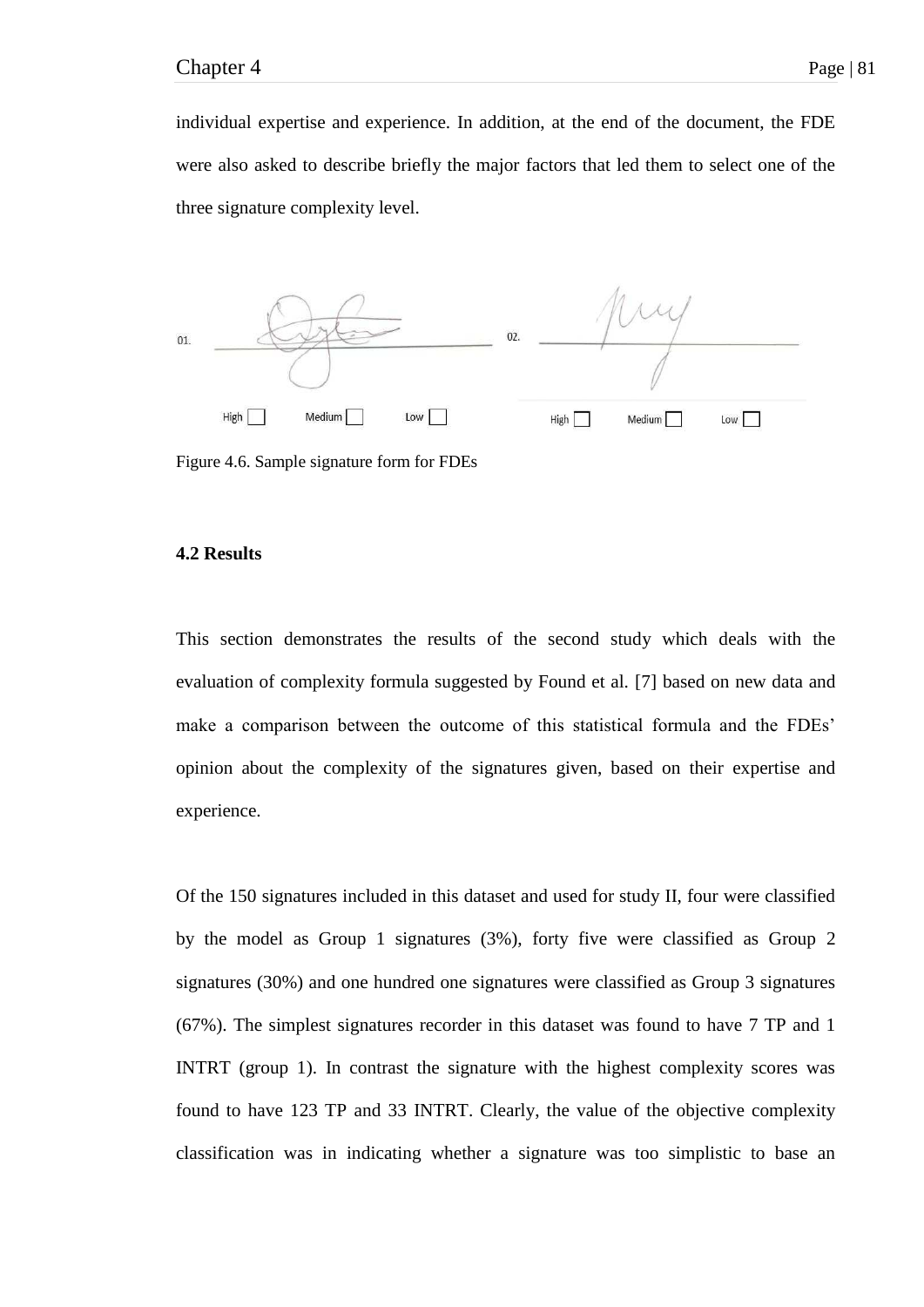authorship opinion on or whether the signature contained sufficient features such that an authorship opinion (either qualified or unqualified) could be expressed.

The three FDEs agreed on 93 of the signatures (61%) whilst in the remaining 57 signatures, at least two of them agree (39%). In this study we did not record any case in which forensic document examiners gave three different answers one from each expert for the evaluation of signature complexity (see Fig. 4.7). Within these 57 signatures, in 28 cases there was a disagreement between assigning a signature to be low or medium complexity. In other 29 cases the disagreement was between considering medium or high complex. The main reason for the differences in their opinions is the fact that three categories are very few to successfully conclude in which of these categories a signature will belong based on its complexity. For example, if two signatures have different measurements but very close to each other, these two signatures are likely to be in a different category based on these results despite of the fact that they are similar.

The statistical model agreed on 80 of the signatures (53%) with the FDEs' opinions having even one same answer with them. In 25 signatures the statistical model had only one same answer with one out of three of the FDEs (17%), the percentage was slightly lower (13%) in the case that the statistical model agreed with two out of three FDEs in 19 signatures. The highest percentage (24%) found on the third classification where the statistical model agreed with all the three FDE in 36 signatures. On the other hand the statistical model failed to agree with none of the FDEs and had wrong results in 70 signatures (47%) for these results see in Figure 4.8 below. A comparative view of all the results of the FDEs' opinions together with the results of the statistical model can be seen in Figure 4.9 below.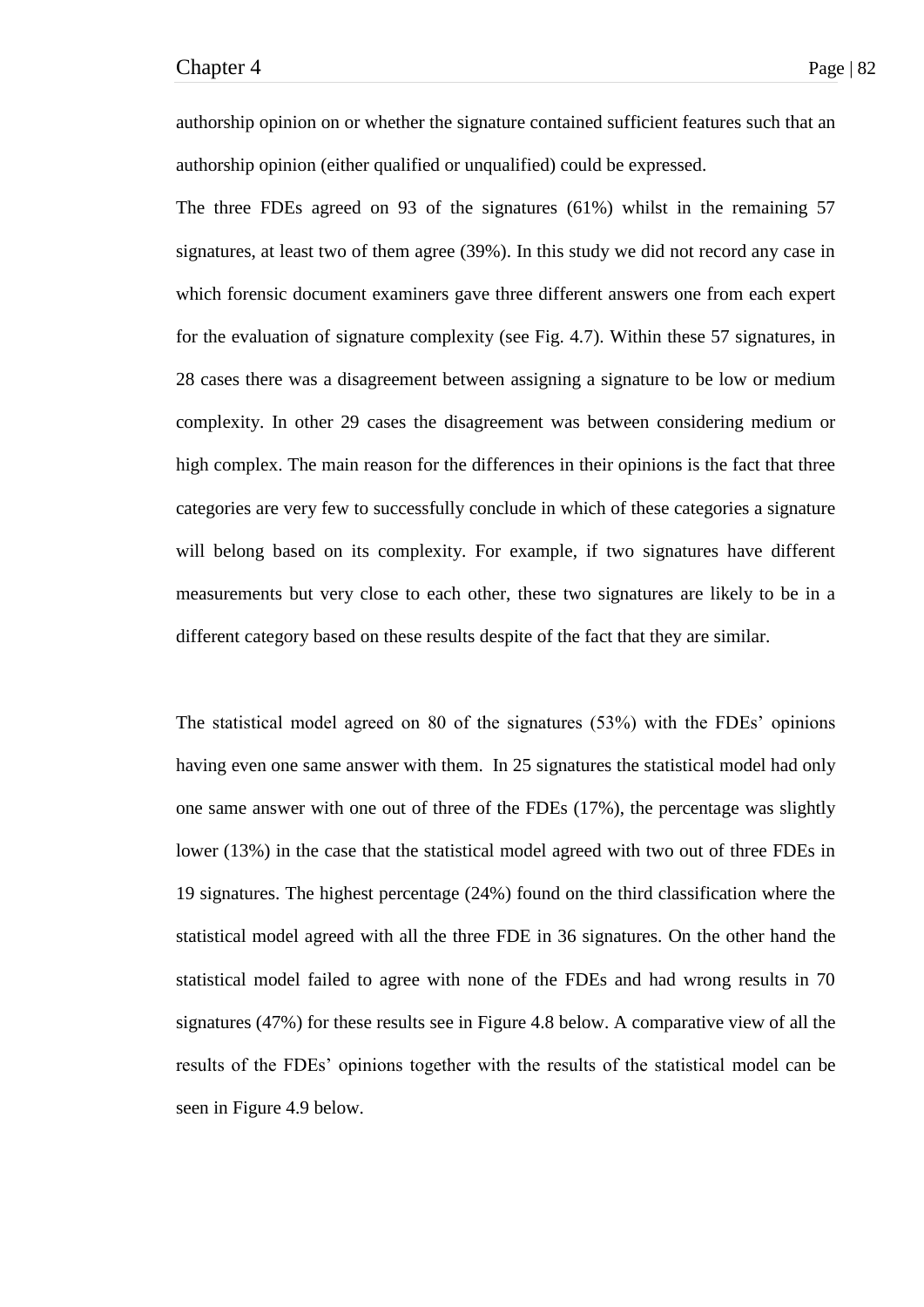The main factors indicated by the FDEs when assigning high signature complexity was: i) the existence of multiple pen strokes and whether they overlap or not, ii) the existence of multiple changes in directions, iii) length, iv) the difficult to determine the path of strokes sequence followed by the signers and v) the degree of signature illegibility. If a signature was short with a simple structure and clean path it was considered of low complexity. The signature which weren't considered low or high complex would fall consequently in the medium complexity level. FDEs based their assessment mainly on static features extracted from the signature image. A number of techniques allow FDEs to extract or estimate dynamic information such pressure or velocity. However, due to the time required for the task of assessing 150 complexity signatures, these techniques were not applied by the FDEs.



Fig.4.7. Number of similar opinions from FDEs overall for all signatures tested for complexity evaluation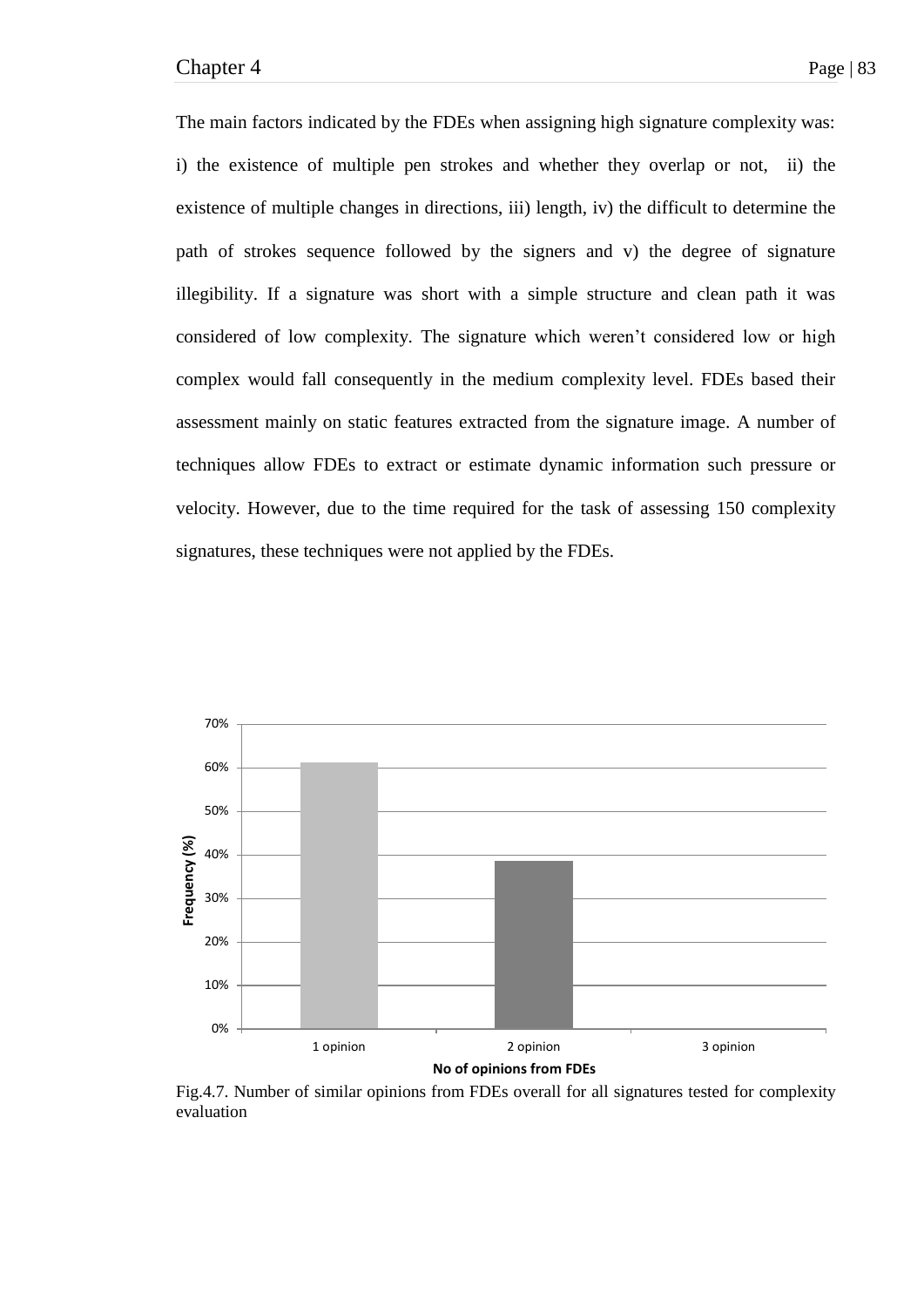

Fig.4.8. Number of same opinions for FDEs and overall correct and fault predictions for model regarding signatures complexity.



Fig.4.9. Signature complexity histograms from the three FDE and the statistical model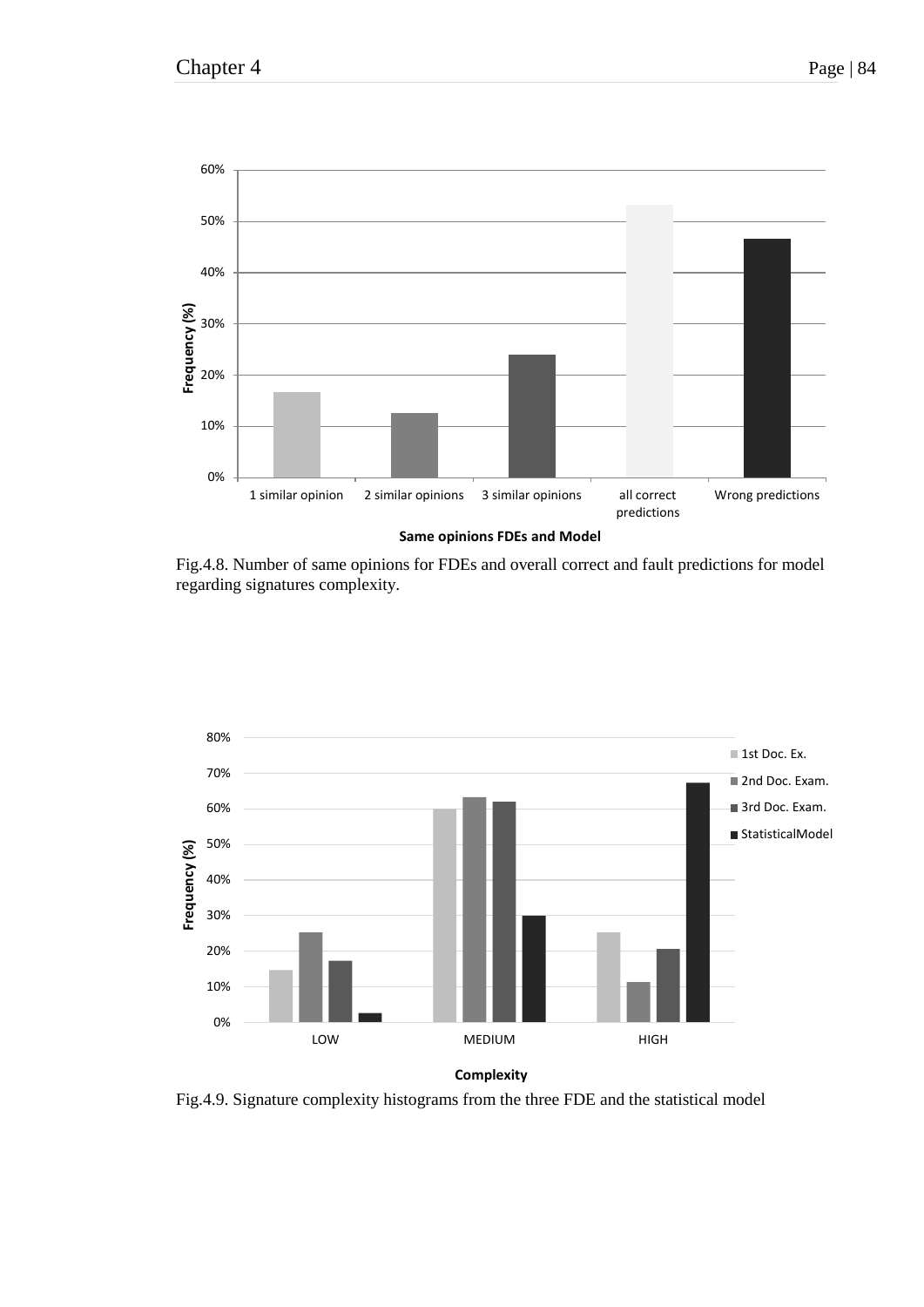# **5. Discussion of Studies I and II**

Study I investigated whether there is any relationship between the conditions of forgery and genuineness in signatures. The present study contributes to the understanding of important differences in the production of genuine versus forged signatures. The findings supported previous literature showing differences between genuine and forged signatures along several kinematic parameters. In addition the aim of Study II was to test the predictions of this statistical model with new data and compare these results to the opinions of three qualified FDEs.

### **5.1. Study I**

We hypothesized that handwriting kinematics would differ across these two conditions and that these differences would be present in all the fifteen kinematic parameters which were included in this study. For study I it was used a fifteen-parameter kinematic model, genuine signatures were distinguished from forged signatures with greater than 73% accuracy (11 out of 15 parameters measured). There is ample evidence that high quality forgeries are possible after training. However, a closer view of the kinematics of the forging writers is responsible for our main conclusion, that forged signatures are widely different from genuine especially in the kinematic domain. We found that some, but not all, parameters differed between the different signature styles. The 11 parameters out of 15 experienced significant changes when the two comparison of the two groups (genuine versus forged signature) took place and give a clear picture of which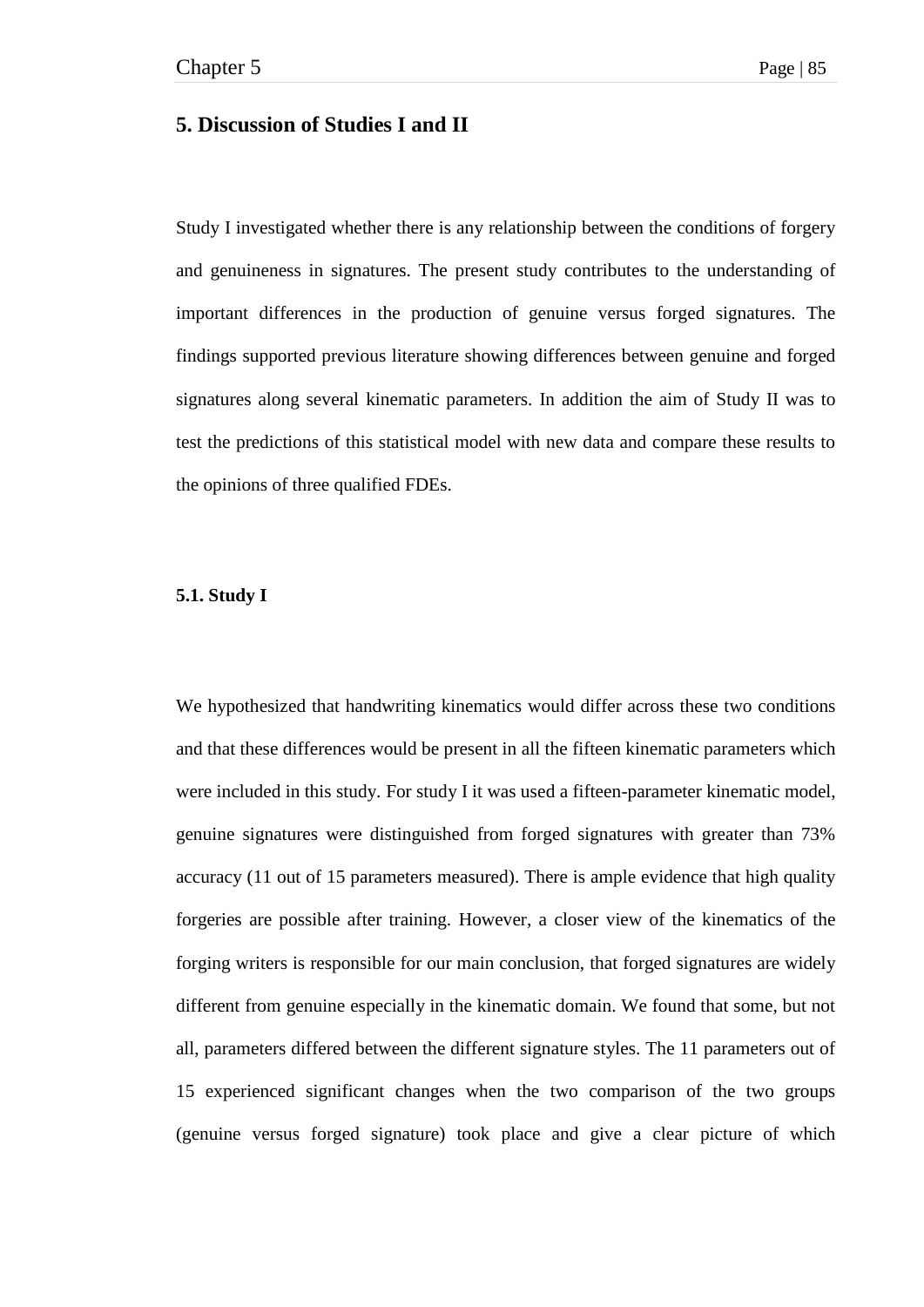parameters can assist forensic document examiners and can be used by them to examine the signatures forgeries.

Specifically, for Study I, we found that the parameters that assist FDEs as an important discriminator between genuine and both forged signatures were Average Horizontal Velocity, Maximum Horizontal Velocity, Maximum Vertical Velocity, Average Pressure, Maximum Pressure, Average Altitude, Maximum Altitude, Average Azimuth, Maximum Azimuth, Height and Writing Duration. Table (3.1, page) shows the general results for all statistical tests that allow us to have a comparative picture of all the tests in their entirety However, the genuine and forged signatures could not be separated by five parameters which are Average Vertical, Velocity Slant, Width Height, and Number of Pen-ups.

Therefore, FDEs could reliably reach their conclusion based on the 11 parameters mentioned above. In addition to this forged and genuine signatures could be distinguished better taking into consideration the parameters that had the more significant differences between them. This indicates that FDEs have a better chance of discriminating between genuine and forged signature using the parameters of velocity, pressure. This supported by the fact that the greater differences between the genuine and forged signatures were detected in the categories that are directly associated with these two parameters. The 5 parameters that found to indicate the most significant difference between forged and genuine signatures were Average Horizontal Velocity with the genuine signatures to be 75.05% higher than the forged signatures, Maximum Horizontal Velocity with genuine to have higher result 28.50% than forged signatures at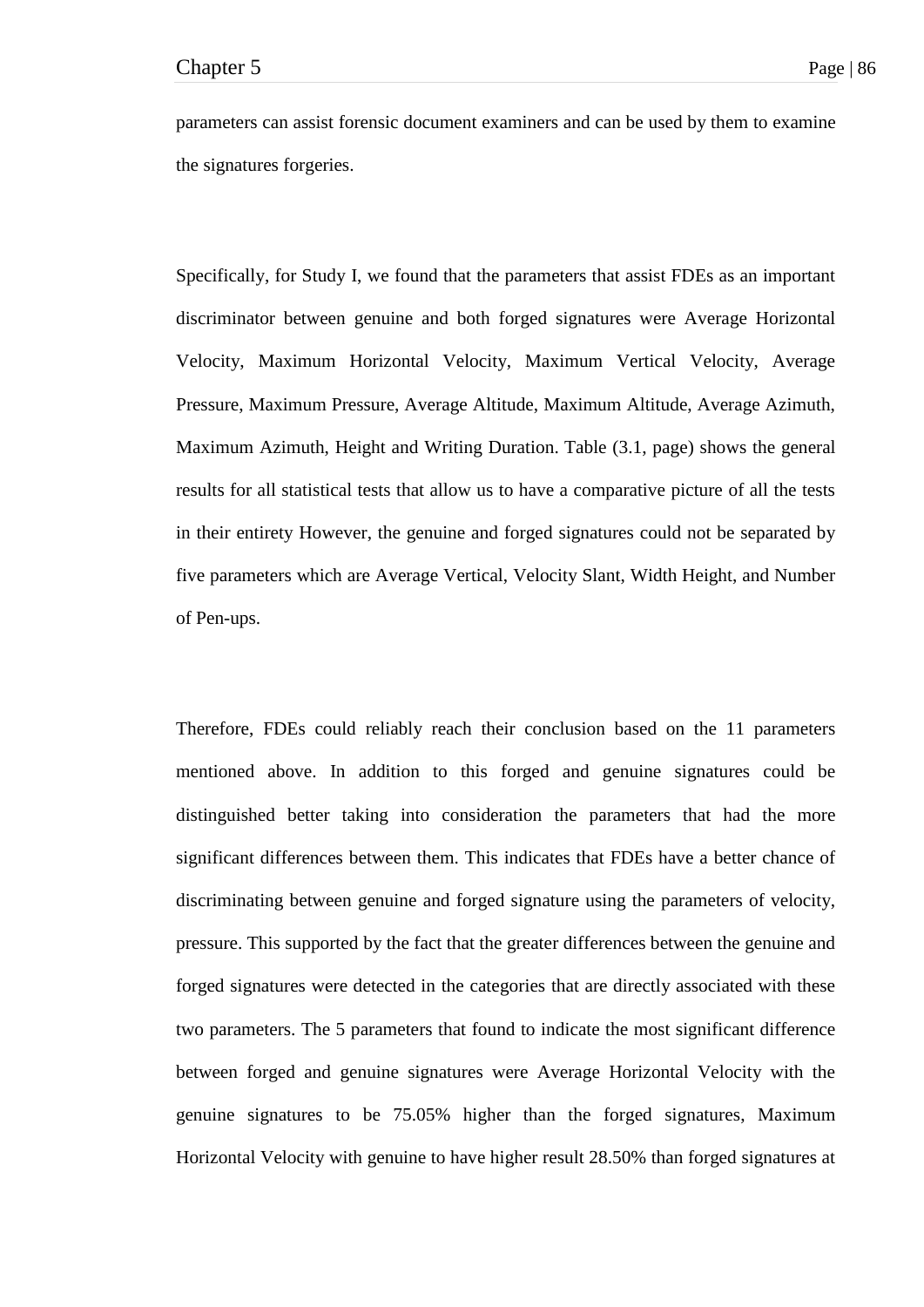this parameter, Maximum Vertical Velocity (U(1408) = 49079.5, p=.000, sig $\leq$ .05, 2tailed)) with genuine signatures to outweigh the forgeries with 27.98% in this parameter, Average pressure in genuine signatures showed that forged signatures had 13.89% higher average pressure value than the genuine signature and finally Writing Duration where the result for genuine signatures writing duration was significant lower 78% (3205.5 vs 14594.9 mm) than this of forged signatures. The other 6 parameters that found to have a significant effect in the relation between forged and genuine signatures, the comparison of the mean values revealed that the difference between the two groups was less than 10% for all the parameters that were included in this study except Maximum Azimuth that it was slightly above 10%.

Genuine signatures were written with less average pen pressure forged signatures. It might be expected that a writer would apply more pressure when forging a signature due to the fact that he/she will be more careful to shape as better as he/she can the overall appearance of the signature in order to resemble with the genuine signature. This is in agreement with previous studies that found that "generally speaking, the overall pressure patterns of a writer's signature have been shown to be habitual and highly individualistic to that writer" [61] and that "dynamic pressure patterns are an integral part of an individual's signature" [83].

The other parameters that considered to be very important for the investigation of a forged signature are velocity and writing duration which is directly linked to the line quality of the signature. In the present study all statistical analyses unequivocally showed that forged signatures result in longer reaction times and are produced at a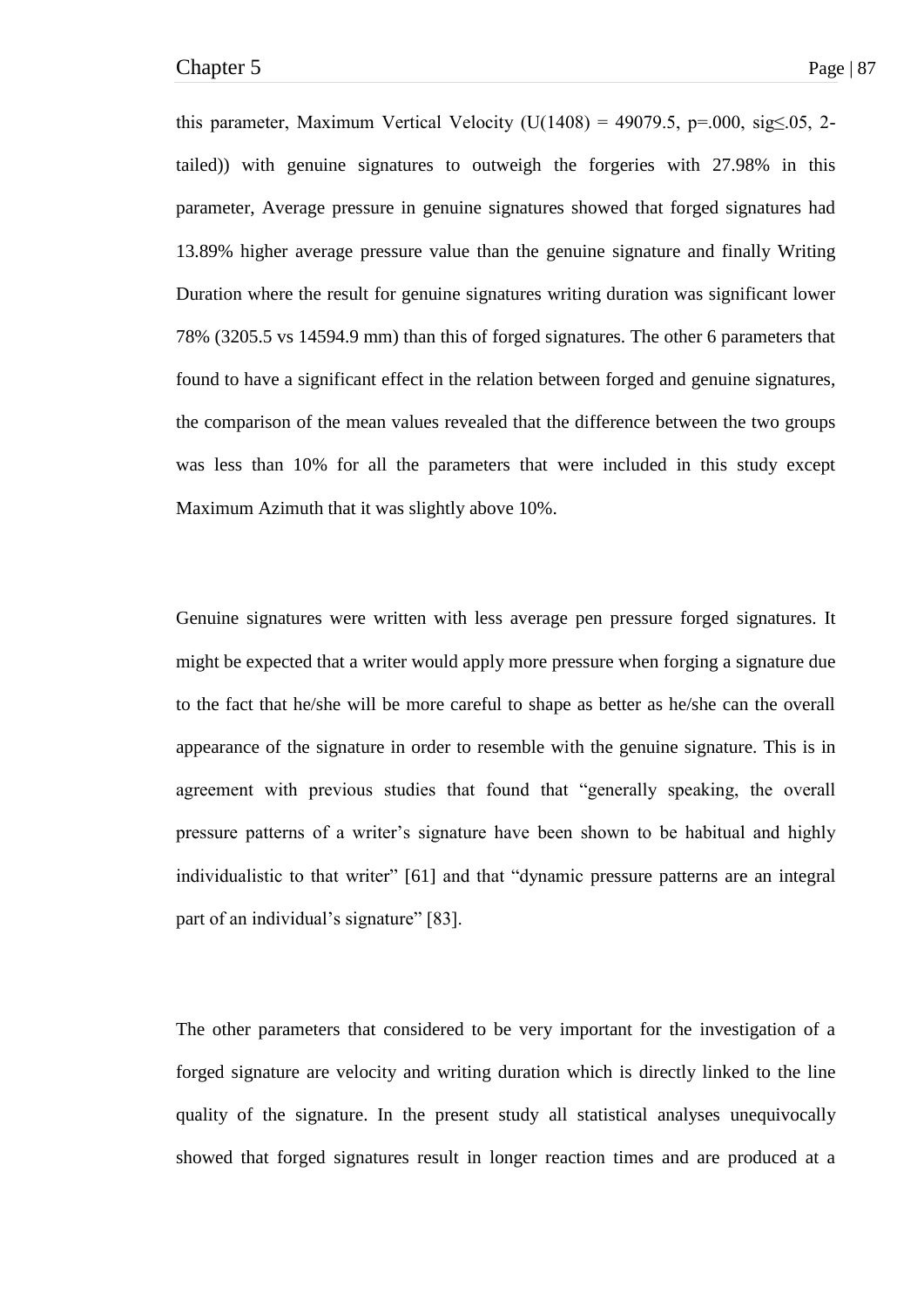slower rate. As it mentioned earlier in this project line quality dissimilarities are indicators of non-genuineness these dynamics parameters of handwriting are some of the many parameters that examiners use to evaluate a questioned signature in order to reach a conclusion. In order to complete the forgery task the forger is usually performing hesitations and slow non-natural pen movements where are not present in genuine handwriting construction. The line of handwriting when is producing in a smooth way is resulting in a smooth movement in contrast to forger where the pen is moving slowly and this is what appeared and in this research with the parameters velocity and writing duration to be the evidence of this theory validation.

#### **5.2. Study II**

Positive steps towards the act of establishment objective methods in order to achieve the scientific validation of forensic handwriting analysis field are the initiatives like the creation of signature complexity models such as the one proposed by Found, Rogers [7] and evaluated here. Study II examined the application of Found, Rogers [7] model to classify signatures that were included in University of Kent's database and compare this result with the opinion of professional FDEs so as to determine the degree of agreement. The results of Study II although limited and not entirely consistent with the study of Found that proposed this model, indicate that the model can provide valuable objective evidence (regarding complex signatures) in the forensic environment and justify its further investigation but more work is need to be done in order to use this type of models in the court of law.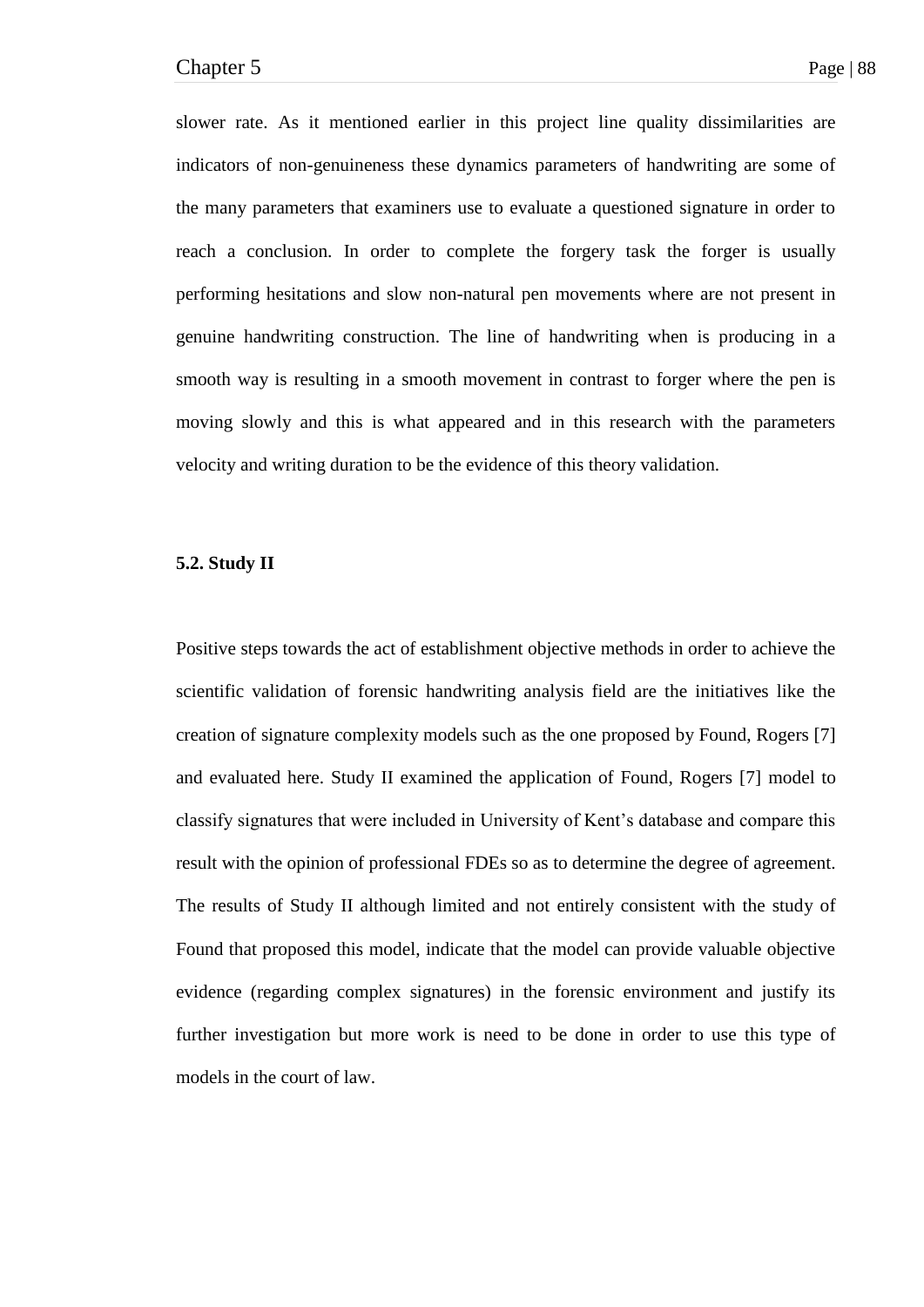Of the 150 signatures examined the three FDEs gave the professional opinion about complexity in the range of high medium and low complexity. The three FDEs agreed on 93 of the signatures (61%) whilst in the remaining 57 signatures, at least two of them agree (39%). The statistical model tested in this study classified most signatures as group 3 signatures, meaning high complexity signatures. This result was in contrast with the opinion given by the FDEs. This result was one was a major negative point in the verification of the model based on our own database. Figure 4.9 (page 80) shows the general results for all FDEs' opinion and model predictions that allow us to have a comparative picture of all the tests in their entirety. In addition to this the model was able to predict correctly only 53% of the FDEs opinion regarding the complexity of the signatures. In 25 signatures the statistical model had only one same answer with one out of three of the FDEs (17%), the percentage was slightly lower (13%) in the case that the statistical model agreed with two out of three FDEs in 19 signatures. The highest percentage (24%) found on the third classification where the statistical model agreed with all the three FDE in 36 signatures. This data therefore provides some support for the findings originally documented by Found, Rogers [7] and the model having 53% correct prediction is not clearly but partially in agreement with forensic handwriting examiners regarding those signatures that are included in Kent's database.

#### **5.3. Limitations- Future Work**

One of the greatest limitations of this study constitutes the number of participants. Although signatures that were analysed amounted to a great amount of data the results may have been more accurate if more individuals had participated in this project. Analysing a larger amount of signatures could give more evidence about the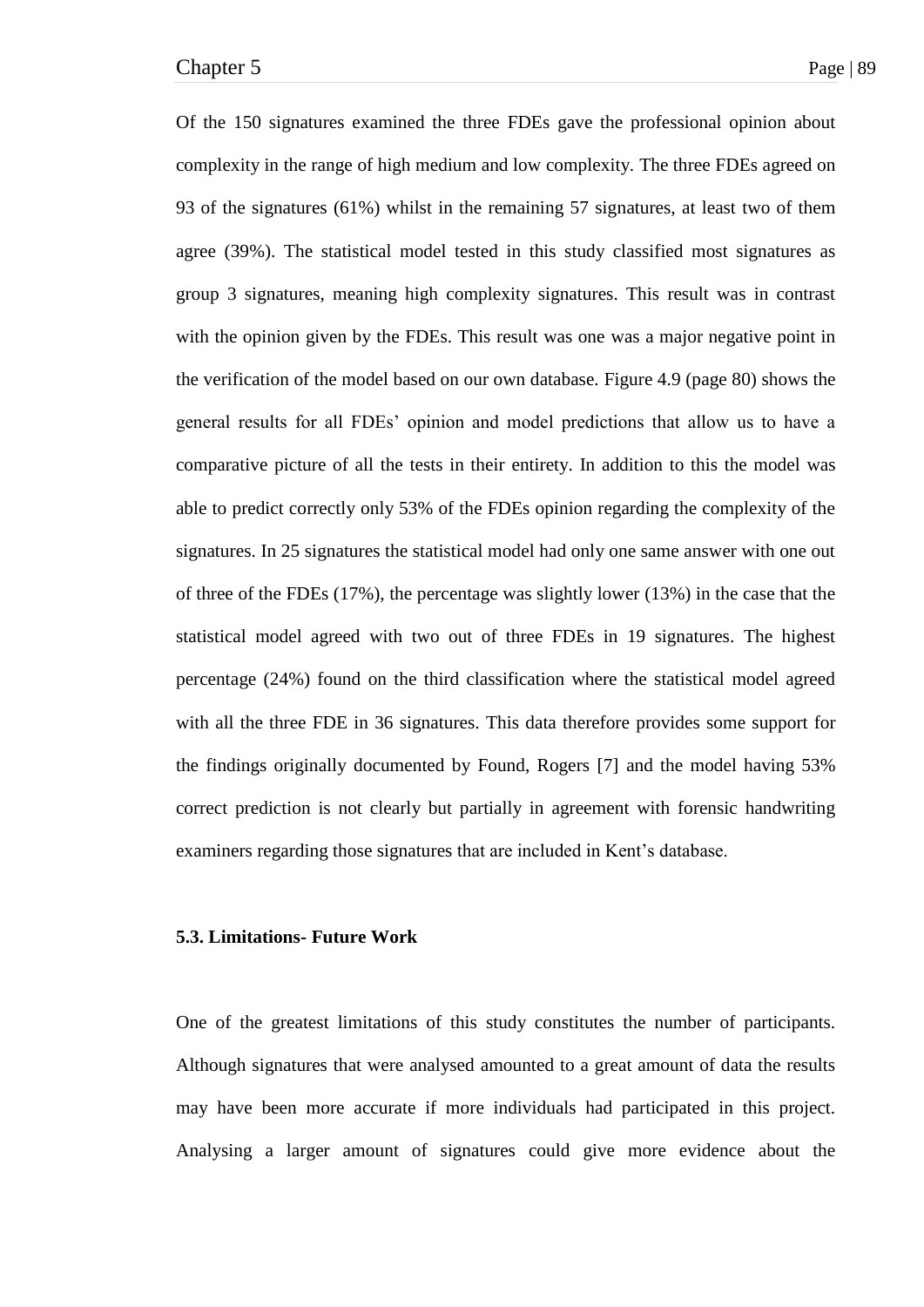experimental deviations. More participants would be needed to confirm that conclusions drawn in this thesis apply to the general population of adults with no handwriting difficulties. Although on a relatively small scale of participation, this study with data from professional FDEs nevertheless does provide useful indicators and for future development further to studies already in the public domain.

Another limitation was the fact that the database was designed for a different project, although similar in purpose to identify the difference between forged and genuine signatures. We did not give instructions stressing the desired quality of the simulations and did not define the specifications of the experiment in order to be precisely ascertained which of the experimental instructions were wrong and where different methods could be applied which may contribute to a better result.

As it concerns study II a limitation was the fact that the statistical formula suggested by Found et al [7] for determining complexity signatures although useful is not accurate [68]. This was supported by the fact that three categories are very few to successfully conclude in which of these categories a signature will belong based on its complexity. For example, if two signatures have different measurements but very close to each other, these two signatures are likely to be in a different category based on these results despite of the fact that they are similar. In this line of reasoning, the use of the threepoint scale will amplify small differences. We believe that the concept of signature complexity is too differentiated to be captured effectively by a three point measurement scale.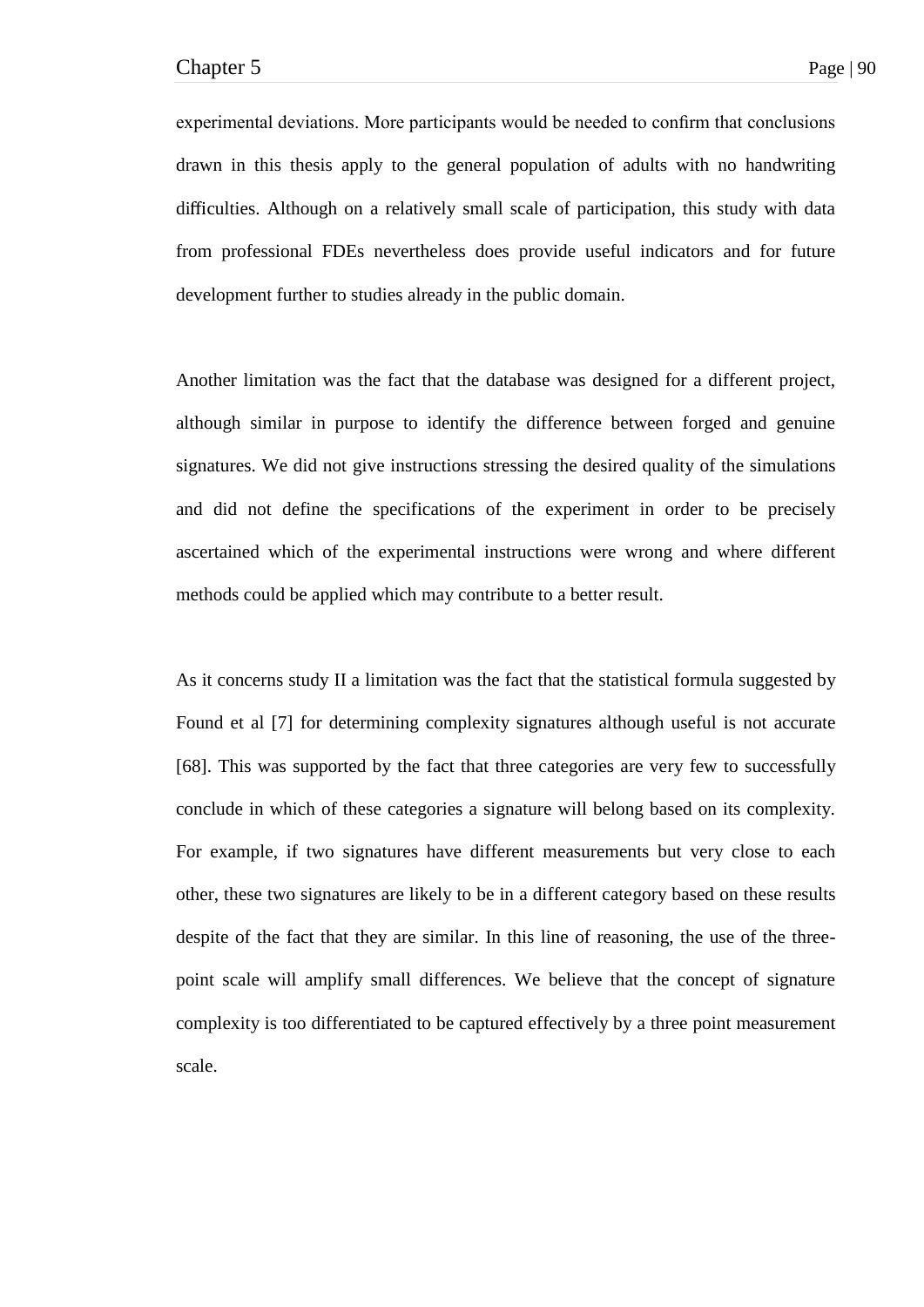Moreover the statistical formula that was used in this study has been created and designed based on a different signature database that it was used for a different project. We did not have sufficient data for the connection between the primary database and the statistical formula. Therefore this project by attempting to analysis the signature complexity using a formula that is designed modelled on other signatures are likely to affect the final results of this study. The objection of selecting this formula was to determine accurately the margin of error and to design in future a different statistical formula based in university of Kent database.

For future research work more kinematics factors could be considered and added, with the aim to develop a larger pool of parameters in order to provide more information about the difference between forged and genuine signatures. In this project twelve dynamic and three static features of signatures were analysed. It should be taken into consideration that fact that in daily work of forensic document the examiner, more features are evaluated, hence there are many other signatures features that could have been examined and may have improved the results of this study. Apart from that the subjects should be allowed to practice the simulation for a number of days for each signature model. It is possible that more practice and time to become more familiar with the models may lead to a better performance from the simulators attempting to forge the genuine signatures. An additional task for future work could be to compare left handed with right handed and record the differences in the ability of the participants of the two groups to forge a genuine signature. It is more common for people to write with their right hand and left handed people were difficult to find an equal ratio to right handed people in the time scale of this project, thus this could be the object of a future research.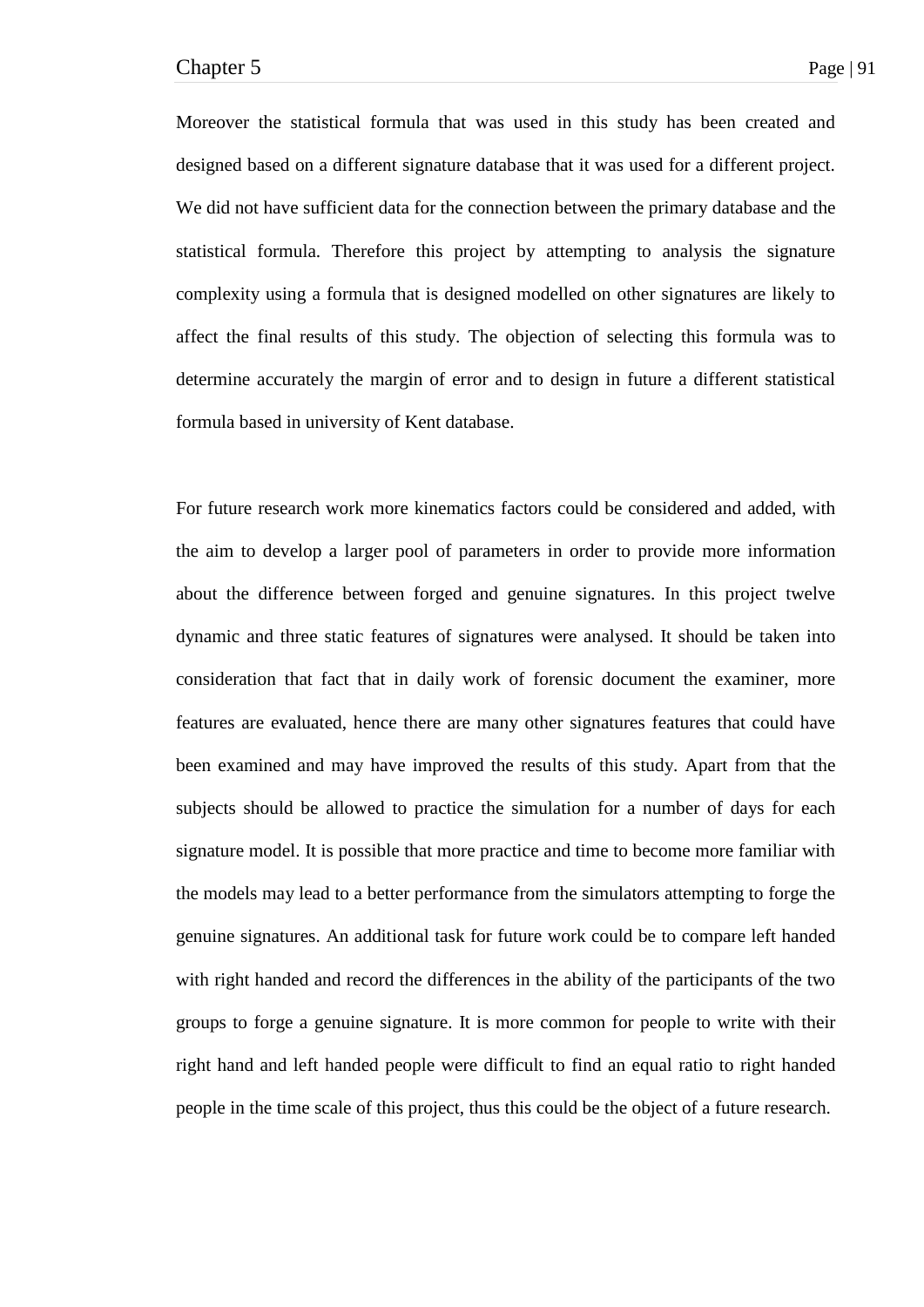In this experiment three forensic handwriting specialists were asked to classify the signature complexity in three groups (high, medium, low), but this method,as it was mentioned earlier, is not accurate to be captured effectively by a three point measurement scale. Taking as example the study of alwejinse, we can add to the existing research by recording the complexity of a signature as a measurement on a similar continuous scale. The future model of investigating complexity of signatures could also include legibility. There is a little research on legibility and signatures ([2] [68] [74]. Legibility may have a complementary effect on complexity and subsequently might have an effect on the ease of simulating. This is because distinguishable letters, syllables or names may help the simulator in the process of imitating a signature.

Apart from the above investigations in the following chapters there will be a reference at the debate which has started in recent years that is challenging the validity of forensic handwriting experts' skills and at the effort which has begun by interested parties of this sector to validate and standardise the field of forensic handwriting examination and a discussion started. However innovative methods are needed for the development of forensic document analysis discipline. Most modern and effective solution in order to prevent observational and emotional bias would be the development of an automated handwriting or signature analysis system. This system will have many advantages in real cases scenario. In the following chapters there will be an attempt to present the main legal obstacles in relation to the implementation of this notably technological tool in real cases scenario.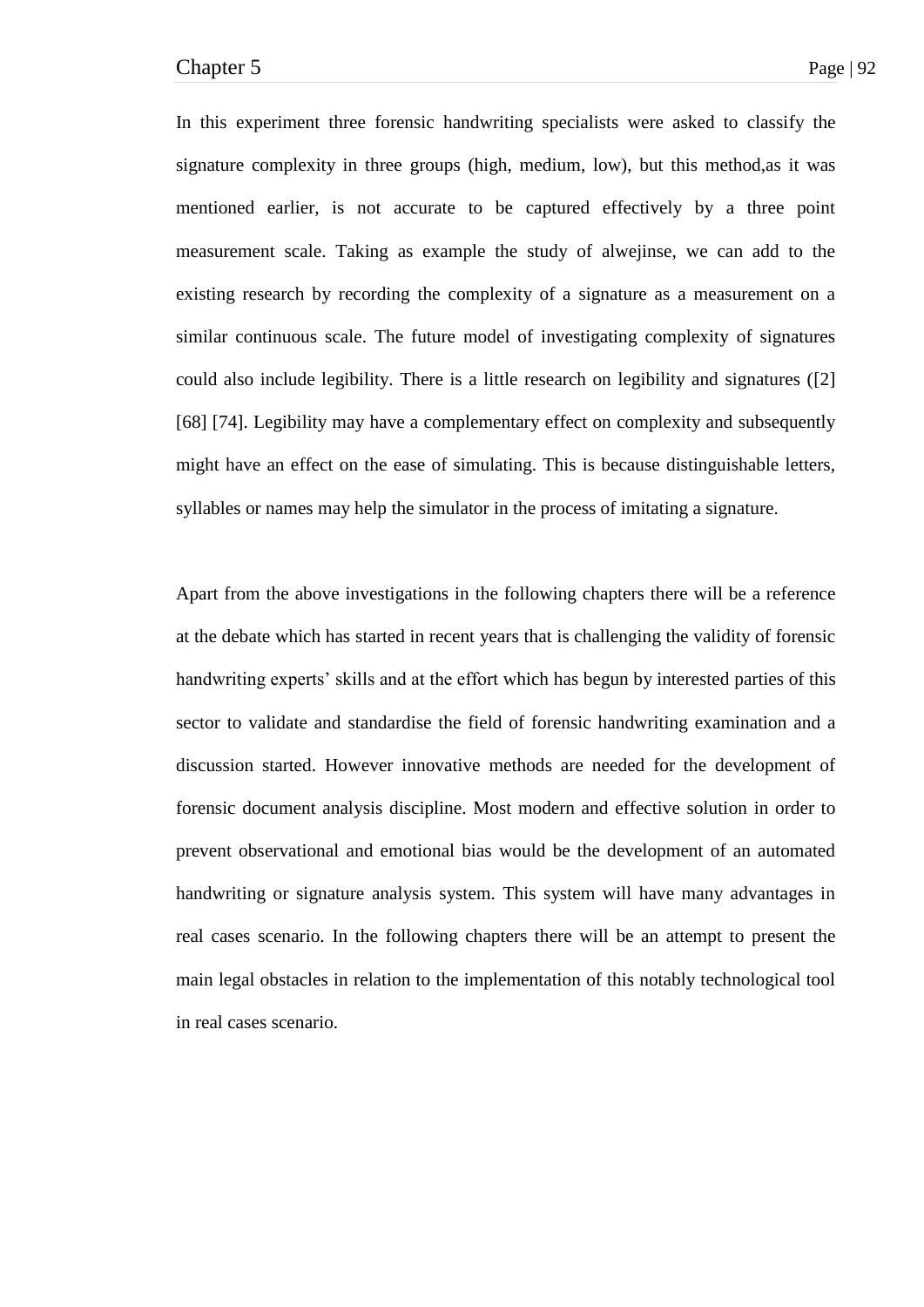# **6. Challenges to the Admissibility of Forensic Document Expert Testimony**

Forensic handwriting or signature examination from the viewpoint of the verification or identification of the writer has a great and long-time tradition of serving legal justice system. Numerous cases have been examined by the court over the years in regards with disputed handwriting with evidence provided by handwriting experts. However in recent years there is an ongoing debate regarding the validity of forensic document examiner's expertise and methodology applied in questioned handwriting cases. According to critics this is based on the fact that there is a lack of quantitative and scientific base behind the methodology of forensic document analysis field [36]. In U.S. Federal Rule of Evidence 702 [84] requires that admissible expert testimony assist the trier of the fact, meaning assist the person who determines facts in a legal proceeding. The Federal Rules 702 and Rule 403 [85] of Evidence report that "Expert evidence can be both powerful and quite misleading because of the difficulty in evaluating it. Because of this risk, the judge in weighing possible prejudice against probative force under Rule 403 of the present rules exercises more control over experts than over lay witnesses." so it is reasonable the criticism made upon forensic science fields to the extent that has as an aim to lead them to further development and progression. The reason for the fact that this field and in general traditional forensic science disciplines have to endure a lot of criticism is the parameters of subjectivity probability estimates that are possible to cause error sources that will affect the final conclusion of each case [86]. A critical potential error source in forensic science can be the use of domain irrelevant information. As Broeders puts it "The method does not meet the scientific standard, there are no safeguards against potentially pernicious effects of observer bias and cognitive contamination due to domain irrelevant information" [87] [88].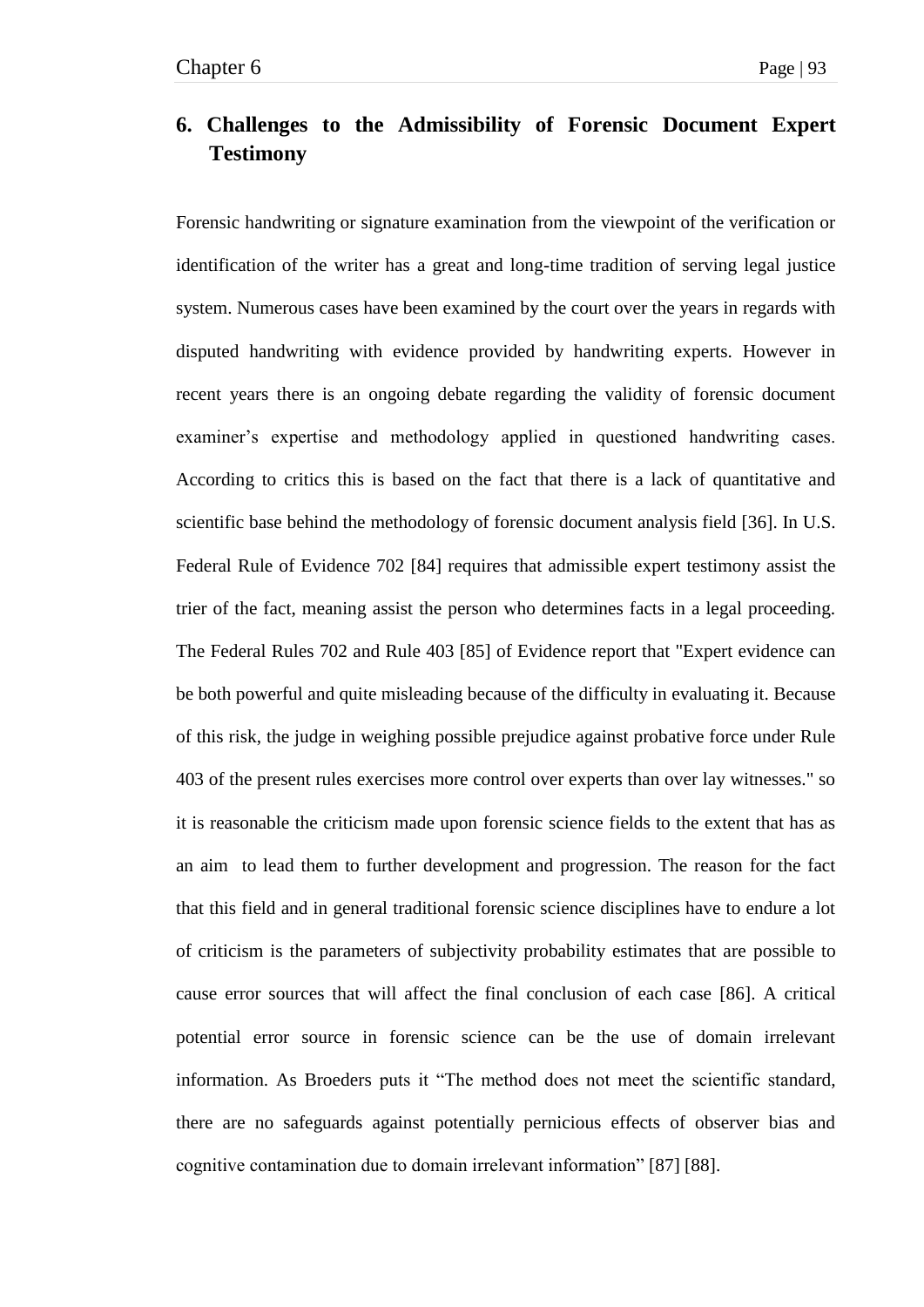# **6.1. Potential Error Rates of Forensic Document Analysis**

# **6.1.1. Confirmation Bias**

The parameter of confirmation bias could lead to an increased number of false conclusions. In this occasions the investigator could have a persistent expectation that the suspect is guilty and the evidence before him is incriminating. It is expected from the forensic scientist to have a certain base rate of inculpation that led him to make the choice to examine specific evidence or suspect and such choices are not taken at random [86]. But in this occasion a forensic scientist will reveal an unexpected high level of confidence without the adequate evidence to support it. Based on his personal feeling will reach his/her conclusion forgetting the fundamental role that has to fulfil towards society. The expert scientists is important to understand the value of expert witnessing to a human life and reach to conclusions accordance the ethics rules of the profession. Forensic scientist have to understand the difference of being an objective forensic scientist of a subjective investigator [88].

# **6.1.2. Re-Assessment**

There are occasions where the prosecutor is not satisfied with the outcome of a case report and can make a re-assessment request. This is something that is reasonable to happen but this re-assessment would be better performed by a different laboratory. However if no other laboratory exists to re-assess the case this revaluation would be made by the same laboratory. This lack of an alternative laboratory solution may cause a potential bias to forensic scientist to change his report. Kerstholt argues that the re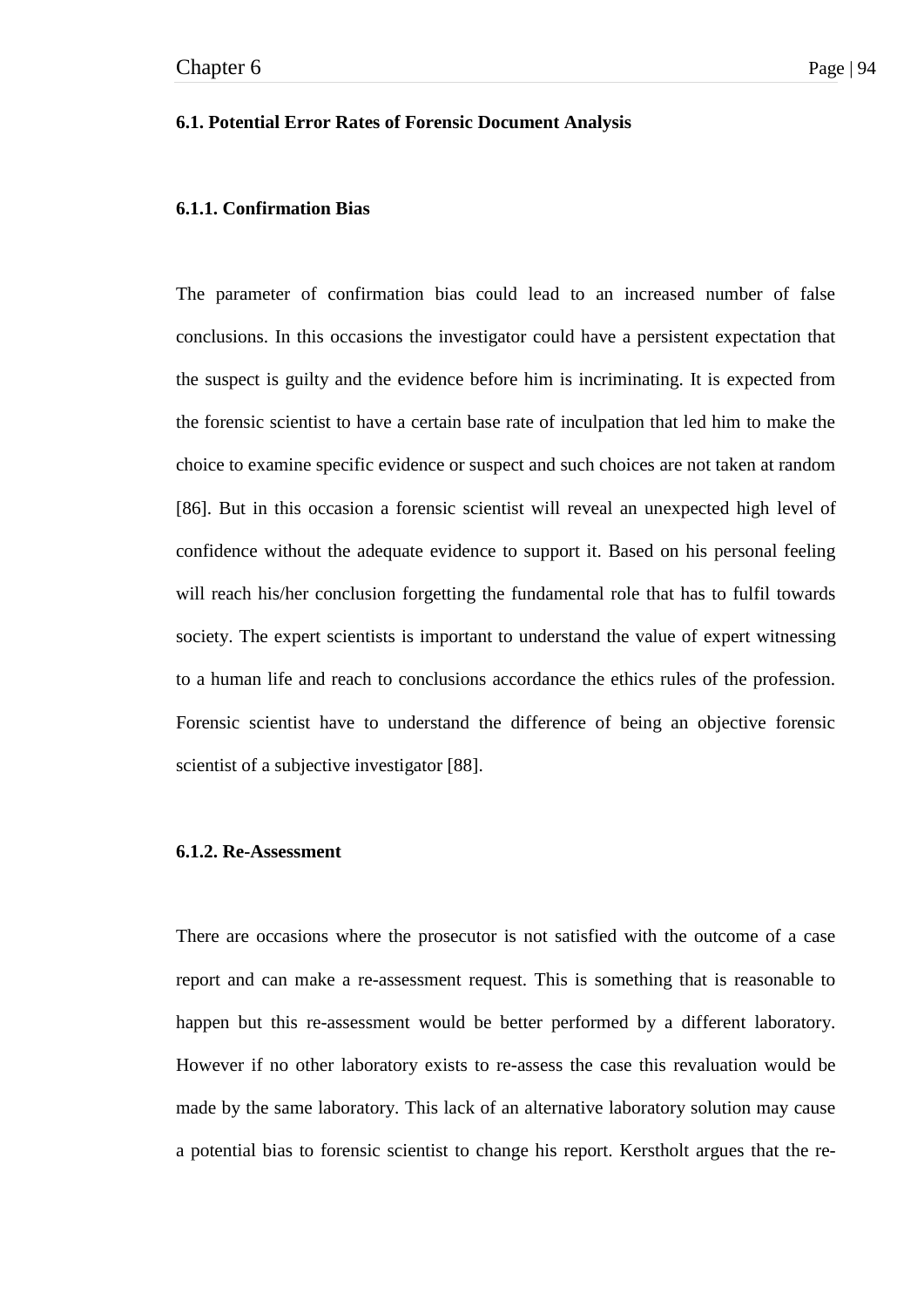assessment in this case could be insinuating the forensic scientist to come to a different conclusion [88] [89].

### **6.1.3. Error Rates**

In the context of a scientific evaluation an error rare interprets a repeatable, continuous, and consistent operation that is important in order to predict the false negative or false positive result level in a casework [90]. The reasonable result for every casework examined would be the expert examiner using the ground truth of the disputed material to be led to the creation of a correct expert report. There are two types of error in forensic handwriting examination. In type I error means the exoneration of a guilty person the handwriting expert incorrectly concludes that the material in dispute is not written by the known writer. Vice versa type II error means the incrimination of an innocent person and is the case when the examiner wrongfully concludes that the questioned handwriting is written by the same writer. For the assurance of a safe verdict where only guilty people are convicted the two types of errors should be prevented or at least minimized [88].

# **6.1.4. Subjective Judgment**

Last but not least is the matter of the subjectivity of forensic handwriting judgments. The handwriting expert makes an estimation of signature complexity and the overall characteristics similarity of the signature in order to make their conclusions. These evaluations are based on the training and expertise of the expert leaving some room for misestimates and misevaluation. In contrast with DNA evaluation that the frequency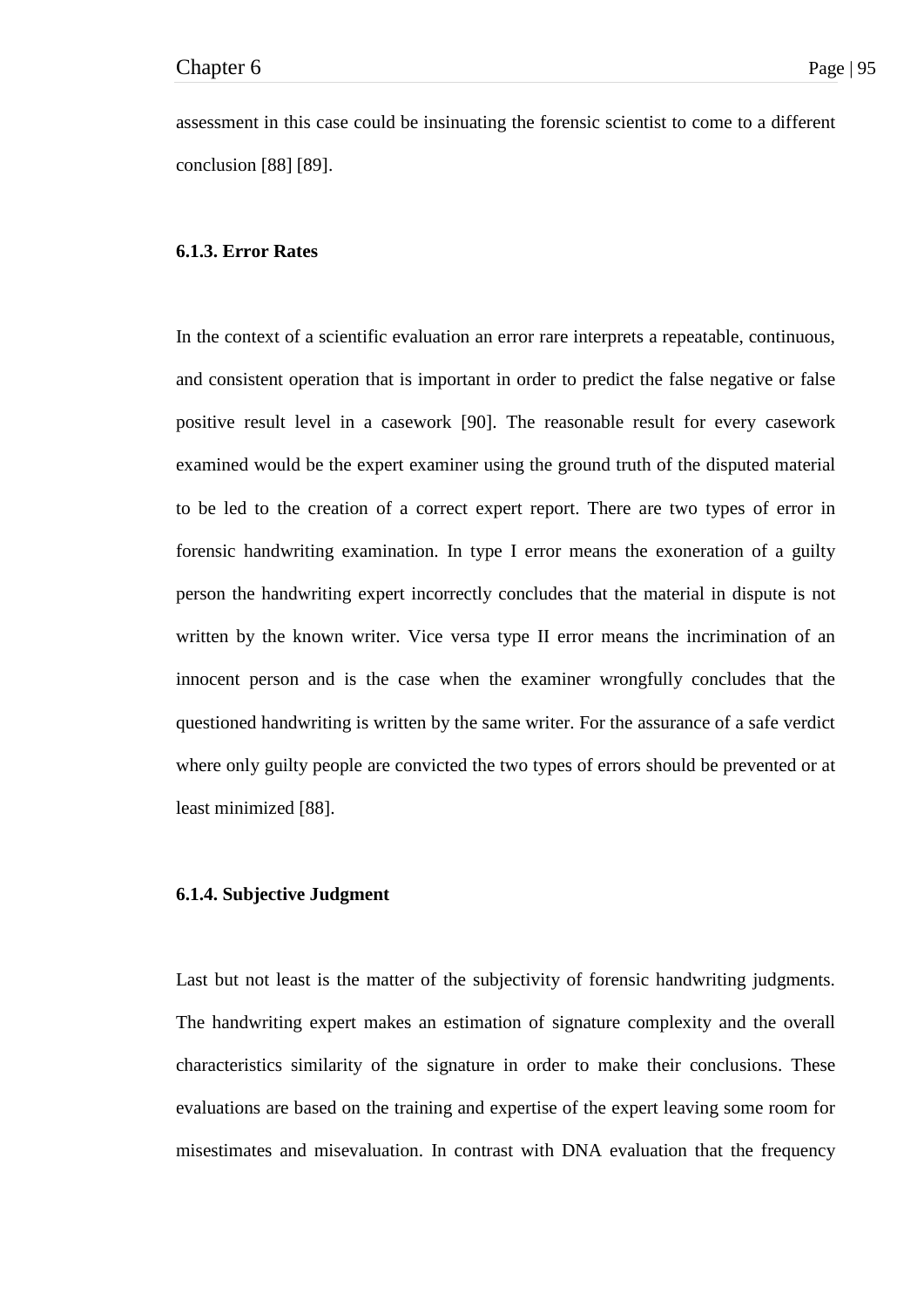and size of population is certain in one of the greater and most important strengths of DNA evidence. DNA uses a statistical approach based on an acceptable population sample without variances and empirical testing [91]. The discrepancies in forensic handwriting analysis can sometime be explained not in the abilities of the experts but in the great level of natural variation that is detected in one individual's handwriting [88].

## **6.2. Forensic Handwriting Analysis Meets Each Daubert Factor**

Having this in mind a debate has started in recent years challenging the validity of forensic handwriting experts' skills and at the same time an effort has begun an effort begun by interested parties of this sector to validate and standardise the field of forensic handwriting examination and a discussion started. The Critics in a law review article titled "Exorcism of Ignorance as a Proxy for Rational Knowledge: The Lessons of Handwriting Identification Expertise" attacked forensic document examination and compared FDE to witchcraft [92]. Forensic document examiners dismissed the article completely because it was filled with inaccuracies, was not a peer-reviewed publication, and the three authors were not trained in forensic document examination. In addition, the aforementioned disadvantages of forensic handwriting discipline have influenced the legal science and in particular the part relating to the admissibility of handwriting experts testimony in court. Next we will refer to legal cases which present the legal development of the forensic handwriting evidence admissibility in the court of law.

Courts have relied on the opinions and testimony of forensic document examiners experts for many decades now. The admission of known writing in order to be compared with questioned writing begun in 1913 with the case Frye v. U.S. [93]. Based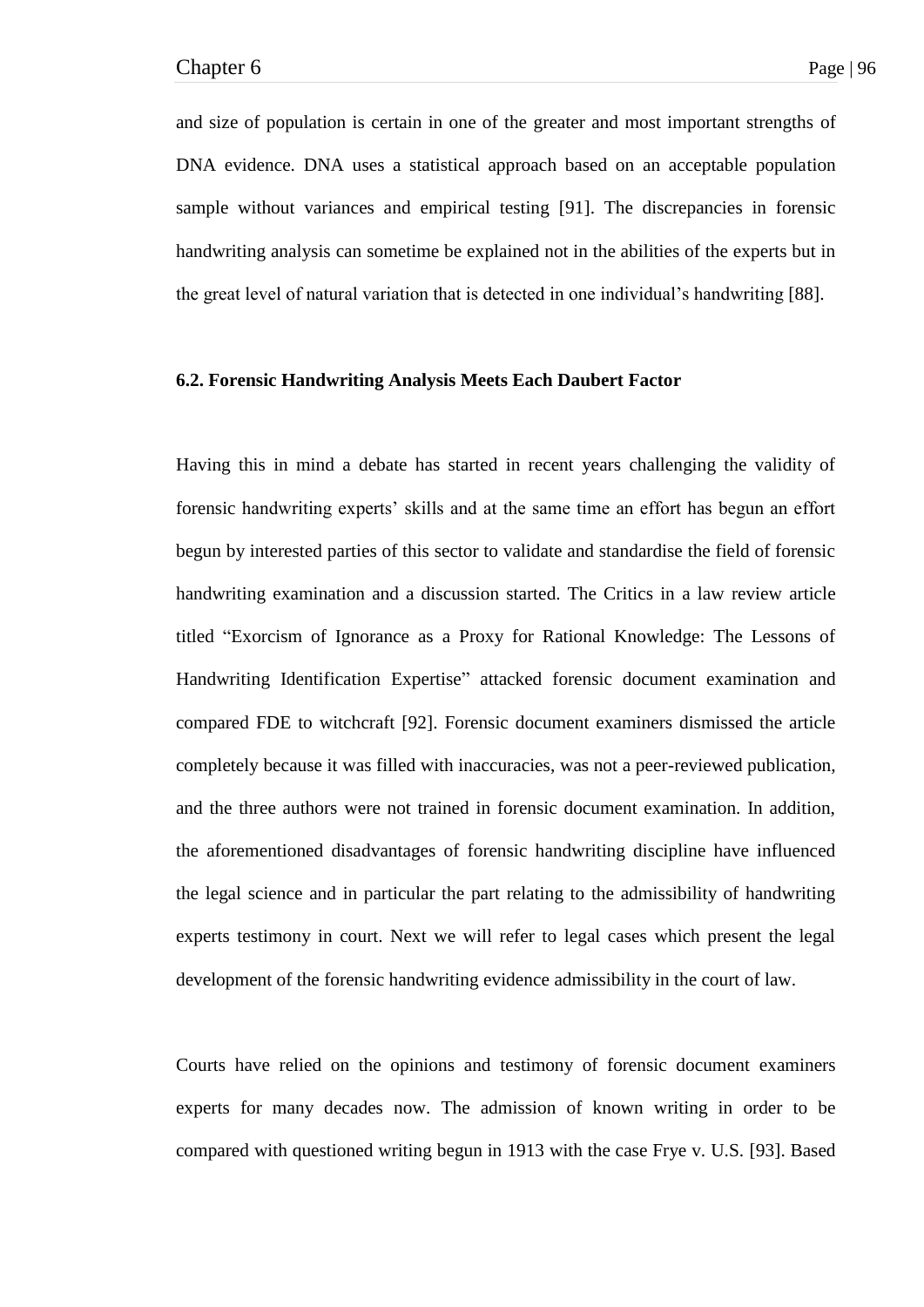in this case the Frye rule was formed which provided that in order to be admitted the testimony of a forensic document examiner the expert should have gained general acceptance in the particular discipline. The Federal Rule of Evidence of the United States in 1975 gave courts more extended powers to decide in regards to the admissibility issue of expert witness [91]. Additional factors are taken into consideration for the admission of scientific evidence after United States Supreme Court ruled in Daubert v. Merrell Dow Pharmaceuticals [94]. With this ruling the attention is not only directed at the professional qualifications of the forensic scientist but also in the methodology that they employ in terms of validity and general acceptance in a particular field of forensic science. The Daubert case set out some guidelines in order to determine the reliability of the admitted scientific evidence [95]. These parameters are as stated in Daubert case:

- ―1. Whether the theory could be tested,
- 2. Whether there were standards,
- 3. Whether there were publications in peer-reviewed literature,
- 4. Whether there was general acceptance in the particular discipline,
- 5. Whether a known error rate could be developed.

The novelty introduced by this benchmark case is the fact that it has increased the threshold of admissible evidence in areas that were accepted to the court for many years without any scientific background and has lowered the threshold in those cases where the evidence is formed with the help of novel and high tech systems [91]. This is a great challenge for forensic science fields that lack rigorous supporting data. In 1995 in another benchmark case United States v. Starzecpyzel [96] the Daubert standards, set out to determine the reliability of scientific evidence, were partly overturned to the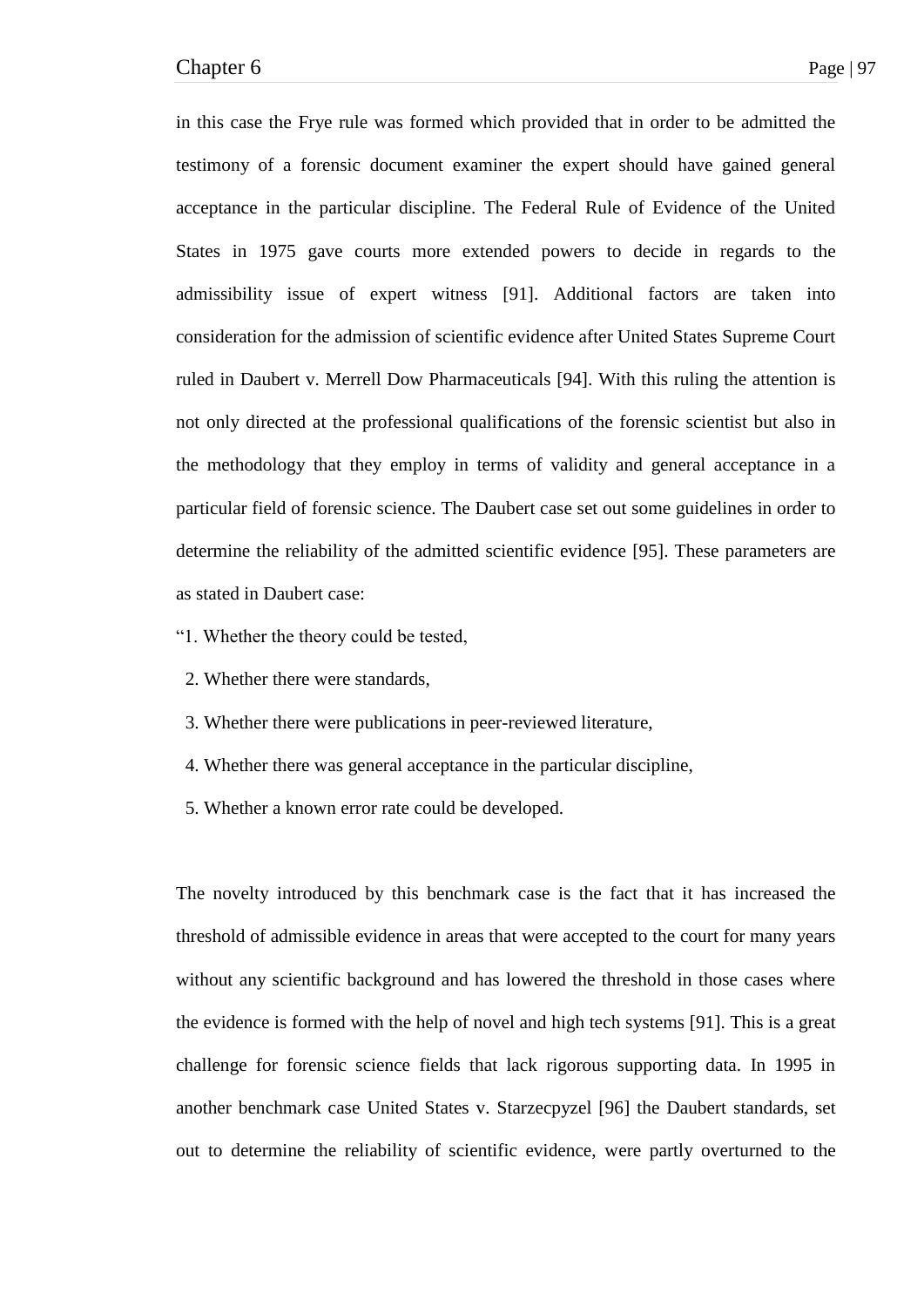benefit of forensic document analysis filed. During the hearing of this case was an extensive and analytical description of the benefits of evidence provided by forensic document experts. The court based on these views, expressed at the hearing, ruled that this sector lacks scientific background. Despite the fact of the existence of certification programs, peer reviewed professional journal and other evaluations prerequisites as in other accepted scientific disciplines the court concluded that forensic document examination cannot be regarded as scientific knowledge. Nevertheless this unscientific testimony was not excluded by the court. The threshold of admission was lowered regarding this field. It reasoned that this field did not have to fulfil the Daubert standards, due to the fact that forensic document analysis was not accepted as a scientific field and Daubert applied only to scientific evidence provided from scientific fields. The trilogy of these key cases for the area of forensic document examination completed with the case Kumho Tire v. Carmichael [97]. The court in this case dealt with the question whether Daubert standards can be applied to non-scientific fields. Despite the efforts of a consortium of law enforcement organizations to exclude the field from the Daubert scrutiny, the court sealed the loophole created with the case United States v. Starzecpyzel [96]. It ruled that all expert testimony should pass under the scrutiny of appropriate tests of validity in order to be admissible in court. The following paragraphs explain how forensic handwriting identification meets each Daubert factor in terms of theory proven, education, training, certification, falsifiability, error rate, peer review and publication, general acceptance [91] [95].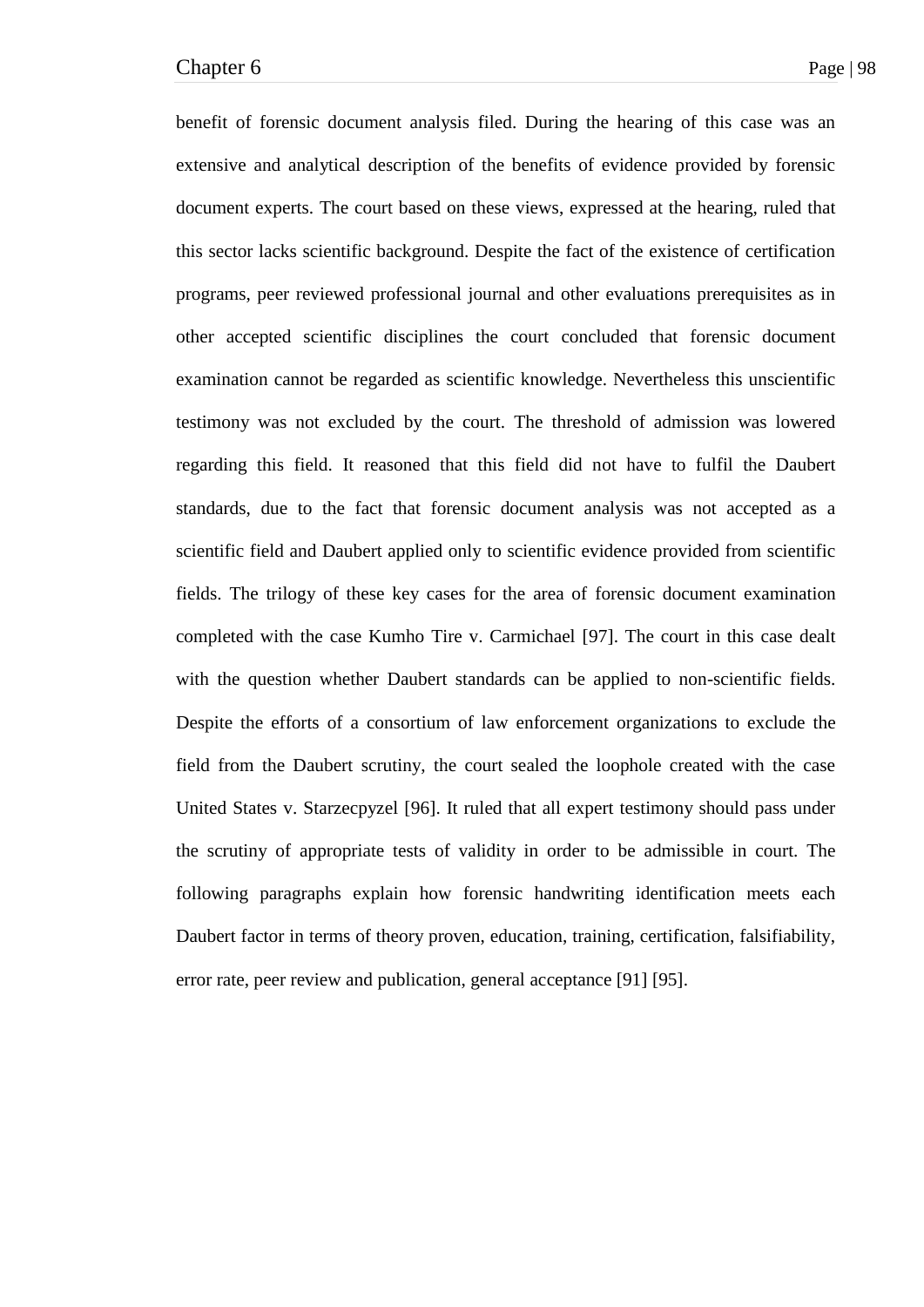# **6.2.1. Education**

To begin with an important requirement for most of the principal forensic organisation is to acquire a university degree. The education parameter is also important in forensic document examination field. Most experts have at least a graduate degree in various fields such as law, mathematics, computer science, chemistry. In recent years many of the forensic document examiner seek to possess a master degree to give them specialised knowledge in their field and the change to contribute to research regarding this field which is imposed after the Daubert case. The popularity of forensic science in general generates the need for the development extra programs for further specialization and education of forensic scientists. The continuous training and engaging in research will also help the development of Quality Management Programs, that all forensic laboratories should have, that include requirements for technical reviews and this it will be another way to reduce the potential rates of errors [95].

# **6.2.2. Training**

An important factor for a forensic scientist is the proper training under the guidance of a qualified forensic document examiner. The approved period of training for a forensic document examiner is a two-year apprenticeship style training program. The apprenticeship program should include study for all the tasks that may be encountered with a FDE. From one point and after, and when will be familiar with all the task fall within the purview of this field, the forensic expert has the chance to specialize between two sub-fields of documents examination. He can choose to specialise in forensic chemistry in regards forensic document analysis or forensic handwriting examiner.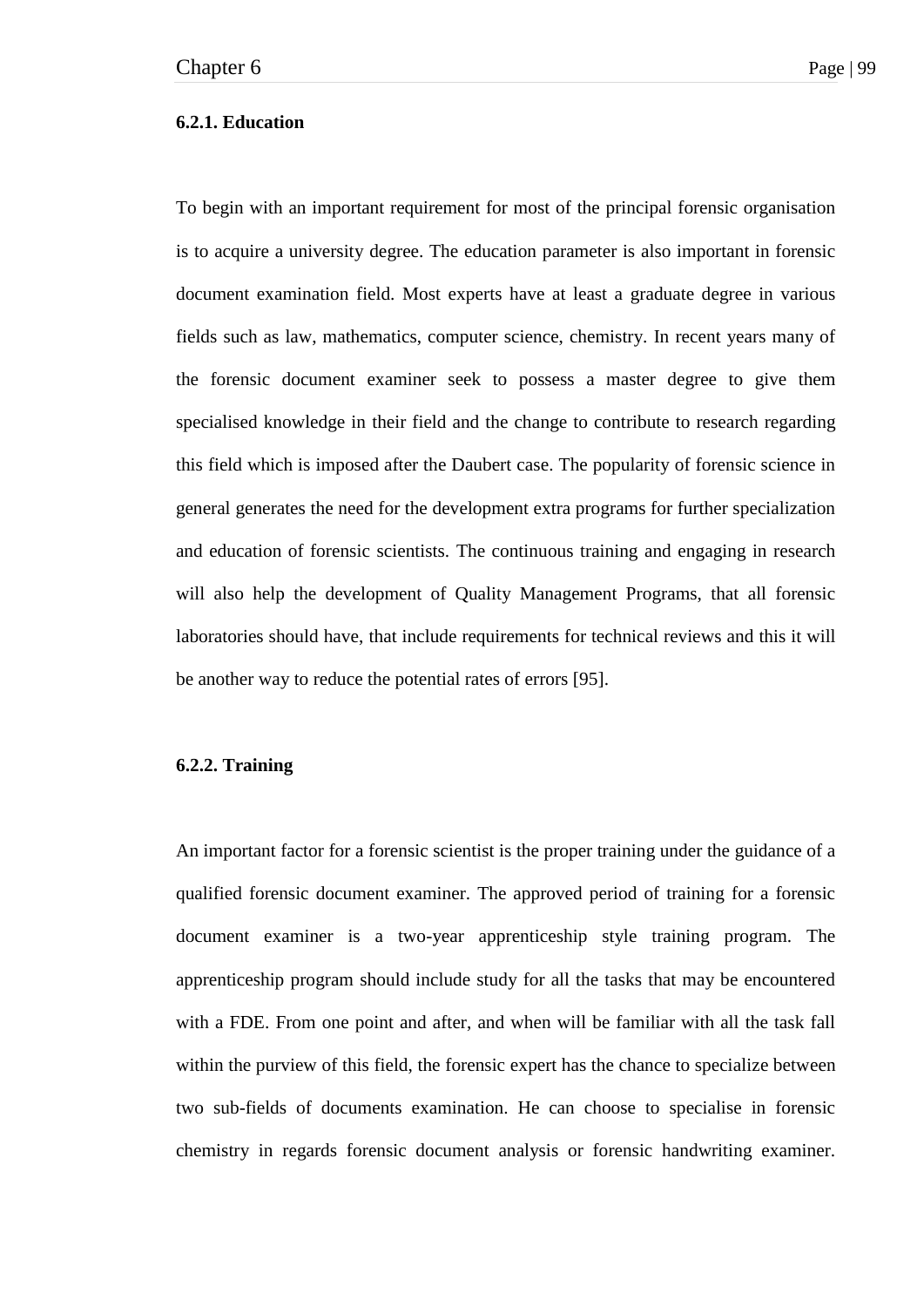Some scientist choose to exercise both these fields. However trainees have to demonstrate that they have obtain the requirement qualifications and an acceptable level of proficiency during the training period in order to implement what they have learned into practice either in the private or public sector. However the training of a forensic scientist should not terminate by the end of this apprenticeship program. Forensic scientists often enough should participate to continuous learning seminars and conferences and in annually external proficiency tests which are organized by independent laboratories and organisations in order to have an objective judgment of their capabilities and test their professional skills [95].

# **6.2.3. Certification**

Various organizations offer certification for forensic document examiners. However there are some organizations that do not have some specific criteria based on experts' qualification and experience for admission but simply it's enough pay an amount of money premium in order to become accepted as a member. Recognized organizations and with great history in the area have different admission criteria. One of these organisations is the American Board of Forensic Document Examiners (ABFDE). In order to become member of this organisation and obtain certification an applicant must pass under three different tests. These tests include a practical examination, a written examination and at the end an oral examination where the applicant have to defend his examination procedures in a mock trial before a panel of ABFDE Directors. Forensic Specialties Accreditation Board accredited the ABFDE's certification program which became one of the least certification program to achieve this level of recognition and acceptance [95].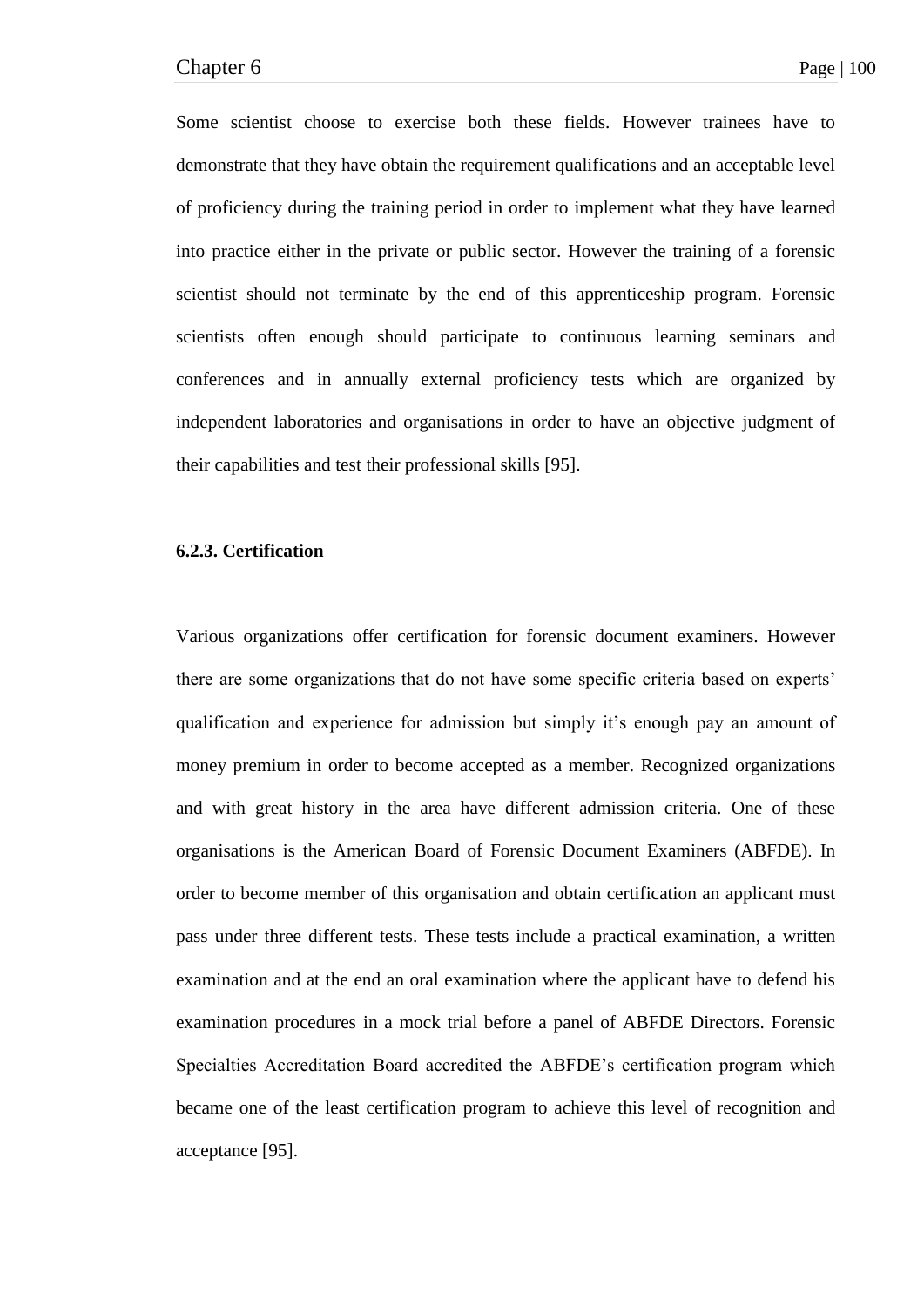## **6.2.4. Falsifiability**

There have been various research projects in all these years of existence of forensic document examination in order to determine the empirical value of this field. In recent years among other topics that are addressed as research topics one of the most debated theories was the individuality of handwriting. This theory was tested and has valuable results for the justification of handwriting comparison. The individuality of handwriting theory have been validated, with the assistance of computer based software. In one of those research a software that was developed by de Sargur Shirari and called CedarFox addressed the matter of "the Discriminability of the Handwriting of Twins" [98]. This research, by comparing handwriting samples of twins and non-twins, found that twins' handwriting was more similar than those of non-twins. However the handwriting in both of the two groups could be differentiated by computer based software and FDEs and this was a proof of further support to the theory of handwriting individuality. In addition to this research handwriting individuality have been proven within large handwritten databases collected. One of those databases was called FISH and was collected and maintained by the Secret Service of United States since 1991 [95].

# **6.2.5. Error Rate-Current Research on Expertise**

In recent years several studies have been done to prove that forensic document examiners perform better than laymen in terms of the identification and elimination of a writer's questioned document. Some of these studies were: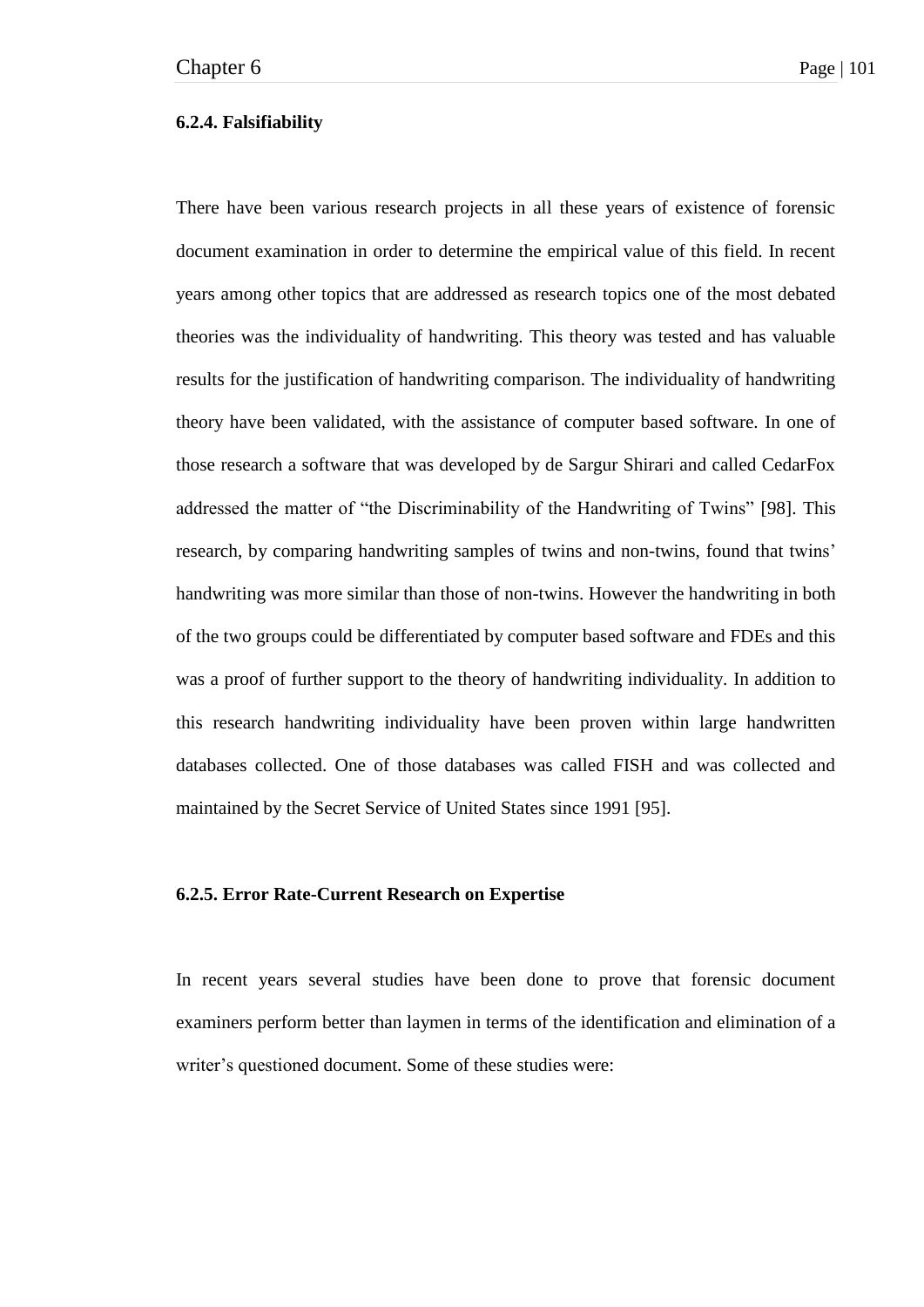1. Kam et al. 1994 proficiency test of forensic document examiners. The outcome of this study found that FDEs had better performance than the non-experts college graduates [99].

2. Kam et al. 1997 conducted a writer identification test that had as an outcome that the professional document examiners were six times more likely to make correct identifications of the questioned handwriting than lay person who participated in this study [100].

3. Kam et al. 2001 in a signature verification test demonstrated that forensic document examiners had an error rate of 0.49% in contrast with the other participants who were lay person and had an error rate of 6.47% [101].

4. Kam et al. performed a writer identification test using non hand printed and hand printed questioned documents. This studied showed that lay person incorrectly identified hand printed documents with an error rate of 40.45% in comparison with FDEs who had an error rate of 9.3% for the same task [102].

5. Sita, Found, and Rogers in their research, Forensic Handwriting Examiners' Expertise for Signature Comparison (Sita et al., 2002), proved that the error rate of FDEs in comparison to those of lay person in the verification of a signature were significant lower [36] [103].

# **6.2.6. The Existence and Maintenance of Standards Controlling the Operation of the Techniques**

After Daubert and especially after Starzecpyzel, there was a great need to set out standards for the establishment of profession methodologies and techniques. The primary source of providing and publishing these standards and guidelines for various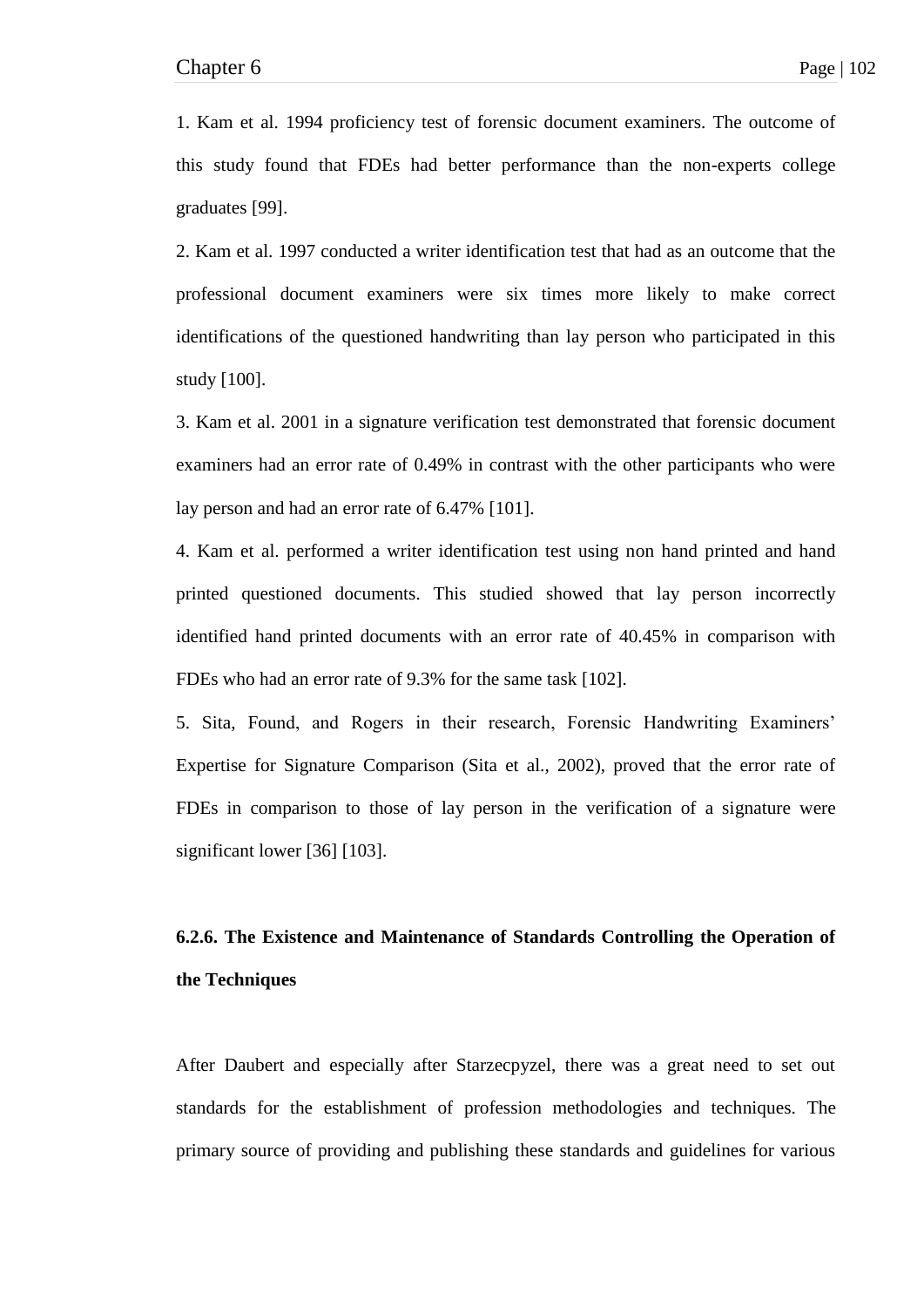tasks in the field is the American Society for Testing and Materials International (ASTM). This organisation has published 21 standards for FDEs to date. SWGDOC (The Scientific Working Group for Forensic Document Examination) which belongs to general framework of FBI forensic science laboratory is also a group which deals with the publication of new standards and reviewing the existing standards regarding Forensic Document Examination [95].

# **6.2.7. Peer Review and Publication**

Various articles written for this field can be found in a variety of peer reviewed journals. In this articles an individual can found the current or traditional methodologies that forensic documents examiners apply to their daily work. Other topic that can be found are experimental methodologies and articles in regards to the admissibility of evidence. Some of these journals are specifically focused in this field, and some examples are Journal of the American Society of Questioned Document Examiners and Journal of Forensic Document Examination. Some other journals have a broader scope in forensic science and some examples of this category are Journal of Forensic Sciences and Journal of Forensic Science International [95].

#### **6.2.8. General Acceptance**

In Daubert hearing Justice Blackmun stated that "general acceptance" refers to the acceptance of a technique by the relevant scientific community. The general acceptance of the usefulness and validity of the forensic document examination is shown from the numerous degree programs in forensic science which include in their curriculum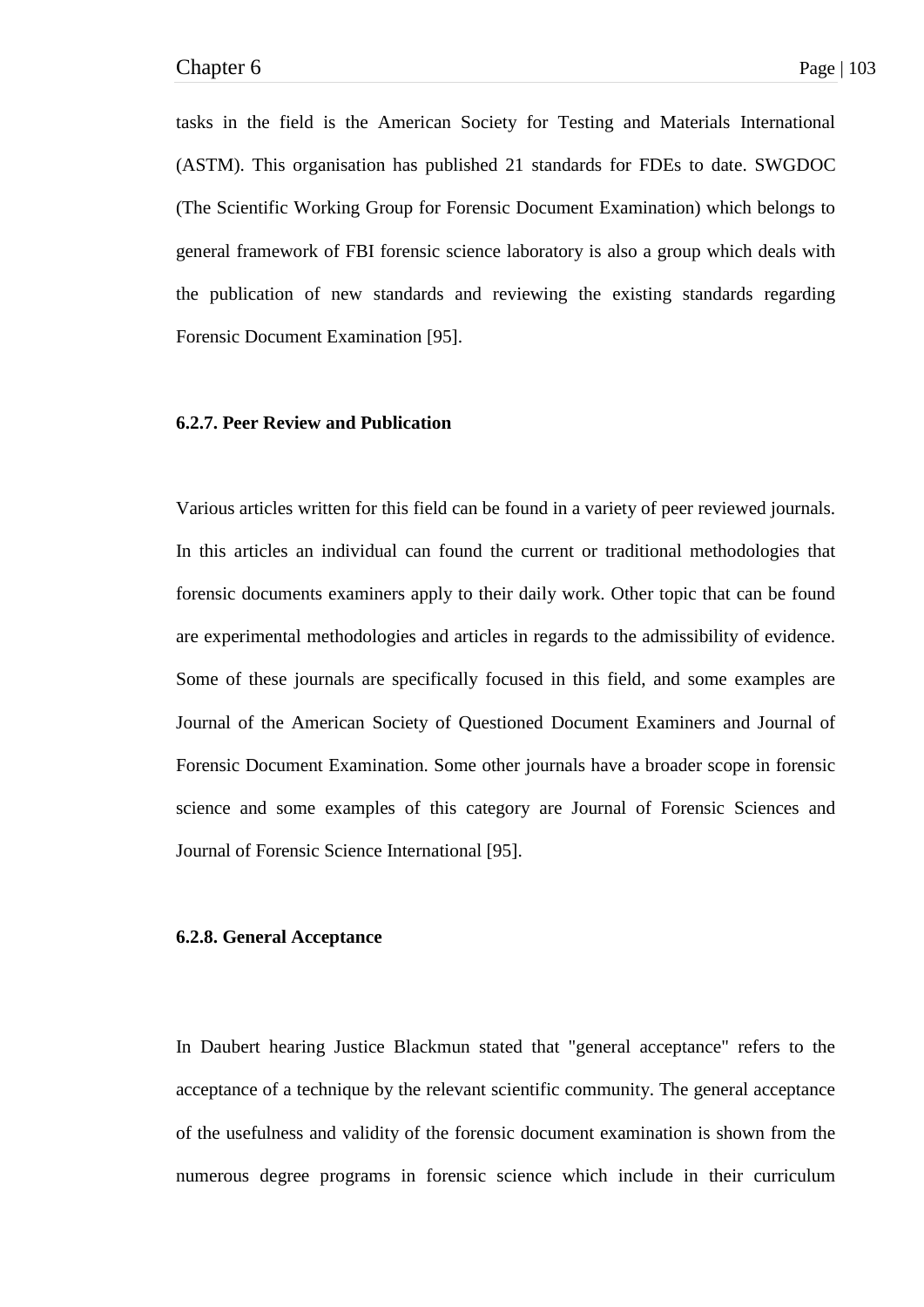courses in Questioned Documents and constitute an equal part of the university curriculum comparing to their fields of forensic science. Another indication of the general acceptance that received FDEs from the forensic society can be seen from the involvement and participation of FDEs in ASTM International recognised forensic organisation, that have discussed above. These recognised organisations accept FDEs as members of the broader forensic science community [95].

# **6.3. Daubert Trilogy and its Effect to Legal Cases**

There are several legal cases and sufficient material for specialists to study in order to understand how the principles of Daubert applied to forensic document examination field. In this section some legal cases will be discussed in order to see if and in what extent Daubert affected the progress of the profession. In 1997 in case U.S. v. Timothy James McVeigh the court decided to accept partly the forensic document examiner by permitting him to demonstrate only differences and similarities and not to express a comprehensive expert opinion [104]. The same decision was taken by the court in In U.S. v. Kent Rutherford in 2000 [105]. These cases had as a result to start more Daubert challenges to cases in regards to forensic document examination [36]. There were cases that forensic document examiners excluded in United States v. Saelee [106] and United States v. Fujii [107] which were the first cases that the court decided to exclude this type of evidence [36]. However these cases were the starting point of the effort started by forensic document community to restore the reputation of the field by re-evaluate the foundations of the profession and inform the legal community for the credibility of this profession. This had as a result the establishment of Daubert Group, which was consisted from FDEs, in order to prepare the document expert for the next Daubert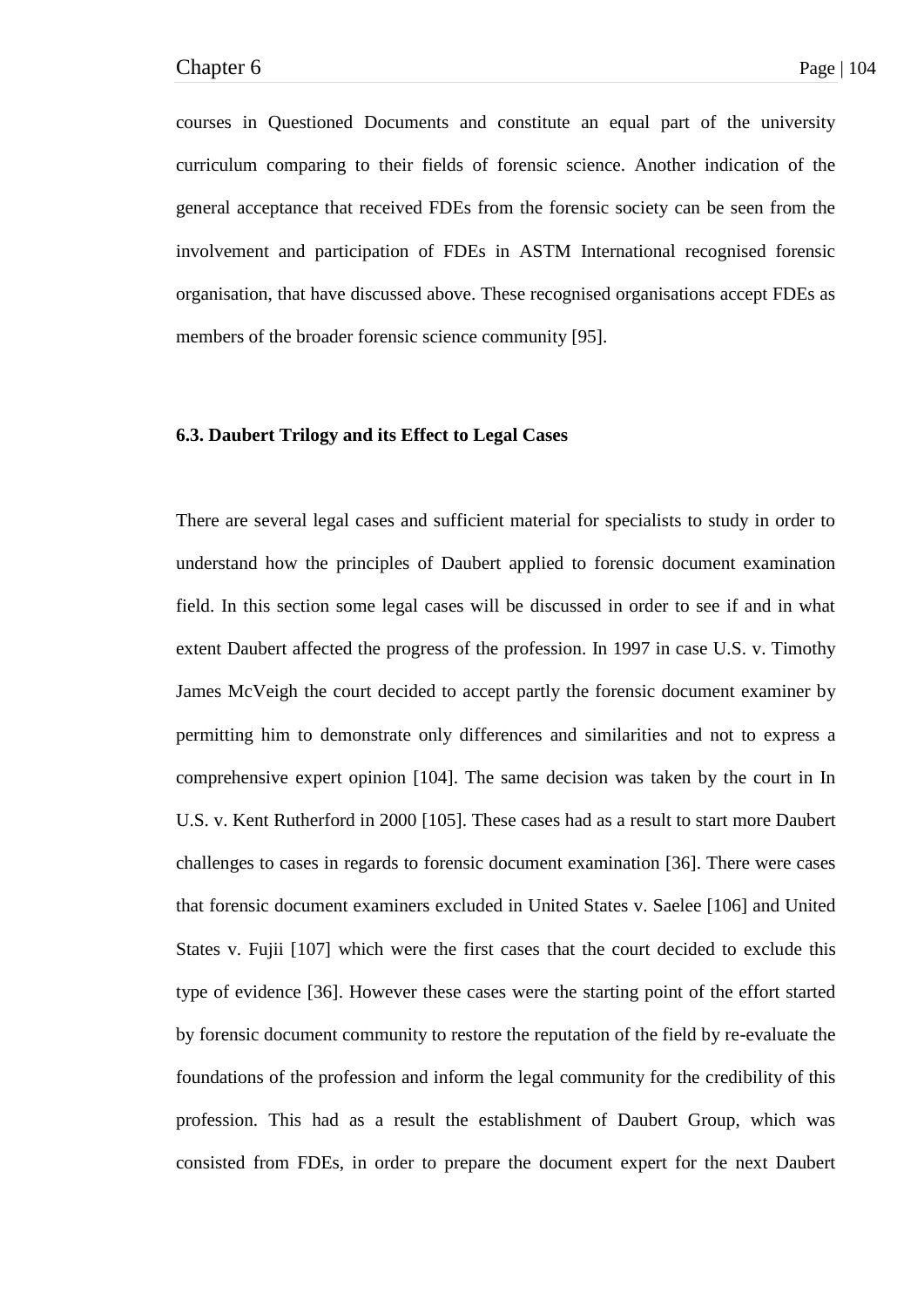challenge forensic handwriting evidence, which was United States v. Prime [108]. The outcome of this case was successful for forensic document community and led to similar results for FDEs in other Daubert admissibility challenges. The few exceptions of the testimony of experts was the result of lack of preparation by the lawyer of the absence of specialists from the hearings of its own. In recent years was a great effort by the community to successfully meet the Daubert/Kumho standards and with the aid of empirical research to prove and strengthen the foundations of this field of forensic science. Empirical research is an ongoing matter that is a current issue which with many universities and professionals with in order to help and support the further development of forensic document examination [36].

The following cases are used as a small sample of Daubert motions to exclude forensic handwriting analysis testimony and their outcome. There are numerous cases in the first two categories that were impossible to be included due to their large number and may be included in a future research.

| <b>Federal Circuit Appellate Courts</b>                                                             |
|-----------------------------------------------------------------------------------------------------|
| Daubert motions to exclude forensic handwriting analysis testimony were denied                      |
| 1. U.S. v. Jawara, No. 05-30266 (9th Cir. Sept 2006).                                               |
| 2. U.S. v. Tunde Adeyi, No. 05-1722-cr (2nd Cir. 2006).                                             |
| 3. U.S. v. Al James Smith, 2005 U.S. App. LEXIS 23798 (4th Cir. 2005).                              |
| 4. U.S. v. Judson Brown, 2005 U.S. App. LEXIS 22703 (2nd Cir. April 2003).                          |
| 5. U.S. v. Christopher Mornan, No. 04-1319 (3rd Cir. 2005).                                         |
| 6. U.S. v. Chris Rutland and Barbara Grams, Crim. No. 02-494(DRD) (3rd Cir. 2004).                  |
| 7. U.S. v. Demanjuk, 1:99 CV1193, U.S. District Court, Cleveland, Ohio (6th Cir. 2004).             |
| 8. U.S. v. Prime, 02-30375, D.C. No. CR-01-00310RSL (9th Cir. 2004).                                |
| <b>9.</b> U.S. v. Crisp, 324 F.3d 261, 271 (4th Cir. 2003) (fingerprints and handwriting).          |
| 10. U.S. v. Kehoe, 310 F. 3d 579, 593 (8th Cir. 2002).                                              |
| <b>U.S. District Courts</b>                                                                         |
| Daubert motions to exclude forensic handwriting analysis testimony were denied                      |
| 1. U.S. v. David H. Brooks and Sandra Hatfield, EDNY No. 06-CR-550 (S-1) (JS) (2nd Cir. Jan 2010).  |
| 2. United States of America v. Anthony Pendleton, U.S. District Court, Los Angeles, California (9th |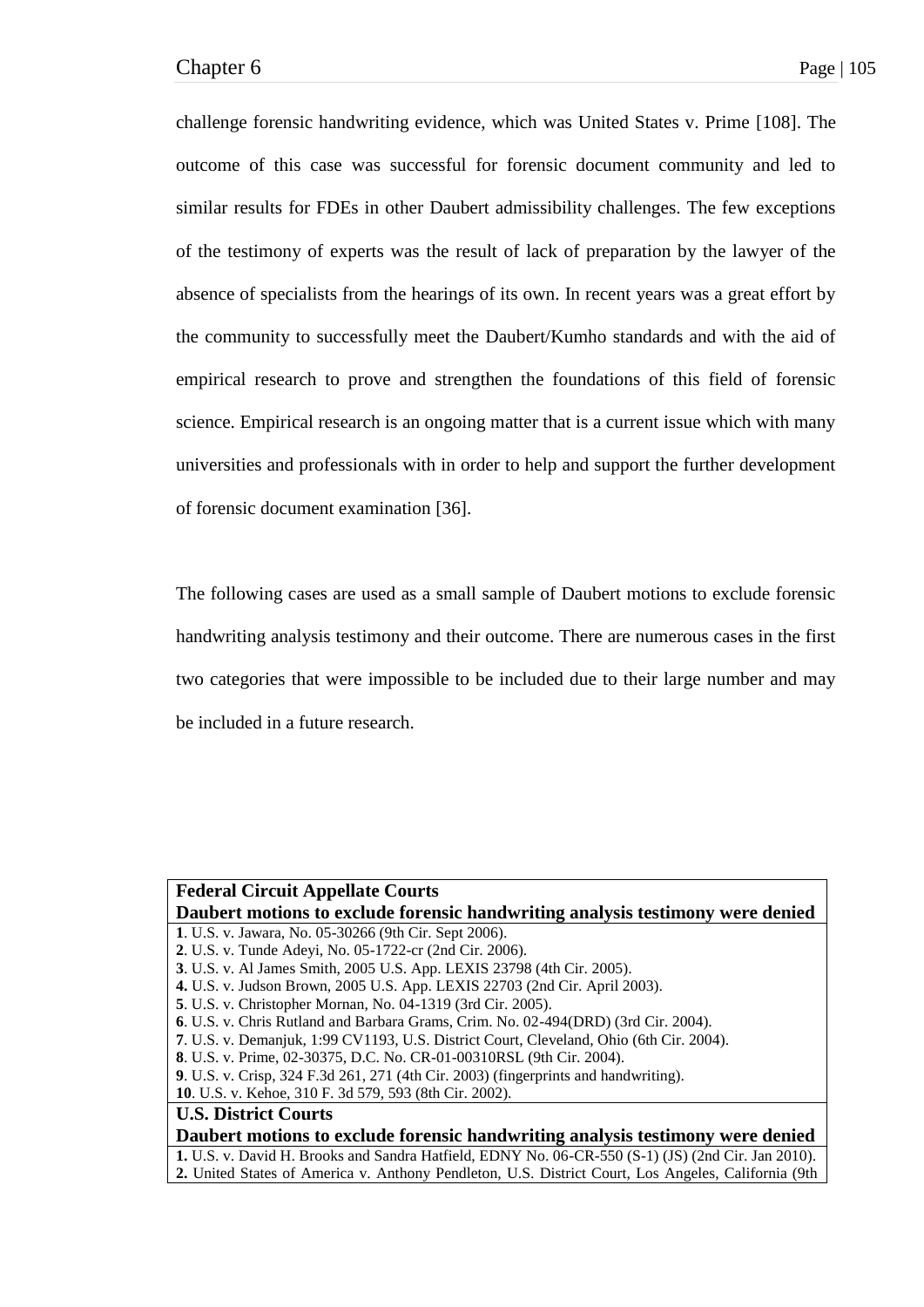Cir. Aug 2009). **3.** U.S. v. Robert Gaulden, D.C. Superior Court 2008 CF2-20509. **4.** U.S. v. Hanner, HW, Pr Pro (3rd Cir. June 2007 **5.** U.S. v. David Lin, Case No. CR 01-20071 RMW (9th Cir. Jan 2007). **6.** U.S. v. William C. Campbell, Civil Action No. 1:04-CV-0424-RWS, 2006 U.S. Dist LEXIS 7442 (11th Cir. Feb 2006). **7**. U.S. v. Ferguson, Case No. 3:03cr019 (6th Cir. Aug 2004). **8.** U.S. v. Shawn Joshua Johnson (5th Cir. April 2004). **9.** U.S. v. Roberto Morejon, Case No. 99-717-CRSeitz (11th Cir. July 2003). **10.** U.S. v. Janet Thornton, Wichita, Kansas (10th Cir. Jan 2003). **Daubert motions that resulted in limiting forensic handwriting analysis testimony 1.** Legacy Vision, LLC v. Gary Yeamans, CIV-041320-M, WD OK (10th Cir. June 2005). **2**. U.S. v. Yb-Lem Oskowitz, 294 F. Supp. 2d 379, 384 (E.D.N.Y. 2003). **3**. Wolf v. Ramsey 1:00-CV-1187 (N.D. Ga. March 2003). **4**. U.S. v. Hidalgo, Phoenix, Arizona, U.S. Dist., CR-01-1011-PHX-FJM. **5**. U.S. v. Wanijiku Thiongo, June 2002, Concord, New Hampshire. **6**. U.S. v. Kurtzke, Jan 2002, Chicago, Illinois. **7**. U.S. v. Janeek Wiggan, April 2000, Federal District Court, Southern District of West Virginia Charleston, West Virgina (4th Cir). **8**. U.S. v. Rutherford, 8:99CR120, U.S. Dist Ct (8th Cir. 2000). **9**. U.S. v. Hines, Criminal No. 97-10336 NG, Massachusetts (1st Cir. 1999). **10**. U.S. v. Santillan, WL 1201765 (N.D. Cal) (9th Cir. 1999). **Daubert motions that resulted in the complete exclusion of forensic handwriting analysis testimony 1.** U.S. v. Fujii, No. 00CR17, WL 33357453 (7th Cir. Sept 2000). **2**. U.S. v. Saelee, No. A01-0084 CR (HRH) (9th Cir. 2001). **3**. U.S. v. Terry L. Brewer, No. 01 CR 892, N.D. Illinois, 2002 U.S. Dist. LEXIS 6689, April 2002. **4.** U.S. v. Edward Lee Lewis, Criminal Action No. 2:02-00042, in Southern District of West Virginia, Charleston, West Virginia, Aug 2002. **5.** U.S. v. Plaza-Andrades Utica, New York (2nd Cir. 2009). Table 6.1. Summary of cases after Daubert's standards

# **6.4. NAS Report and Implications to Forensic Document Analysis Field**

US Congress in 2006 instructed the National Research Council of the National Academy of Sciences (NAS) to review the framework of the provisions of forensic science for United States. NAS assigned a committee, which included various scientists from different fields (legal, science, forensic science) to curry out the study that was commissioned by the Congress. During the years 2007 and 2008 the committee investigated this matter heard numerous presentations for the present status of forensic science from numerous scientists. The outcome of this research was presented in 2009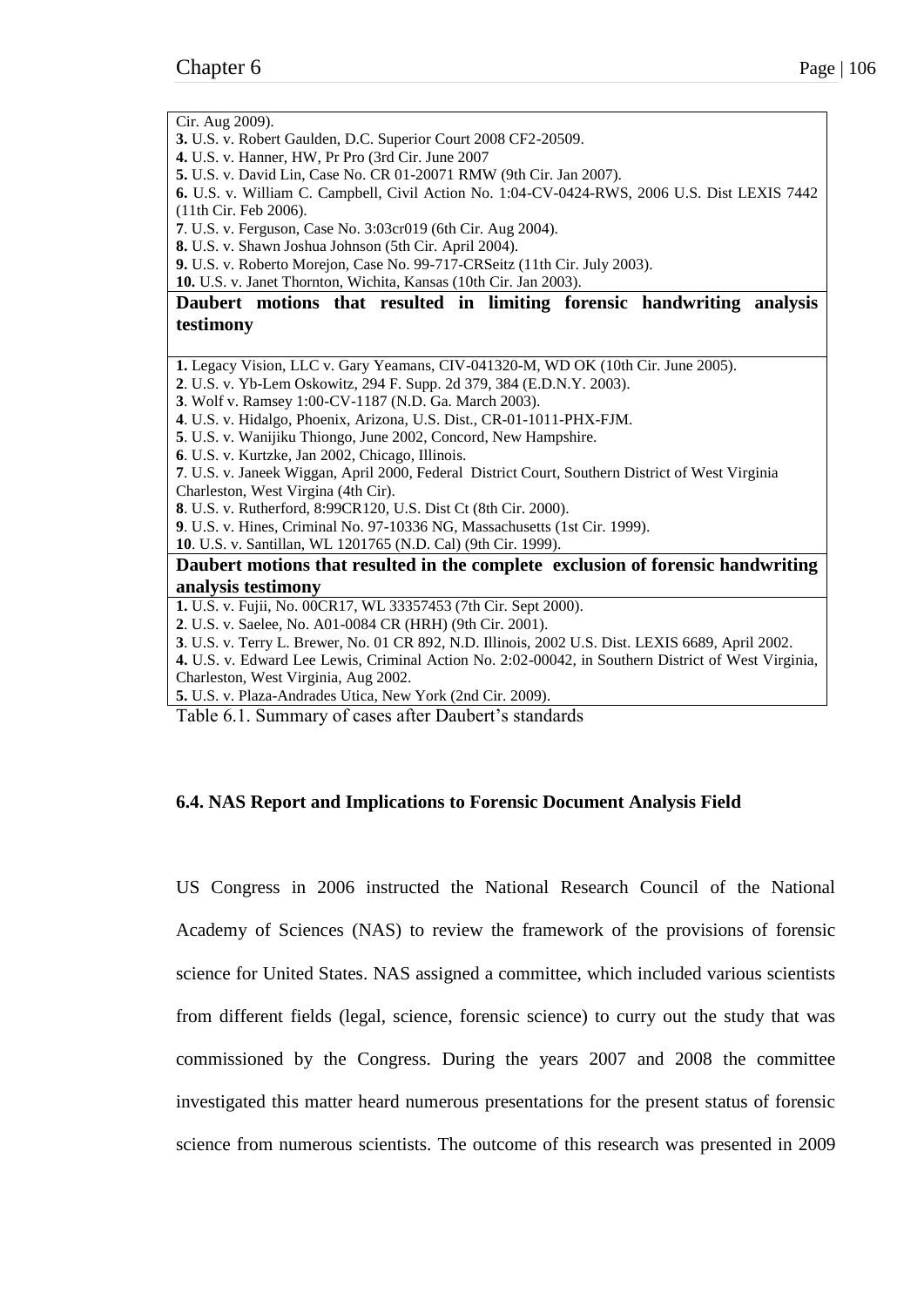in the form of a report, stating the findings and the recommendations for the development and upgrading of forensic science. The main noncontroversial recommendations were regarding the increase of funding and the development of further standards for forensic science. In addition to this the committee, proceed with statements about numerous forensic science discipline and pointing to some forensic science discipline without adequate scientific background. NAS report did not find adequate support for "individualization" testimony which is used by forensic handwriting analysis. DNA was the only field of forensic science that has achieved to prove the validity of the methodology consistency, which demonstrate a connection between evidence and a specific individual or source. The rest disciplines of forensic science should apply similar methodology with DNA in order to increase the degree of certainty in their daily work [109].

### **6.4.1. NAS Report Statements on Handwriting Comparison Analysis**

After the comments regarding the general field of forensic science, the NAS report made a brief description of the broader field of forensic document examination. To continue the NAS report emphasised on the sub-field of forensic handwriting comparison and came to the conclusion regarding this sub-field with the following statement "the scientific basis for handwriting comparison needs to be strengthened. Recent studies have increased our understanding of the individuality and consistency of handwriting and computer studies and suggest that there may be a scientific basis for handwriting comparison". However the committee recognizes that there is usefulness and value of the evidence derived for forensic handwriting comparison. In the legal field however the report was not yet implemented neither influenced the outcome of a legal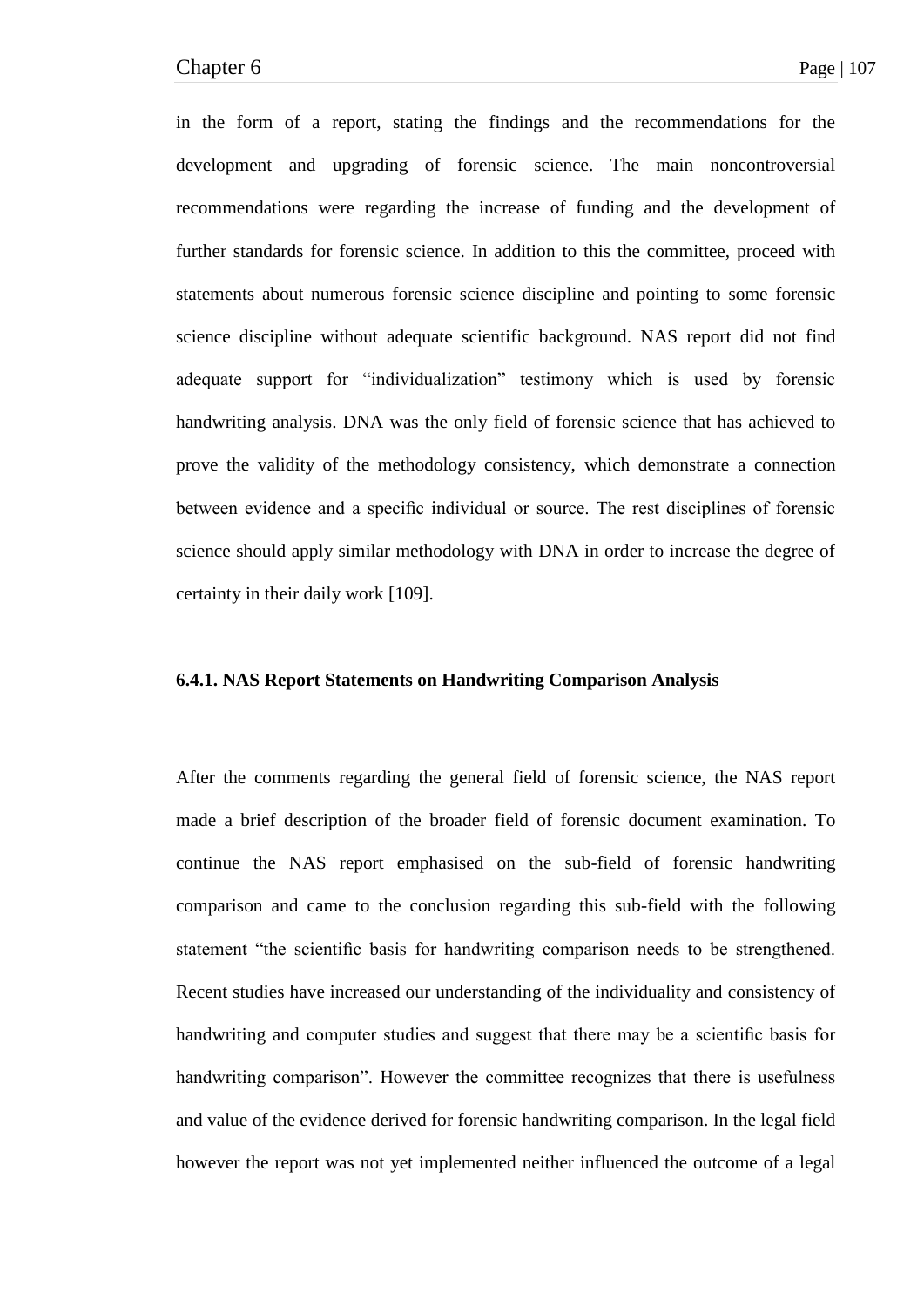case. This is because the courts and the legal sector have not had the necessary time to evaluate and then respond to the outcome of the NAS report through the process of a legal case. Another explanation for not responding to NAS report is the fact that after Daupert rulling as mentioned above there were many challenges regarding the admissibility of forensic handwriting analysis. These challenges have as a result to prompt the attacks that questioned the lack of empirical validation discussed in the NAS Report and therefore would be unnecessary to refer to the outcome of this report. The presentations and admission of scientific evidence will be improved when the legal professionals will understand better the forensic science fields. Legal science as forensic science evolve and this fact inevitably at some point will bridge the gap that separates them and lead the two fields to build a mutual understanding of each other characteristics [95] [110].

# **6.5. Innovative methods of future development of forensic document examination field.**

New and innovative methods are needed for the development of forensic document analysis discipline, some of these will be presented in this sub-section of the project.

### **6.5.1. Blind procedure**

One of the most powerful and useful procedure to protect against potential error rate or distorting effects of improper motivations and expectations could be blind testing [111]. Forensic scientists and laboratories could adopt a protocol that will include blind examination with real case samples. This will have as result to minimise error rates and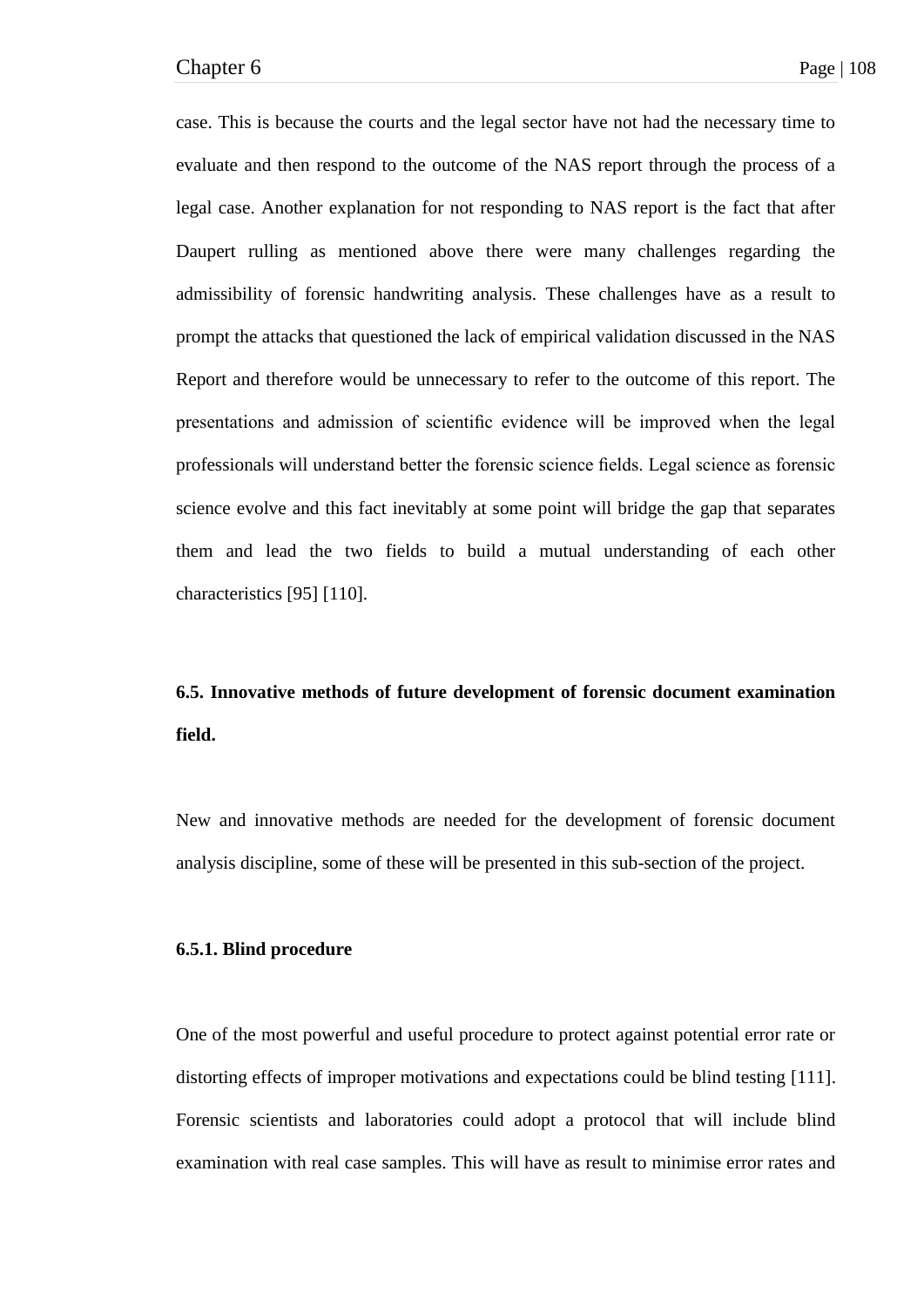biased conclusions and assumptions based in irrelevant evidence. By eliminating the domain extraneous information the forensic examiner cannot be affected by it. The job of an examiner is becoming more reliable if the examiner does not have the prior irrelevant information that will lead them to a biased conclusion. The blind procedures technique have been applied in virtually all scientific fields in order to minimize the distorting influences of irrelevant information [95].

# **6.5.2. Automated handwriting or signature analysis system**

Apart from the proposed solutions given above the most modern and effective solution in order to prevent observational and emotional bias would be the development of an automated handwriting or signature analysis system. This system will have many advantages in real cases scenario. One of the benefits is the fact that a machine cannot be influenced by extraneous information in order to reach its conclusion. In addition to this the time for the preparation of a case will be reduced drastically. The time which needs a forensic document examiner to make a comparison between two handwritten samples will be much less due to the fact that it takes only a few minutes for the automated system to complete the same task. Furthermore another advantage of this type of systems is the fact that the machine will present the same results when offer the same information, while humans may have some variations in their opinions. However due to the fact that humans professional, can still be more accurate form the automated systems make them more appropriate to express their expert opinions. Other limitations of automated system is that they cannot examine thinks for which it is not programmed to see and therefore cannot include them in their final report. These machines are designed to perform accurately on a specific dataset but this does not imply the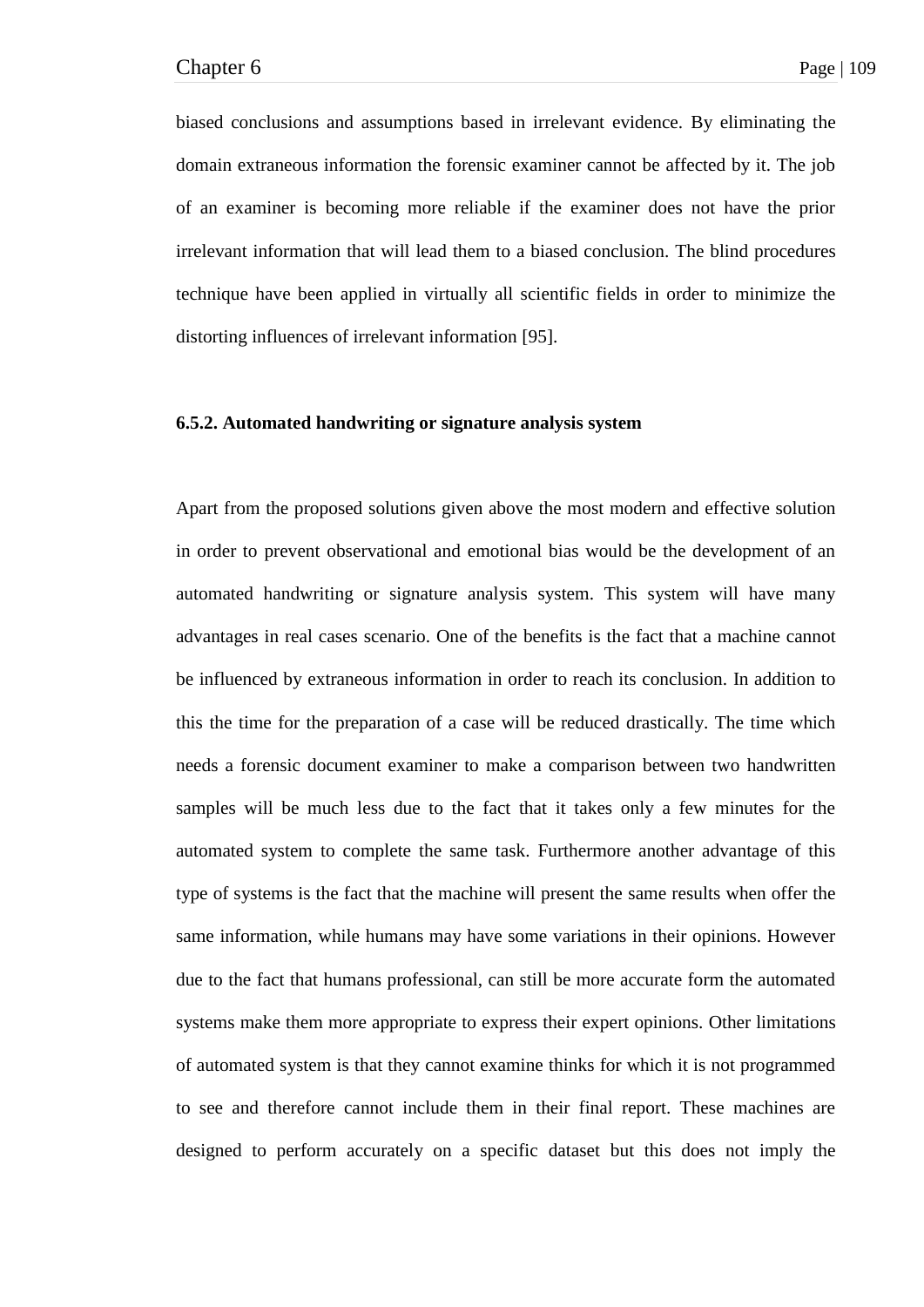performance of the automated system is similar when used on new data. This great limitation makes the system to consider inappropriate to give an expert opinion in the court and can have only a supporting role for forensic document examiners during the examination of a case [88].

# **6.6. Biometrics**

In this chapter we look to a different but complementary way of analysis of handwritten samples in contrast to the analysis made by forensic document examiners. This method is based on an automated analysis of handwritten data. In recent years there is a growing interest to automate the analysis process of an individual's handwriting for security reasons. This has as a starting point the fact that lately a general turn is shown towards the field of biometrics which has become more prominent. That is why the pattern recognition field has a growing interesting in automated the analysis of signature and bridging the gap between forensic document examiners and pattern recognition scientists. Before starting the detailed explanation of signature verification systems specifications, it would be good to make a general introduction to the field of biometrics and give the basic characteristics of this field [34].

The word biometrics comes from the Greek language and contains two Greek words. First is the word "bio" which means "life", and the second word "metric" which means ―to measure‖. Biometrics that refer to identification or verification procedures have progressed in the last few decades based on the ease of acquiring the data, acceptance of the public, various unique characteristics of human biology and the high level of security provided.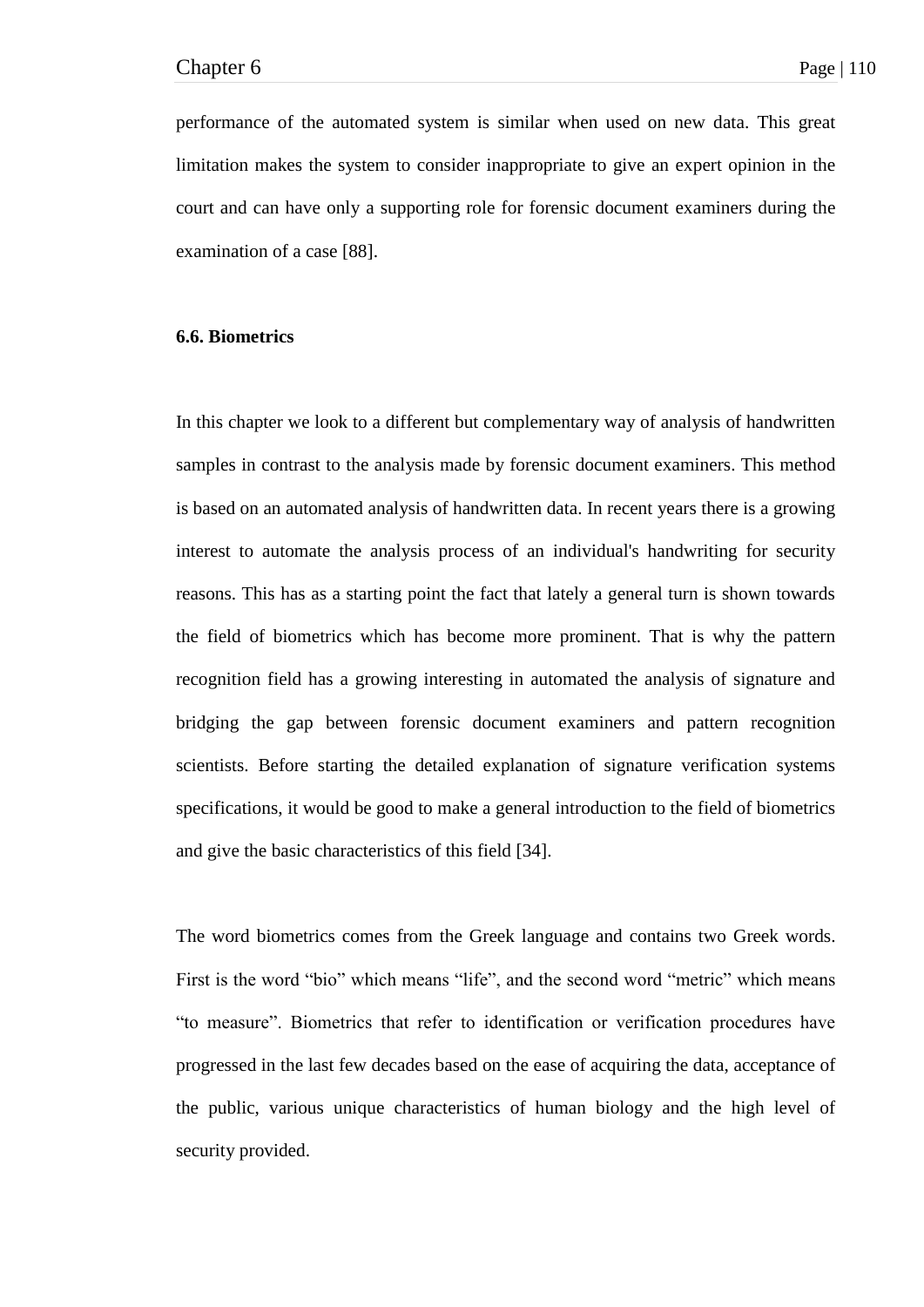Biometrics modalities include voice, iris, fingerprint, hand geometry, gait and signature. Other biometrics modalities are in different progress and evaluation stages. Apart for the fact that biometrics modalities are in different maturity stages there is not just one biometric modality that consider to be best for all applications. Many parameters must be taken into consideration when planning to implement a biometric devise. Some of these are security risks, the purpose of the function (verification or identification), data collected, expected user circumstances, overall number of users and other parameters [112].

There five prerequisites of a good biometric system outlined by Clarke which are as follows:

―a) Universality: Every person should have the biometric characteristic.

b) Uniqueness: No two persons should be the same in terms of the biometric characteristic

c) Permanence: The biometric characteristic should be invariant over time.

d) Collectability: The biometric characteristic should be measurable with some practical sensing device.

e) Acceptability: The public should have no strong objection to the measuring or collection of the biometric" [113].

Biometric devices have two modes for implementation either identity or verify. Firstly in the verification mode the system it can confirm and authenticate the individual's identity based on the identity which they have declared. On the other hand, in the identification mode the system it can determine the individual's identity among of those who their data are registered in the database. According to the nature of the biometric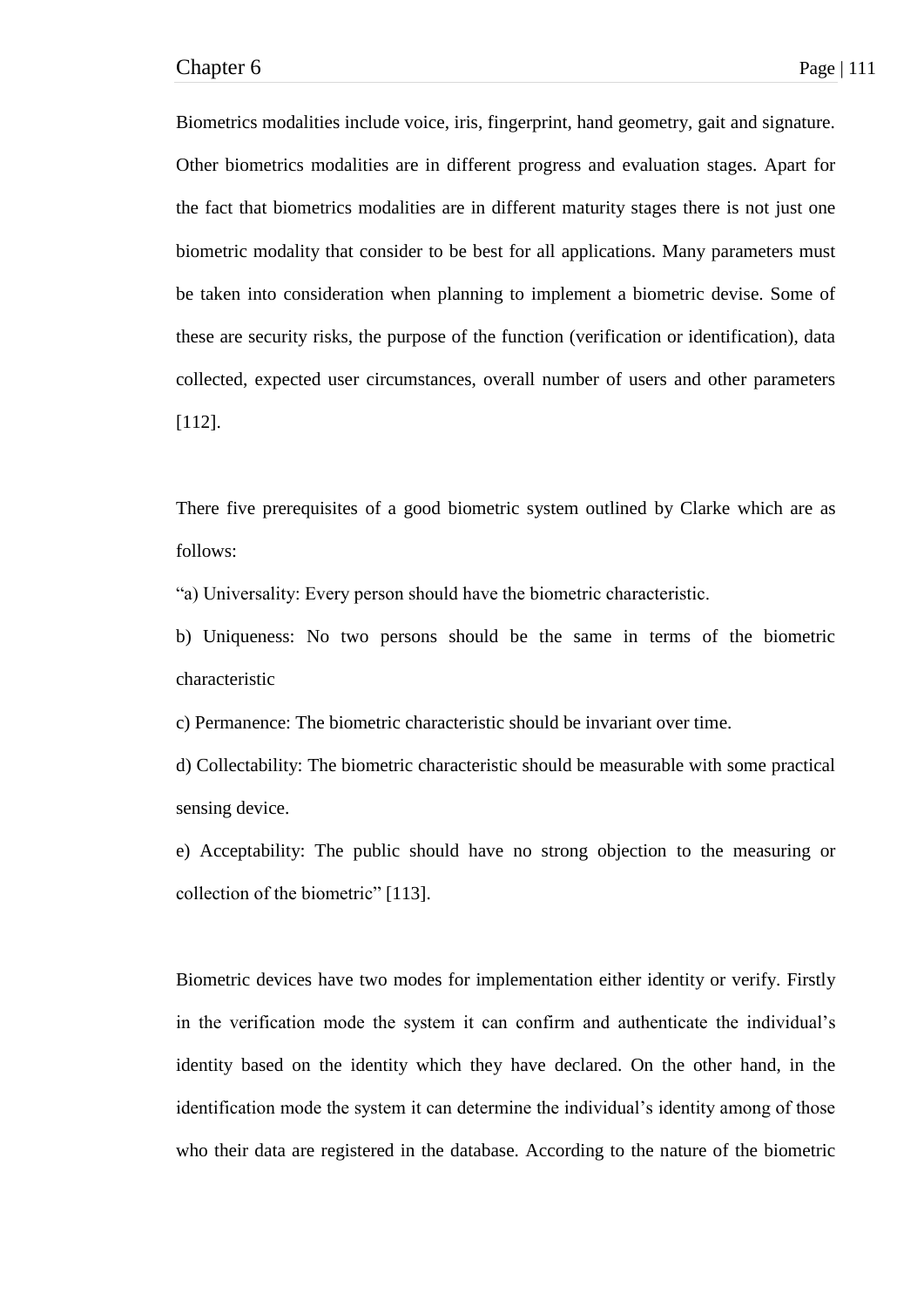data and the personal traits taken into account there are have two classes of biometric data, behavioural or physiological. The physiological biometrics are measurements based on biological traits such as face, retina, iris and fingerprint. Instead, in the other class are biometrics of the behavioural traits of individuals, such as handwritten signatures or voice recognition.

Handwritten signatures engage a very important role in the wide area of biometric traits. This is due to the fact that signatures play a vital role in order to verify a person's identity. In modern society, handwritten signatures constitute an established mean of personal verification that is legally accepted in all transactions with financial and administrative institutions. The main drawback of this method is the variations that frequently observed in the signature performance and the fact that they cannot be accurately estimated because writing is a complex motor process that is solely depending on psychophysical state of the author. Automatic signature verification consists of three main phases. These are data acquisition together with pre-processing techniques where the input signatures are enrolled and processed. Then there is the feature extraction phase where the personal features of an individual are extracted and kept in the database of the system. Lastly is the classification phase where the personal features extracted are compares with the features of other signatures that are preinstalled in the database of the system [112].

Signature verification systems can be classified into two categories depending on the method that data is acquired. The two methods are offline and online signature verification. In online signature verification is used specialised hardware (e.g. digitising tablets) to record the pen tip movements on the surface of the tablet. This method of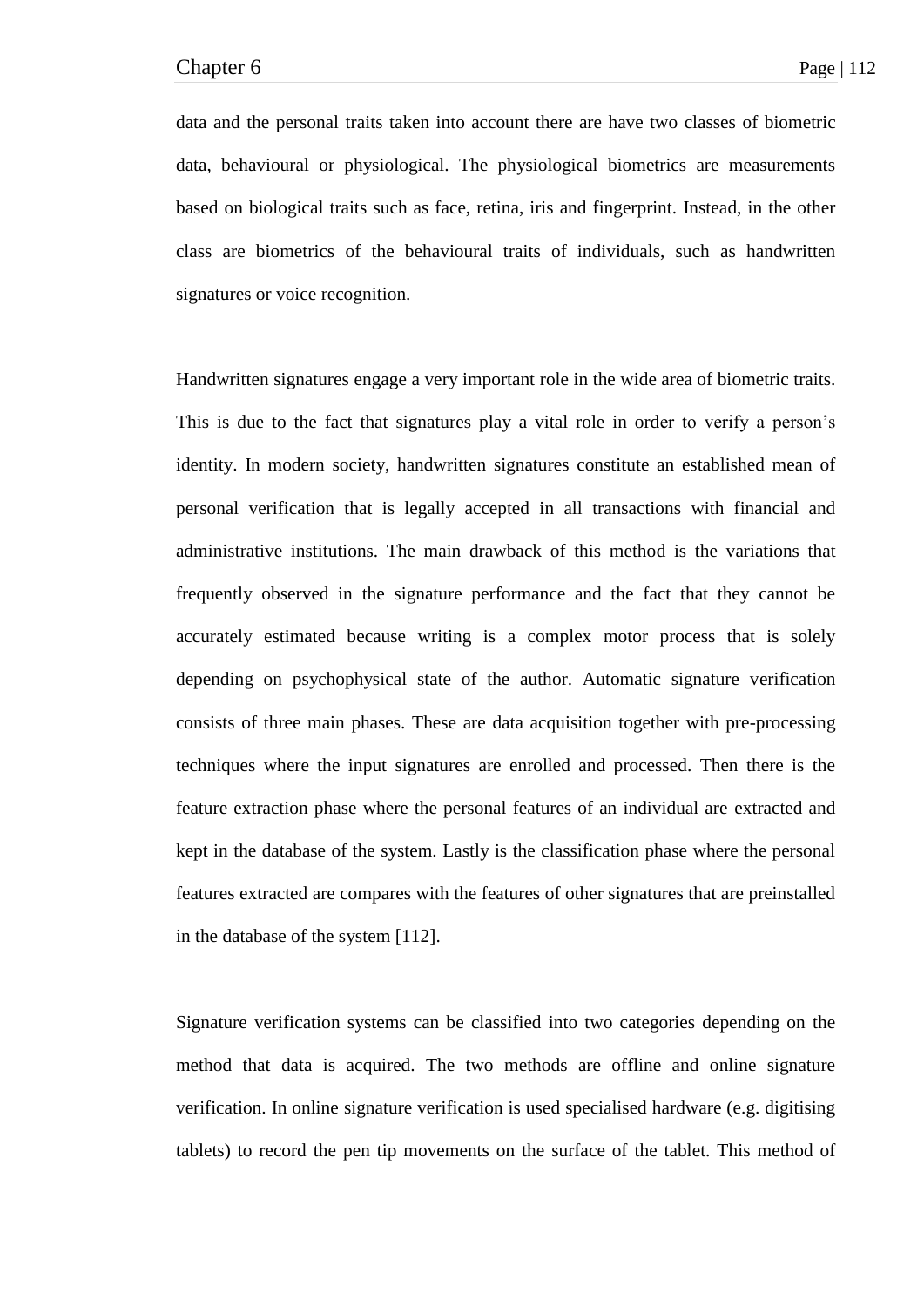collection of the pen tin movement data has the significant advantage that not only collects the static form of the signature but also the dynamic (speed, pressure, acceleration and many others). This has as a result to provide additional information for the construction of the signature in order to form a safer conclusion. In contrast static systems use an offline acquisition method that collects the signature after the writing process. In this occasion the signature has already been written on a document by one person and the data acquisition is performed afterwards by the device in order to collect the signature and transform it to a digitised image for the analysis through the biometric system for security purposes. The areas in which, these two different data acquisition methods are applied, are also different. Online systems used for the authentication of the user's identity in order to permit the access in his/her personal. Also these systems can be used to verify credit card purchases. Instead for the verification of handwritten signatures on various document and bank cheques offline systems are being used [112].

## **6.6.1. Feature Extraction**

There are two types of features that can be implemented in signature verification systems functions and parameters. In functions features the signature is characterized in terms of a time function whose values constitute the feature set. Parameters have two sub-categories which are global and local parameters. Global parametes take into acount the wole signature. Global parameters that frequently used are number of pen lifts, global orientation of the signature, number of components, total time duration of a signature etc. On the other hand in local parameters features are extracted from a particular part of the signature. Futher local parameters are divided to component and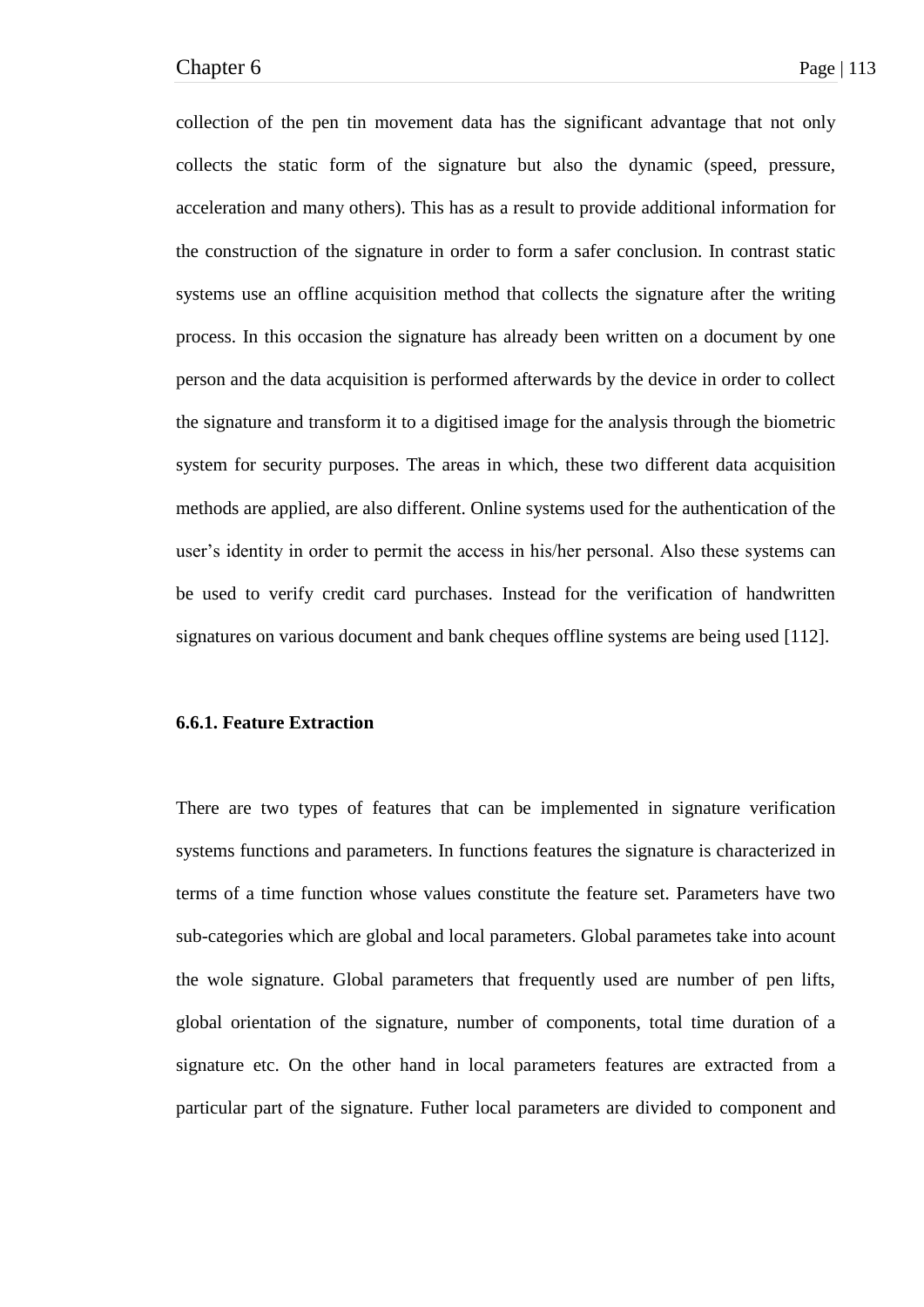pixel oriented categories. Fig 1 shows the feture extraction methods mentioned above to make them more easily understood [73].



Fig.6.1. Feature extraction categories [73].

## **6.6.2. Classification**

The evaluation of the authenticity of the test signature is taking place in the verification phase. The test signature features are matching against those kept in the knowledge base of the system that developed through the enrolment stage. In this stage the system produces a single response (Boolean value) which determines the authenticity of the exemplar signature. In this case the most common method of comparison is by using algorithms called Dynamic Time Warping (DTW) for signature matching. In the occasions that statistical approaches are used for signature verification a method that can be considered is distance-based classifiers. Another algorithm that has been widely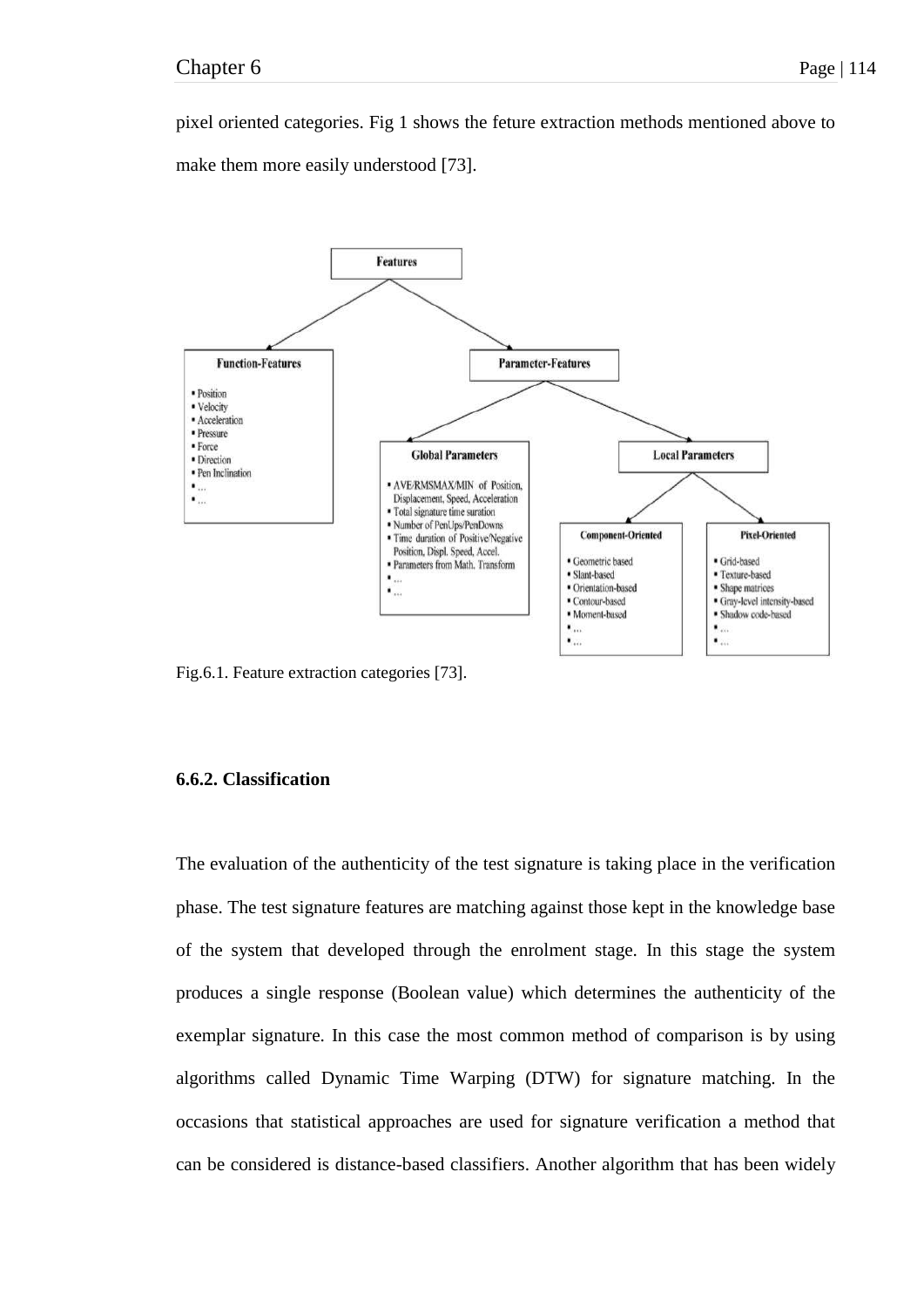used due to its ability in generalizing and learning is NNs. In recent years there is a special attention in hidden Markov models (HMMS) that can be used for both offline and online signature verification. This algorithm process handwriting data as a sequences of letters rather than as a unit or a single allograph. Artificial Neural Network (ANN) is a different statistical analysis method. AANs are computational or mathematical models good for find patterns and model relationships in data. This method of statistical analysis is based on artificial intelligence and machine learning parameters that are very functional in terms of pattern-based analysis and data mining. Another significant advantage of ANNs is the fact that is functioning well with Bayesian statistics, a method that is used and studied in forensic analysis for probabilities determinations [95]. As Indovo states "The verification process involves many critical aspects that ranges from the technique for signature matching to the strategy used for the development of the knowledge base". The most common approaches of signatures verification are shown in fig 2. However these approaches are not standard due to the fact that in many cases blended solutions can be chosen [114].



Fig.6.2. Signature verification techniques [73].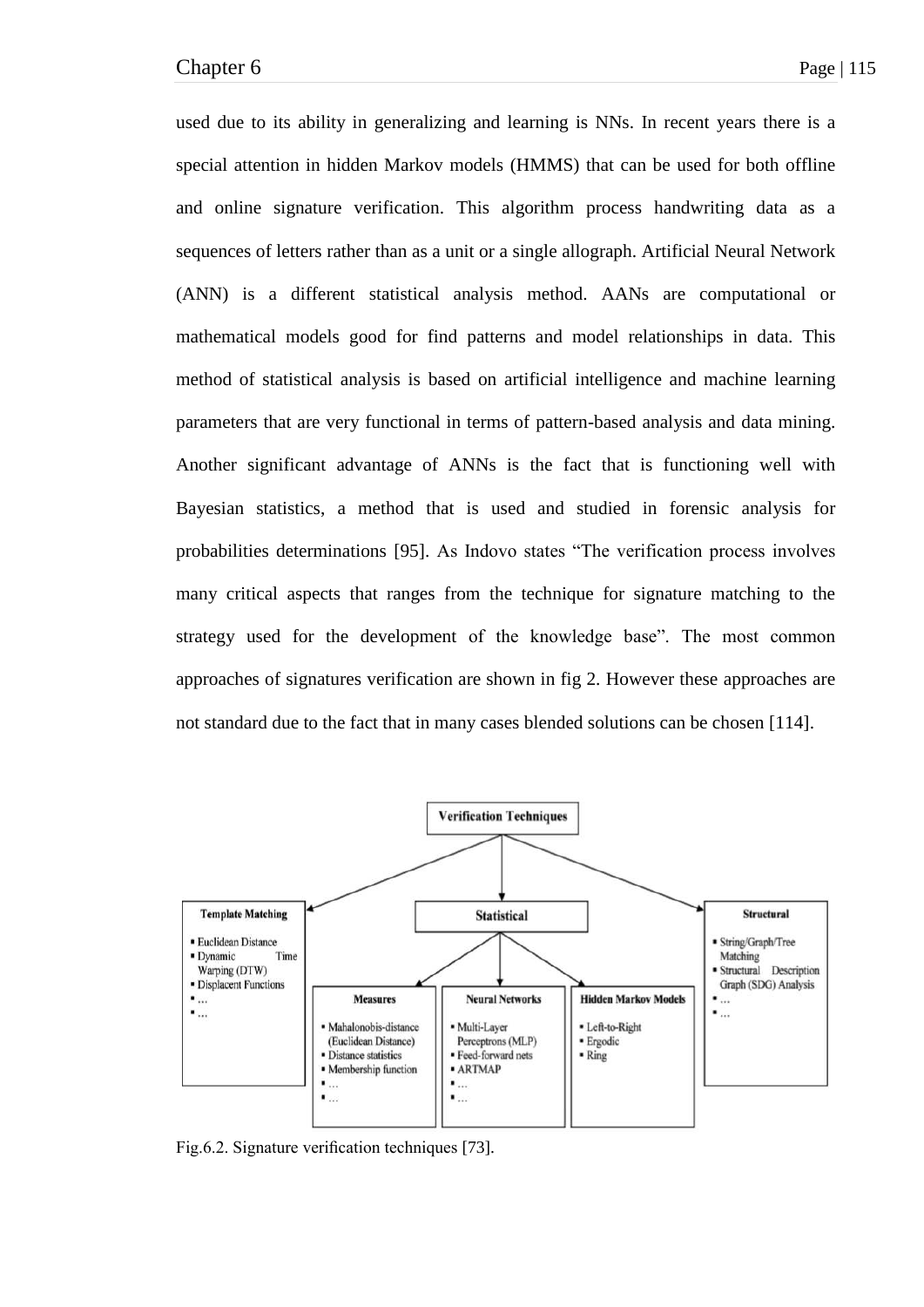## **6.6.3. Performance Evaluation**

Two types of errors are produced in the automatic signature verification. The first error type is called false acceptance rate (FAR) and indicates the case of the false rejection of a genuine signatures. The second type of error concerns the wrong acceptance of a forged signature as a genuine one. This type of error is called false acceptance rate (FAR). Thereby in general terms the performance of a signature verification system is estimated in this manner. The balance between FAR AND FRR must be defined due to the fact that when FRR increases at the same time FAR decreases and vice versa. To add to this in case we FRR is equal to FAR the equal error rate (EER) must be defined and consider to be the overall error measurement of these systems. These types of error can be affected by the fact that the writing is a very complex motor task and it is impossible to determine accurately the variation in the handwritten signature of each author. Another parameter that might increase the overall error of a system is the fact that is not certain the existence of skilled forgers for a given signature and also uncertain is the possibility of collecting forgery samples of adequate quality for the test [73].

# **6.6.4. Engineering Methods applied in Forensic Science**

In recent years and during the debate that is under way concerning the validity of document's examiners methods in analysing handwriting and signature an effort occurred to incorporate automated identification and verification methods into the daily work of document examination field. These methods are based in a great degree in the work that have been done in the field of handwriting recognition technology. The aim of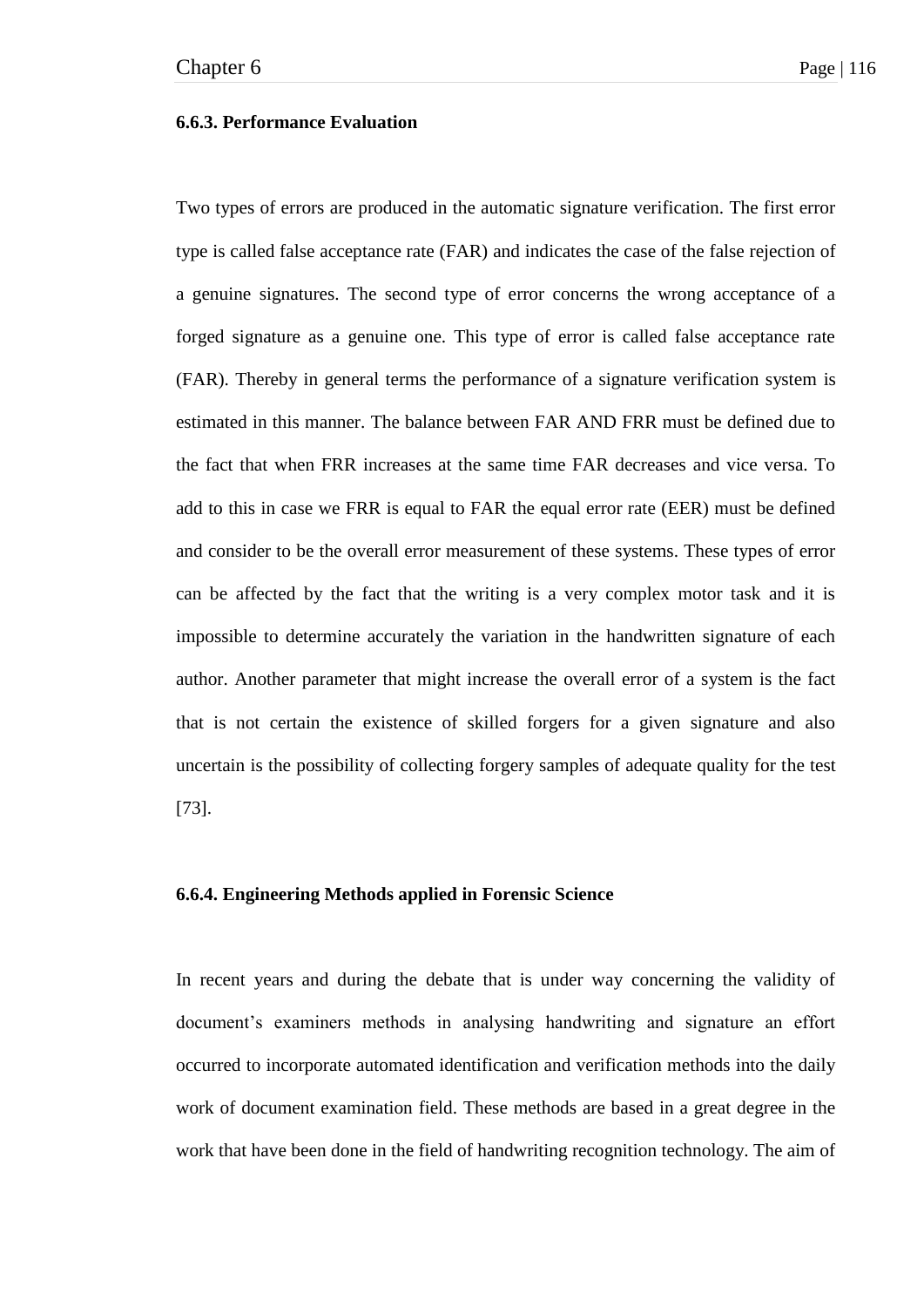this effort was to objectify and assist the work of document examiners. To continue in this a report will be presented of various projects of computer-based solutions that have been completed in order to be understood the progress degree of automated forensic handwriting analysis systems [114].

### **6.6.4.1. PEAT (Pattern Evidence Analysis Toolbox)**

The first attempt in the field of automated forensic handwriting technology was PEAT. This system that was designed in 1994, had as an aim to provide its user with objective measurements which would be derived from static images of two dimensions. It equips the user with tools capable to measure angles, the path length between any two point, the total area enclosed by the line, the area of any enclosed region and total line length. In addition to this another function of this software is that the users can make direct comparison between the measurements of an original and a disputed documents through the software. At the same year a different system (SCRIPT) was designed that enables experts to make various and detailed measurements in handwriting of an individual that cannot be carried out with the naked eye [114].

### **6.6.4.2. MATRIX Analysis**

Matrix was a software designed in 1998 by the same scientists that invented PEAT system. This system has the same concept with PEAT software which is the fact that enables the users to select measurement points from the handwritten samples in order to proceed to a number of comparisons between them. The system provides the user with an objective score of spatial consistency of the genuine handwriting in comparison to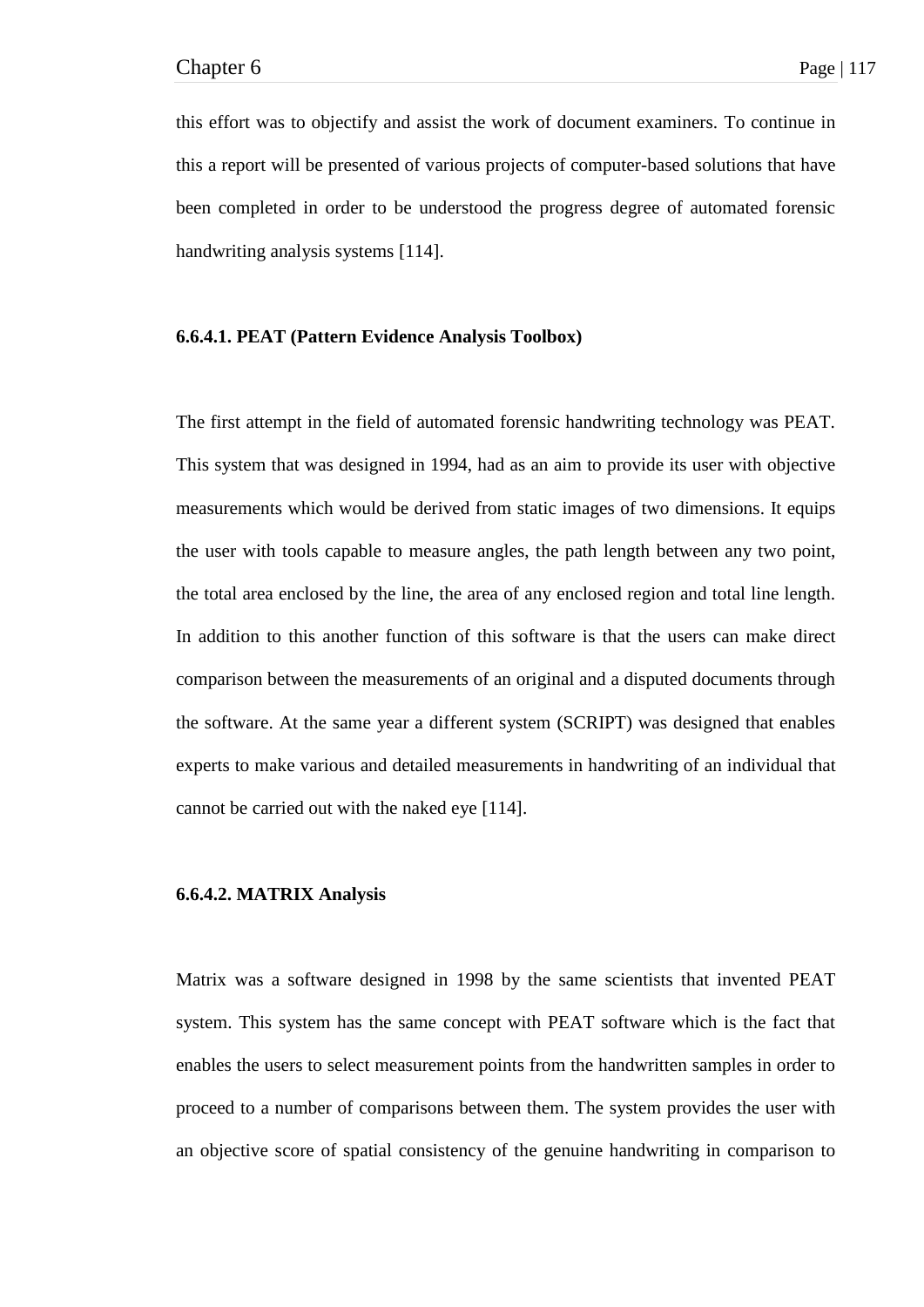the disputed one. This helps document examiners to determine the variation between the two handwritten samples and reach a conclusion regarding the authenticity of the disputed handwriting [114].

## **6.6.4.3. FISH WANDA**

The next system (FISH) has been used from the central police bureau in Germany (the Bundeskriminalamt) for several years starting 1986. The Forensic Information System for Handwriting (FISH) has as an aim to help automation the work of document examiners and by using the multitask abilities of the system to increase efficiency. Some of the system's computerised abilities is to scan handwritten images and convert them to digitised form. Also the user can carry out measurements of letter characteristics such as distance and hei5ht of letters, store this data and make a comparison between known handwriting and questioned samples. Wanda designed 2003 from an international group of scientist and it was designed to interface with FISH, but in reality the scientist intended to substitute the outdated FISH system. Wanda, in comparison with FISH, has advanced additional handwriting measurements, advanced features and modules that can be regarded as systematic procedure of handwriting examination [114].

## **6.6.4.4. CEDAR-FOX**

CEDAR-FOX forensic handwritten document examination system was presented by S. Srihari and Z. Shi [41]. CEDAR is another automated forensic handwriting analysis system and used in this research, in an attempt to become familiar with this type of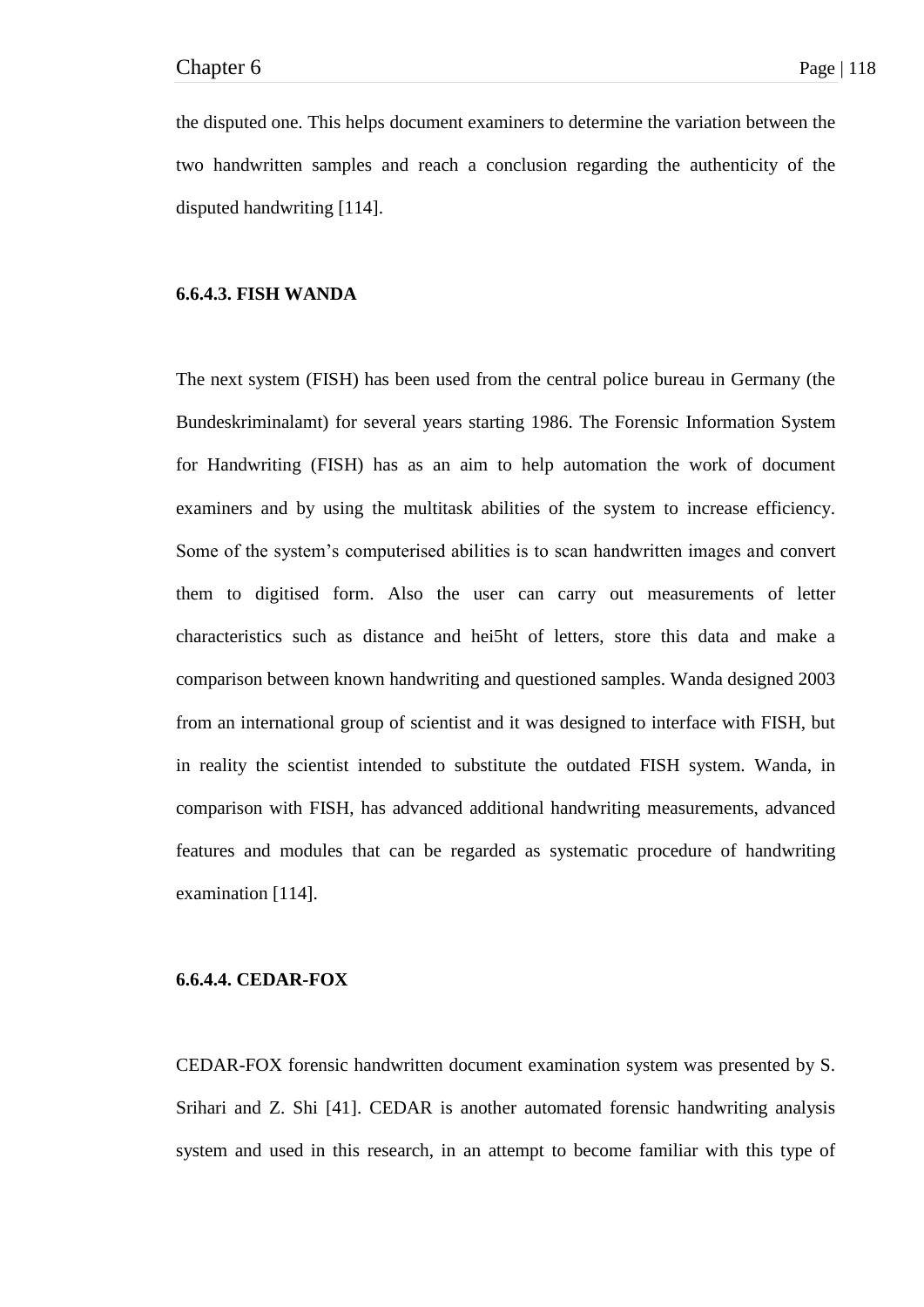technology and also to derive a better understanding of this system capabilities. ]. It was designed for automated and semi-automated analysis of scanned handwritten documents, and additionally has strong document storage and retrieval capabilities CEDAR-FOX is a computer-based system for analysing electronically scanned handwriting documents, and searching electronically stored repositories of scanned documents. The system is primarily designed for questioned document examination, and it has a number of functionalities which make it useful for analysing documents or searching handwritten notes and historical manuscripts. Cedar-Fox has many functionalities that can facilitate the work of forensic handwriting experts. The procedure that have to be followed in order to verify questioned signature in Cedar is very simple and easy. A questioned signature is compared to a group of known signatures that the user have to enrol into the system (minimum five signatures), in order the system to be trained at this sample signatures so it can give the result for the signature verification. The system provides an output of a confidence (0-100%) of the signature belonging to the known set of signatures or being a forgery [116].

Automatic signature verification is a very attractive field of research from both scientific and commercial points of view. In recent years, along with the continuous growth of the Internet and the increasing security requirements for the development of the e-society, the field of automatic signature verification is being considered with renewed interest since it uses a customary personal authentication method that is accepted at both legal and social levels.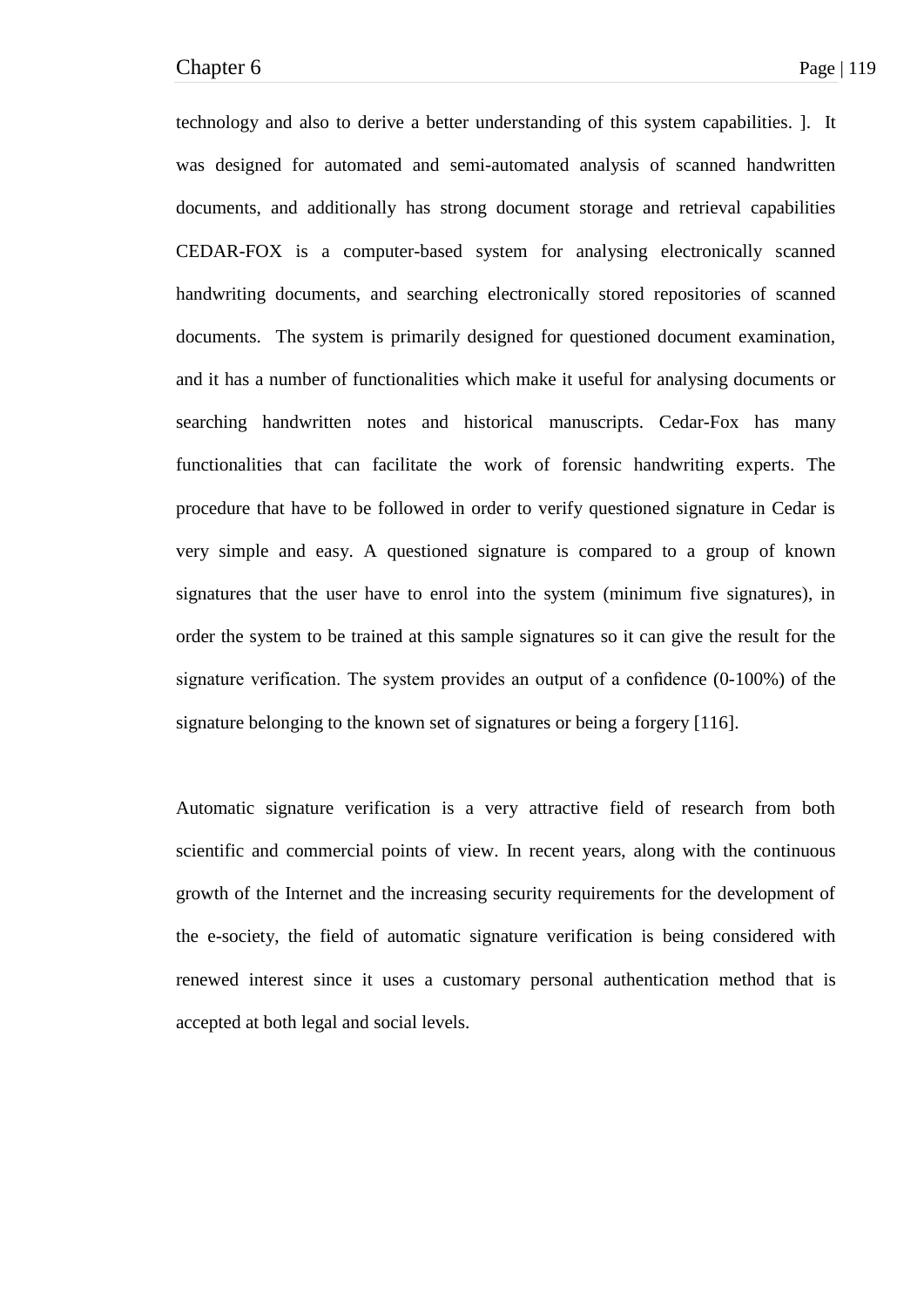## **6.7. Admissibility of Signature Verification Systems as Evidence to the Court**

The scientific method is the primary way for testing hypotheses in engineering or scientific disciplines. In this rigid framework the scientist is provided with the necessary answers to resolve uncertainty and this leads to the acquisition and development of adequate knowledge regarding these issues. Modern computational methods based on mathematical models lead to more accurate techniques with increased facility and speed. However there are different rules in the procedure governing the facts that the judicial system has to consider in order to resolve questions and introduce evidence to be considered by the jury or court. For the admissibility of evidence in a court of law there must be a certain evidentiary basis under substantive rules and governing procedural in order the court of law to rule for the admissibility of this evidence and this evidence to be allowed to come into consideration by the jury. Lay testimony has different admissibility rules in comparison with expert witnesses. Government prosecutors in criminal cases should prove that each element that occurs and forms a particular crime has been committed beyond a reasonable doubt by the defendant. In contrast in civil cases the plaintiff has to prove that each element of the civil claim or cause of action has been demonstrated by a preponderance of greater weight of the evidence [116].

This difference in methodology applied at these different disciplines frequent cause frictions regarding the burden of proof that is needed when engineering or scientific evidence is attempted to be introduced in a courtroom. Forensic handwriting analysis is an example of this conflict regarding the evidence presented in the Court by Forensic Document Examiners. Having this in mind and due to the rapid advances in the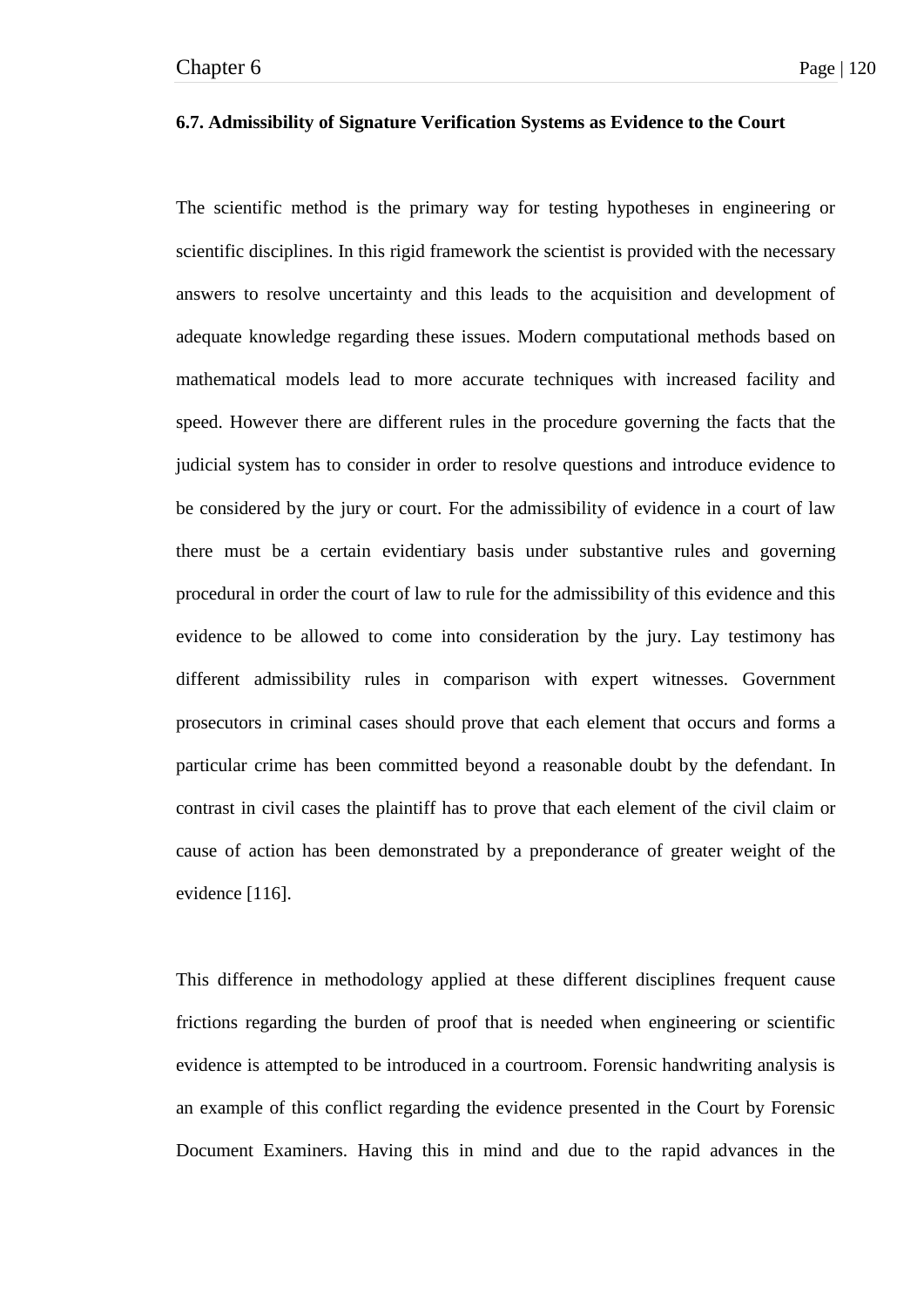development of computer-based systems for handwriting analysis the courts in the United States are considering the possibility of the admissibility of evidence derived from these systems in the near future. These systems have been introduced in the context of Daubert or Frye hearings. These hearings set the rules for the admissibility of expert evidence by forensic document examiners regarding handwriting or signature testimony. This study will examine the potential use of computer-based systems for handwriting and signature analysis in a legal proceeding. To achieve this we will focus on the decisions in Kumho Tire and Daubert hearings which provide guidance regarding the admissibility of scientific evidence in the court. In addition other judicial decisions will be discussed in order to examine the issue presented in this chapter [116].

In the day-to-day analysis made by an FDE, there will typically be an absence of direct dynamic information for the writing under analysis. In inferring dynamic information from a static trace it is possible to use computer based solutions to automatically estimate some of the dynamic characteristics of signatures or handwriting samples. The ability to measure such data offers the potential to reduce the time cost in analysing cases, for example by identifying potential areas of interest within samples. Some techniques are already reported in the literature to retrieve such inferred or "pseudodynamics". Pressure and other dynamic information can also be determined from images (for example scans) of ink, by utilising image processing techniques, such as grey level segmentation [60]. There are also several methods for recovering the order of strokes in handwritten samples using machine learning based techniques such as Hidden Markov Models operating on a database of words [117] and skeletonisation and processing of the ink trace [118]. These have the advantage of being able to operate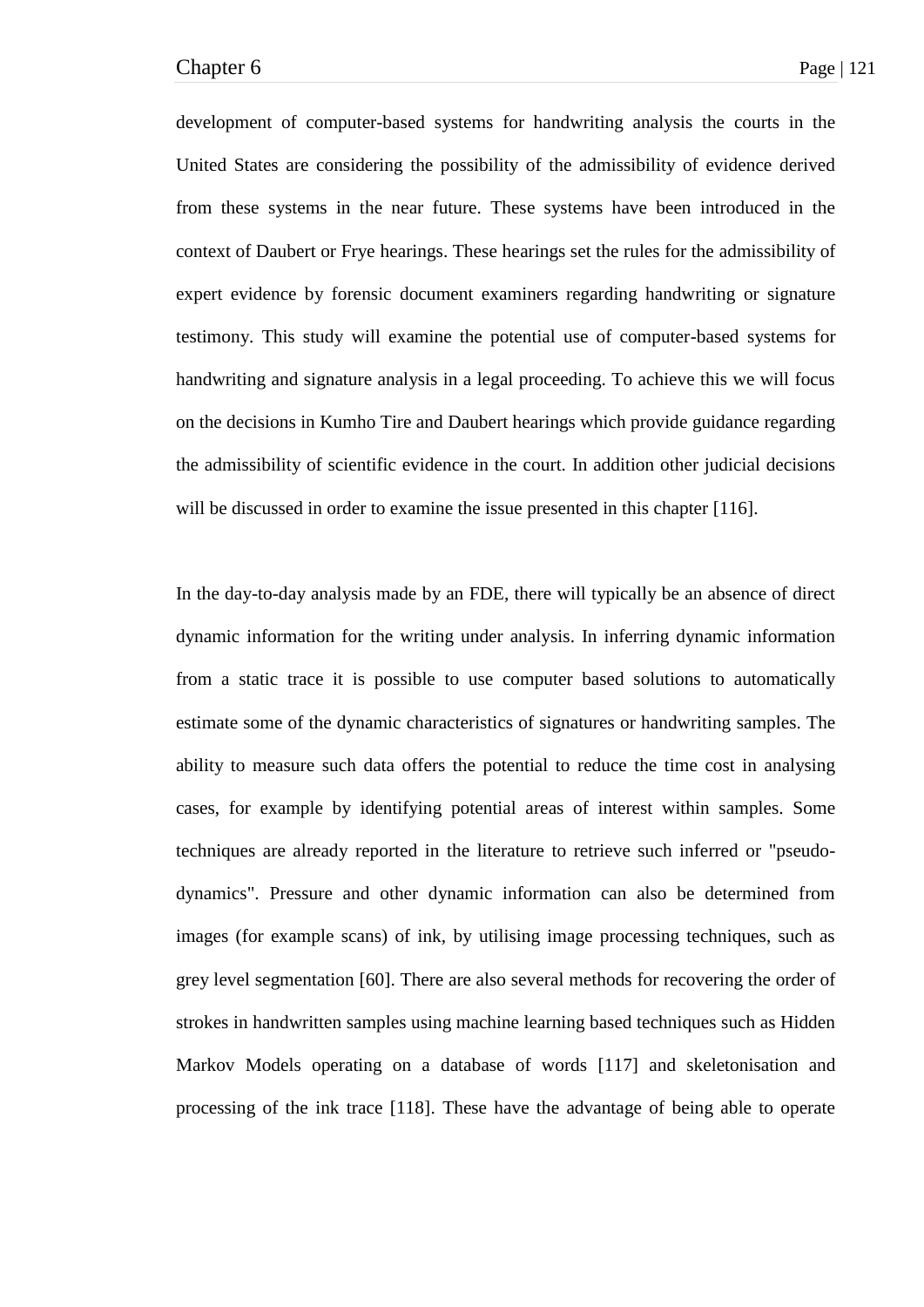purely on scans of samples, requiring nothing more than a scanner and computer. Our study has also shown the time consuming nature of human analysis.

Many machine-based techniques for recovering inferred dynamic data have the potential to be of use in the FDEs day-to-day operations which may be able to either shorten the analysis times or help the examiner to know which areas of interest to concentrate on during a case [114]. This study represents a first step in understanding fundamental processes within the FDE community with a long-term aim of attributing accuracy metrics to subjective techniques of inference. Although on a relatively small scale, this wider study with data from professional FDEs nevertheless does provide useful indicators for future development further to studies already in the public domain. However, beyond this, we have illustrated the potential for extending and enhancing the overall analysis of signatures by using automated techniques, and our results suggest that further development of automated tools to support and supplement human inspection may enable the realisation of powerful inference mechanisms in a forensic analysis context, raising the predictive capabilities of the handwritten signature as a source of valuable forensic evidence.

In the last few years, many computational methods have been implemented to build applications that develop new procedures for criminal law and justice [119]. The applications often use a similarity score between a stored model and a presented biometric and use a corresponding threshold to decide whether authentication will be provided to a person. For example, a biometric signature verification system could be used for fraud detection.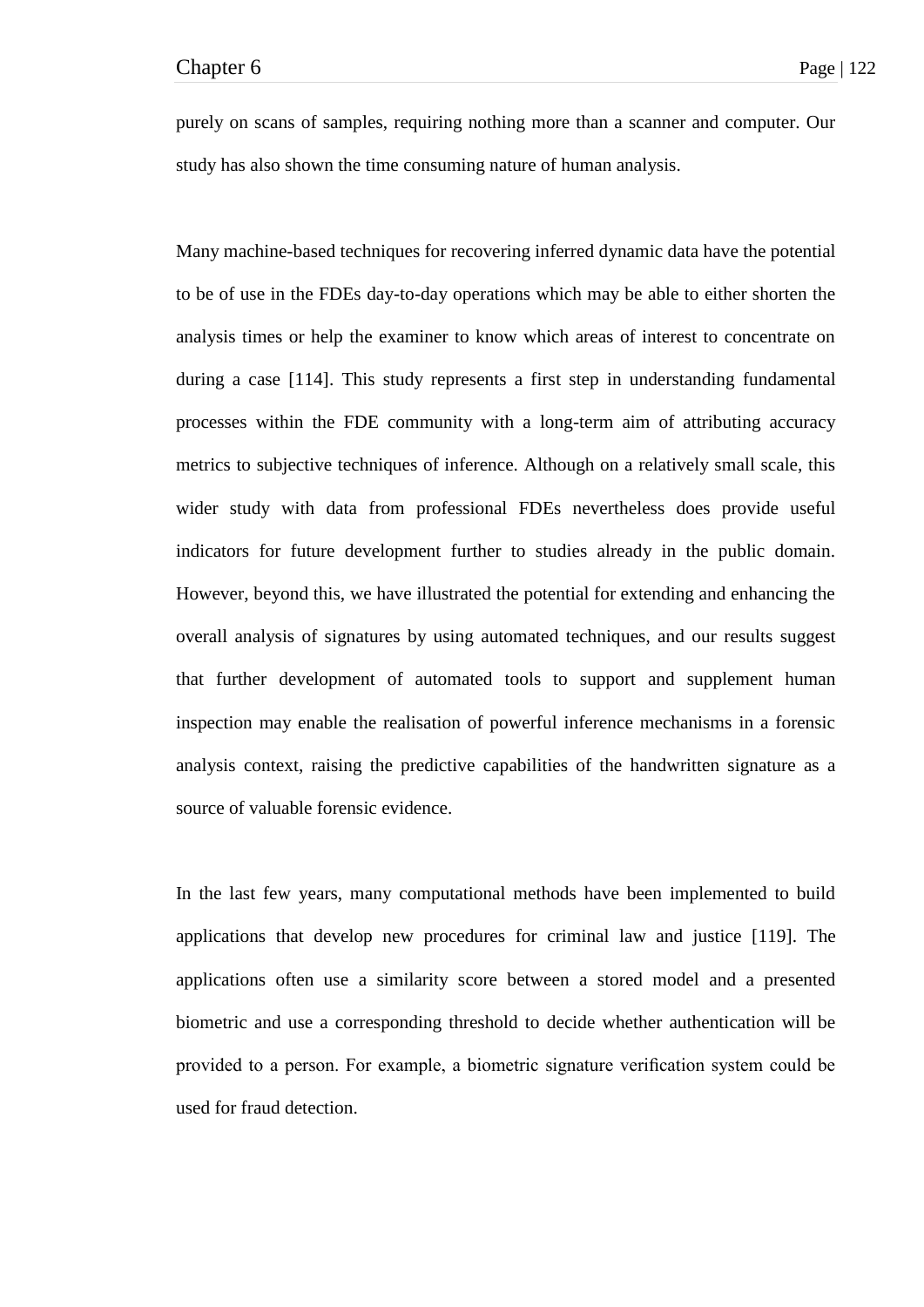As it has mentioned earlier forensic document examiner draw their conclusions based on their experience and the comparison of the disputed document is done visually without the aid of computer based programs. In forensic casework, the use of a precise threshold is not desirable as evidence often cannot be presented as a binary truth value (i.e. true or false), which is why conclusions are presented in a probabilistic way [120]. However computer based methods that have invented the last decade can be very useful to report objective results and by this way strength the value of evidence in the court of law. As Franke et al stated "Similarity scores could be used to compute the probability that the specific similarities/differences will occur if the prosecution hypothesis is true (the suspect wrote the signature) or if the defence hypothesis is true (another person than the suspect wrote the signature). Thus, results of objective feature selection methods could be used to support the FHEs conclusions and express the strength of evidence numerically instead of verbally. In this competition, we would like to make a first step in bridging the gap between objective biometric methods and forensic expertbased opinion". [121]

One of the most popular computer-based software for the verification of signature is CEDAR-FOX which is an interactive software system to assist the document examiner in comparing handwriting samples. Based on differences between the two feature sets, the system produces a score. The score, known as the log-likelihood ratio (LLR), is the natural logarithm of the ratio of the probability of being written by the same writer and the probability of being written by different writers. [98] The score itself can be discretized by CEDAR -FOX into a nine-point scale analogous to the opinion expressed by the document examiner according an ASTM testing standard. [122]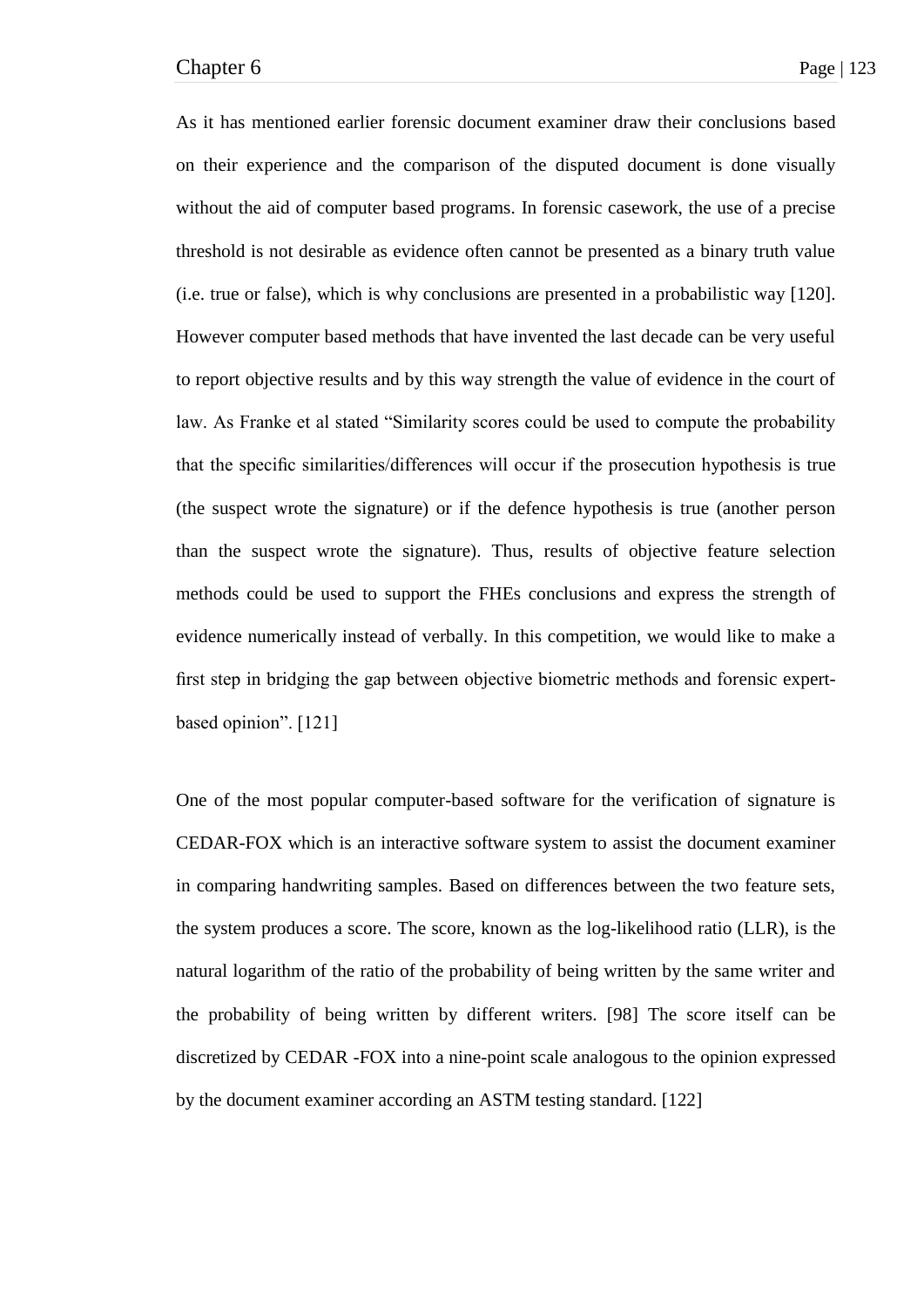The combined effect of the Daubert, Starzecpyzel, Joiner, and Kumho decisions has, on some occasions, caused limitations on the testimony of FHEs [94] [96] [97]. Challenges have also come from academia, calling for the discipline to clearly articulate its claims as to the character of the skill and provide empirical research which supports those claims. [91] [97]. Legal applications of probabilistic methods will provide a scientific basis in the document analysis field. Evidence presented in a case at law can be regarded as data, and the issue to be decided by the court as a hypothesis under test. In any case there will be uncertainty about both the ultimate issue and the way in which the evidence relates to it, and such uncertainty can, in principle at least, be described probabilistically. In this project we will try to discover the possibility for the admissibility of this forensic signature verification system as evidence in a legal proceeding.

The criteria set by Daubert case were used in recent legal cases to interpret the potential admissibility of evidence derived from new technological and scientific innovations. A decision of the district court, in United States, was overturned by the Ninth Circuit Court of Appeals accepting the expert testimony that was previously excluded and reported that the expert witness had correctly applied the standardized techniques previously developed by independent laboratories [113]. The court concluded that the challenges regarding the methodology that was used by the expert witness to reach his conclusion must be made at the stage of the main proceedings, before the jury and during the evaluation of the weight of evidence from this body of people sworn to give a verdict in a legal case on the basis of evidence submitted to them in court. The decision regarding the admissibility of the methodology used should not be taken in a judicial predetermination manner but should be examined during "battle of the experts"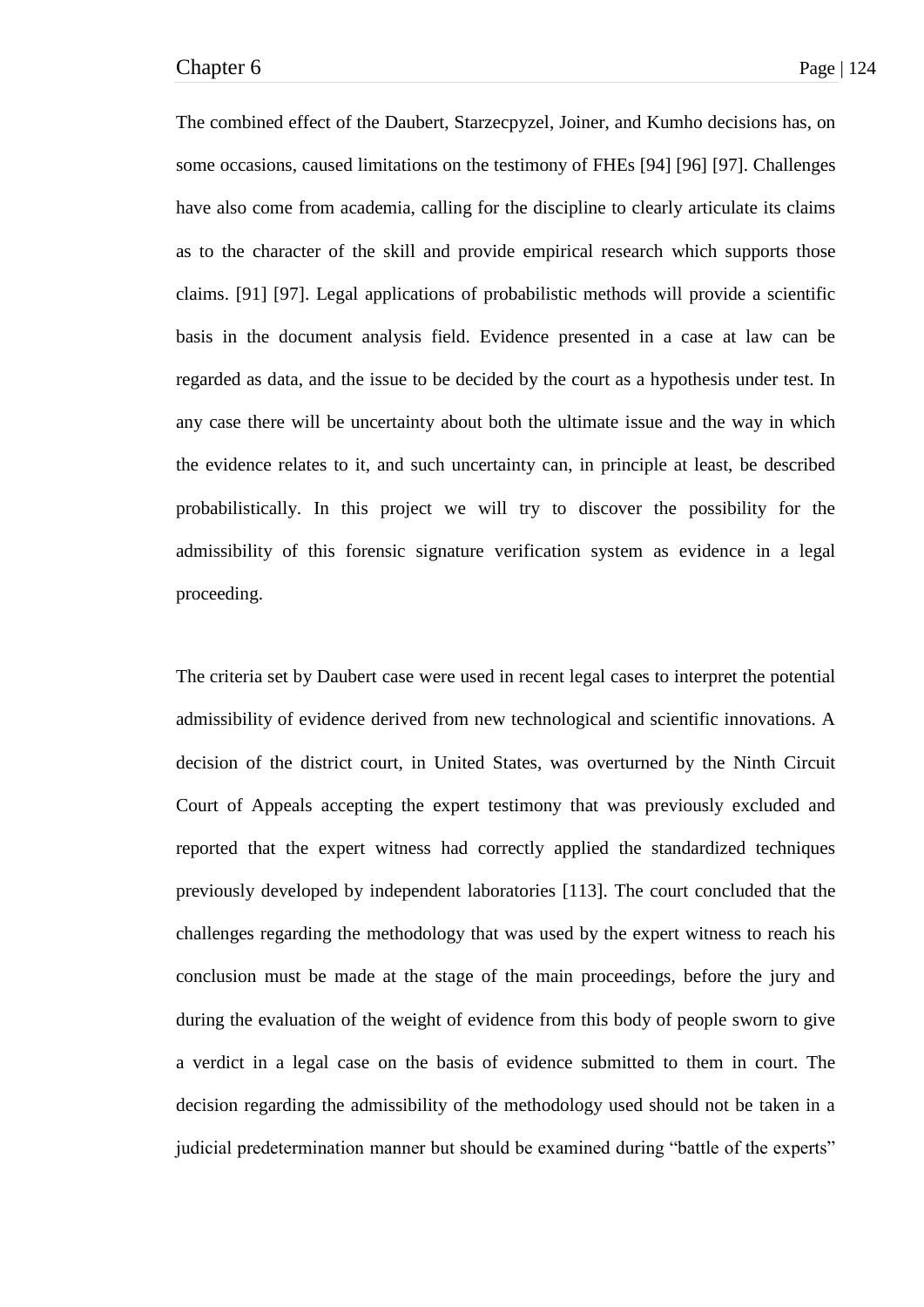before the jury as the court stated. It was also reported in this case that "the Pre-trial" challenges to expert testimony are overcome when the testimony is shown to be reliable and helpful to the jury". However the court added that "in order for a scientific technique to be reliable, there must be evidence in the records indicating the methodology can be or has been tested" [213]. In agreement with this statement are the comments made by the Tenth Circuit which mentioned that new and untested methodologies based on novel technological achievements should be excluded as evidence from a legal proceeding [124]. Similarly and on this rationale the District of Columbia Court of Appeals stated that "scientists significant either in number or experience must publicly oppose a new technique or method as unreliable before the technique or method does not pass muster under Frye" [125]. Technology affects and will affect in the future the life of every citizen. Therefore it is reasonable for legal science and legal professional to be positive to these technology innovations which could be auxiliary options in order to prove a claim in court of law. The use of cutting edge tools, if they meet the requirements of Daubert case, combined with the independent confirmation of an expert of the system accuracy should be generally admissible in legal proceedings.

Research done by these systems was used to demonstrate the validity of the forensic documents examiners methodology. The computer-assisted writer verification and identification investigation reported in Srihari's study [98] was reviewed during the pressure of Daubert hearings in federal cases. An example of such circumstances was the U.S. v. Prime case [126]. In this case there was a motion for exclusion of expert testimony as unreliable. The Ninth Circuit Court of Appeals considered the experiments in the context of this motion done by the criminal defendant. The court in response to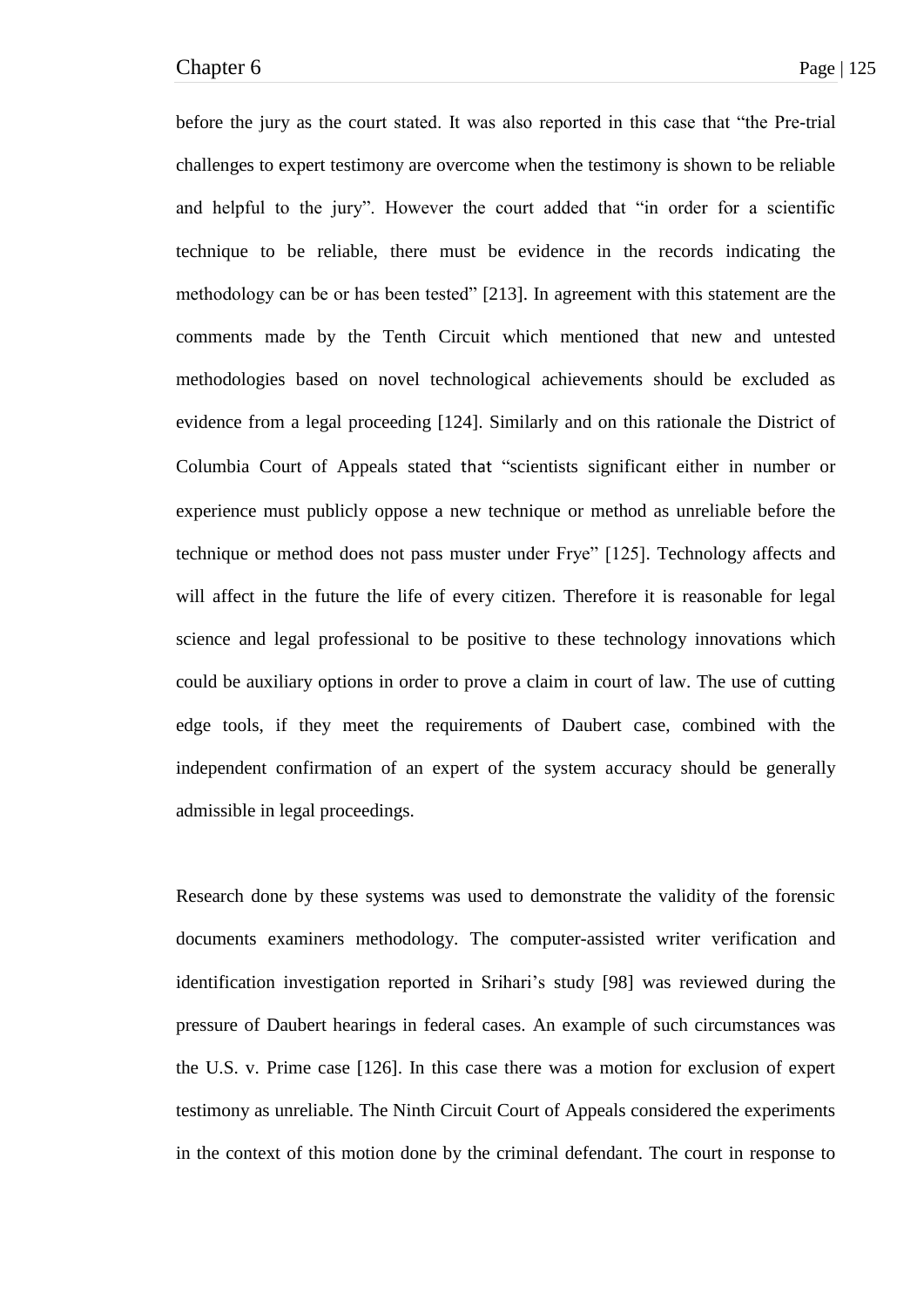this motion in regards to the validity of the forensic document analysis methodology, stated "The Government and [questioned document examiner] provided the court with ample support for the proposition that an individual's handwriting is so rarely identical that expert handwriting analysis can gauge reliably the likelihood that the same individual wrote two samples". The most significant support came from Professor Sargur N. Srihari of the Center of Excellence for Document Analysis and Recognition at the State University of New York at Buffalo, who testified that the result of his published research was that ‗handwriting is individualistic' [116]. In Yagman a different case which took place most recently the court had given the permission to a document examiner to testify as to authorship of disputed documents [116] [127]. In this case also the court relied on research reported by Srihari in order to support and constitute the validity of the testimony in connection with the known or potential error rate of the handwriting analysis methodology. In this spirit the court in Gricco stated ―the state of the art of handwriting analysis has improved and progressed‖ [116] [128].

Apart from the advantages that can offer, in the field of forensic handwriting analysis, the implementation of these automated handwriting analysis systems we should consider and the legal obstacles relating to the evidence derived from these systems. In recent years the move towards the deployment of biometric technologies in the public and private sectors make necessary a legal investigation of these new techniques compatibility with the existing legal framework. This project will sets out some issues from the angle of data protection, and standardization of signature verification systems in order to be implemented in practice overcoming legal barriers.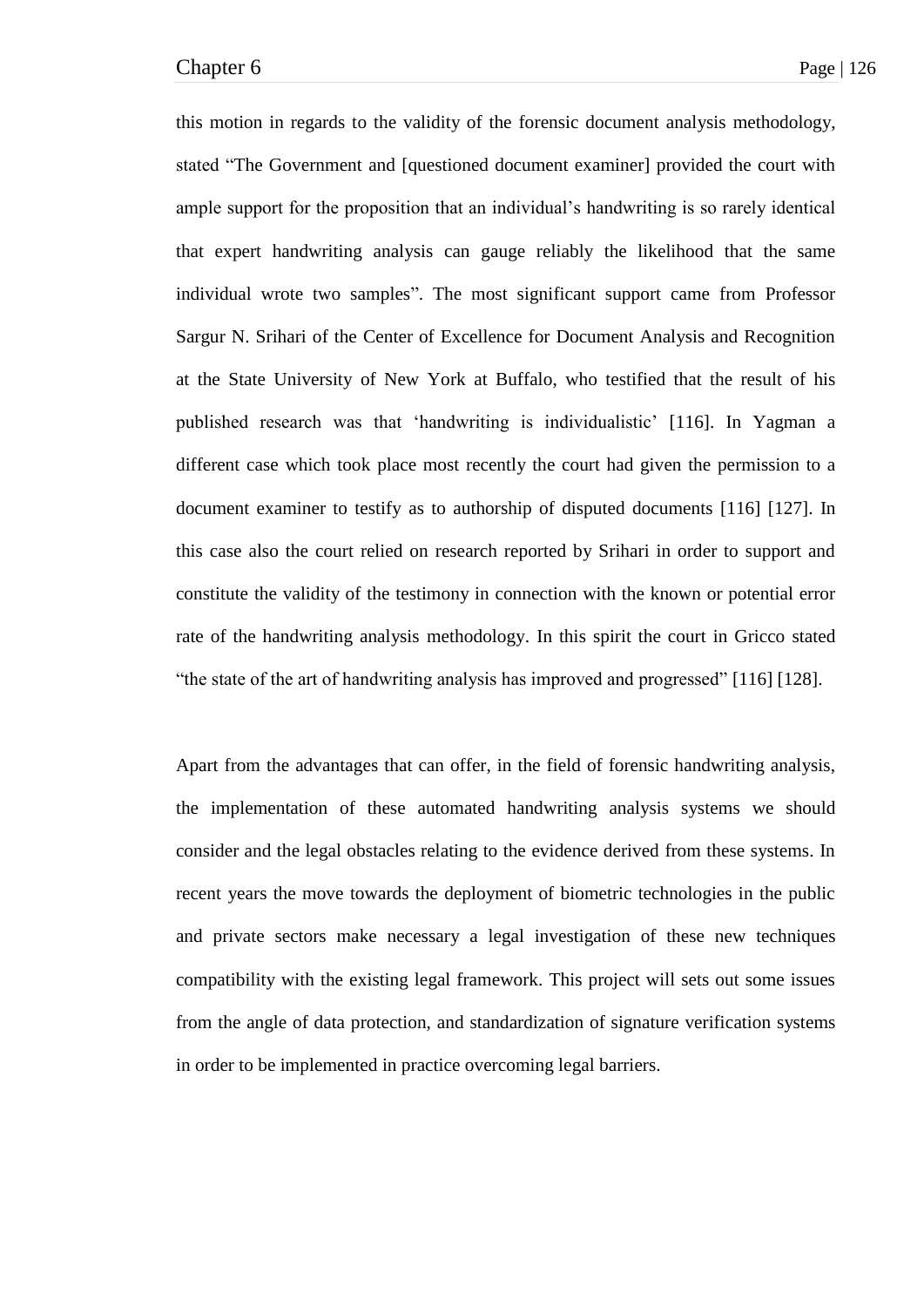### **6.7.1. Data Protection and Safeguards for the Protection of Biometric Data**

We all know and understand the importance of the signature of each person and the need for adequate security so that it cannot be easily forged by someone else the signature who wants to make a profit using illegal means. By signing, one reveals information about oneself and opens up possibilities to link information about oneself together. This is relevant from a privacy perspective, because "knowledge is power". With these signature verification systems, the signature becomes target for the criminals and governments and the legal community have the duty to protect the personal data of every individual without turning their back on technological progress. In recent years a lot of people are increasingly concerned about adequate and proper protection of their personal data. Most of European states have data protection regulations that ensuring an extra degree of protection in this sensitive matter of concern.

In Europe, 'personal data' is defined as 'any information relating to an identified or identifiable individual'. Subject to protection is also biometric data that is considered to be a category of personal data. The collection and storage of personal and biometric data in database by the state generally is regarded as contrary to the right of privacy and in order to make this action the state must justify it as necessary [129]. In S and Marper v United Kingdom the European Court of Human Rights (ECtHR) held that:

―The mere retention and storing of personal data by public authorities, however obtained, are to be regarded as having direct impact on the private-life interest of an individual concerned, irrespective of whether subsequent use is made of the data" [130].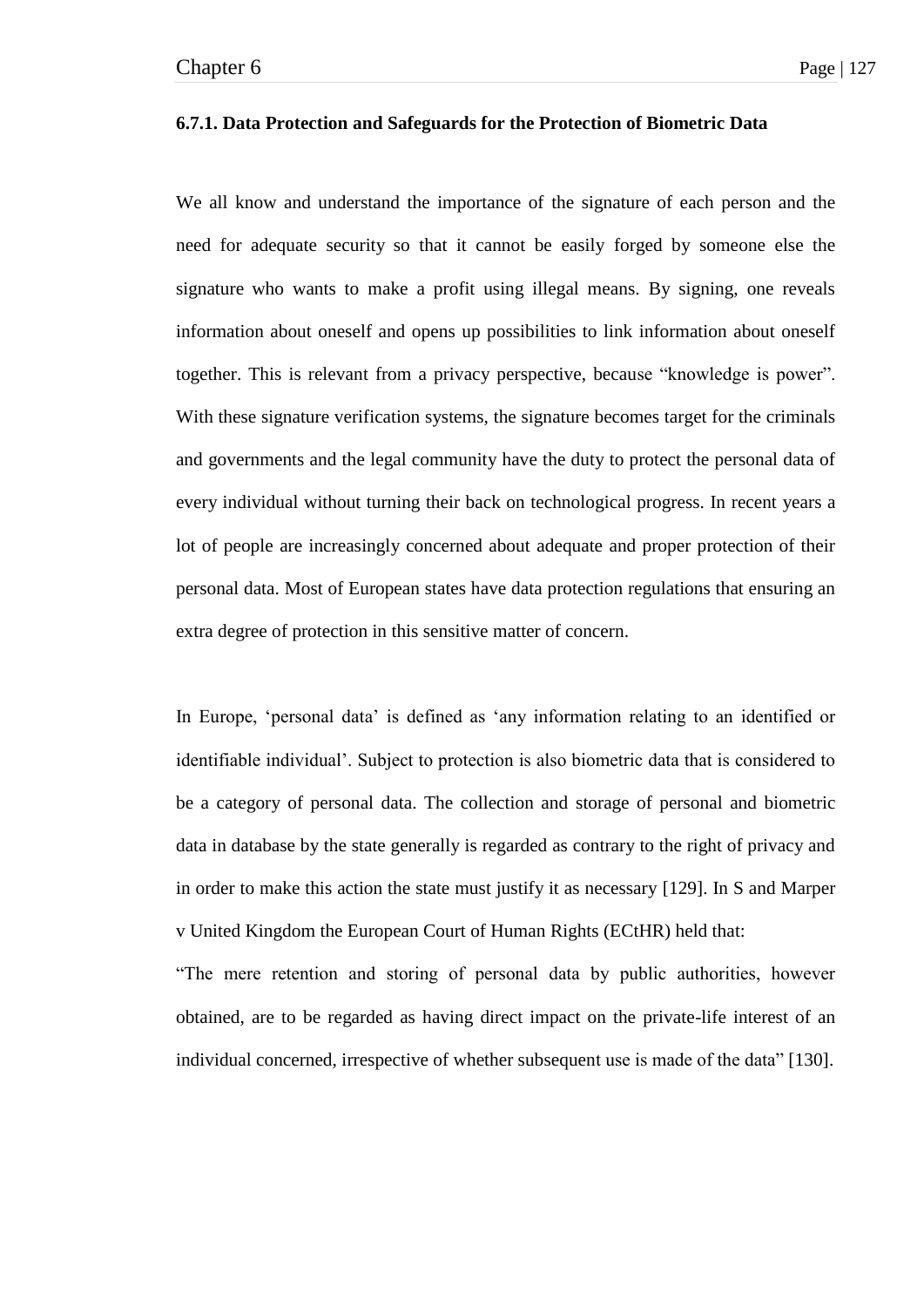A test consisted by three parts is implemented by the courts in the council of Europe and EU in order to decide if it is legitimate for a state to proceed with the collection of private data. That three parameters are a) the act should be in accordance with the law, b) a legitimate aim should be served behind this decision, c) it must be a necessary decision in terms of a democratic society [129].

The existence of safeguards, as it concerns personal data undergoing automatic processing, is a very important safety net for citizens. Adequate safeguards is needed for the collection, storage and processing of biometric data due to the fact that there is always the danger this acts to be considered as a violation of right to privacy [129] [135].

In Marper, the ECtHR stressed that:

―The protection of personal data is of fundamental importance to a person's enjoyment of his or her right to respect for private… life, as guaranteed by Article 8 of the Convention. The domestic law must afford appropriate safeguards to prevent. The domestic law should notably ensure that such data are relevant and not excessive in relation to the purposes for which they are stored; and preserved in a form which permits identification of the data subjects for no longer than is required for the purpose for which those data are stored. The domestic law must also afford adequate guarantees that retained personal data was efficiently protected from misuse and abuse" [130].

Although in many cases these safeguards are applied in different ways, they share nine common characteristics which will briefly discussed below.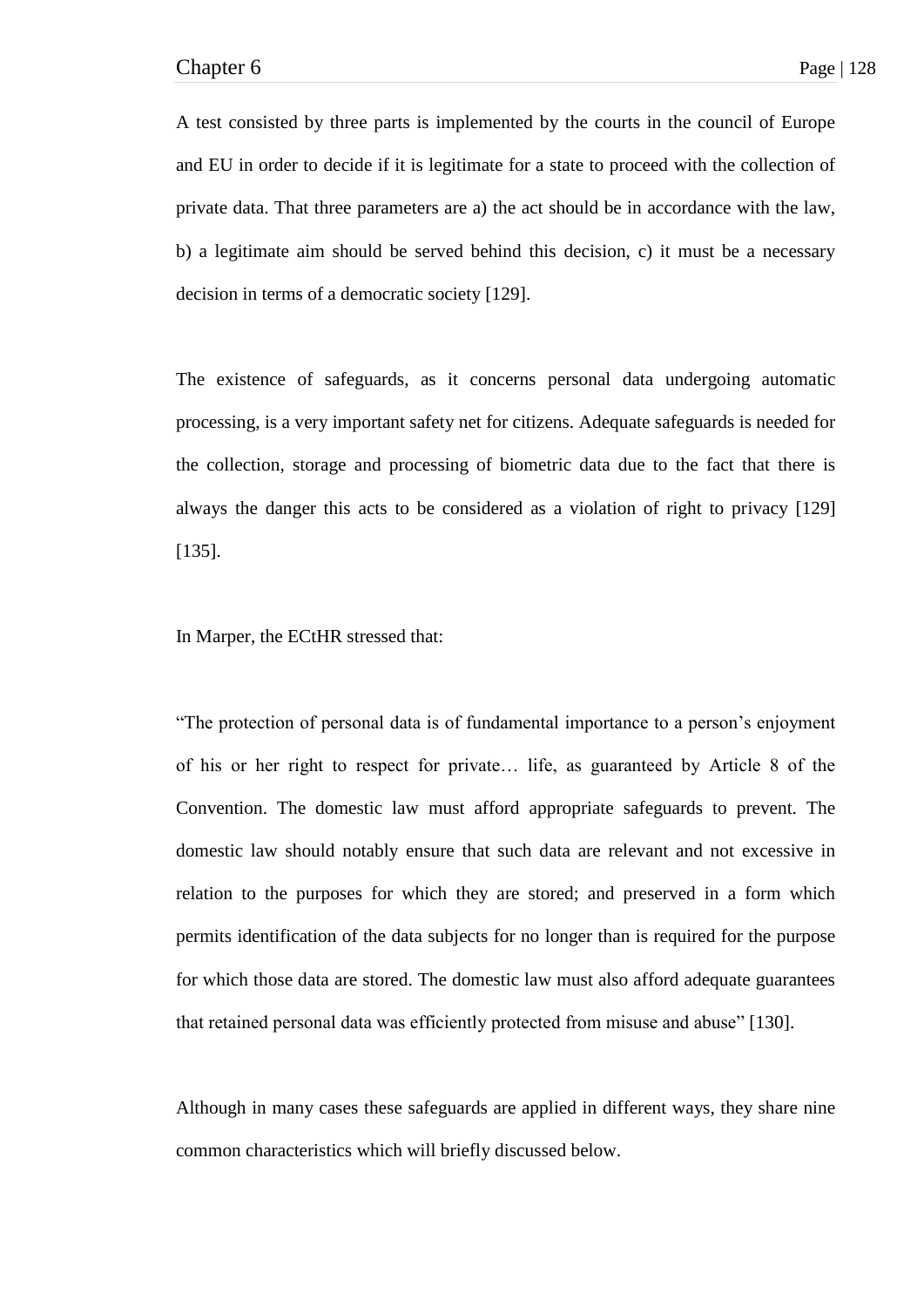1. Personal data must be collected for specific and legitimate purposes which are stated clearly and in detail

2. Data collected should be of appropriate quality, only the necessary and relevant data should be collected for the accomplishment the initial purposes.

3. In order to proceed with the collection of personal data, there should be the clear consent or knowledge of the individuals whose personal data will be taken.

4. Data subjects there must be appropriately informed for the purpose of collecting their personal data of, they also have to be informed for the authority which is responsible for this data collection, whether disclosure is voluntary or mandatory and if there are any consequences in case of non-provision.

5. In data collection procedure should be applied appropriate restrictions and limitations. This means that the data collected should only be used for purposes that were originally defined and there are restrictions in transferring data public and private organization or other individual and between state organisations.

6. There must be appropriate safeguards and security measures in order to ensure the integrity, security and confidentiality of the personal data collected.

Individuals should have the right to the unlimited and unhindered access of their personal information kept in databases.

8. It should be given the right to people to renew and correct their personal data.

9. An independent data protection authority should exist in order to monitor compliance in regards with data privacy safeguards, investigating complaints and to act on behalf of individuals securing their rights in case the privacy of their personal data has been violated" [129] [135].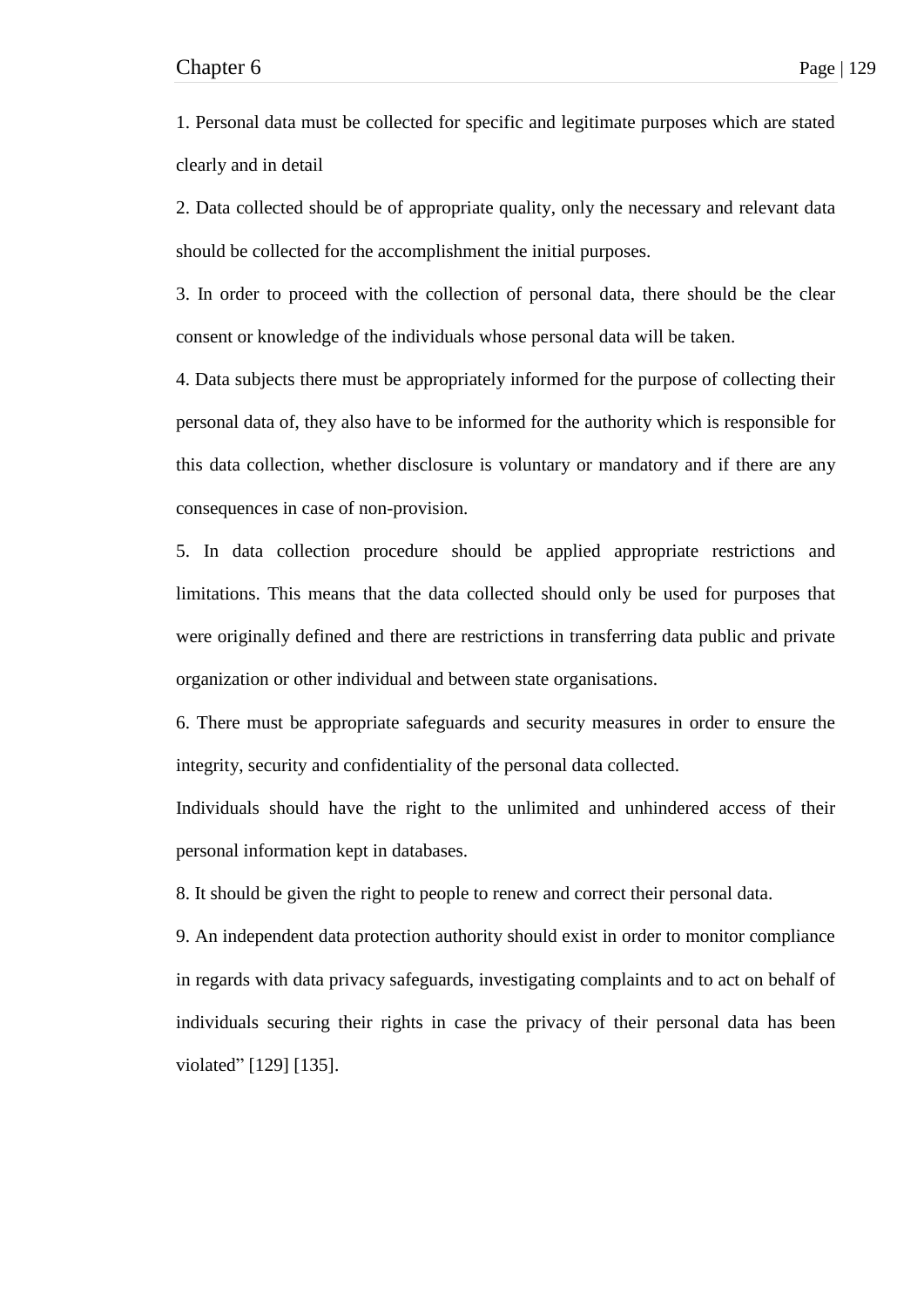## **6.7.2. Expert Evidence General Requirements and Hearsay in Connection with Electronic Evidence**

British Civil code states that the practice direction sets out the general requirements of expert evidence, including duties, in the following terms:

―2.1 Expert evidence should be the independent product of the expert uninfluenced by the pressures of litigation.

2.2 Experts should assist the court by providing objective, unbiased opinions on matters within their expertise, and should not assume the role of an advocate.

2.3 Experts should consider all material facts, including those which might detract from their opinions.

2.4 Experts should make it clear

(a) When a question or issue falls outside their expertise; and

(b) When they are not able to reach a definite opinion, for example because they have insufficient information.

2.5 If, after producing a report, an expert's view changes on any material matter, such change of view should be communicated to all the parties without delay, and when appropriate to the court [136].

Based on these general requirements for expert evidence listed above is reasonable to arise the issue of hearsay regarding electronic evidence. To make it easier to understand the importance of the classification of the testimony a brief reference will take place in regards to hearsay evidence.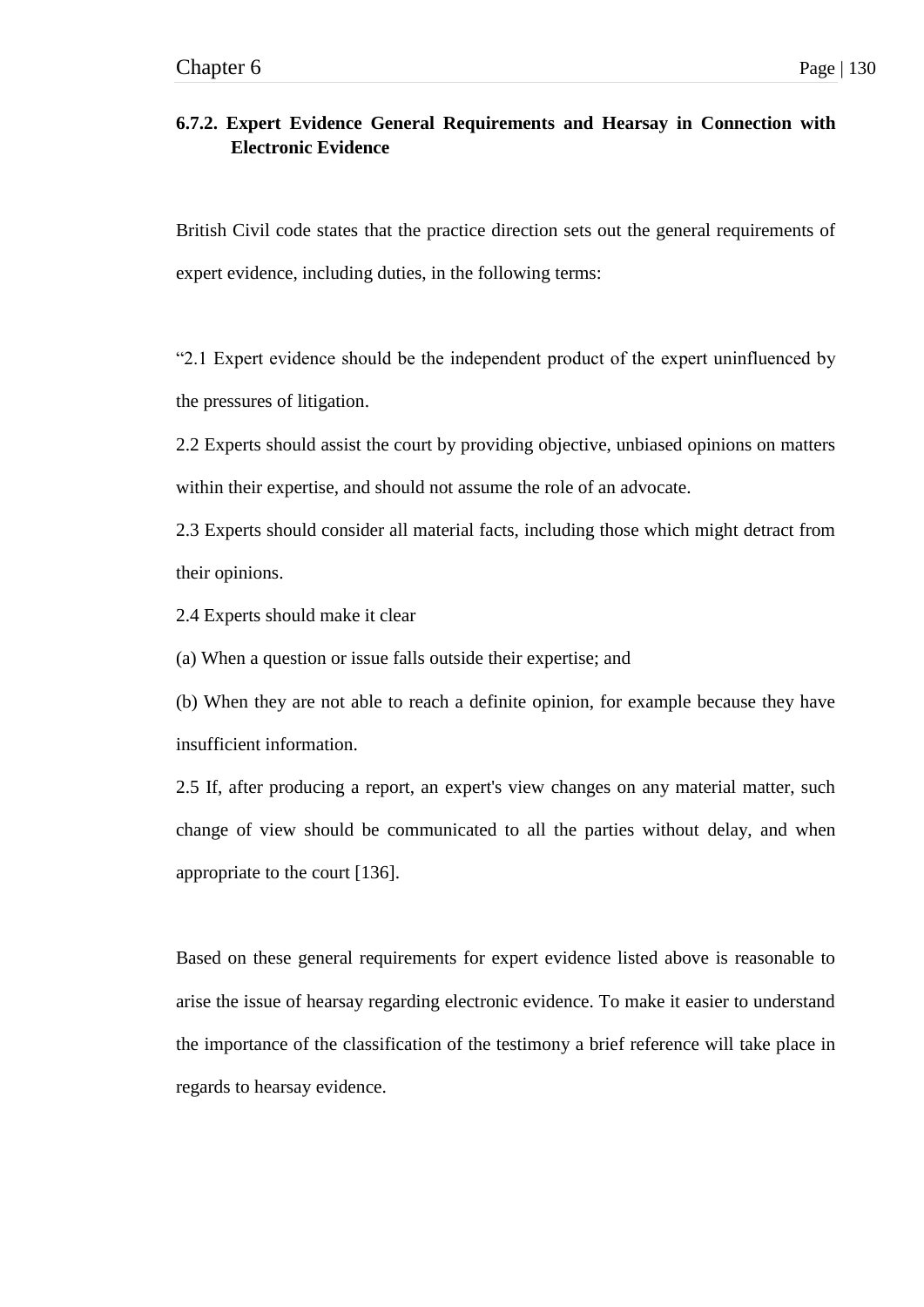Hearsay is referring to the case when a statement made to a witness by a person who is not called to testify as a witness during a legal case, but due to the fact that there are some exemptions to hearsay evidence this definition given may or may not be hearsay. There is hearsay evidence and most probably inadmissible when there is an out of court statement offered by a party and the aim of this statement is the establishment of the truth of the matter asserted. Electronic evidence provided by the signature verification systems can be clearly considered as an out-of court statement but it is not related to the notion "statement" given in hearsay definition in the occasions when evidence taken from a signature verification software presented in court [137].

Taking as example the Federal Evidence rule 801(d) of United States, under this rule the notion statement is defined an action that can be made by a person. Automated machines and therefore signature verification system generate information that cannot be considered as a statement the term that is included in the definition of hearsay evidence [137]. Thus a result given by a signature verification system cannot be a hearsay. Of course it is a fact that human were involved in the setting and the design of these systems and thus these systems carry with them the bias of their designers. This is reasonable to raise some questions regarding the reliability of these kind of systems. Nevertheless, courts have traditionally disregarded the possible hearsay issues associated with such evidence. This is a very important legal point because the evidence coming from these systems could not be accepted and disregarded with a different interpretation of the notion "statement" and so it would make the implementation of these systems in courts impossible [138].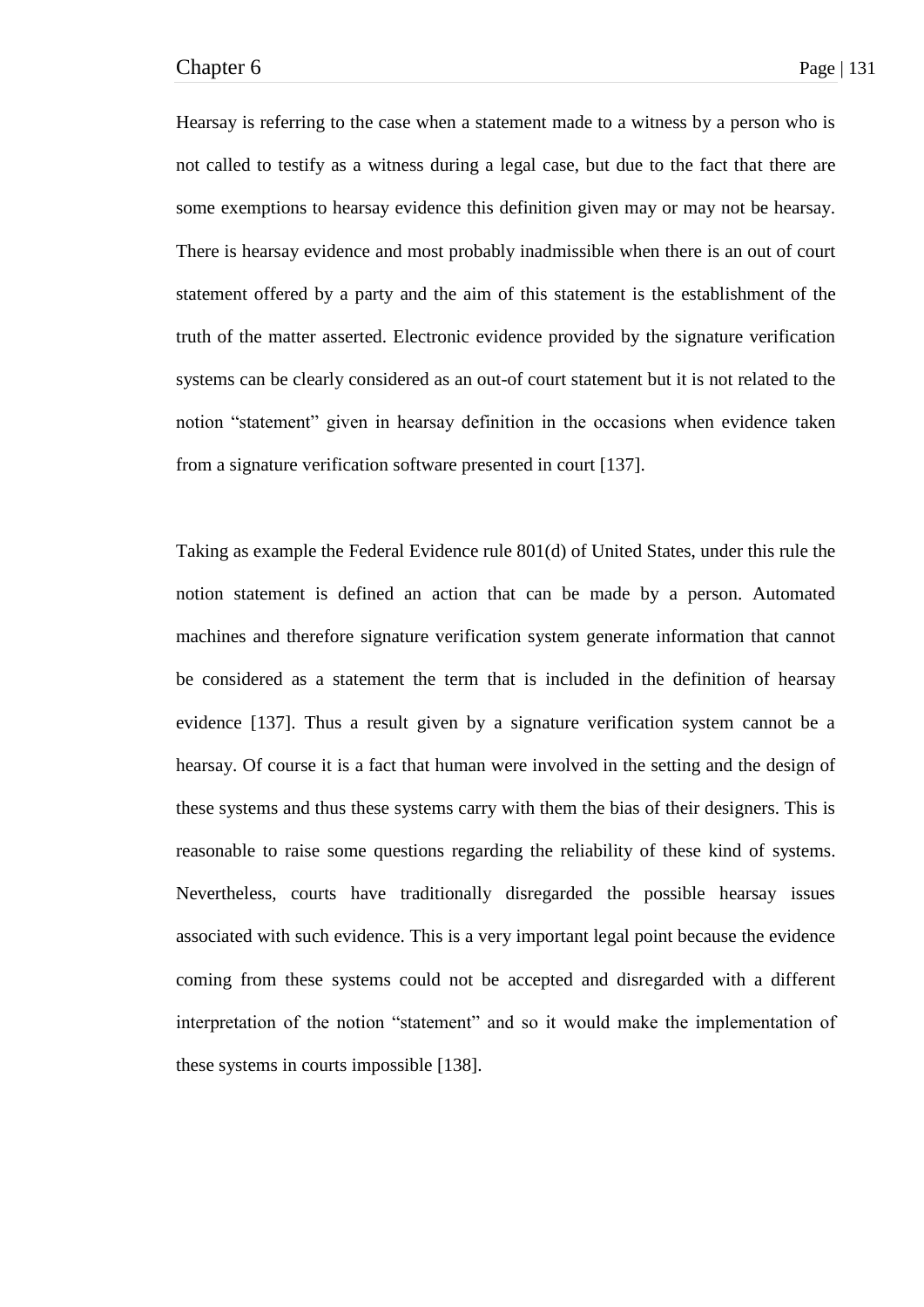Therefore it is wiser for a lawyer to address any evidentiary concerns by requiring proof that the particular machine or device was working properly and tested for accuracy. This will generate the establishment of Standards for the design and appropriate use of these systems making the results produced of handwriting/signature comparison forensically reliable.

## **6.7.3. Standardization**

Standard regarding a digital signature has been published by NIST (National Institute of Science and Technology). This standard specifies and set the minimum requirements regarding the specifications of the digital signature technology. That standard is describing in an extent text over 100 pages the minimum requirements according quality and security in order to produce digital signatures. Moreover the International Organization for Standardization (ISO) published a standard in connection with biometric data and is named "Biometric data interchange formats" (ISO/IEC 19794:2007). This standard is very important for forensic science as well due to the fact defines the specifications regarding data interchange formats for behavioral, temporal, and handwriting data captured using pen systems or digital tablets. Another important standard in the field of biometrics is BioAPI 2.0 (Biometric Application Programming Interface). BioAPI 2.0 provides the specifications for using within verification systems algorithms, archives and biometric devices. This standardized interface allows multiple software to work using the guidelines of a single protocol. Another significant work of this area is the central Biometric Matching System (BMS) that is being used in Europe [114].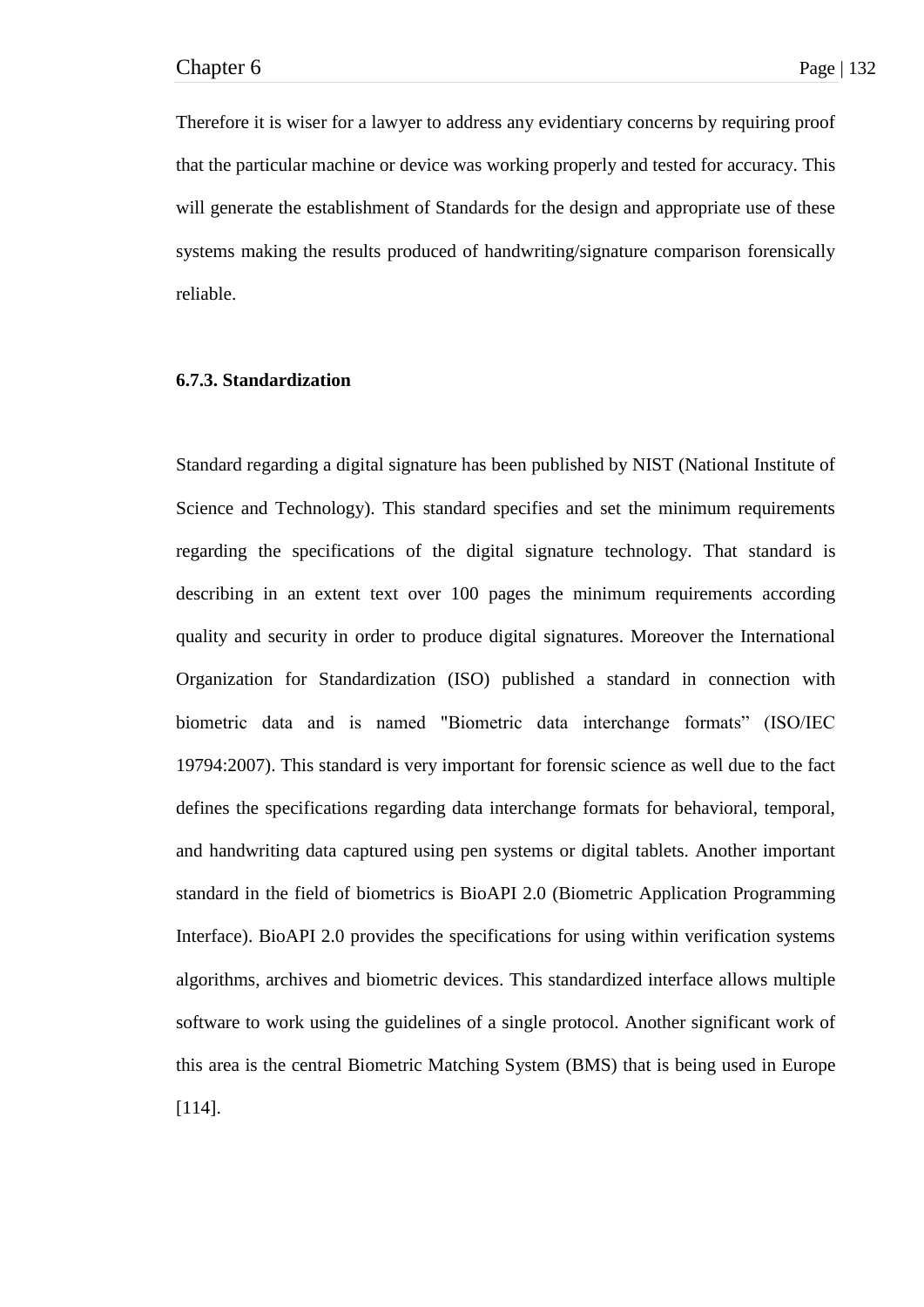The major drawback is not the existence of standards in electronic, digital and biometrics fields, as the standards exist and follow the technological developments in the industry, but the fact that this industry focuses on cheap and convenient solutions rather that solutions based solely in security. Manufactures of these kind of software must comply with the minimum standards and requirements already established in this field, otherwise these software will be forensically unreliable. A different drawback is the fact forensic examiners and the legal system are not sufficiently aware of the minimum standards and procedures required for capturing and authenticating a signature of these types. A forensic scientist must be familiar with the standards of the system in order to make a successful examination. The same should be the case with a lawyer who must know the general characteristics and minimum requirements according quality and security of a system to be able to examine the user of the system in a cross-examination procedure and thus to pass from judicial scrutiny before applied in practice. Therefore, it is advised that handwriting experts and lawyers should become more aware of electronic signature standards to ensure that the signatures they are examining have been sufficiently and securely captured. These two changes in connection with standards, manufacturers cheap designing solution and the increase of awareness of forensic scientists and lawyers regarding the existence of standards, must be done so these systems can implemented in legal proceedings involving questioned handwriting and signatures [114].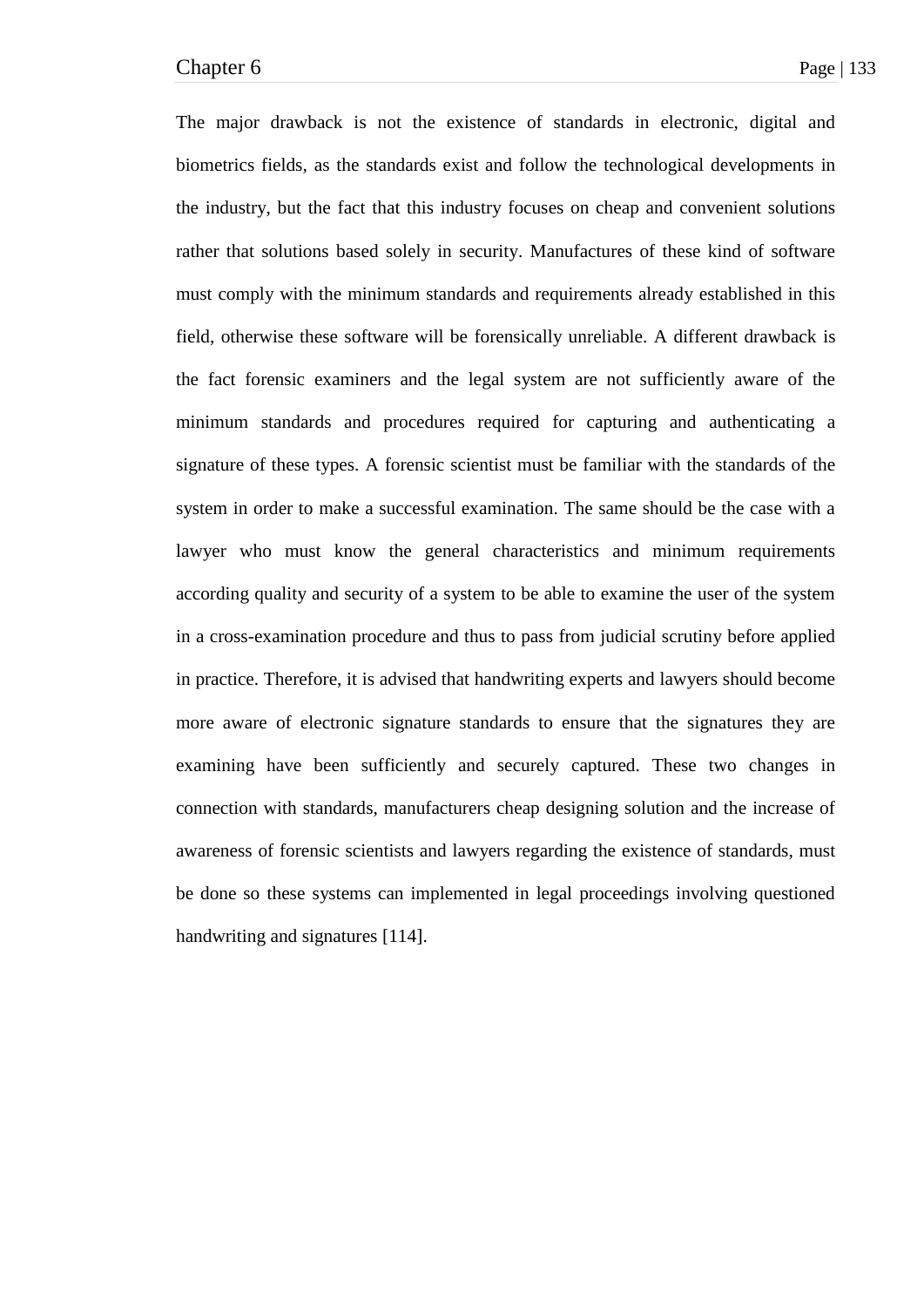## **7. Conclusion**

Forensic document examiners have shown a greater responsibility and interest for meeting the challenges and recommendations presented in NAS report. In 2009 National Academy Society (NAS) stated that "the legitimization of practices in the forensic science disciplines must be based on established scientific knowledge, principles and practices" [109]. In both private and public sectors many forensic document examiners launched an effort to meet these standards. So for this reason forensic document examiners participated in proficiency testing, received certification in accordance with the guidelines of the relevant organisations, applying their methodology according scientific and training standards, and become members that promote research regarding the validation and credibility of the forensic document analysis field, similar research with the objective of this study [95].

This project constitutes an effort in understanding the fundamental techniques within the forensic document examination community regarding the investigation of questioned signatures. The aim of this study is to validate the current methodology of forensic document examiners by presenting a quantitative approach in the task of examining questioned signatures, using a dynamic analysis of genuine and forged signature in order to find which characteristics of the signatures are easier to be forges and if these findings are in accordance with the features that the experts examiner in this type of cases. Modern technology gives the opportunity to researchers to obtain information by the quantification of the kinematic features of signatures and to verify the findings and conclusions of different research which were based solely on static features. This technique has been used to describe the kinematic characteristics of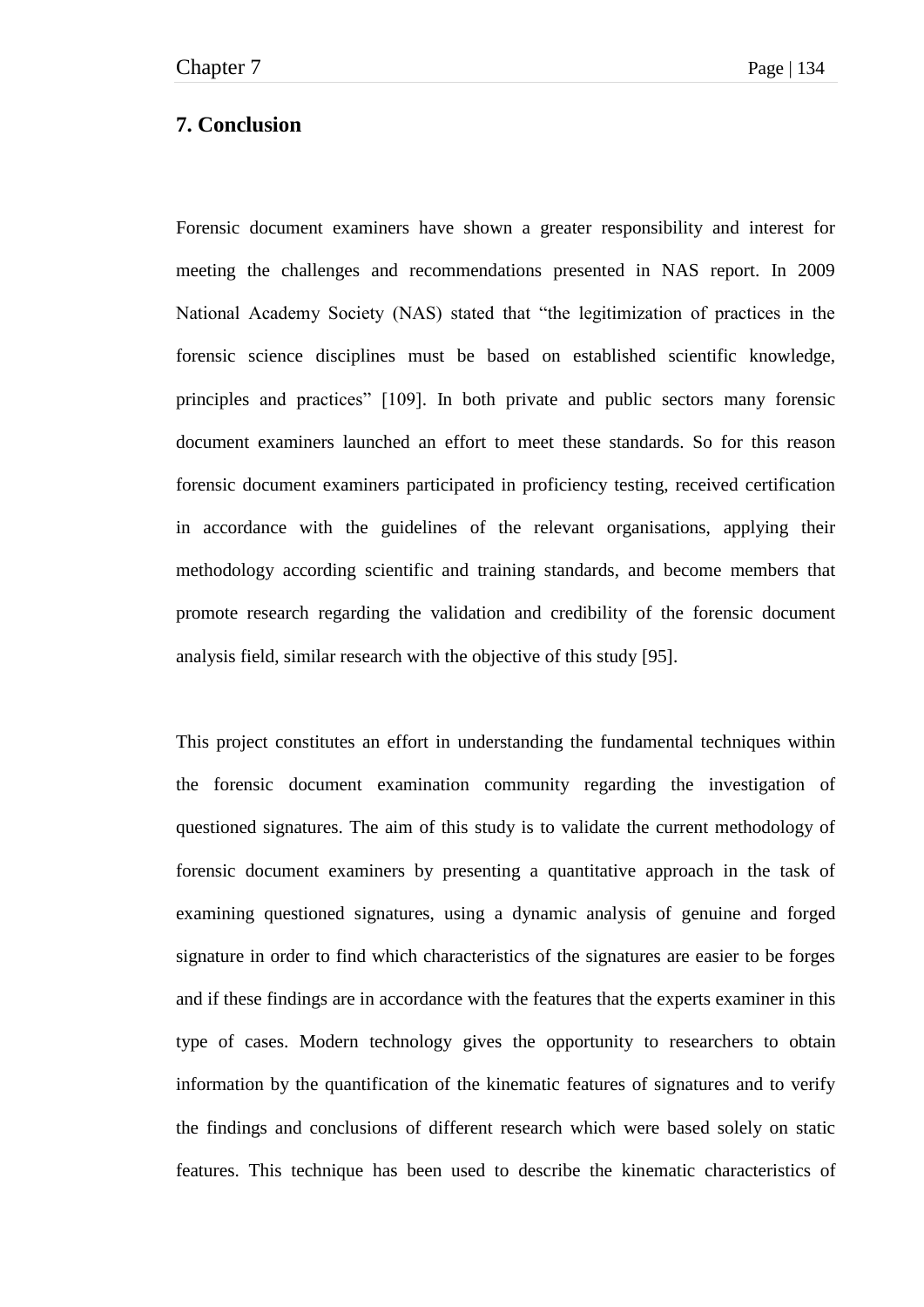forgeries behaviours in terms of fifteen preselected features of the database signatures. Our research on the differences in kinematic features between forged and genuine signatures provides strong empirical support for the notion that pressure, velocity, and fluency are important factors in differentiating genuine signatures from genuine signatures. Modern kinematic methods that use digitizing tablets together with specialised software that capture the signature process and return dynamic data, are very powerful tools in collecting and analysing dynamic handwriting and signature data. Databases formed by this process can then be statistically analysed and this data can assist the investigator to reach conclusions regarding the interactions between forged and genuine signatures or any other writing conditions (e.g. disguised signatures). This will have as a result to provide the forensic document examination community with empirical data to support their evaluations of kinematic information from static signatures [6].

The results of this study also underscore the importance of the determination of signature complexity when evaluating a signature during an investigation case. This project attempts to present a quantitative approach regarding complexity of signature by implement a statistical formula by Found et al. [7] in order to evaluate the complexity level of the signatures included in the University of Kent database. These results were compares with experienced FDEs' opinion to determine the success rate of the model and whether it is suitable be implemented in practice. Although on a relatively small scale, this study with data from professional FDEs nevertheless does provide useful indicators for future development further to studies already in the public domain.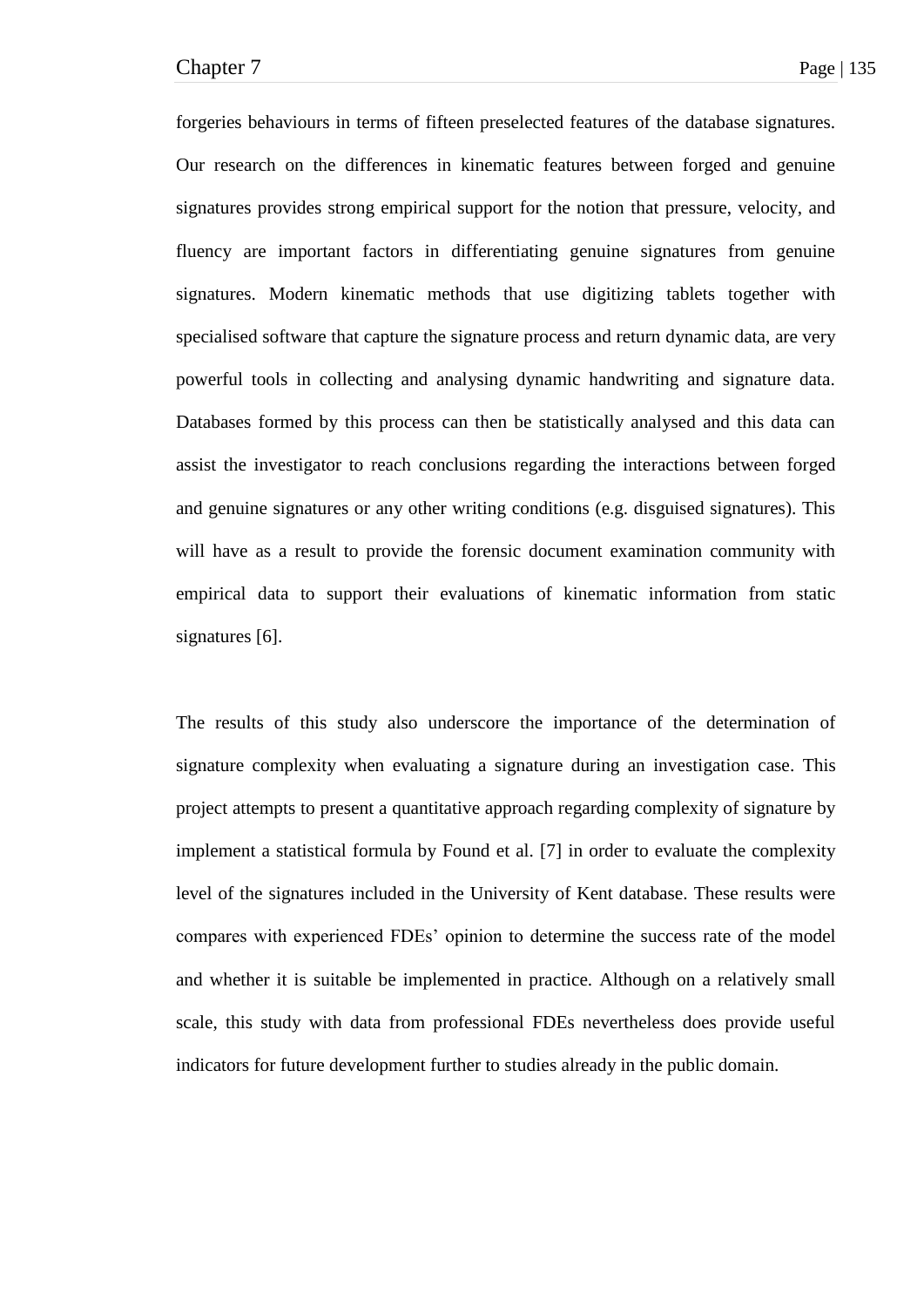Apart from that we have illustrated and presented a potential method of enhancing the signature analysis methodology by using automated techniques such as signature verification systems. We have illustrated the advantages but focus on the disadvantages from legal perspectives and our suggestion is that these systems could offer valuable assistant in the evaluation process of questioned signature but further development needed in order to supplement and support human inspection. This technology may become in few years a powerful inference and evaluation mechanism in a forensic handwriting/signature analysis context, enhancing the predictive abilities of the handwritten signature as a source of valuable forensic evidence [34].

A number of systems have been available and marketable to assist questioned document examiners in performing their daily work in forensic cases, some of them have been mentioned earlier, either by narrowing the number of items to examine or making some forensic tasks effortless, these methods save time and effort for the document examiners. In addition the significant role of computer-assisted handwriting analysis in the daily work of FDE or the judicial system is in agreement with the assessment of the National Research Council that "the scientific basis for handwriting comparison needs to be strengthened", however it seems that further research is required in order to be able these systems to reach the accomplishment point of this objective [116]. Testing Cedar-Fox functionalities giving us the opportunity to look at the potential and capabilities of these systems we reach to the conclusion that benchmarks of performance may be established, through and test. Moreover the relevant bodies need to conduct further verification contests in order to recognise the exact error rates and establish standards for the implementation of these systems by FDEs.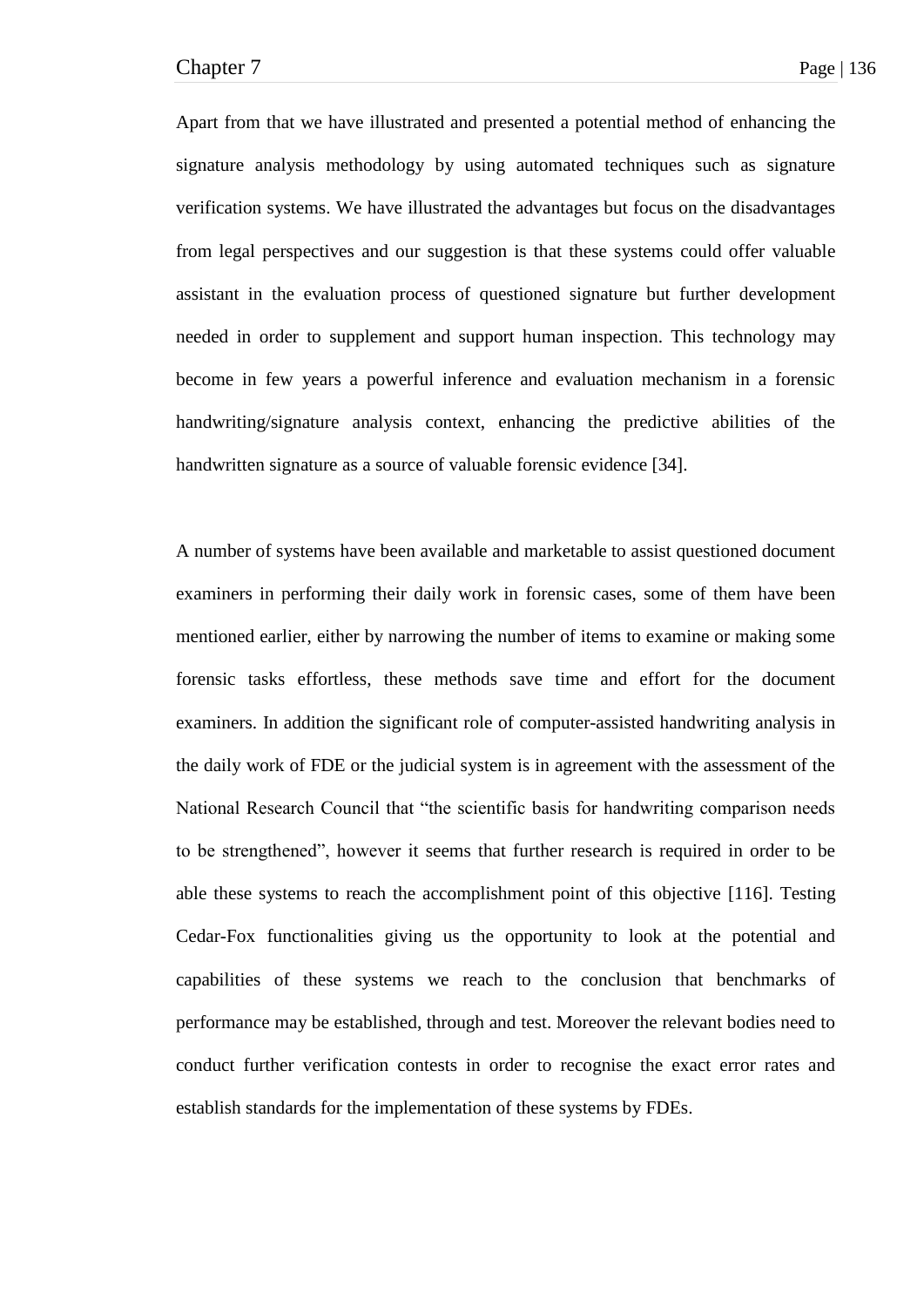However there will be always concerns about adapting and accepting new technological innovations. This also occurs with the biometrics field and the practical implementation of the biometric systems in the field of forensic science. Biometrics refers to an automatic recognition of a person based on her behavioural or physiological characteristics. Many forensic laboratories will in future implement biometrics software to assist them, since using biometric is the only way to save time and effort from the many cases that a laboratory has to examine every day. The main advantage of biometric authentication is that behavioural or physiological characteristics of one individual cannot be easily duplicated, stolen or shared. The future of biometrics seems to be bright as more and more public and private organizations desire to operate under higher levels of security. Thereby public organisation, private companies and educational institutions should all play a part in promoting the implementation and improving the functionalities of these systems through continuing research, improved education and development of standards that will prove the reliability of biometrics technology.

We strongly believe that the developments that occurred within the field of forensic document examination in the last 20 years clearly reveal that Daubert decision has played a particularly important role and gave the necessary impetus for changes aiming at the progress of this discipline. If anything, the last twenty years have illustrated that the field of forensic document examination is undergoing significant changes and this is in agreement with the view of Saks who stated that "converging legal and scientific forces are pushing the traditional forensic identification sciences toward fundamental change" and that a "paradigm shift is, and has been underway for several years". We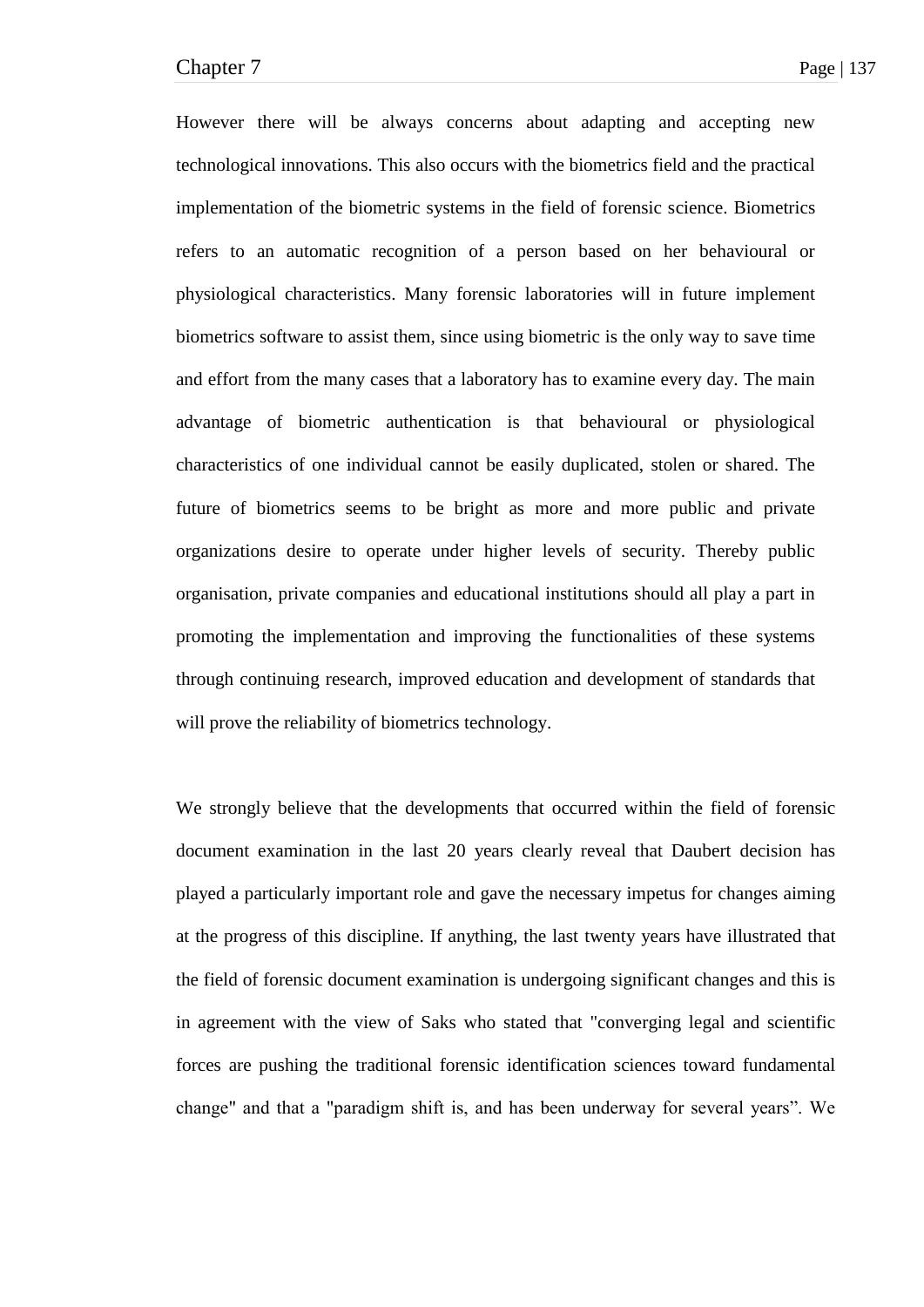must continue to pursue knowledge in this discipline and inevitably forensic document examiners have to continuously repeat a never ending process known as discovery.

Events that followed Daubert ruling strengthen the view that we must keep asking questions and aim at new knowledge. Over time as we answer to these questions, it is expected that new questions will uncover leading as in a never ending process known as discovery. Only in this case we will manage to bridge the gap between legal science and natural science enabling technological innovations to be integrated into the methodology of forensic scientists having as sole purpose a safer and more democratic society.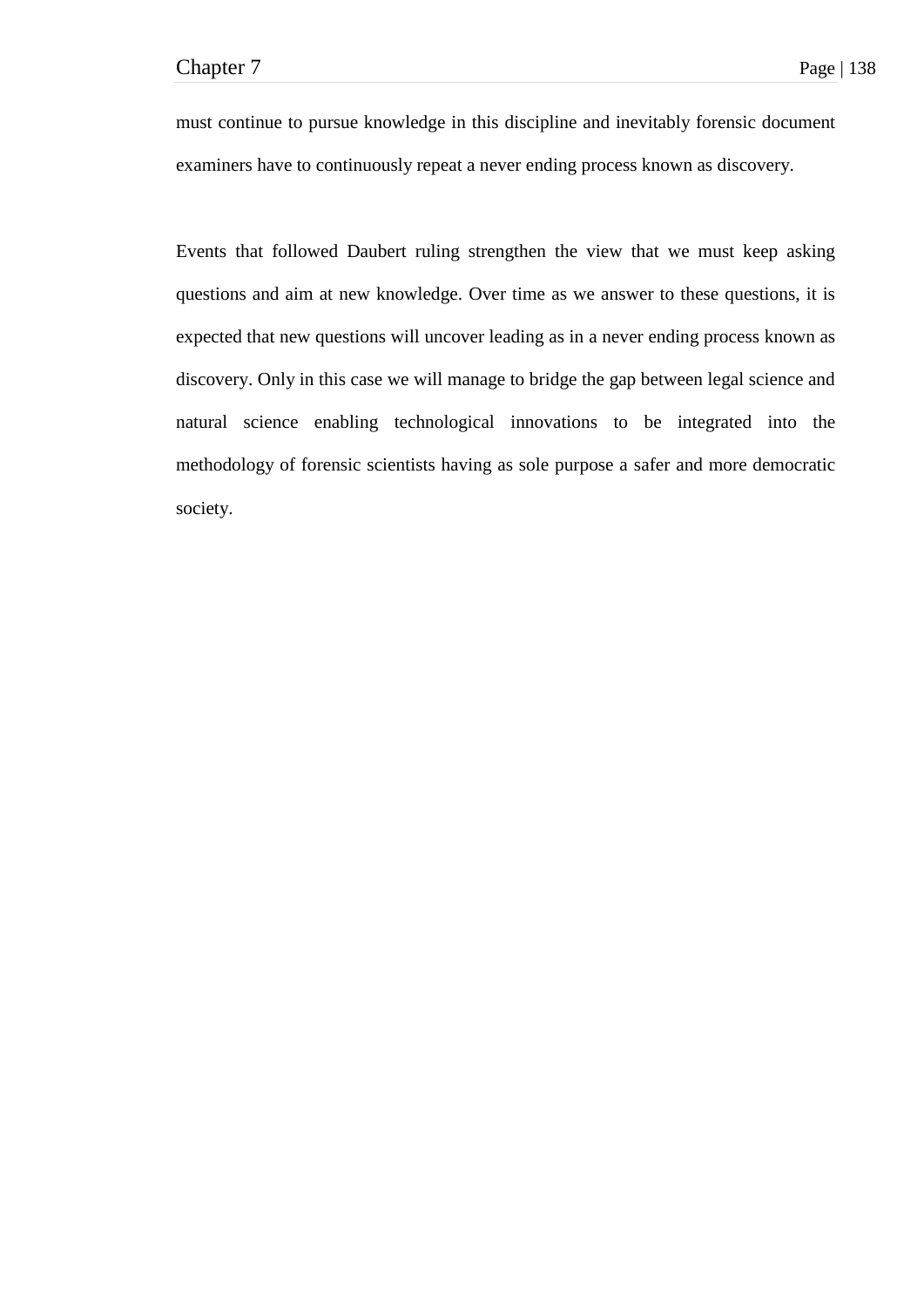## **8. References**

- 1. Thomas Chatzisterkotis, "An investigation into how limited space and writing posture affect how a signature is written", MSc Dissertation project, University of Central Lancashire, 2013-2014.
- 2. R. A. Huber & A. M. Headrick, "Handwriting Identification: Facts and Fundamentals", Boca Raton, CRC Press, (1999).
- 3. Sharifah Mumtazah Syed Ahmad, Loo Yim Ling, Rina Md Anwar, Masyura Ahmad Faudzi and Asma Shakil, "Analysis of the Effects and Relationship of Perceived Handwritten Signature's Size, Graphical Complexity, and Legibility with Dynamic Parameters for Forged and Genuine Samples", Journal of Forensic Sciences (Wiley-Blackwell). May2013, Vol. 58 Issue 3, pp 724-731.
- 4. Slyter, Steven, "A Forensic signature examination" (1995), Springfield, III, U.S.A C.C. Thomas.
- 5. D. Ellen., "Scientific Examination of Documents: Methods and Techniques", Taylor and Francis, (2006) 3rd edition.
- 6. Michael P. Caligiuri, Linton A. Mohammed, "The Neuroscience of Handwriting: Applications for Forensic Document Examination", 2012 by CRC Press, page 95.
- 7. Found, B., & Rogers, D. (1996). "The forensic investigation of signature complexity". In M.L. Simner, c.o. Leedham  $&$  AJ. W.M. Thomassen (Eds.), "Handwriting and drawing research: Basic and applied issues", Amsterdam: IOS Press, pp. 483-492.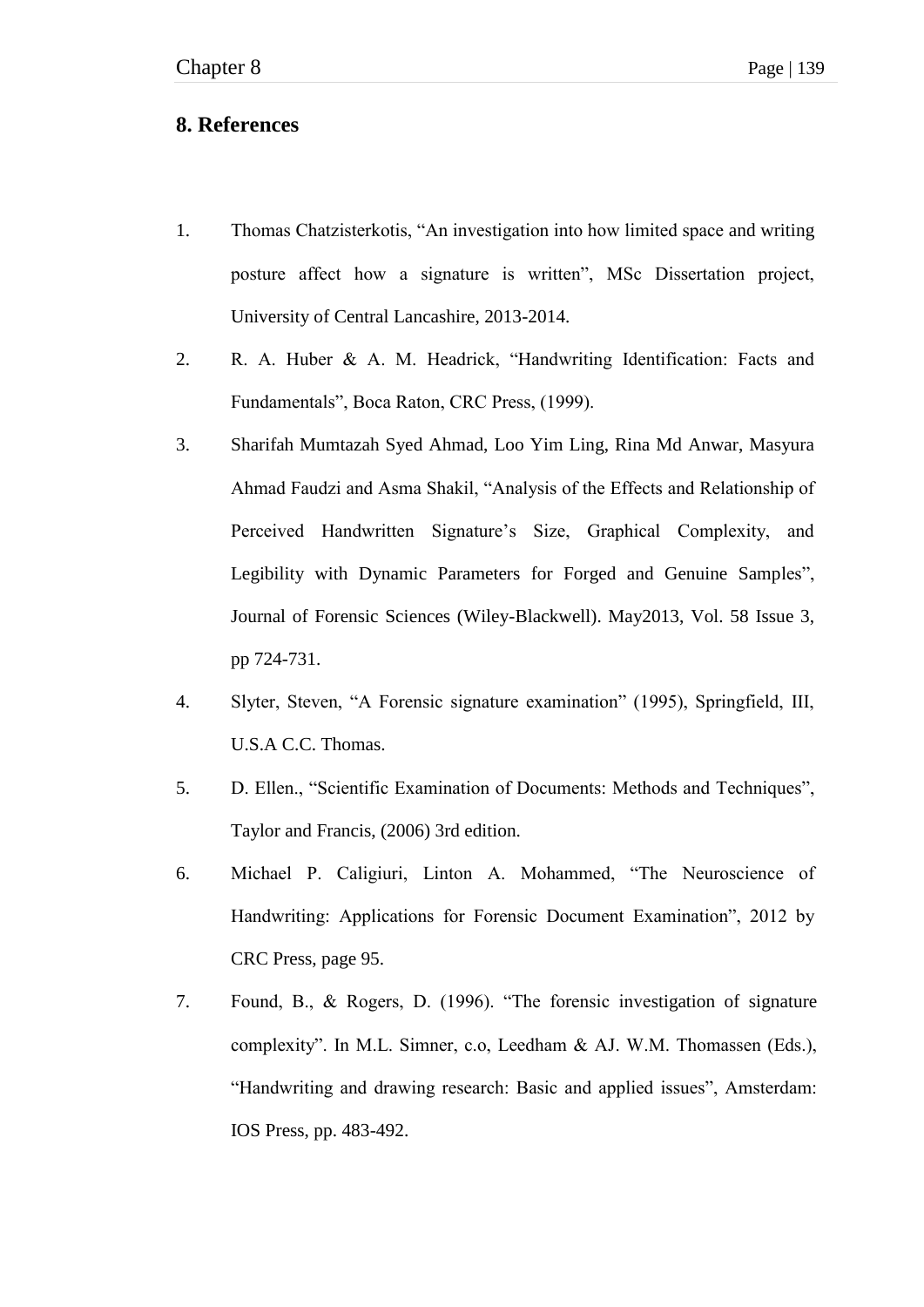- 8. D.A. Black, "Forged signatures more skilfully written than the true signatures", Journal of Criminal Law, Criminology and Police Science 53 (1) (1963).
- 9. Katherine. Koppenhaver, "Forensic document examination principles and practice", Totowa, New Jersey, Humana Press, 2010, pp. 16-57.
- 10. A. Herkt, "Signature disguise or signature forgery", Journal of the Forensic Sciences Society 26 (4) (1986) 257–266.
- 11. O. Hilton, "Scientific Examination of Questioned Documents", revised edition, Boca Raton, CRC Press LLC, (1993).
- 12. Muehlberger, R. J. (1990), "Identifying Simulations: Practical Considerations", Journal of Forensic Sciences, Vol. 35(2), pp. 368-374.
- 13. Singh, M. and Singh, S. (1999), "A Group of Simulated Signatures: Their Apparition and Authorship-A Case Study", International Journal of Forensic Document Examiners, Vol. 5, pp. 441-445.
- 14. Smith, G. D. (1995), "Simulations and Foreign Handwriting Influence: A Case Review", International Journal of Forensic Document Examiners, Vol. 1(4), pp. 295-298.
- 15. Herkt, A. (1986). "Signature Disguise or Signature Forgery?", Journal of the Forensic Science Society, Vol. 26, pp. 257-266.
- 16. S.C. Leung, Y.S. Cheng, H.T. Fung, N. Poon, "Forgery 1 simulation", Journal of forensic Sciences 38 (2) (1993) 402–412.
- 17. Gek-Kwee Lee, Bei-Sing Yap, Chiew-Yung Yang, Lee-Tiang Lee, Sock-Kim Tan, and Koon-PuayTan, "A Study on the Levels of Difficulty in the Simulation of Individual Characteristics in a Signature", Journal of the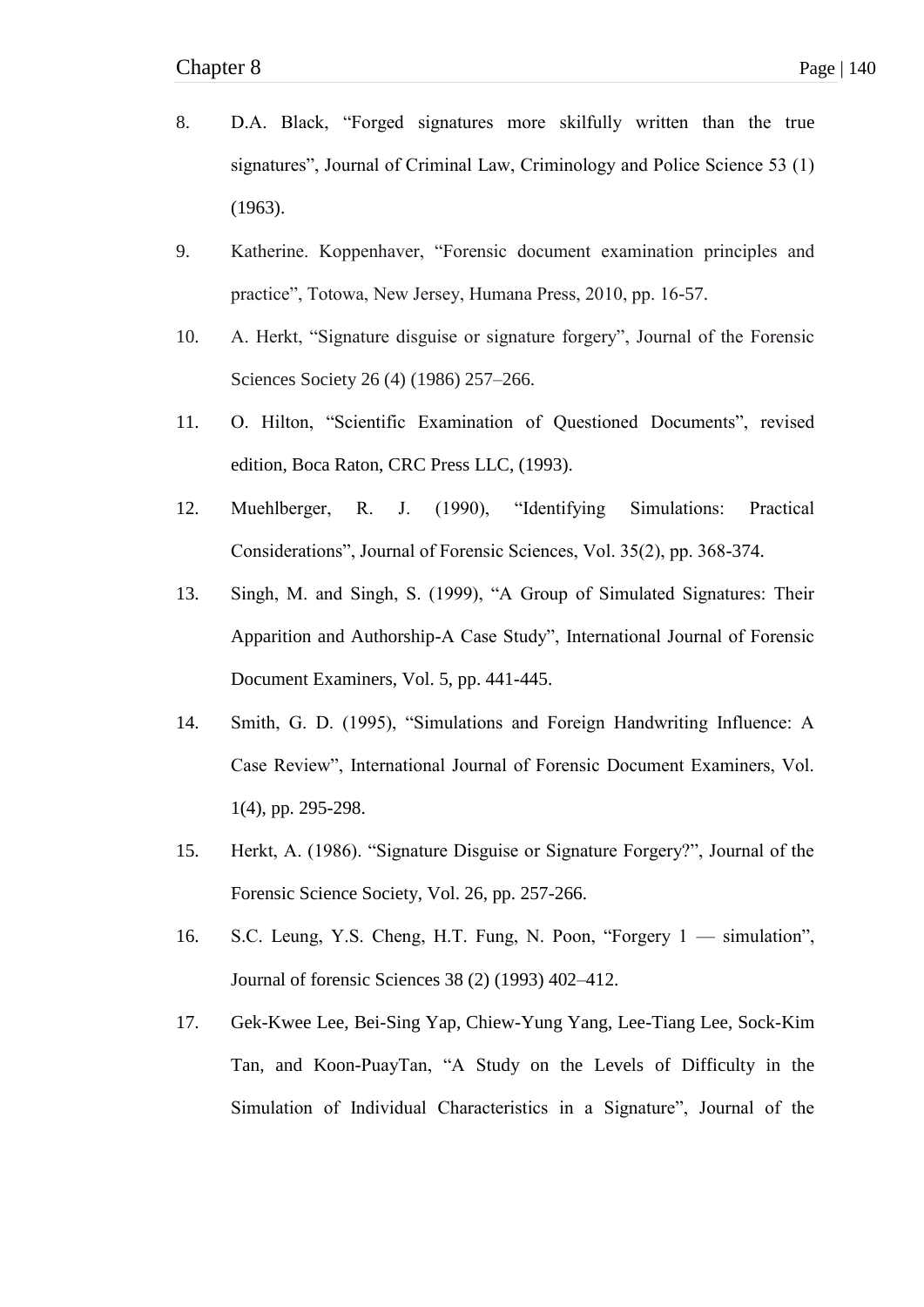American Society of Questioned Document Examiners, Volume 9, Number 1, 2006, pp.29-36.

- 18. A.S. Osborn, "Questioned Documents", Second Edition Patterson Smith, New Jersey, 1929.
- 19. Harrison Wilson R., "Suspect Documents, Their Scientific Examination", (New York: Frederick A. Praeger, 1958.
- 20. Vardhan, H.; Sinha, R.; Rai, G.; Raj, B. "Writing Movement Difficult to Simulate: An Experimental Study", Indian Journal of Forensic Sciences, 1991, Vol. 5, pp. 97-104.
- 21. Bryan Found, Doug Rogers, Hermann Metz "The objective static analysis of spatial erros in simulation", Journal of Forensic Document Examination, Vol 12, 1999
- 22. Richard L. Zweigenhaft, "The empirical study of signature size, social behaviour and personality", Volume 5, No1, 1977, pp 177-85.
- 23. Sandra Ramsey, "A Study of the Evolution of Handwriting from Grades Three to Six", The American Society of Questioned Document Examiners, Volume 1, No. 1, 1998, pp 32-39.
- 24. Raymond Orta M. and Magdalena Ezcurra G, "Neurosciences Applied to Handwriting Examination", American Society of Questioned Document Examiners, Vol. 10, No. 2, 2007, pp 63-69.
- 25. Dale O. Jorgenson, "Signature size and dominance". The Journal of Psychology, volume 97, 1997, pp 269-270.
- 26. Robert Saudek, "Experiments with handwriting", Published Sacramento, CA: Books for Professionals, 1978.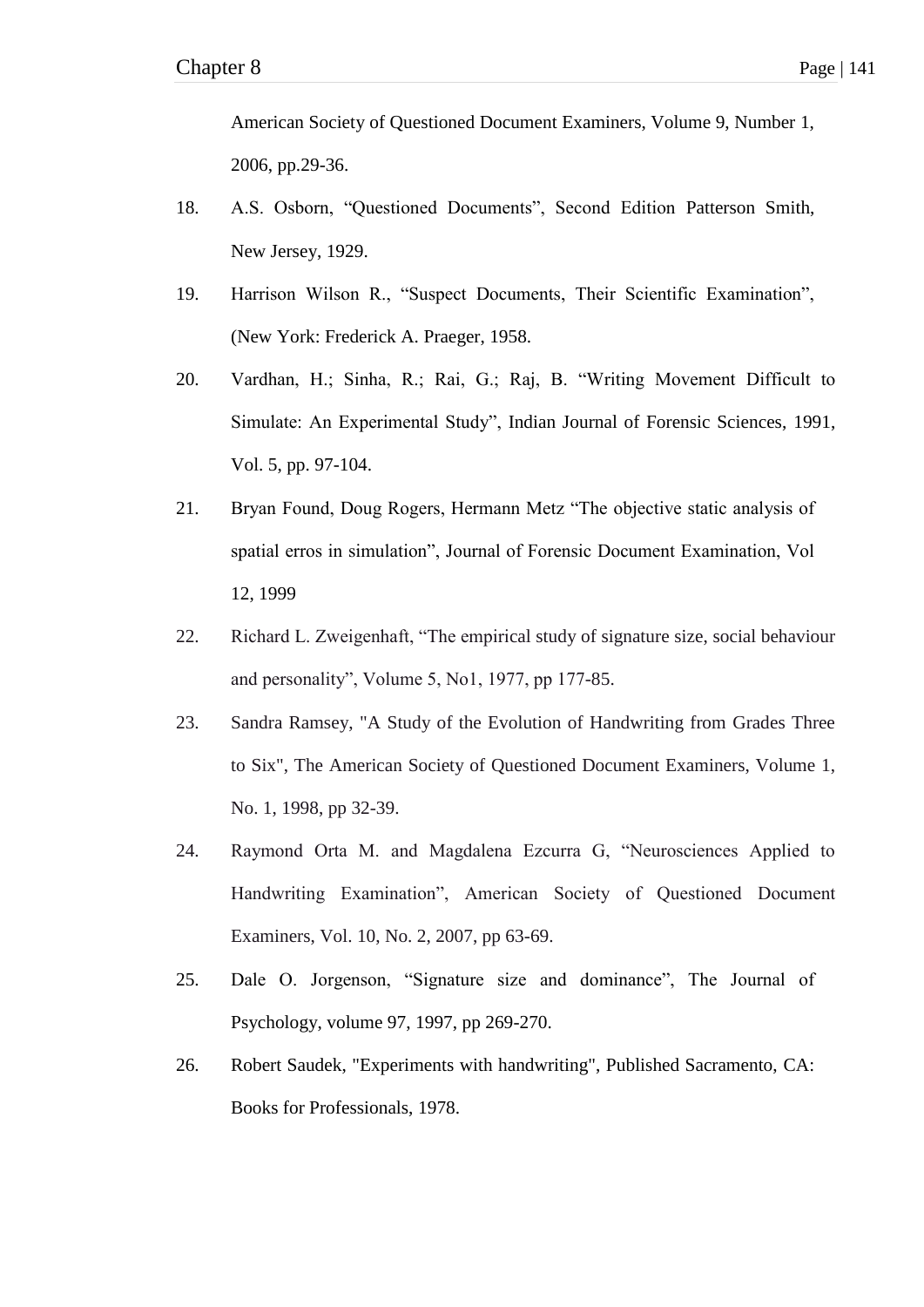- 27. J.Kelly, B. Lindblom, "Scientific Examination of Questioned Documents", (2006) 2rd edition, Taylor and Francis.
- 28. R.N. Morris, "Forensic Handwriting Identification", Academic Press, London (2000).
- 29. Hilton, O., "Signatures--Review and a New View," Journal of Forensic Sciences, JFSCA, Vol. 37, No. 1, Jan. 1992, pp. 125-129.
- 30. Thomas Vastrick, "The Uniqueness of Handwriting", Journal of the American Society of Questioned Document Examiners, Volume 1, Number 1, 1998, pp 4-7
- 31. M. Vos, S. Strach, P. Westwood, "Document Analysis: Handwriting, Encyclopaedia of Forensic Sciences", (2000), pp 584-590.
- 32. O. Hilton, "How Individual are Personal Writing Habits?", Journal of Forensic Sciences, Vol. 28, 3 July 1983, pp. 683-685.
- 33. Hilton, O., "Line Quality-Historic and Contemporary Views", Journal of Forensic Science, vol.32, No1, Jan. 1987, pp.118-121
- 34. Richard M. Guest, Michael C. Fairhurst, Marjory Abreu and Tristan A. Linnell (2011), "Exploiting Inference Mechanisms in the Assessment of Forensic Document Examination Methodologies for Signatures", J. Forensic Document Examination, Vol 21, pp. 5-15.
- 35. Purdy, D.C, Kelly, J.S. and Lindblom, "Scientific Examination of Questioned Document", Second edition. CRC, Taylor & Francis Group, Boca Raton, FL, 2006, pp. 47-74.
- 36. Jane A. Lewis, "Forensic Document Examination", Academic Press 2014, Pages 55–145.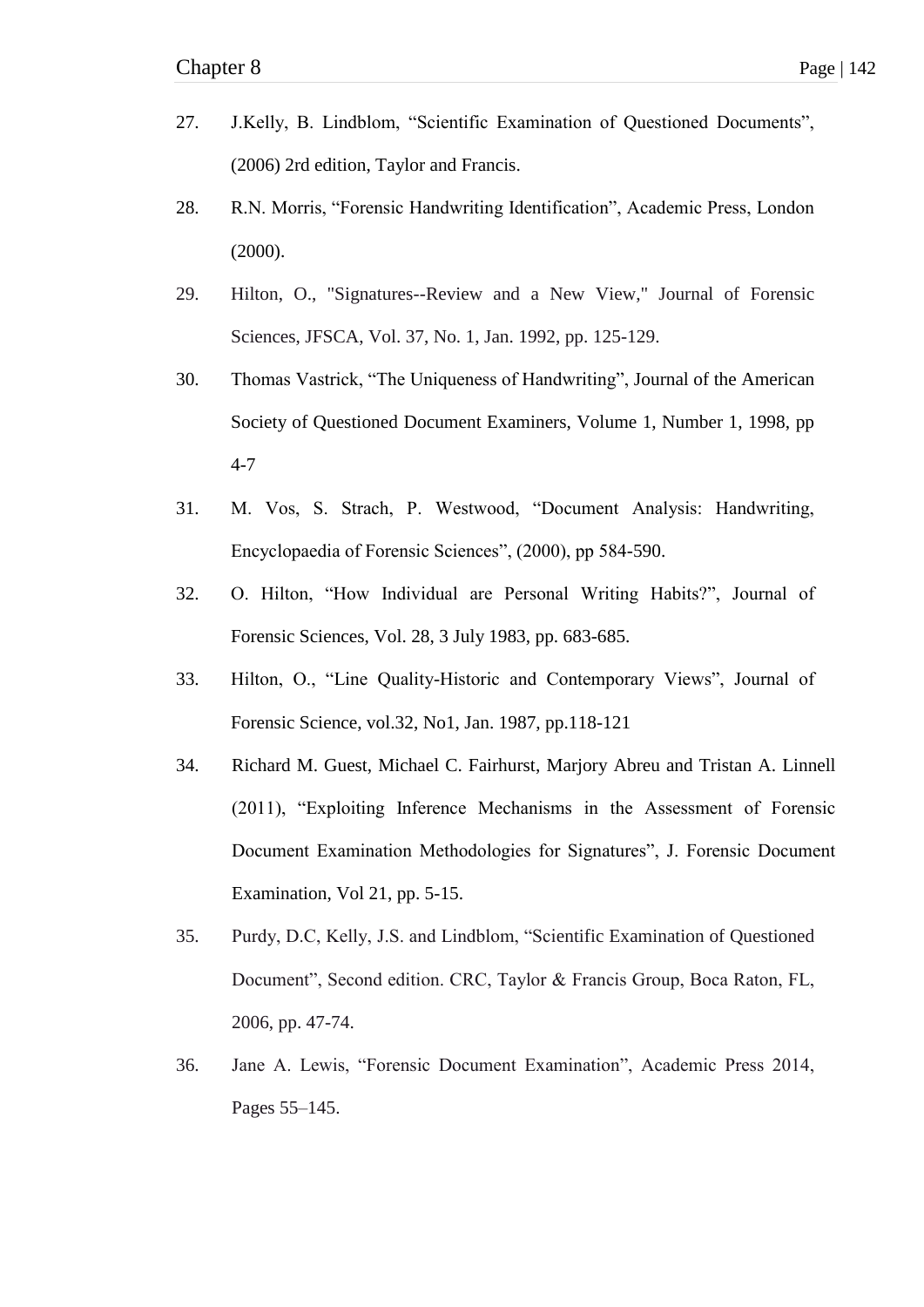- 37. Riordan, W.M., Gustafson, J.A., Fitzgerald, M.P., Lewis, J.A., "Forensic Science: Current Issues, Future Directions", Willey –Blackwell, Chichester, West Sussex, UK, pp. 224-251.
- 38. Huber, R., "Expert witnesses: in defence of expert witnesses in general and of document examiners in particular", Criminal Law Quarterly 2(3), 1959, 274-295.
- 39. ASTM International, ASTM Standard, "Standard guide for examination of handwritten items", E2290-07a, West Conshohocken, Pennsylvania, 2013.
- 40. ASTM International, ASTM Standard, "Standard guide for scope of the work of forensic document examiners", E444-09, West Conshohocken, Pennsylvania, 2013.
- 41. Bryan Found and Doug Rogers, "Documentation of forensic handwriting comparison and identification method: A modular approach", Journal of Forensic Document Examination, Vol. 12, 1999, pp. 1-68.
- 42. Bradford, R. R. and Bradford, R. B., "Introduction to Handwriting Examination and Identification", Nelson-Hall, Chicago, II. 1992.
- 43. Totty, R.N., Hardscastle, R.A.and J.Steele, "Can genuine signatures ever be exactly alike?,'' International Journal of Forensic Document Examiners, vol.2, no. 2, April/June 1996, pp. 146-150
- 44. H. Nousianen, "Some Observations on the factors causing changes in writing style northern criminal technical journal", Sweden, Vol. 21 No. 8, 1951, p 92.
- 45. G. Rouslston, "The Fatigue Factor: An Essay Dealing with the Effects of Physical Fatigue on Handwriting Habits", (an unpublished report of a study conducted by the RCMP Crime Detection Laboratories) 1959.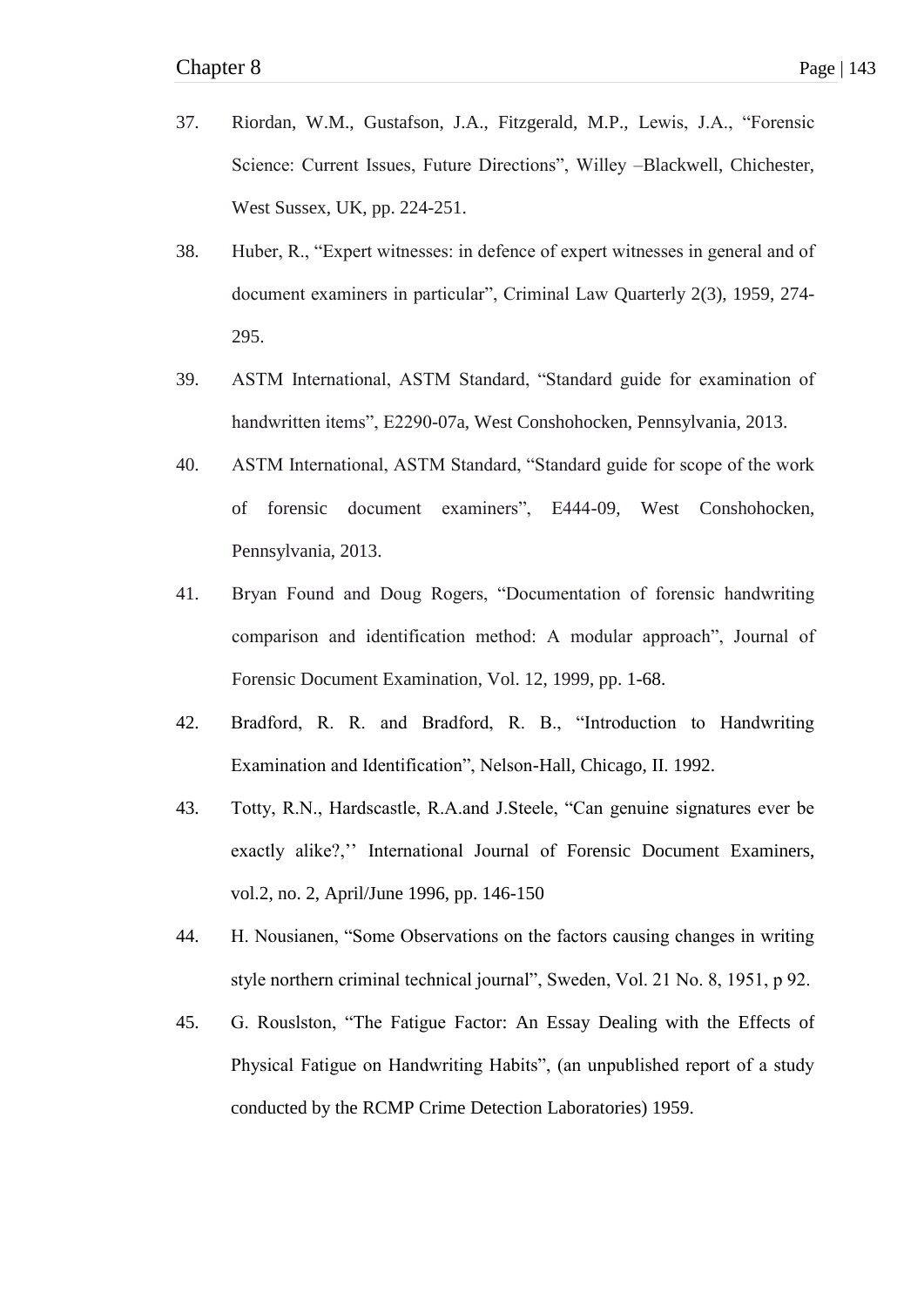- 46. Asicioglu F, Turan N, "Handwriting Changes Under the Effect of Alcohol", Forensic Science International, Vol. 132, 2003, pp. 201-210.
- 47. James G. Phillips, Rowan P. Ogeil, Doug Rogers, "Alcohol Consumption, Dependence and the Spatial Characteristics of Handwriting", J Forensic Document Examination, Vol. 19, 2008, pp. 15-27
- 48. Galbraith, N. G., "Alcohol Its Effect on Handwriting", Journal of Forensic Sciences, JFSCA, Vol. 31, No. 2, April 1986, pp. 580-588.
- 49. Stinson MD, "A validation study of the influence of alcohol on handwriting". J Forensic Sci. 1997, 42(3), pp 411--416.
- 50. Adrian G. Dyer, Bryan Found, and Doug Rogers, "Visual Attention and Expertise for Forensic Signature Analysis", Journal of Forensic Sciences, Vol. 51, Issue 6, Nov2006, p 1397-1404.
- 51. Franke K. "Analysis of authentic signatures and forgeries", Computational forensics. Proceedings of the Third International Workshop on Computational Forensics (IWCF 2009); 2009 Aug 13–14; The Hague, the Netherlands. Berlin, Heidelberg, Germany: Springer Verlag, 2009.
- 52. Bryan Found, Doug Rogers, Robert Schmittat, "A computer program designed to compare the spatial elements of handwriting", Forensic Science International 68 (1994) 195-203.
- 53. U.S. Supreme Court ruling, "Daubert v. Merrel Dow Pharmaceuticals", 509 U.S. 579, 1993.
- 54. National Research Council of the National Academies, "Strengthening forensic science in the United States: A path forward", Washington DC, National Academy Press. 2009.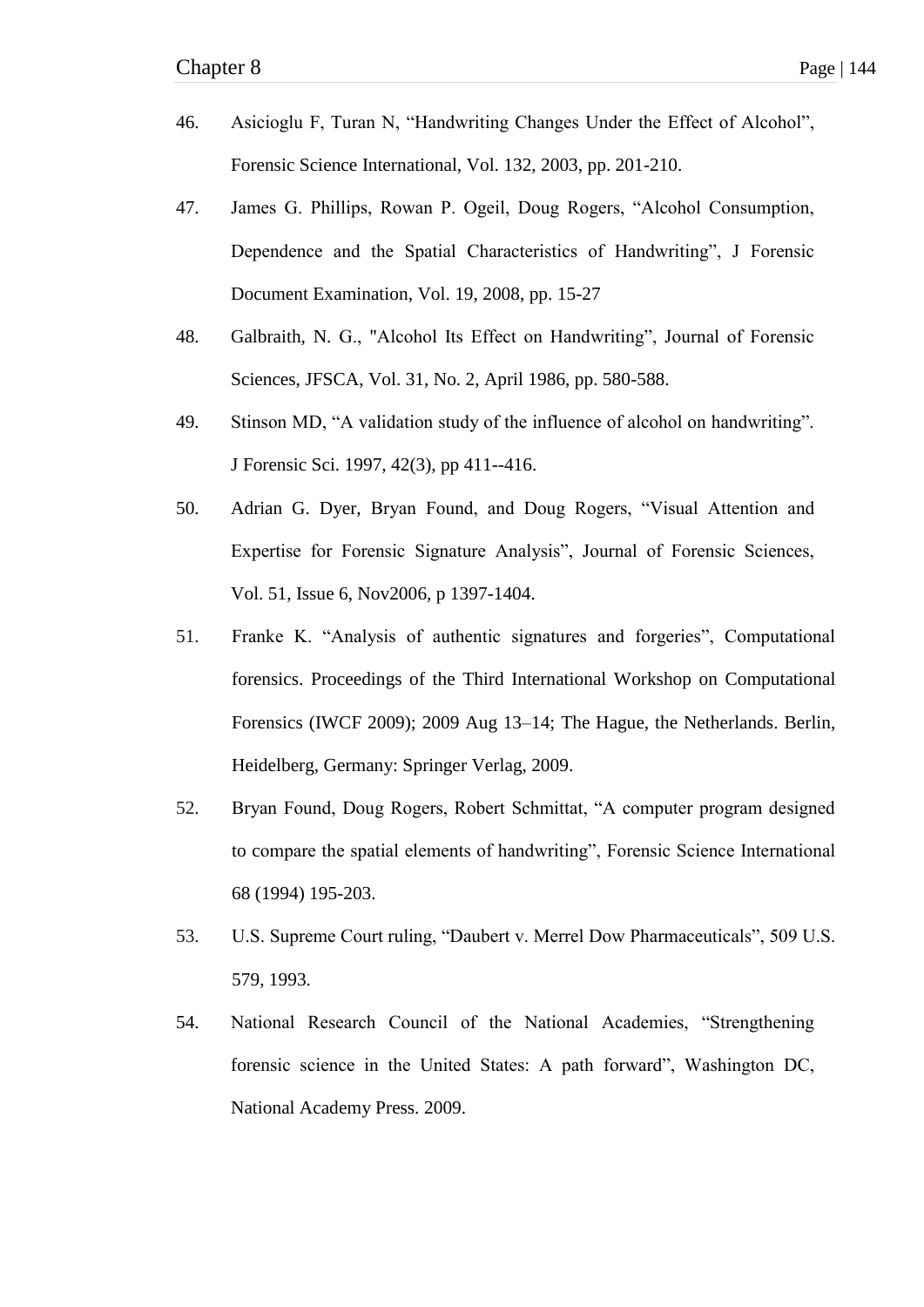- 55. Gerard P. Van Galen, Arend W.A. Van Gemmert "Kinematic and dynamic features of forging another person's handwriting". Journal of Forensic Document Examination Fall, 1996.
- 56. Sharifah Mumtazah Syed Ahmad, Loo Yim Ling, Rina Md Anwar; Masyura Ahmad Faudzi and Asma Shakil, M.Tech, "Analysis of the Effects and Relationship of Perceived Handwritten Signature's Size, Graphical Complexity, and Legibility with Dynamic Parameters for Forged and Genuine Samples", Journal of Forensic Science, May 2013, Vol. 58.
- 57. Linton A. Mohammed, Bryan Found, Michael Caligiuri and Doug Rogers, ―The Dynamic Character of Disguise Behaviour for Text-based, Mixed, and Stylized Signatures", Journal of Forensic Science, January 2011, Vol. 56.
- 58. Linton Mohammed, Bryan Found, Michael Caligiuri, and Doug Rogers, ―Dynamic Characteristics of Signatures: Effects of Writer Style on Genuine and Simulated Signatures", Journal of Forensic Science, January 2015, Vol. 60.
- 59. Franke, K., Köppen, M. (2001). "A computer-based system to support forensic studies on handwritten documents", International Journal on Document Analysis and Recognition, Volume 3, Number 4, pp. 218-231.
- 60. Franke, K., Grube, G., "The Automatic Extraction of Pseudodynamic Information from Static Images of Handwriting Based on Marked Grey-value Segmentation", 11 JFDE (17) (1998).
- 61. Colin Estabrooks, "Measuring Relative Pen Pressure to Authenticate Signatures", Journal of the American Society of Questioned Document Examiners, Volume 3, Number 2.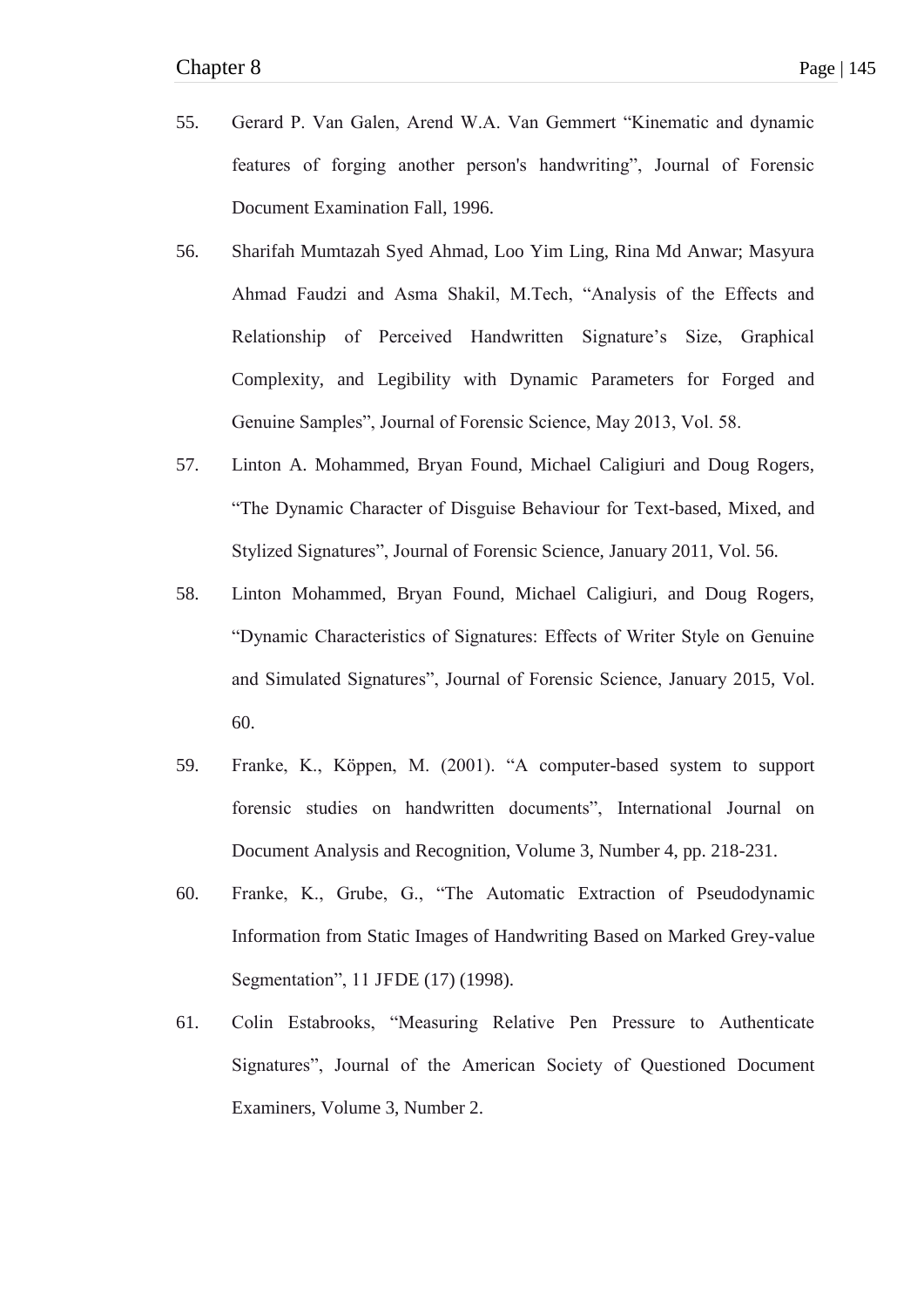- 62. Giuseppe Schirripa Spagnolo, Carla Simonetti, Lorenzo Cozzella, ―Superposed Strokes Analysis by Conoscopic Holography as aid for Handwriting Expert", Journal of Optics A: Pure and Applied Optics Volume 6 Number 9.
- 63. P. Halder-Sinn, K. Funsch. "Intra-individual changes in handwriting features depending on handwriting velocity", Journal of Forensic Document Examination, 11, pp. 1, (1998).
- 64. J. Phillips, S. Noutsi, C. Hughes, D. Rogers. "Effects of writing speed upon modes of signatures simulation: A kinematic analysis", Journal of Forensic Document Examination, 13-1, (2000).
- 65. M. Wirotius, A. Seropian, N. Vincent. "Writer identification from gray level distribution", Proceedings of the International Conference on Document Analysis and Recognition, (2003).
- 66. Found, B. 2012, "Handwriting and Signatures, Comparison of", Wiley Encyclopedia of Forensic Science.
- 67. Avni L. Pepe, Douglas K. Rogers and Jodi C. Sita (2012). A Consideration of Signature Complexity Using Simulators' Gaze Behaviour. J. Forensic Document Examination, Vol. 22, pp. 5-13.
- 68. Linda C. Alewijnse M.SC, C. Elisa van den Heuvel Ph.D., Reinoud D. Stoel Ph.D. (2011), "Analysis of Signature Complexity". J. Forensic Document Examination, Vol 21, pp. 37-49.
- 69. A. M. Wing, "Response timing in handwriting," in Information Process- ing in Motor Control and Learning, G. E. Stelmach, Ed. New York: Academic, 1978, pp. 153-172.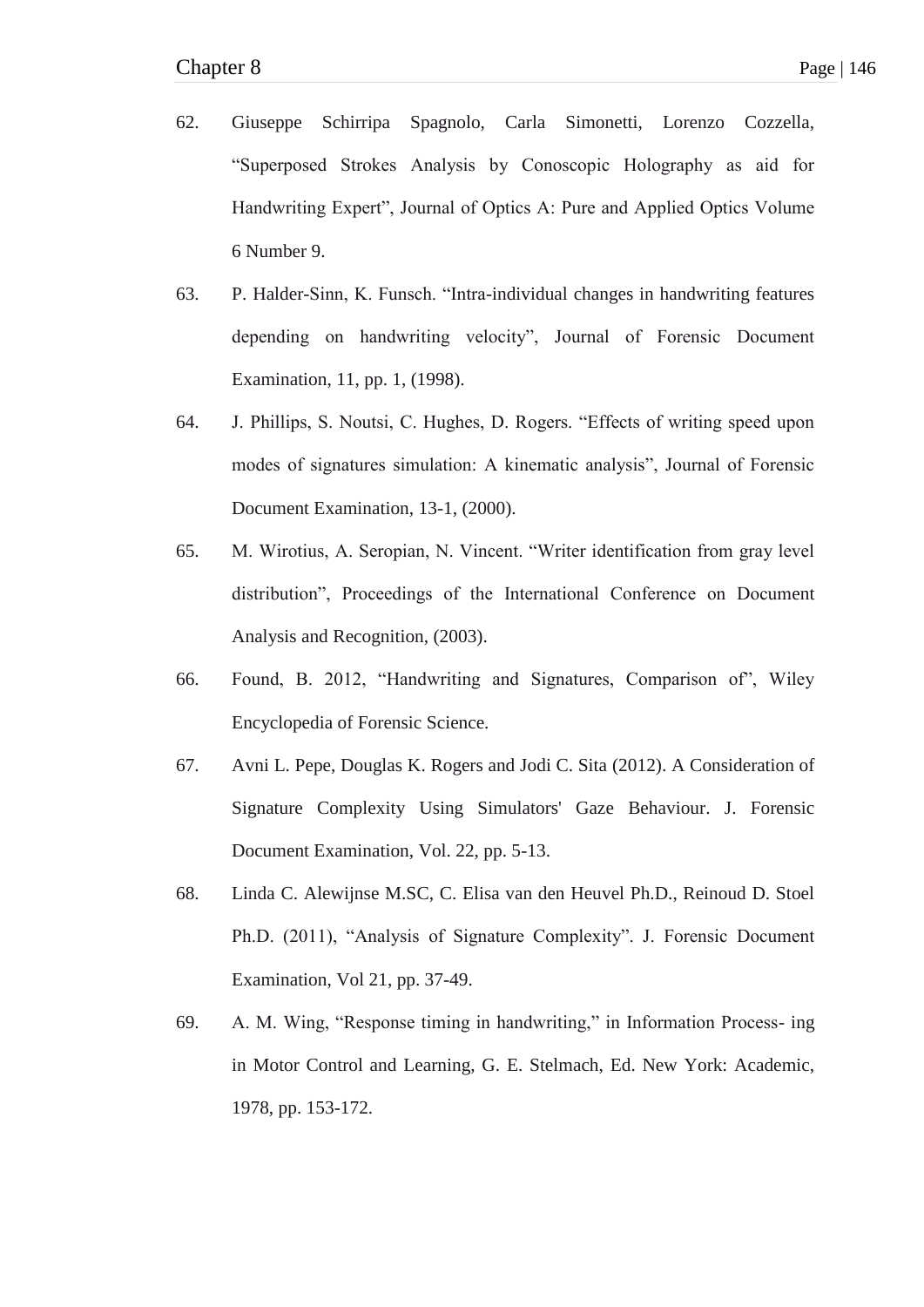- 70. H. S. R. Kao, G. P. van Galen, R. Hoosain, "Handwriting pressure: effects of task complexity, control mode and orthographic difference". Graphonomics: Contemporary Research in Handwriting, 1986, pp. 47-66.
- 71. Brault, J-J., & Plamondon, R. (1993). "A complexity measure of handwritten curves: Modelling of dynamic signature forgery". IEEE transactions on Systems, Man, and Cybernetics, 23, 400-413.
- 72. M.C. Fairhurst, E. Kaplani, and R.M. Guest, "Complexity static signature verification," in in Proc. IWFHR, pp. 565-570, measures in handwritten signature verification," Proc. UAHCI, 2000.
- 73. Donato Impedovo and Giuseppe Pirlo, "automatic signature verification: the state of the art", IEEE transactions on systems, man, and cybernetics—Part c: applications and reviews, vol. 38, no. 5, 2008.
- 74. F. A. Fernandez, M. C. Fairhurst, J. Fierrez and J O. Garcia, "Impact Of Signature Legibility and Signature type in Off-line Signature Verification", Biometrics Symposium, 2007, pp. 1-6.
- 75. Found, B., and Rogers, D. (1995). Contemporary issues in forensic handwriting examination: A discussion of key issues in the wake of the Starzepyzel decision. Journal of Forensic Document Examination, Vol 8, pp. 1-32.
- 76. Sita, J., Found, B., & Rogers, D. (2002). "Forensic handwriting examiners' expertise for signature comparison", Journal of Forensic Science, 47 (5), 117-1124.
- 77. Dewhurst, T., Found, B., & Rogers, D. (2007). The relationship between quantitatively modelled signature complexity levels and forensic document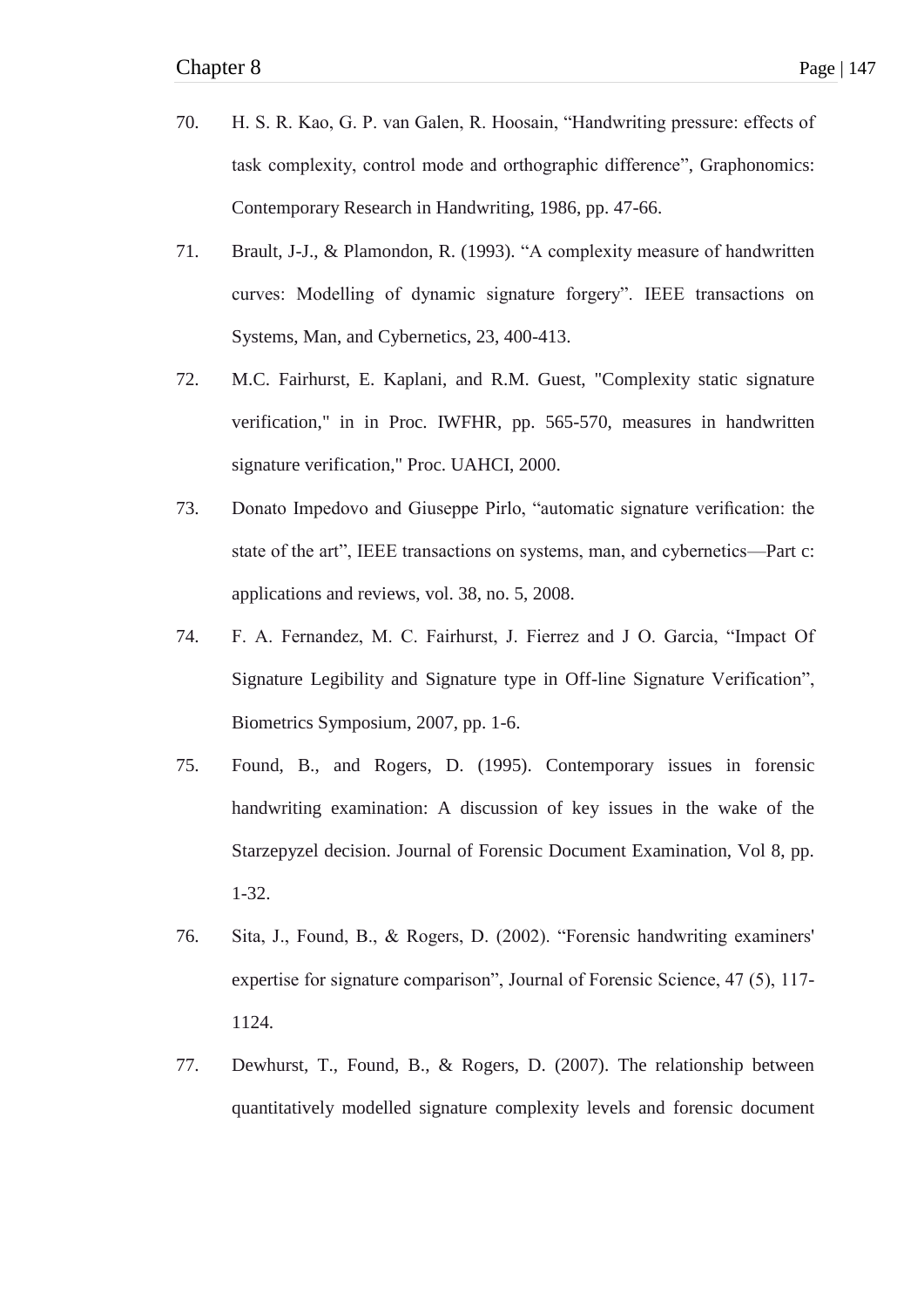examiners' qualitative opinions on casework. Journal of Forensic Document Examination, 18, 21-40.

- 78. Found, B., and Rogers, D. (1998). A consideration of the theoretical basis of forensic handwriting examination. International Journal of Forensic Document Examiners, Vol. 4, No. 2, April/June, pp. 109-118.
- 79. Saks, M.J., & Koehler, J.J. (2005). The coming paradigm shift in forensic identification science. Science, 309, 892-895.
- 80. Chapran, J., Ujam, C., Fairhurst, M.C., Guest, R.M., "Task Related Population Characteristics in Handwriting Analysis", Proc. Of the IET Conference in Visual Information Engineering VIE 2007, (2007).
- 81. Frans J. Maarse, Arnold J.W.M. Thomassen, "Produced and perceived writing slant: Difference between up and down strokes", Acta Psychologica, Volume 54, Issues 1–3, October 1983, Pages 131–147.
- 82. Hans-Leo Teulings, Lambert R.B Schomaker, "Invariant properties between stroke features in handwriting", Acta Psychologica, Volume 82, Issues 1–3, March 1993, Pages 69–88.
- 83. Tytell, P. (1998) Pen pressure as an identifying characteristic of signatures: Verification from the computer. Journal of the American Society of Questioned Document Examiners, 1(1), 21-31.
- 84. Rule 702. Testimony by Expert Witnesses Federal Rules of Evidence of United States
- 85. Rule 403. Testimony by Expert Witnesses Federal Rules of Evidence of United States.
- 86. Risinger MD, Saks MJ, Thompson WC, Rosenthal R. The Daubert|Kumho implications of observer effects in forensic science: hidden problems of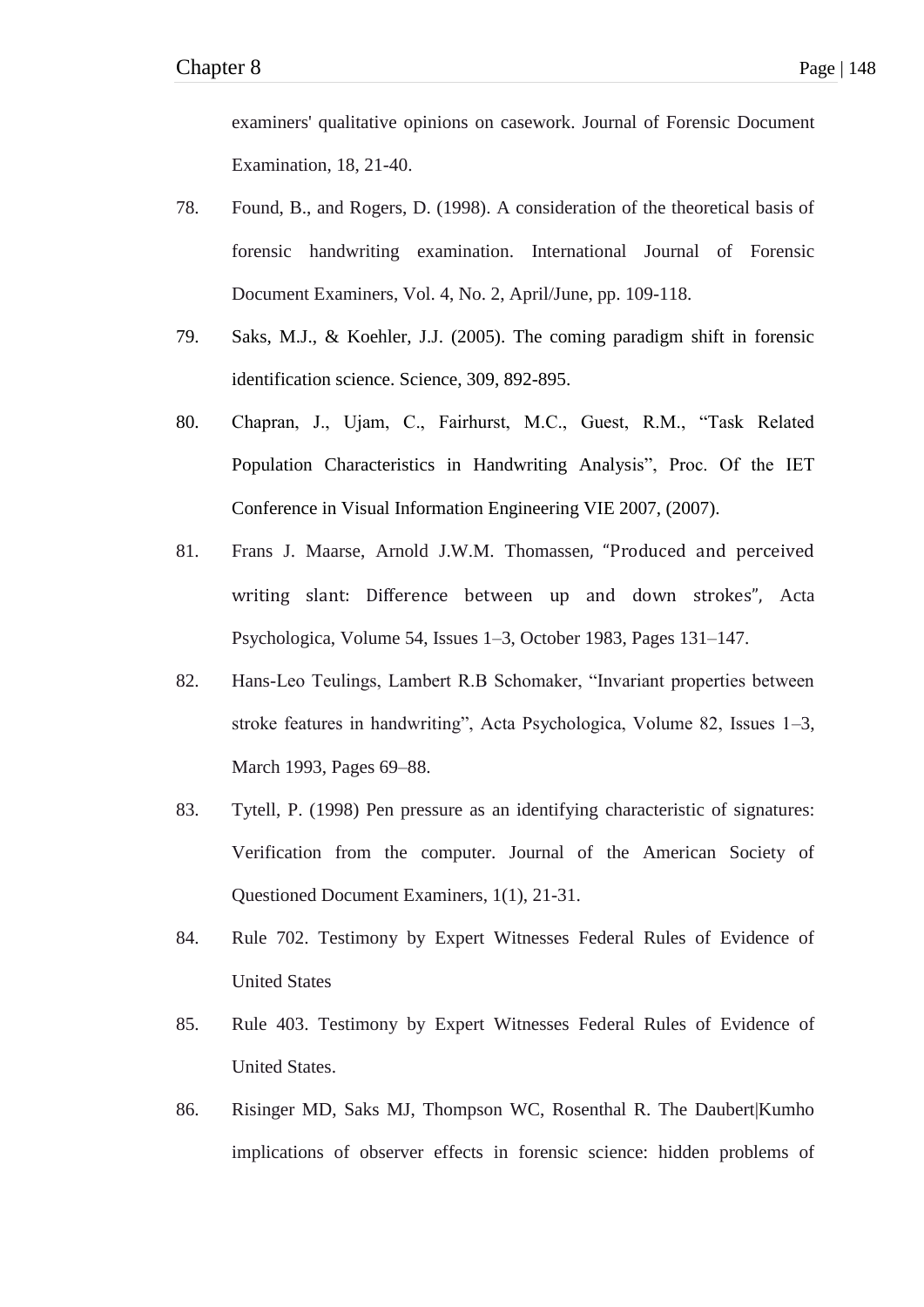expectation and suggestion. California Law Review 2002 January; 90 (1): 1- 56.

- 87. Broeders APA, "Of earprints, fingerprints, scent dogs, cot deaths and cognitive contamination – a brief look at the present state of play in the forensic arena", Forensic Science International 2006; 159: 148-157.
- 88. Reinier J. Verduijn, "Avoiding Contextual Bias in Forensic Handwriting Analysis", Institute: Netherlands Forensic Institute, 2010, pp. 4-11.
- 89. Kerstholt J, Eikelboom A, Dijkman T, Stoel R, Hermsen R, Leuven B. Does suggestive information cause a confirmation bias in bullet comparisons? Forensic Science International 2010; 198: 138-142.
- 90. Budowle B, Bottrell MC, Bunch SG, Fram R, Harrison D, Meagher S et al. A perspective on errors, bias, and interpretation in the forensic sciences and direction for continuing advancement. Journal of Forensic Sciences 2009 July; 54 (4): 798-809.
- 91. Saks MJ, Koehler JJ, "The coming paradigm shift in forensic identification science", Science, 2005, 309, 892-895.
- 92. Risinger MD, Denbeaux MP, Saks MJ, "Exorcism of ignorance as a Proxy for rational knowledge: The lessons of handwriting identification "expertise"", University of Pennsylvania Law Review 1989, 137, 731-78.
- 93. Frye v. U.S., 293 F1013 (D.C. Cir. 1923.
- 94. United States Supreme Court ruled in Daubert v. Merrell Dow Pharmaceuticals, 509 U.S. 579 (1993).
- 95. Heidi H. Harralson, "The NAS report: implications for forensic document examiners", Journal of Forensic Document Examination, Volume 20, 2010, pp. 63-70.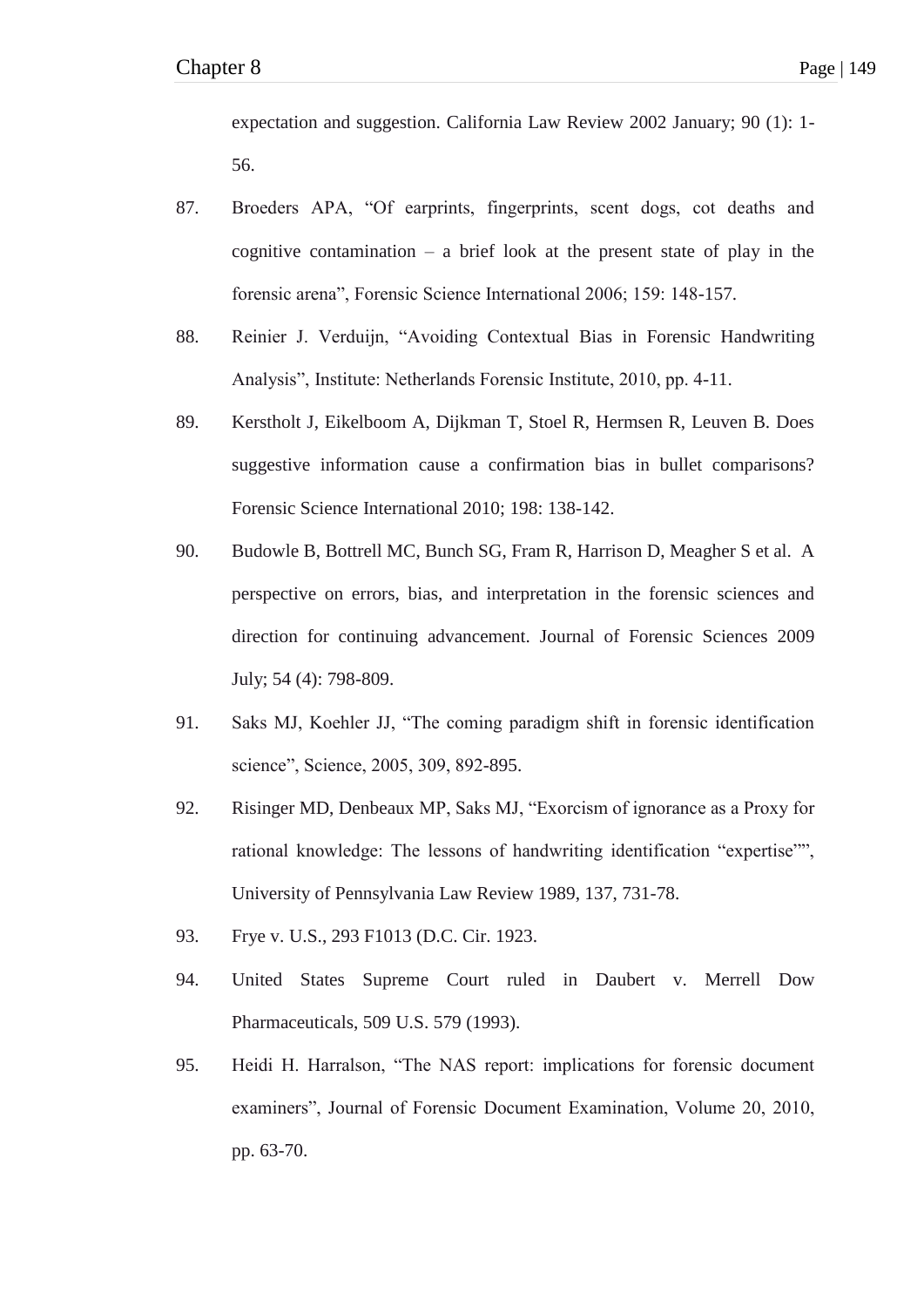- 96. United States v. Starzecpyzel [880 F. Supp. 1027 (S.D.N.Y. 1995)].
- 97. Kumho Tire v. Carmichael [526 U.S. 137 (1999)].
- 98. Srihari S1, Huang C, Srinivasan H, "On the discriminability of the handwriting of twins", J Forensic Sci. 2008 Mar; 53 (2), pp. 430-46.
- 99. Kam, M., Wetstein, J., Conn, R., "Proficiency of professional document examiners in writer identification", J. Forensic Science, 39 (1), 1994, pp. 5– 14.
- 100. Kam, M., Fielding, G., Conn, R., "Writer identification by professional document examiners", J. Forensic Science 42 (5), 1997, pp. 778–786.
- 101. Kam, M., Gummadidala, K., Fielding, G., Conn, R., "Signature authentication by forensic document examiners", J. Forensic Science, 46 (4), 2001 pp. 884– 888.
- 102. Kam, M., Lin, E., "Writer identification using hand-printed and non-hand printed questioned documents", J. Forensic Science, 48 (6), 2003, pp. 1391– 1395.
- 103. Sita, J., Found, B., Rogers, D.K., "Forensic handwriting examiner's expertise for signature comparison", J. Forensic Science,  $47(5)$ ,  $2002$ , pp.  $1117-1124$ .
- 104. U.S. v. McVeigh, No. 96-CR-68
- 105. U.S. v. Rutherford, (8th Cir. 2000), 8:99CR120, U.S. Dist. Ct, 8th Cir.
- 106. U.S. v. Saelee, No. A01-0084 CR (HRH) (9th Cir. 2001).
- 107. U.S. v. Fujii, No. 00CR17, WL 33357453 (7th Cir. Sept 2000)
- 108. U.S. v. Michael Prime, 220 F. Supp. 2d 1203 (W.D Wash. 2002) (9th Cir. 2002).
- 109. Committee on Identifying the Needs of the Forensic Science Community, National Research Council of the National Academies (2009). Strengthening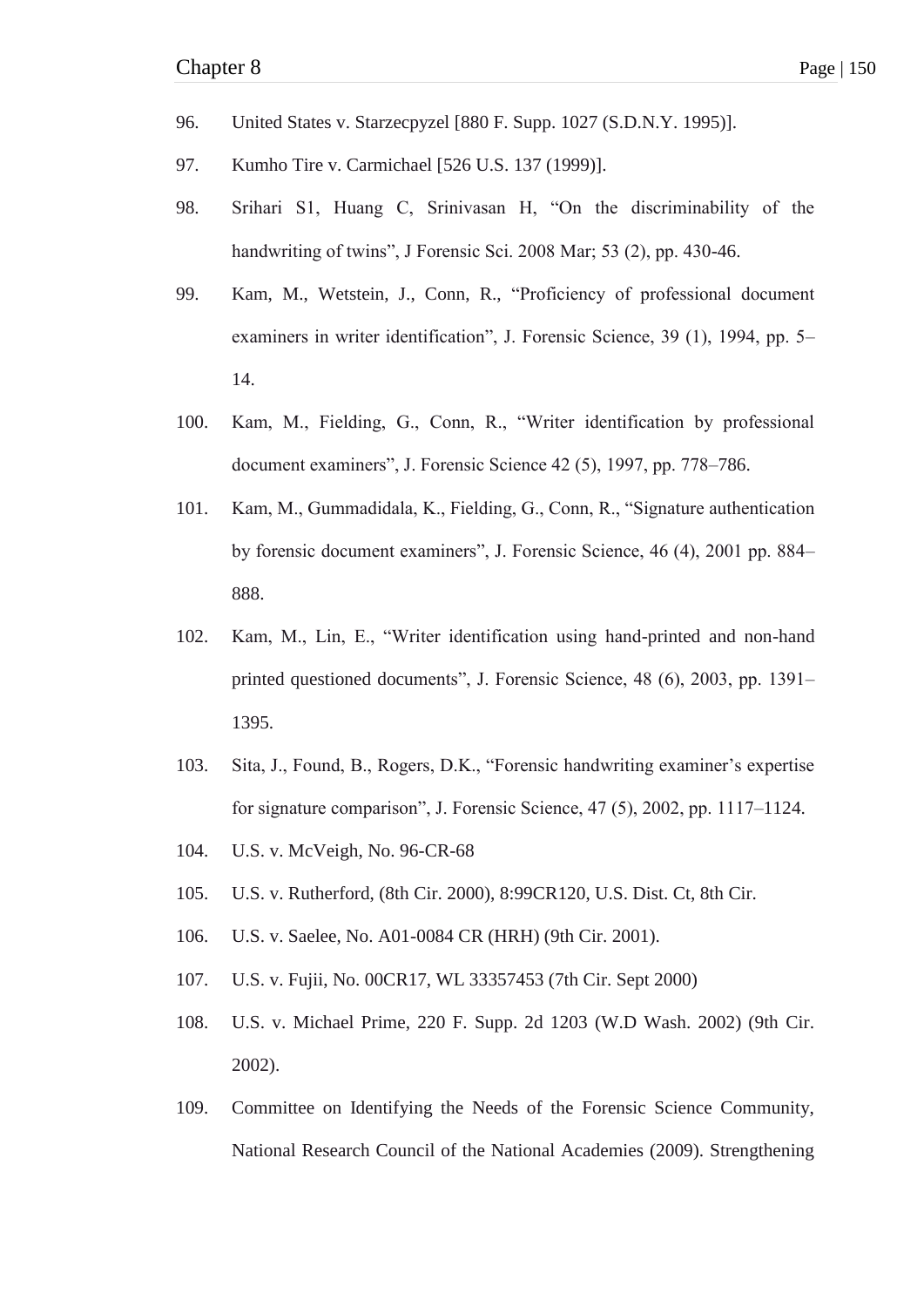Forensic Science in the United States: A Path Forward, The National Academies Press, Washington, DC

- 110. Betty Layne DesPortes, "Handwriting Comparison Opinions Admissibility After the NAS Report, Wiley Encyclopedia of Forensic Science, 2013, pp. 1- 5.
- 111. Saks MJ, Risinger DM, Rosenthal R, Thompson WC, "Context effects in forensic science: A review and application of the science of science to crime laboratory practice in the United States", Science & Justice,  $43$  (2),  $2003$ , pp. 77-90.
- 112. The National Science and Technology Council (NSTC), Subcommittee on Biometrics and Identity Management, "Biometrics Overview", 2006, pp. 1-10.
- 113. Clarke, R., "Human identification in information systems: Management challenges and public policy issues", Information Technology & People,  $7(4)$ , 1994, pp. 6–37.
- 114. Heidi H. Harralson, "Developments in Handwriting and Signature Identification in the Digital Age",  $2012$ , pp. 65-124.
- 115. Katrin Franke, Mario Koppen, "A computer-based system to support forensic studies on handwritten documents", International Journal on Document Analysis and Recognition, 2004, pp. 1-13.
- 116. Kenneth A. Manning, Sargur N. Srihari, "Computer-Assisted Handwriting Analysis: Interaction with Legal Issues in U.S. Courts", Computational Forensics, Volume 5718, 2009, pp 137-149.
- 117. Lallican, P.M. and C. Viard-Gaudin, "A Kalman approach for stroke order recovering from off-line handwriting", ICDAR, vol.2, 1997, pp. 519-522.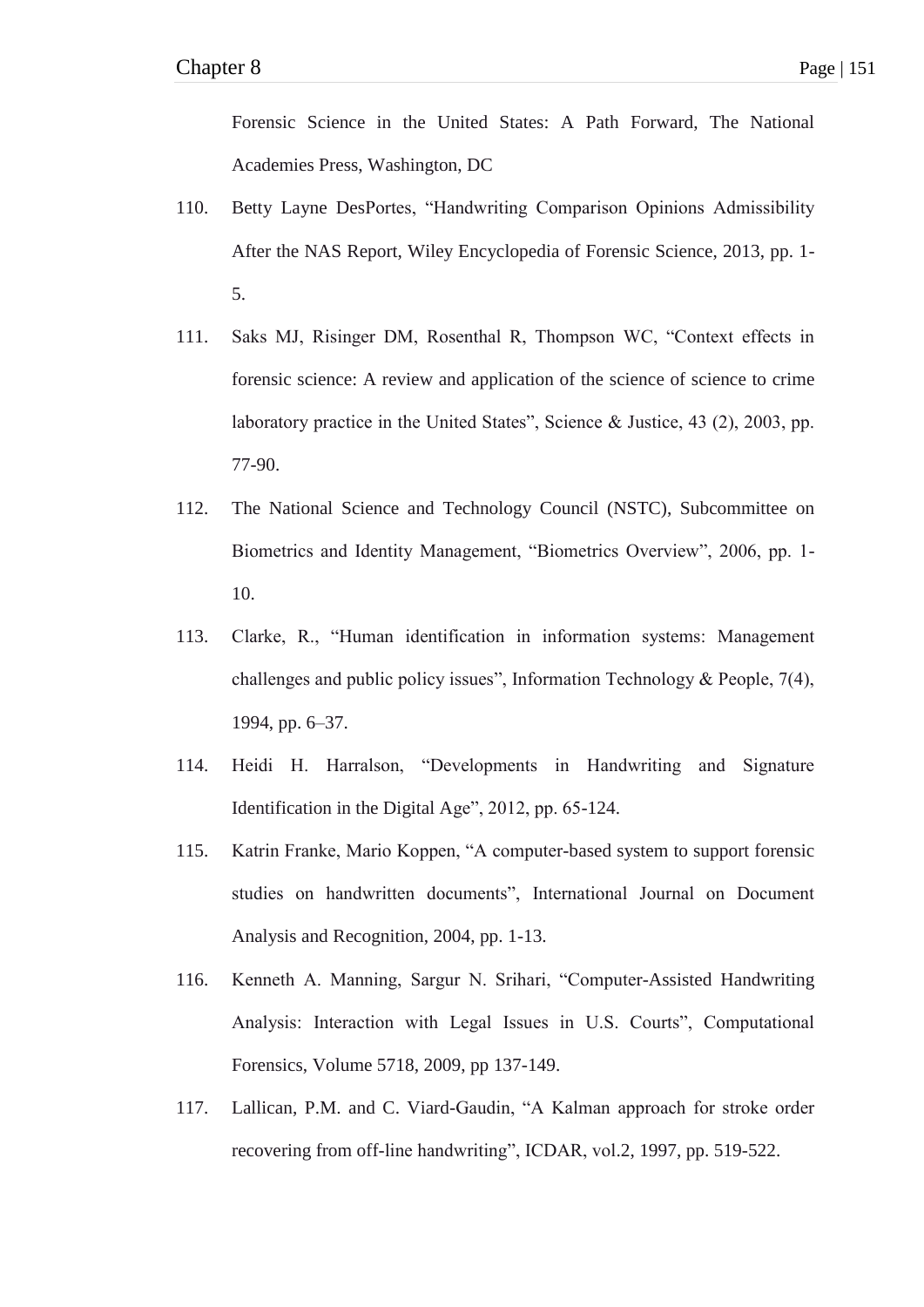- 118. Kato, Y. and M. Yasuhara, "Recovery of drawing order from scanned images of multi-stroke handwriting", ICDAR, 1999, pp. 261-264
- 119. K. Franke and S. N. Srihari. "Computational forensics: Towards hybridintelligent crime investigation", Information Assurance and Security, International Symposium on, 2007, pp. 383–386.
- 120. Evett, "Bayesian inference and forensic science: Problems and perspectives. The Statistician", 1987, pp.99–105.
- 121. Signature Verification Competition, 10th International Conference on Document Analysis and Recognition ICDAR, Proceedings of the 2009, pp 1403-1407.
- 122. Sargur N. Srihari, Harish Srinivasan, Kartik Desai "Questioned Document Examination Using CEDAR-FOX"', Journal of Forensic Science, vol. 18 (2007), pp. 1-21.
- 123. City of Pamona, p. 13, quoting Alaska Rent-A-Car, 9th Cir. 2013.
- 124. Attorney General of Oklahoma v. Tyson Foods, Inc., 565 F.3d 769 (10th Cir. May 13, 2009) (No. 08-5154).
- 125. District of Columbia Court of Appeals, Robert e. Pettus, Appellant, v. United States, Appellee, 2012, No. 08-cf-1361.
- 126. U.S. v. Prime, 431 F. 3d 1147, 1153 (9th Cir. 2005).
- 127. U.S. v. Yagman 2007 WL 4409618 (C.D.Cal. 2007).
- 128. U.S. v. Gricco, 2002 WL 746037, \*3-\*4.
- 129. Oxford Pro Bono Publico (OPBP), "Biometric Identification and Privacy", Comparative research prepared for the Centre for Law and Policy Research, India, Law Faculty of the University of Oxford,, 2013, pp. 4-45.
- 130. S and Marper v UK (2009) 48 EHRR 50.